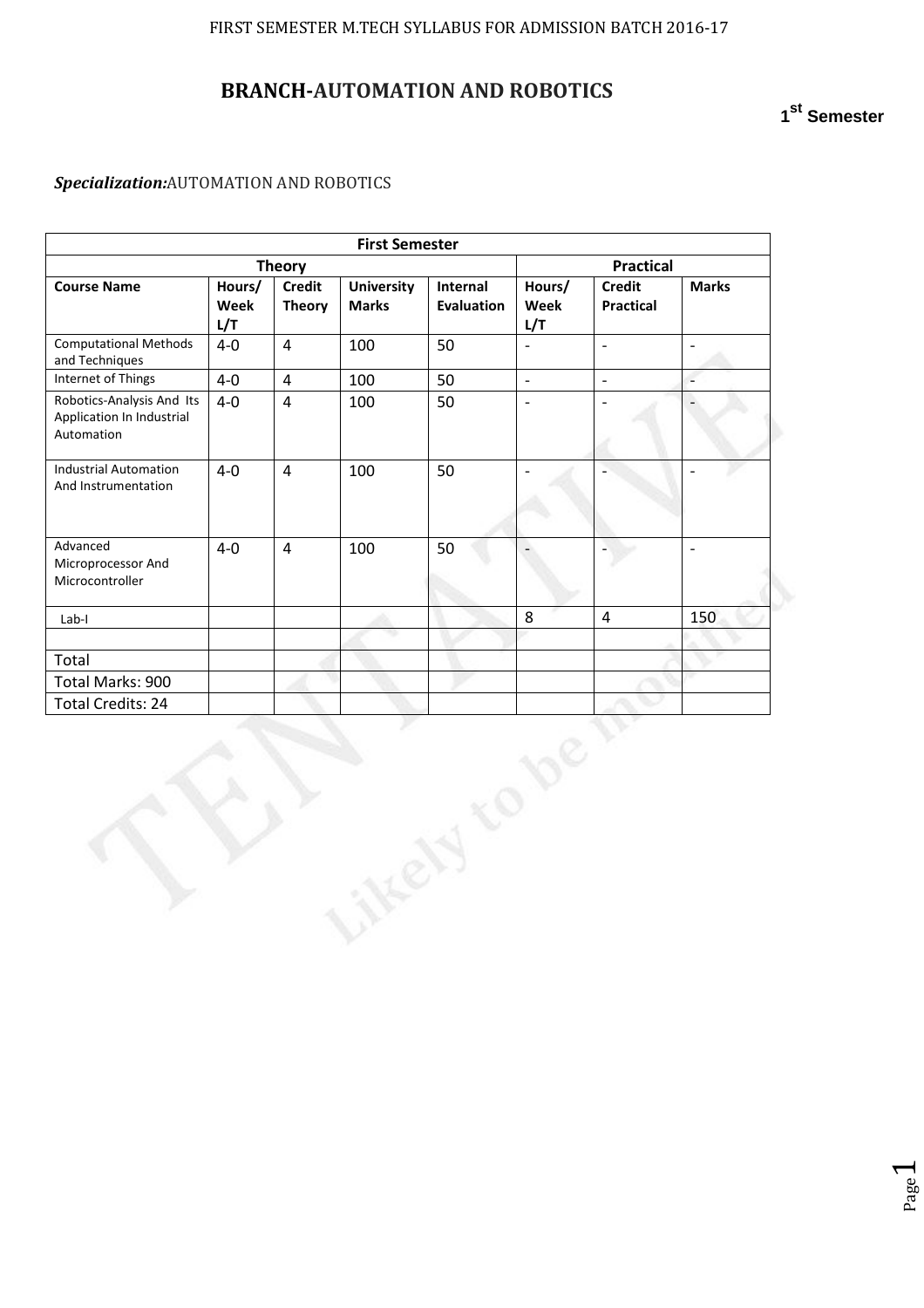# **INTERNET OF THINGS (IoT)**

### **MODULE I**

#### **Introduction to Internet of Things**

**Introduction**-Definition & Characteristics of IoT , **Physical Design of IoT-** Things in IoT , IoT Protocols, **Logical Design of IoT-** IoT Functional Blocks, IoT Communication Models, IoT Communication APIs , **IoT Enabling Technologies-** Wireless Sensor Networks , Cloud Computing, Big Data Analytics , Communication Protocols , Embedded Systems, **IoT Levels & Deployment Templates.** 

#### **MODULE II**

## **Domain Specific IoTs**

**Home Automation:** Smart Lighting, Smart Appliances, Intrusion Detection, Smoke/Gas Detectors, **Cities-**Smart Parking, Smart Lighting, Smart Roads, Structural Health Monitoring, Surveillance, Emergency Response, **Environment-**Weather Monitoring, Air Pollution Monitoring, Noise Pollution Monitoring, Forest Fire Detection , River Floods Detection , **Energy-** Smart Grids , Renewable Energy Systems , Prognostics , **Retail-**Inventory Management , Smart Payments , Smart Vending Machines , **Logistics-**Route Generation & Scheduling , Fleet Tracking , Shipment Monitoring , Remote Vehicle Diagnostics, **Agriculture-**Smart Irrigation ,Green House Control ,**Industry -**Machine Diagnosis & Prognosis Indoor Air Quality Monitoring ,**Health & Lifestyle -**Health & Fitness Monitoring, Wearable Electronics

#### **IoT and M2M**

**Introduction, M2M-Difference between IoT and M2M, SDN and NFV for IoT-**Software Defined Networking , Network Function Virtualization

#### **MODULE III**

#### **IoT Platforms Design Methodology**

**IoT Design Methodology-**Purpose & Requirements Specification,Process Specification, Domain Model Specification, Inf

ormation Model Specification , Service Specifications , IoT Level Specification, Functional View Specification , Operational View Specification , Device & Component Integration , Application Development, **Case Study on IoT System for Weather Monitoring, Motivation for Using Python** 

#### **IoT Physical Devices & Endpoints**

**What is an IoT Device-**Basic building blocks of an IoT Device, **Exemplary Device: Raspberry Pi**, **About the Board, Linux on Raspberry Pi , Raspberry Pi Interfaces –** Serial, SPI , I2C , **Programming Raspberry Pi with Python-**Controlling LED with Raspberry Pi , Interfacing an LED and Switch with Raspberry Pi ,Interfacing a Light Sensor (LDR) with Raspberry Pi , **Other IoT Devices-** pcDuino, Beagle Bone Black , Cubieboard

#### **MODULE IV**

**IoT & Beyond** : Use of Big Data and Visualization in IoT, Industry 4.0 Concepts. Overview of RFID, Low-power design (Bluetooth Low Energy), range extension techniques (data mining and mesh networking), and dataintensive IoT for continuous recognition applications. Overview of Android / IOS App Development tools & Internet Of Everything

#### **Text Books:**

1. Internet of Things, A Hands on Approach, by Arshdeep Bahga & Vijay audisetti, University Press.

## **Reference Books:**

1. The Internet of Things, by Michael Millen, Pearson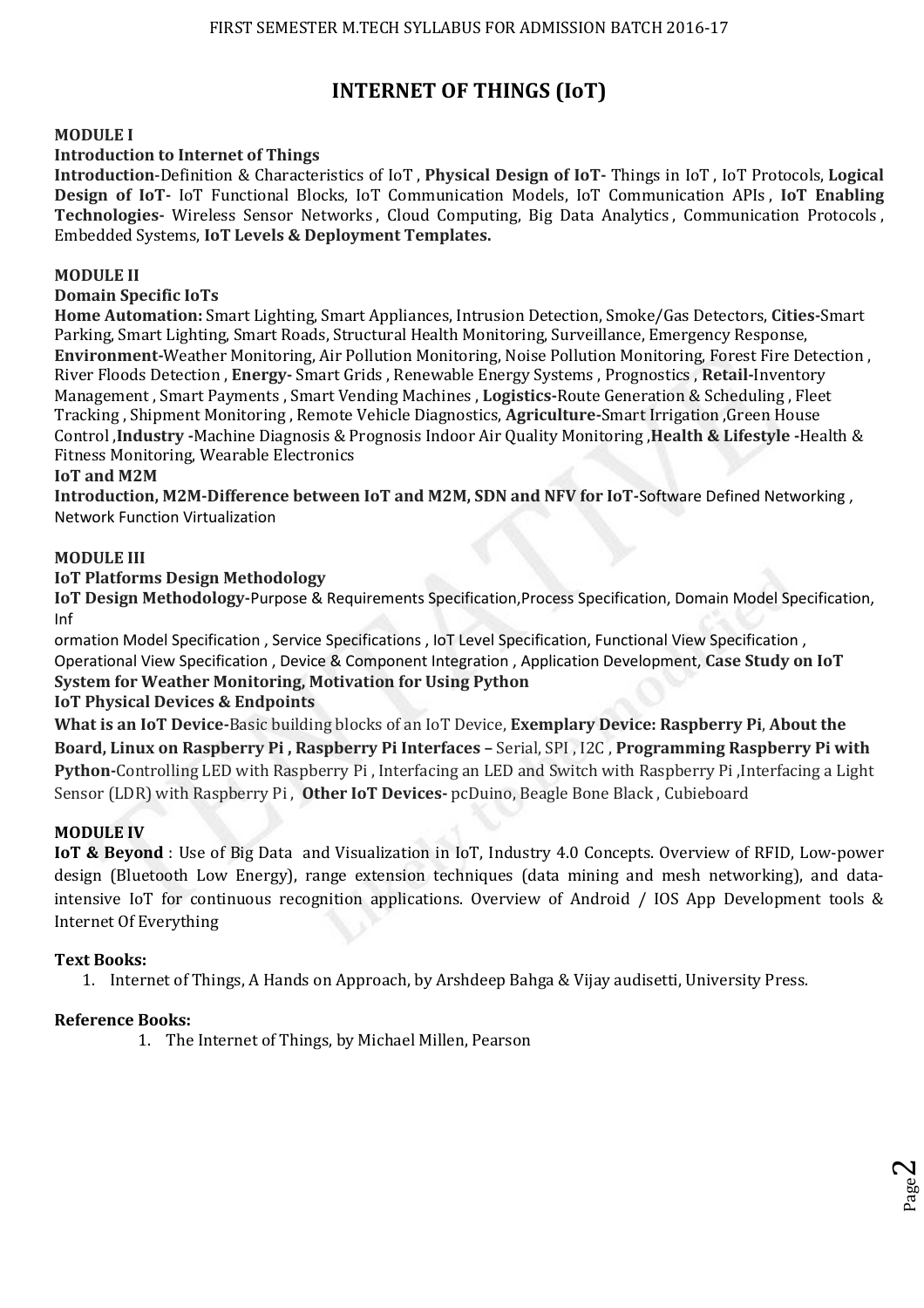# **COMPUTATIONAL METHODS AND TECHNIQUES**

## MODULE-I:

**Neural Networks:** Artificial Neural Network and Introduction, Learning Rules, Knowledge Representation and Acquisition, Different Methods of Learning.

**Algorithms of Neural Network:** Feed-forward Error Back Propagation, Hopfield Model, Kohonen's Featrure Map, K-Means Clustering, ART Networks, RBFN, Application of Neural Network to the relevant field.

#### MODULE-II:

**Fuzzy Logic:** Basic Concepts of Fuzzy Logic, Fuzzy vs Crisp Set, Linguistic variables,Membership Functions, Operations of Fuzzy Sets, Fuzzy If-Then Rules, Variable Inference Techniques, Defuzzification, Basic Fuzzy Inference Algorithm, Fuzzy System Design, FKBC and PID Control, Antilock Breaking System(ABS), Industrial Applications.

#### MODULE-III:

**Optimization Fundamentals:** Definition, Classification of Optimization Problems, Unconstrained and Constrained Optimization, Optimality Conditions.

**LINEAR Programming:** Simplex Method, Duality, Sensitivity Methods

**NON-LINEAR Programming:** Newton's Method, GRG Method, Penalty Function Method, Augmented Langrange Multiplier Method, Dynamic Programming and Integer Programming, Interior Point Methods, Karmakar's Algorithm, Dual Affine, Primal Affine.

#### MODULE-IV:

**Genetic Algorithm:** GA and Genetic Engineering, Finite Element based Optimization, PSO,BFO, Hybridization of Optimization Technique, Application of Optimization Technique for Solving Projects(Project solutions).

Implementation of Branch Relevant Industrial Applications by Matlab Code.

## **Books Recommended**:

- 1. Neural Networks- by Simon Haykin
- 2. Fuzzy Logic with Engineering Application- by ROSS J.T (Tata Mc)
- 3. Neural Networks and Fuzzy Logic by Bart Kosko
- 4. An introduction Fuzzy Control by D.Driankor, H. Hellendorn, M.Reinfrank (Narosa Pub)
- 5. Fuzzy Neural Control by Junhong NIE & Derek Linkers (PHI)
- 6. Related IEEE/IEE Publications
- 7. Fuzzy System Design Principles, Building Fuzzy IF-THEN Rule Bases by Riza C. Berikiu and Trubatch, IEEE Press
- 8. Ashok D. Begundu & chandrapatla T.R "Optimization concept and application in engineering",Prentice Hall,1999
- 9. Rao S.S "Engineering Optimization"
- 10. Gill,Murray and Wright ,"Practical Optimization"
- 11. James A.Memoh. "Electric Power System Application Of Optimization".
- 12. Song Y.,"Modern Optimization Techniques In Power System"
- 13. Optimization Research;Prabhakar Pai,Oxford University Press.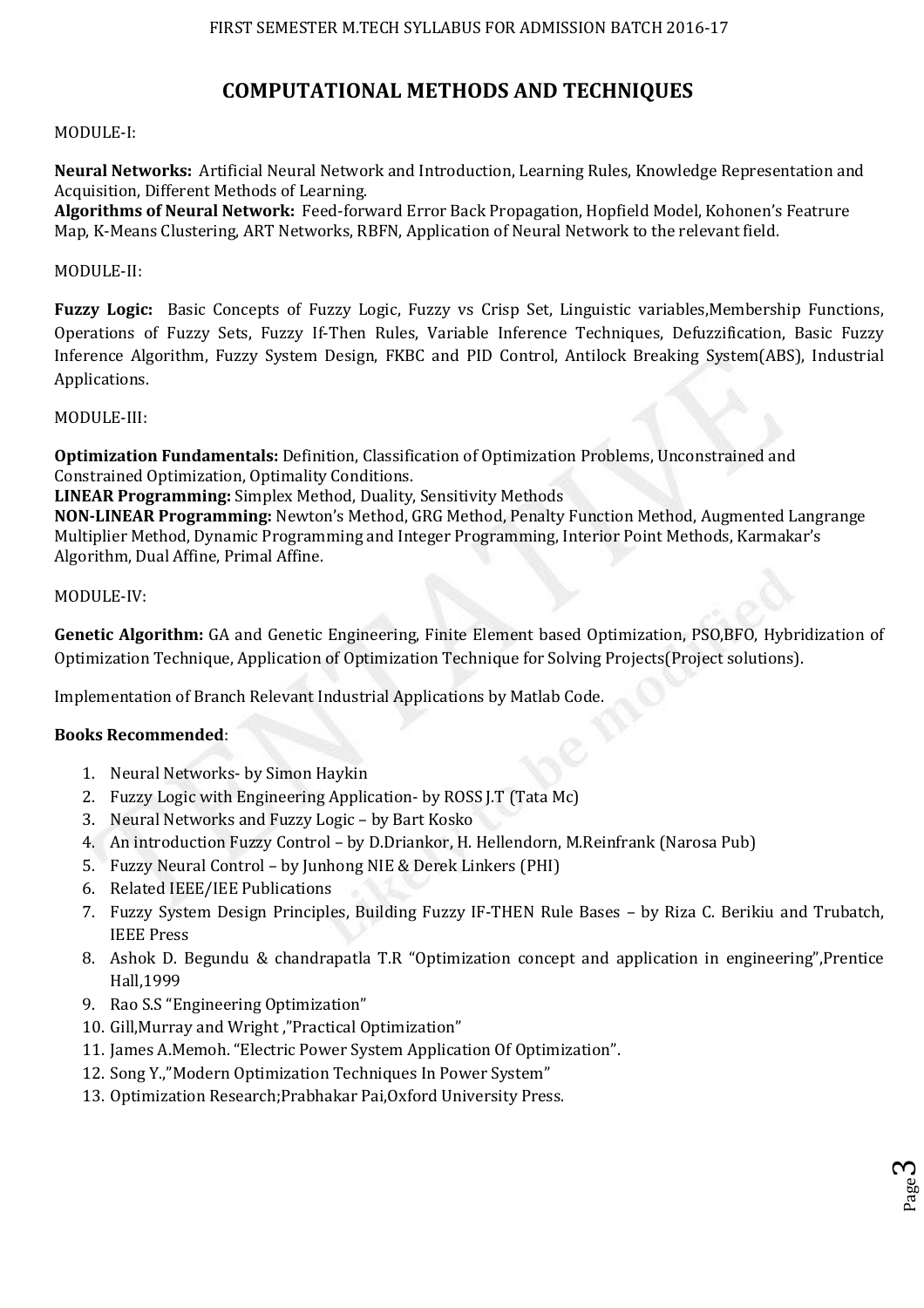# **ROBOTICS-ANALYSIS AND ITS APPLICATION IN INDUSTRIAL AUTOMATION**

### **Module-1**

Introduction. Construction of manipulators, advantages and disadvantages of various kinematic structures. Applications, Non servo robots, motion planning. Feedback systems, encoders Kinematics, homogeneous coordinates solution of the inverse kinematic problem, multiple solutions, jacobian, work envelopes.

#### **Module-2**

Trajectory planning. Joint Interpolated Trajectory, Link joints and their Manipulator dynamics and force control. Sensors: Vision, ranging, laser, acoustic, tactile. Developments in sensor technology, sensory control. Introduction to Robotic Technology, Robot physical configuration, Basic robot motions. Types of Manipulators: Constructional features, Advantages and disadvantages of various kinematics structures, servo & non-servo manipulator.

#### **UNIT-3**

Actuators and transmission systems: pneumatic, hydraulic and electric actuators and their characteristics, Control systems. Feedback systems and sensors: Encoders and other feedback systems, vision, ranging systems, and tactile sensor.

Concept of automation in industry, mechanization and automation, classification of automatic systems. Basis of automated work piece handling, working principles and techniques, job orienting job-feeding devices, transfer mechanisms.

#### **UNIT-4**

Air cylinders design and mountings, pneumatic and hydraulic valves, flow control valves, direction control valves, and hydraulic servo systems

## *Text Books / References:*

- 1. K.S Fu, R.C. Gonzalez, C.S.G. Lee, Robotics, McGraw Hill, 1987.
- 2. Y. Koren, Robotics for Engineers, McGraw Hill, 1985
- 3. J.J. Craig, Robotics, Addison-Wesley, 1986.
- 4. Saeed B. Niku, " Introduction to Robotics Analysis, Systems and Application" : PHI 2006
- 5. Richard D, Klafter, Thomason A ChmielOwski, Michel Nagin "Robotics Engg-an IntegratedApproach" PHI 2005
- 6. R.K. Mittal & I.J. Nagrath, "Robotics & Control" TMH-2007
- 7. CAD/CAM by MikellGroover
- 8. Automation, production system & computer aided manufacturing by Groover

### **Reference Books**:

1. Robotics Engineering an Integrated Approach by Richard D. Clafter, A. Chmielewski, Michael Negin

Page 4

- 2. Pneumatics by Majumdar
- 3. Industrial Robotics & Flexible Manufacturing by S. Dev
- 4. Industrial Automation and Robotics by S.K. Arora and A.K. Gupta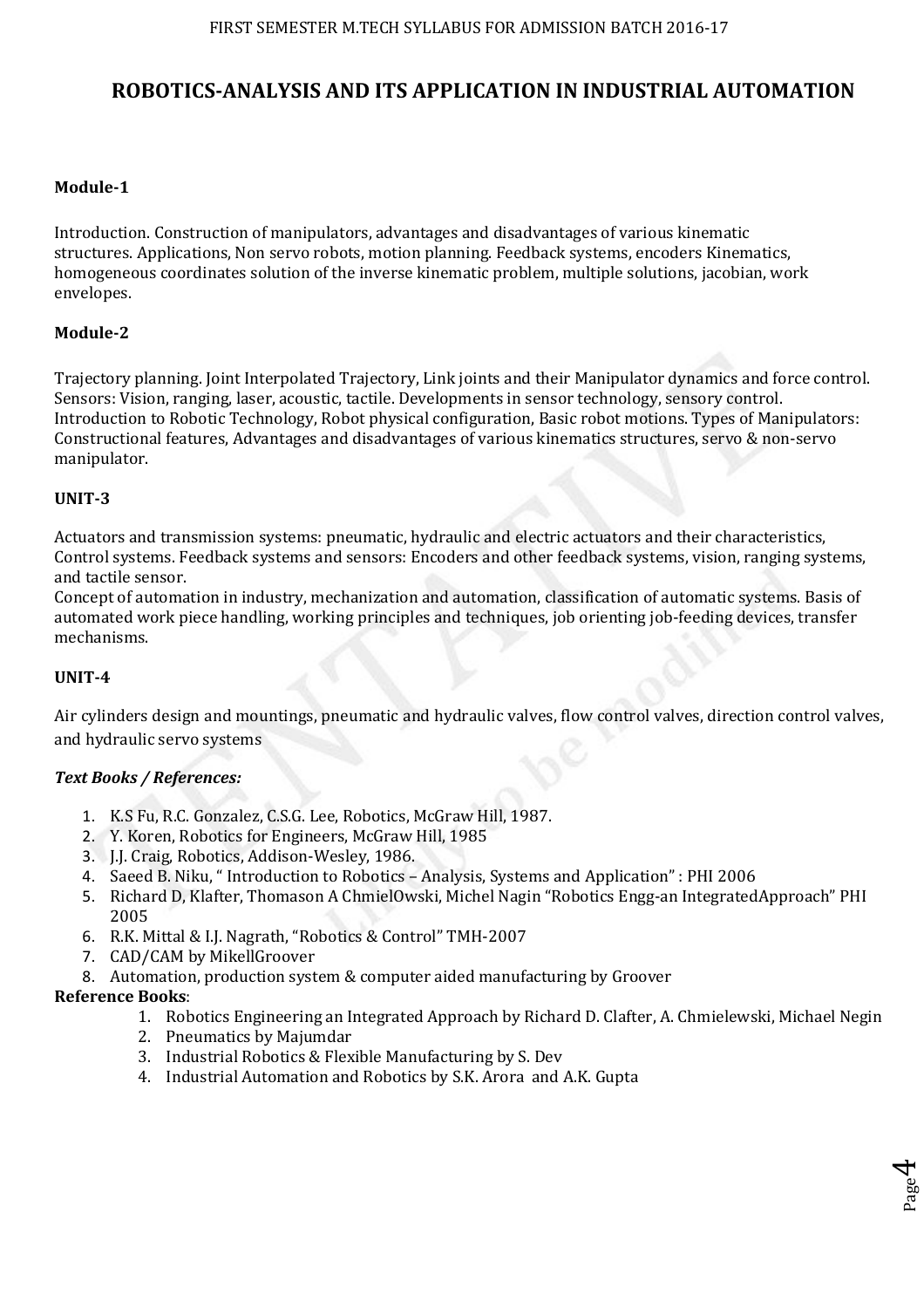## **INDUSTRIAL AUTOMATION AND INSTRUMENTATION**

## **Module-1**

**Nature of Industrial Process:** continuous & discrete state sequential process, process variables and their classification.

**Introduction to Process Control Philosophies:** type of relays, ladder logic methodology, ladder symbols. **Introduction to Programmable Logic Controllers:** advantages & disadvantages of PLC with respect to relay logic, PLC architecture, Input Output modules, PLC interfacing with plant, memory structure of PLC.

#### **Module-2**

**PLC programming methodologies:** ladder diagram, STL, functional block diagram, creating ladder diagram from process control descriptions, introduction to IEC61131 international standard for PLC. **PLC functions:** bit logic instructions, ladder diagram examples, interlocking, latching, inter dependency and logical functions, PLC Timer & Counter functions on-delay timer, off-delay timers, retentive on-delay timers, pulse timers, timer examples, up-counter, down-counter and up-down counter, counter examples, register basics. **PLC Data Handling:** data move instructions, table and register moves, PLC FIFO & LIFO functions**.** 

#### **Module-3**

**PLC arithmetic and logical functions:** addition, subtraction, multiplication, division instructions, increment decrement, trigonometric and log functions, AND, OR, XOR, NOT functions, PLC compare and convert functions. **PLC program control and interrupts:** jumps, subroutine, sequence control relay, watchdog. **Analog value processing:** types of analog modules, analog input and output examples, PID control of continuous process.

#### **Module-4**

Measurement error and uncertainty. Accuracy, confidence limits, confidence level. Measuring methods. Characteristics of measuring instruments. Voltage and current measurement. Frequency measurement. Signals and noise. Signal conditioning: instrumentation amplifiers, sample and hold circuits, filters, current to voltage conversion analog multiplexers, isolation amplifiers. A/D and/a conversion: parallel, successive approximation and dual slope A/D converters.

#### **Text/References:**

- 1. JOHN WEBB: Programmable Logic Controllers Principles & applications, PHI
- 2. T. A. HUGHES: Programmable Controllers
- 3. C. D. JOHNSON: Process Control Instrumentation
- 4. D.V. Murty, *Transducers and Instrumentation*, PHI, 2008.
- 5. C. S. Rangan, G. R. Sarma, V. S. V. Mani, *Instrumentation: Devices and Systems*, TMH, 2008.
- 6. A.S. Morris, *Principles of Measurement and Instrumentation*, Prentice Hall, 2007.
- 7. J. Bouwens, *Digital Instrumentation*, TMH, 2002.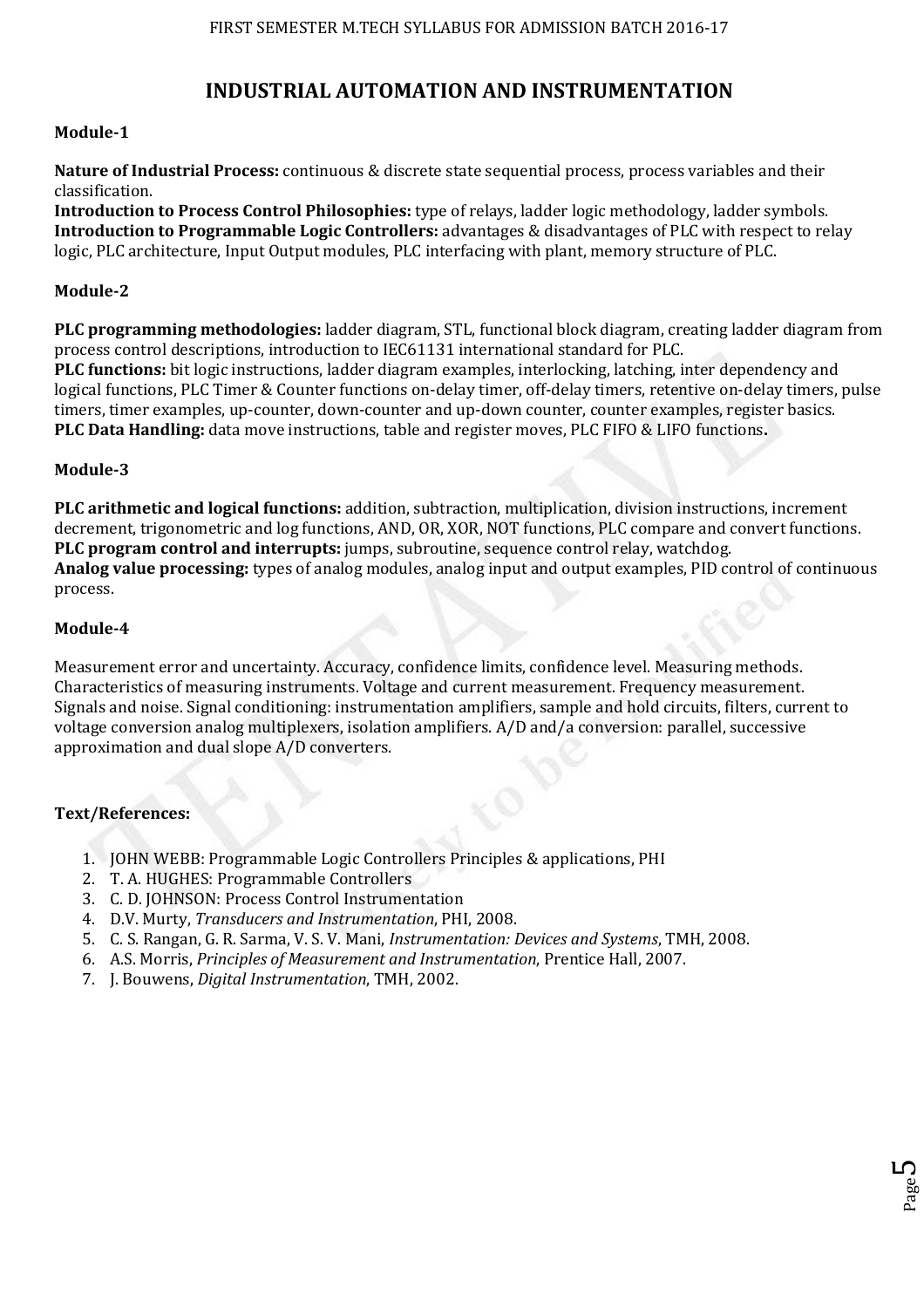# **ADVANCED MICROPROCESSOR AND MICROCONTROLLER**

## **Module I**

(Prerequisite: A basic course on 8 bit ups such as 8085)

16-bit microprocessor(one well known processor, say 8086 to 68000 to be taken as case study)-quick overview of the instruction set, Assembly language programming. Interrupt structure, Interfacing memory and I\O devices. Memory organizations.

Standard peripherals and their interfacing-(s\w and h\w aspects) color graphic terminals and ASCII keyboards, mouse, floppy and hard disc drive, other storage media (optical disks, Digital Audio Tapes etc.)

## **Module II**

Data transfer techniques-Asynchronous and synchronous. Serial and parallel interface standards. Communication media and adapters. Modems and their interfacing.

Bus structures and standards-basic concepts. Example of a bus standard (PC\-VME bus).

Salient features of other processors (80286\386\486 or 68020\68030\68040). Microcontrollers and digital signal processors. I\O processors and arithmetic coprocessors.

Logic design for microprocessor-based systems-design of state.

#### **Module III**

Introduction to Microcontrollers - Motorola 68HC11 - Intel 8051 - Intel 8096 - Registers - Memories - I/O Ports - Serial Communications - Timers - Interrupts.

## Text/References

#### **Module IV**

Data acquisition systems. Virtual instrumentation. Sensors and transducers: temperature, geometric displacement, force, torque, vibration. Microprocessor and PC based Instrumentation system Design. Introduction to computer control of processes.

## **Reference Books:**

- 1. John.F.Wakerly: Microcomputer Architecture and Programming, John Wiley and Sons.
- 2. Ramesh S.Gaonker: Microprocessor Architecture, Programming and Applications with the 8085, Penram International Publishing (India).
- 3. Yu-Cheng Liu and Glenn A.Gibson: Microcomputer systems: The 8086/8088 Family Architecture, Programming and Design, Prentice Hall of India.
- 4. Raj Kamal: The Concepts and Features of Microcontrollers, Wheeler Publishing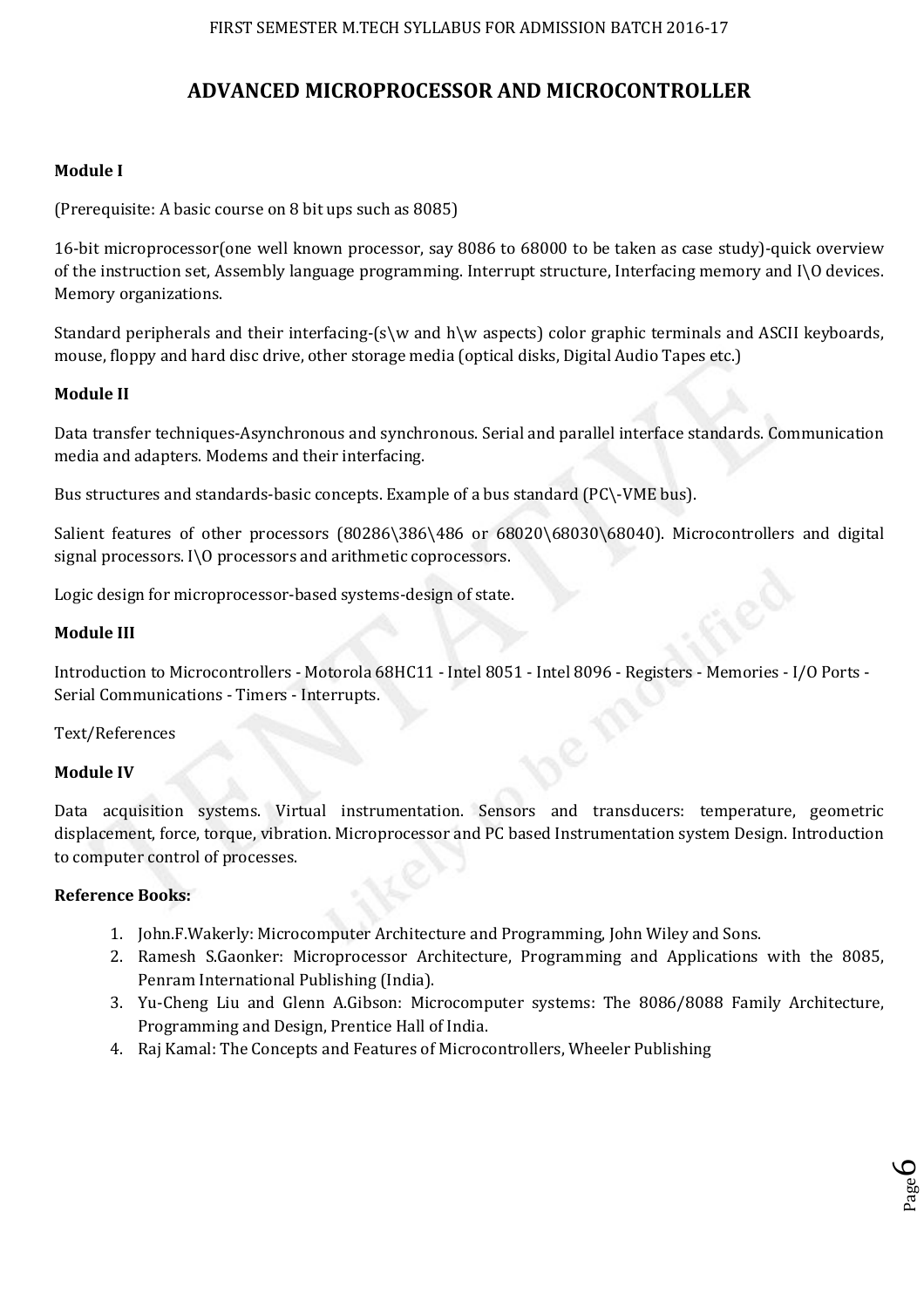# **BRANCH-BIOTECHNOLOGY**

## *Specialization:*BIOTECHNOLOGY

| <b>Theory</b>  |                                |                                   | Practical                     |                          |                                   |                          |
|----------------|--------------------------------|-----------------------------------|-------------------------------|--------------------------|-----------------------------------|--------------------------|
| Hours/<br>Week | <b>Credit</b><br><b>Theory</b> | <b>University</b><br><b>Marks</b> | Internal<br><b>Evaluation</b> | Hours/<br>Week           | <b>Credit</b><br><b>Practical</b> | <b>Marks</b>             |
| $4-0$          | $\overline{\mathbf{4}}$        | 100                               | 50                            | $\overline{a}$           | $\overline{a}$                    | $\overline{a}$           |
| $4-0$          | $\overline{\mathbf{4}}$        | 100                               | 50                            | $\mathbb{L}$             | $\overline{\phantom{a}}$          | $\overline{a}$           |
| $4-0$          | $\overline{4}$                 | 100                               | 50                            | $\overline{\phantom{a}}$ | $\overline{\phantom{a}}$          | $\qquad \qquad -$        |
| $4-0$          | $\overline{4}$                 | 100                               | 50                            | $\overline{\phantom{a}}$ |                                   |                          |
| $4 - 0$        | $\overline{4}$                 | 100                               | 50                            | $\overline{\phantom{m}}$ | $\overline{a}$                    | $\overline{\phantom{0}}$ |
|                |                                |                                   |                               | 8                        | $\overline{4}$                    | 150                      |
|                |                                |                                   |                               |                          |                                   |                          |
|                |                                |                                   |                               |                          |                                   |                          |
|                |                                |                                   |                               |                          |                                   |                          |
|                |                                |                                   |                               |                          |                                   |                          |
|                |                                |                                   |                               |                          |                                   |                          |
|                | L/T                            |                                   |                               | <b>First Semester</b>    | L/T                               |                          |

**1 st Semester**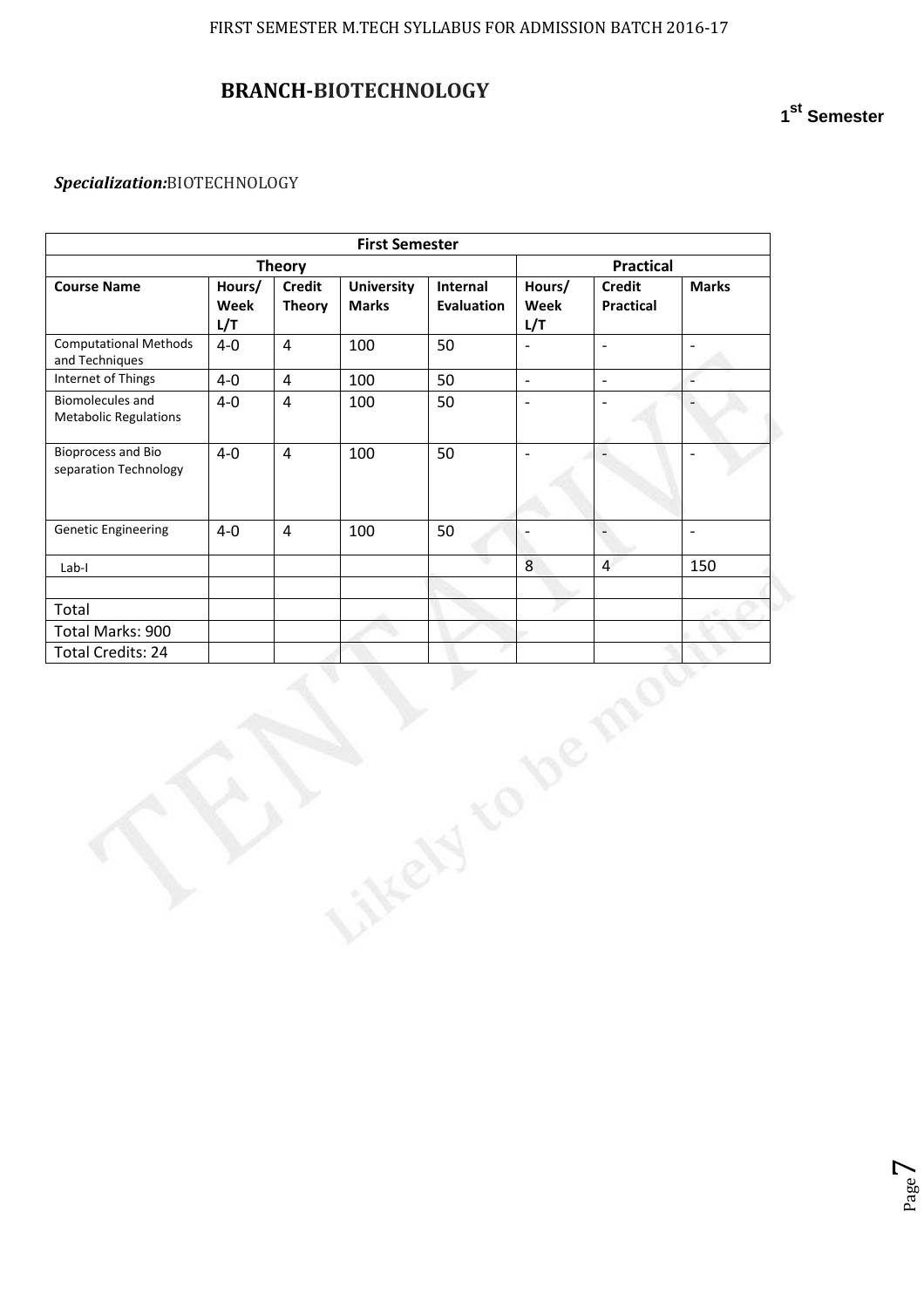# **INTERNET OF THINGS (IoT)**

### **MODULE I**

#### **Introduction to Internet of Things**

**Introduction**-Definition & Characteristics of IoT , **Physical Design of IoT-** Things in IoT , IoT Protocols, **Logical Design of IoT-** IoT Functional Blocks, IoT Communication Models, IoT Communication APIs , **IoT Enabling Technologies-** Wireless Sensor Networks , Cloud Computing, Big Data Analytics , Communication Protocols , Embedded Systems, **IoT Levels & Deployment Templates.** 

#### **MODULE II**

## **Domain Specific IoTs**

**Home Automation:** Smart Lighting, Smart Appliances, Intrusion Detection, Smoke/Gas Detectors, **Cities-**Smart Parking, Smart Lighting, Smart Roads, Structural Health Monitoring, Surveillance, Emergency Response, **Environment-**Weather Monitoring, Air Pollution Monitoring, Noise Pollution Monitoring, Forest Fire Detection , River Floods Detection , **Energy-** Smart Grids , Renewable Energy Systems , Prognostics , **Retail-**Inventory Management , Smart Payments , Smart Vending Machines , **Logistics-**Route Generation & Scheduling , Fleet Tracking , Shipment Monitoring , Remote Vehicle Diagnostics, **Agriculture-**Smart Irrigation ,Green House Control ,**Industry -**Machine Diagnosis & Prognosis Indoor Air Quality Monitoring ,**Health & Lifestyle -**Health & Fitness Monitoring, Wearable Electronics

#### **IoT and M2M**

**Introduction, M2M-Difference between IoT and M2M, SDN and NFV for IoT-**Software Defined Networking , Network Function Virtualization

#### **MODULE III**

#### **IoT Platforms Design Methodology**

**IoT Design Methodology-**Purpose & Requirements Specification ,Process Specification, Domain Model Specification, Inf

ormation Model Specification , Service Specifications , IoT Level Specification, Functional View Specification , Operational View Specification , Device & Component Integration , Application Development, **Case Study on IoT System for Weather Monitoring, Motivation for Using Python** 

#### **IoT Physical Devices & Endpoints**

**What is an IoT Device-**Basic building blocks of an IoT Device, **Exemplary Device: Raspberry Pi**, **About the Board, Linux on Raspberry Pi , Raspberry Pi Interfaces –** Serial, SPI , I2C , **Programming Raspberry Pi with Python-**Controlling LED with Raspberry Pi , Interfacing an LED and Switch with Raspberry Pi ,Interfacing a Light Sensor (LDR) with Raspberry Pi , **Other IoT Devices-** pcDuino, Beagle Bone Black , Cubieboard

#### **MODULE IV**

**IoT & Beyond** : Use of Big Data and Visualization in IoT, Industry 4.0 Concepts. Overview of RFID, Low-power design (Bluetooth Low Energy), range extension techniques (data mining and mesh networking), and dataintensive IoT for continuous recognition applications. Overview of Android / IOS App Development tools & Internet Of Everything

#### **Text Books:**

1. Internet of Things, A Hand Approach, by Arshdeep Bahga & Vijay audisetti, University Press.

Page  $\infty$ 

## **Reference Books:**

1. The Internet of Things, by Michael Millen, Pearson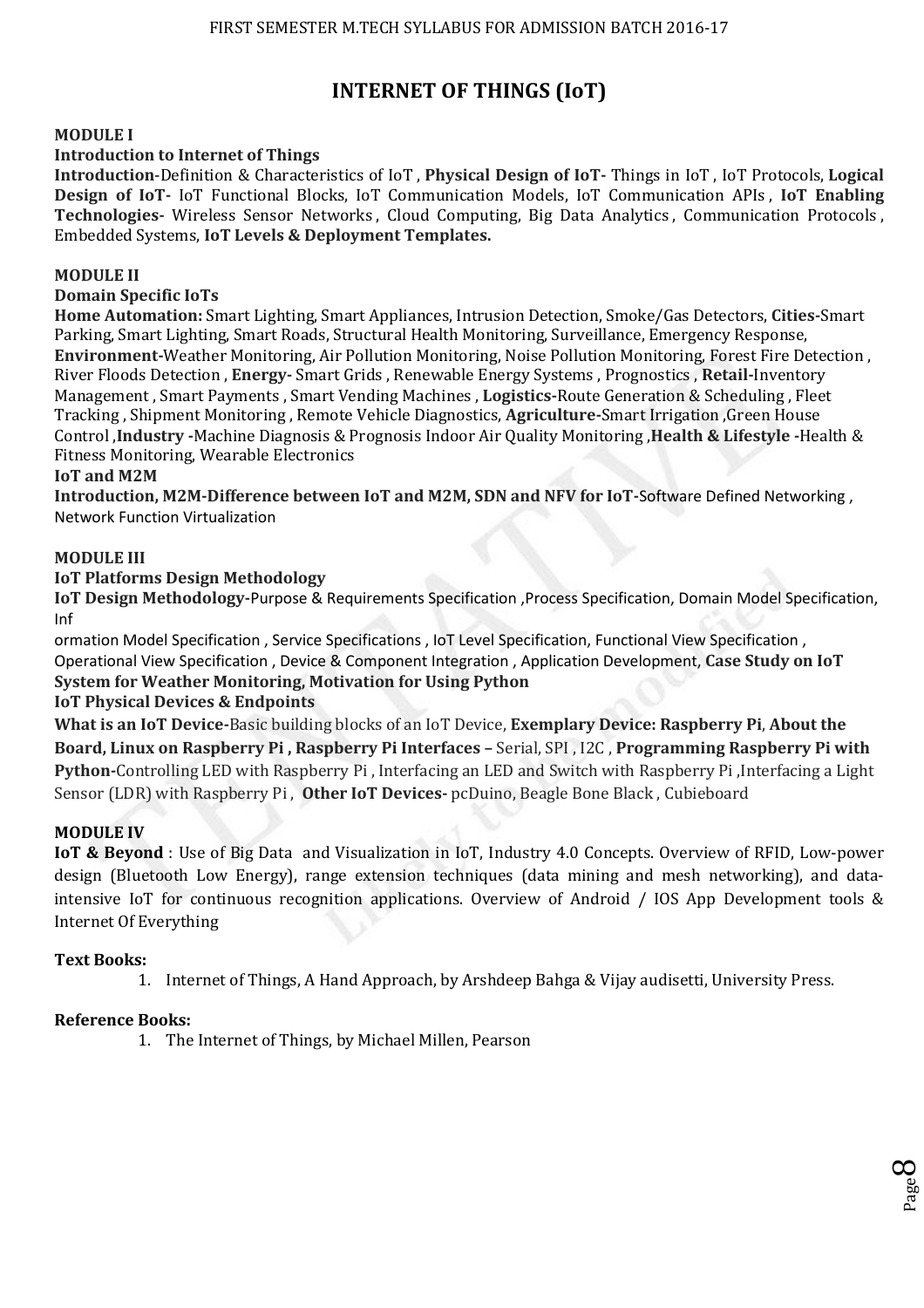# **COMPUTATIONAL METHODS AND TECHNIQUES**

## MODULE-I:

**Neural Networks:** Artificial Neural Network and Introduction, Learning Rules, Knowledge Representation and Acquisition, Different Methods of Learning.

**Algorithms of Neural Network:** Feed-forward Error Back Propagation, Hopfield Model, Kohonen's Featrure Map, K-Means Clustering, ART Networks, RBFN, Application of Neural Network to the relevant field.

#### MODULE-II:

**Fuzzy Logic:** Basic Concepts of Fuzzy Logic, Fuzzy vs Crisp Set, Linguistic variables,Membership Functions, Operations of Fuzzy Sets, Fuzzy If-Then Rules, Variable Inference Techniques, Defuzzification, Basic Fuzzy Inference Algorithm, Fuzzy System Design, FKBC and PID Control, Antilock Breaking System(ABS), Industrial Applications.

#### MODULE-III:

**Optimization Fundamentals:** Definition, Classification of Optimization Problems, Unconstrained and Constrained Optimization, Optimality Conditions.

**LINEAR Programming:** Simplex Method, Duality, Sensitivity Methods

**NON-LINEAR Programming:** Newton's Method, GRG Method, Penalty Function Method, Augmented Langrange Multiplier Method, Dynamic Programming and Integer Programming, Interior Point Methods, Karmakar's Algorithm, Dual Affine, Primal Affine.

#### MODULE-IV:

**Genetic Algorithm:** GA and Genetic Engineering, Finite Element based Optimization, PSO,BFO, Hybridization of Optimization Technique, Application of Optimization Technique for Solving Projects(Project solutions).

Implementation of Branch Relevant Industrial Applications by Matlab Code.

## **Books Recommended**:

- 1. Neural Networks- by Simon Haykin
- 2. Fuzzy Logic with Engineering Application- by ROSS J.T (Tata Mc)
- 3. Neural Networks and Fuzzy Logic by Bart Kosko
- 4. An introduction Fuzzy Control by D.Driankor, H. Hellendorn, M.Reinfrank (Narosa Pub)
- 5. Fuzzy Neural Control by Junhong NIE & Derek Linkers (PHI)
- 6. Related IEEE/IEE Publications
- 7. Fuzzy System Design Principles, Building Fuzzy IF-THEN Rule Bases by Riza C. Berikiu and Trubatch, IEEE Press
- 8. Ashok D. Begundu & chandrapatla T.R "Optimization concept and application in engineering",Prentice Hall,1999
- 9. Rao S.S "Engineering Optimization"
- 10. Gill,Murray and Wright ,"Practical Optimization"
- 11. James A.Memoh. "Electric Power System Application Of Optimization".
- 12. Song Y.,"Modern Optimization Techniques In Power System"
- 13. Optimization Research;Prabhakar Pai,Oxford University Press.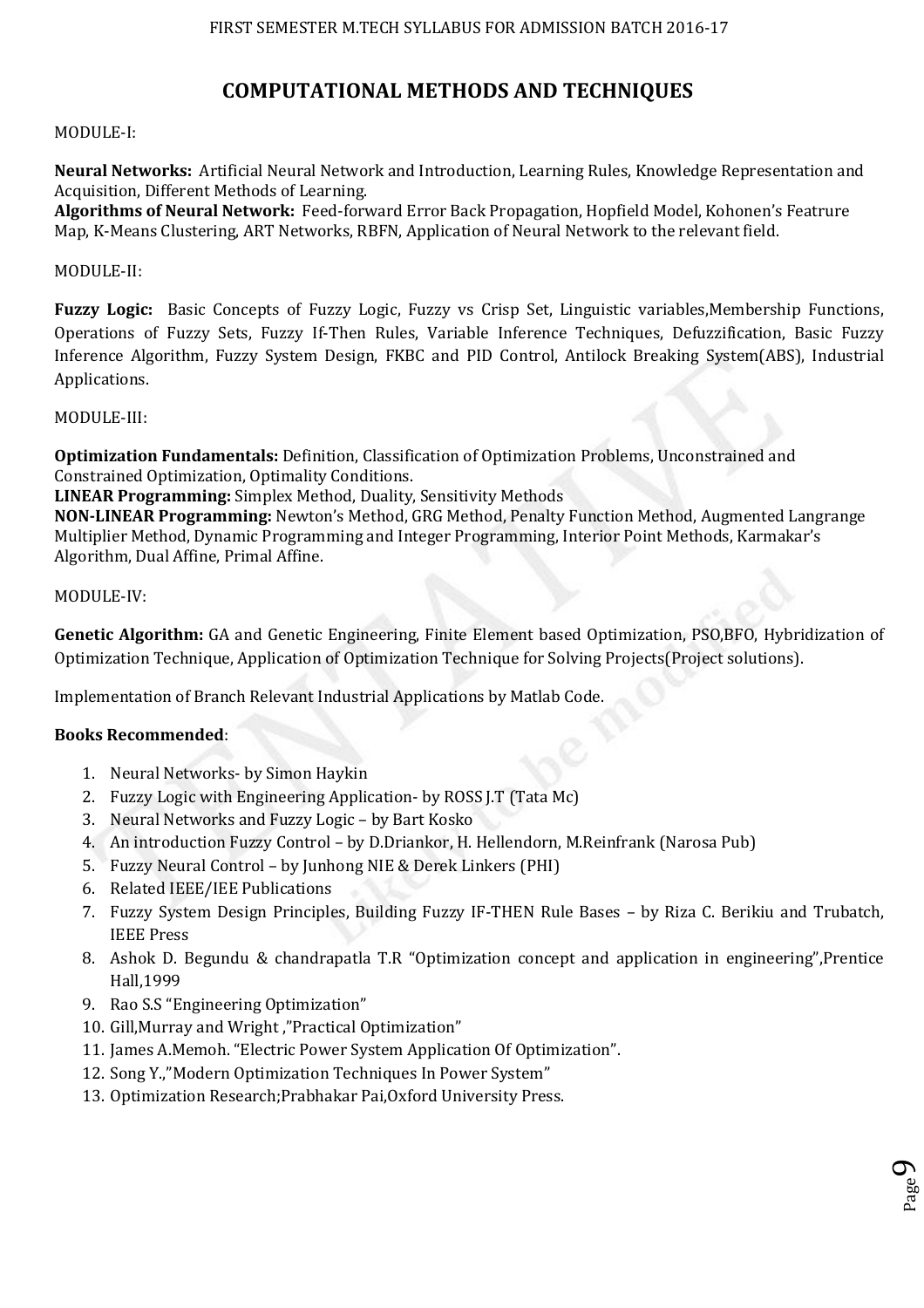## **BIOMOLECULES AND METABOLIC REGULATIONS**

#### **Module-I**

Macromolecular structure and dynamics: Configurations and conformations of macromolecules; interaction of biological macromolecules with water and nonaqueous environments; non-covalent (weak) forces that stabilize protein and nucleic acid structure; simulation of the structure of biological macromolecules including energy minimization, molecular dynamics and free energy methods. Statistical thermodynamics of biological macromolecules: Partition functions, structural transitions in polypeptides and proteins including coil helix transitions, Structural transitions in polynucleic acids and DNA including melting and annealing of polynucleotide duplexes, helical transitions of double stranded DNA, prediction of helical structures in genomic DNA. Biophysical techniques for analysis of biomolecules – Chromatography, X-ray crystallography, NMR, Mass spectrophotometry and UV spectrometry.

#### **Module-II**

Carbohydrate and lipid metabolism-Glycolysis, Krebs cycle, ETS, Energetics and regulation of these pathways, HMP pathway and its importance, Gluconeogenesis, Mechanism of Oxidative Phosphorylation, Fatty acid oxidation and their metabolic routes of carbon, biosynthesis of lipids (fatty acids and sterols), Glycogen metabolism. Protein metabolism: Oxidative deamination, decarboxylation,and transamination reactions, Urea cycle, Aminoacid synthesis by microorganisms. Central role of Glutamine. Synthesis of Nucleotides, and salvage pathways.

#### **Module-III**

Integration of metabolism and concept of metabolic regulation: Elucidation of metabolic pathways; Logic and integration of central metabolism; Major pathway and strategies of energy metabolism, entry/ exit of various biomolecules from central pathways; Principles of metabolic regulation; Regulatory steps; Signals and second messengers.Organ (Brain, Muscle, Liver) specialization, Metabolic adaptation, Metabolic changes associated with plant development and senescence and its regulation.

 $_{\textrm{Page}}10$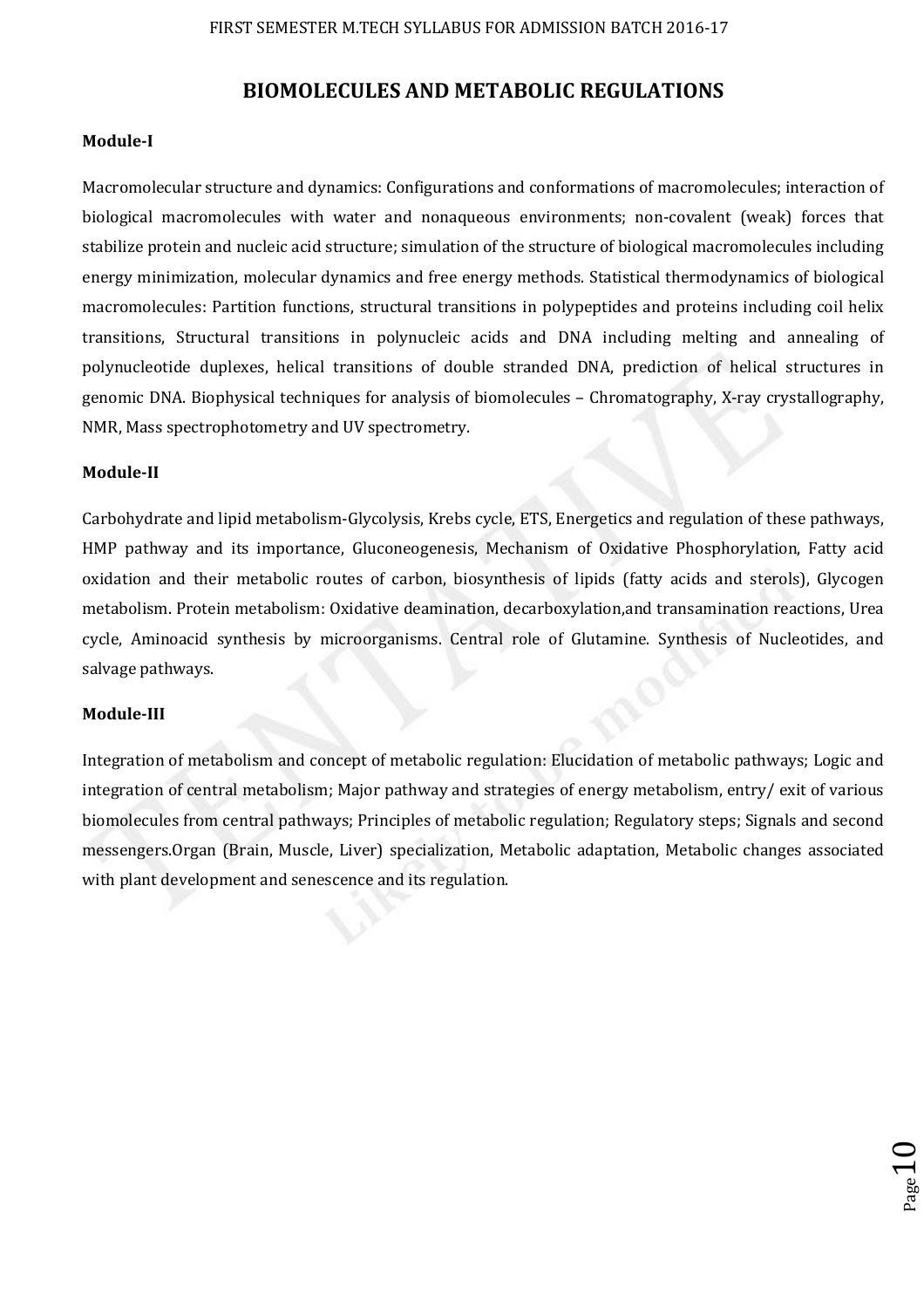## **BIOPROCESS AND BIOSEPARATION TECHNOLOGY**

#### **Module-I**

Concepts of Bioprocess and its parameters: Introduction to bioprocess, Instrumentation and operation of bioreactor; Culture-specific design aspects: Plant/Mammalian cell culture reactors. Biomass clarification and disruption; Membrane-based techniques; Extraction; Adsorption and Chromatography Kinetic models: Stoichiometric analysis; Unstructured Models of growth, substrate utilization and product formation, Transient growth Kinetics, Structured kinetic Models of growth and product formation. Measurement and control of Bioprocess: On and off-line sensors for a modern bioreactor, Analysis of cell and medium composition,

#### **Module-II**

Bioreactor Design, Analysis and Applications: Ideal and Non-Ideal reactors, mixing and residence time distribution studies in a bioreactor. Packed Bed, Bubble columns, fluidized bed and trickle bed bioreactors, Immobilized cell based bioreactor; Bioreactor design for animal cell culture, Bioreactor design for waste treatment. Bioseparation-I: Theory, Numericals and Applications of Separation of cells and other insolubles from fermented broth. Microfiltration, Ultrafiltration and Nanofiltration, Centrifugation (batch, continuous).

#### **Module-III**

Bioseparation-II: Theory, Numericals and Applications of 1. Chromatography: Adsorption chromatography, Ion- exchange, gel-filtration, affinity, high pressure / performance liquid chromatography (HPLC), hydrophobic interaction chromatography. Reverse phase (RP) and thin layer chromatography (TLC). 2. Separation of soluble bio-products: Liquid-liquid extraction, aqueous two-phase extraction, precipitation, adsorption. .

 $_{\rm Page}11$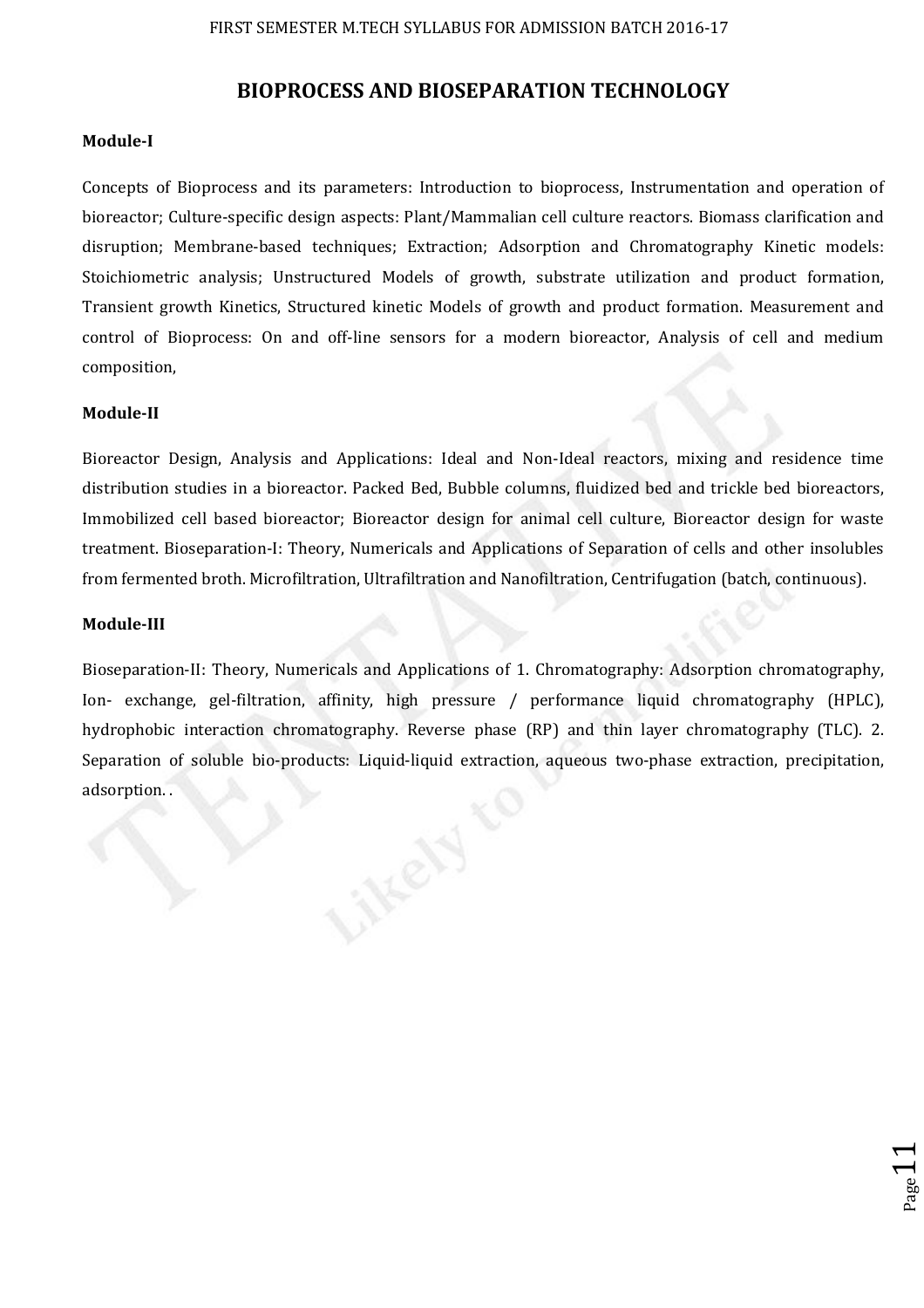## **GENETIC ENGINEERING**

#### **Module-I**

 Restriction enzymes, modification enzymes, DNA and RNA markers, Linker, adapter, MCS and its application in r-DNA technology, Gene cloning vectors- Plasmids, Bacteriophages, Phagemids, Cosmids, Artificial chromosomes (BAC, PAC, YAC). cDNA synthesis and cloning-mRNA entrapping and reverse transcription, , c-DNA Library construction and screening. Genomic DNA library-construction and screening. Alternative strategies of Gene cloning- Cloning interacting genes, Two and three hybrid systems. Cloning differentially expressed genes.

#### **Module-II**

Nucleic acid purification, yield analysis, Nucleic acid amplification and its applications, Restriction mapping of DNA fragments and Map construction, Nucleic acid sequencing- strategies and methodologies, Nucleic acid micro arrays and DNA Chips, DNA Finger printing and Footprinting. Gene regulation analysis-DNA transfection, Northern blot, Primer extension, SI mapping, RNase protection assay, Reporter assays and Phage display

#### **Module-III**

Protein Engineering- strategies and applications, Processing recombinant proteinspurification and refolding, characterization of recombinant proteins, stabilization of proteins. Site-directed mutagenesis, Expression strategies for Heterologous genesVector engineering and codon optimization, Cassette construction, hostengineering, in vitro transcription and translation, expression in bacteria, expression in yeast, expression in insects and insect cells, expression in mammalian cells, expression in plants. T-DNA and transposon tagging, Gene knockout technologies-Targeted gene replacement, chromosome engineering. Gene therapy-Vector engineering, Strategies of gene delivery, gene replacement/augmentation, gene correction, gene editing, gene regulation and silencing.

 $_{\textrm{\tiny{Page}}}12$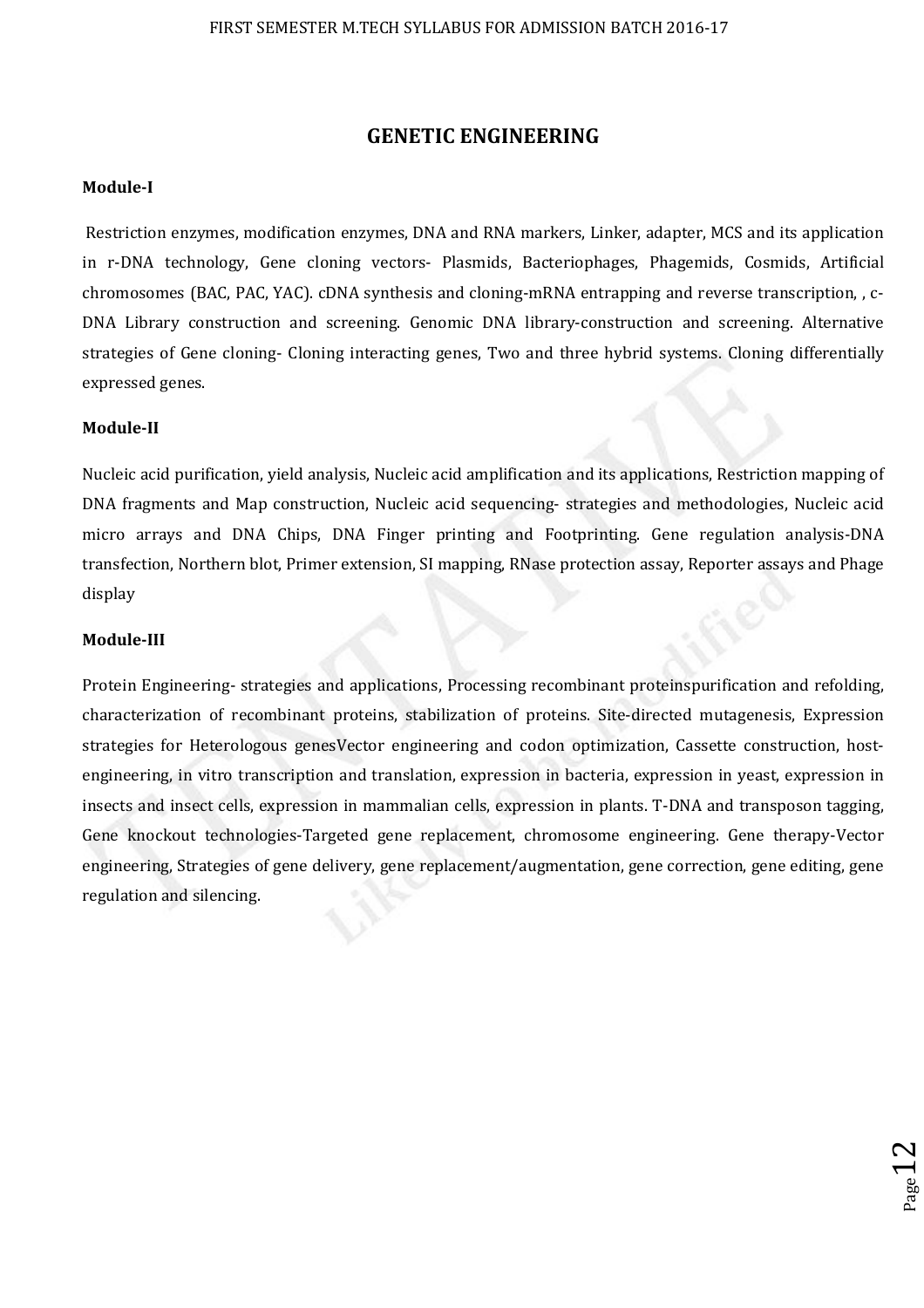## **BRANCH-CIVIL ENGINEERING**

*Specialization:*STRUCTURAL & FOUNDATION ENGINEERING,

STRUCTURAL ENGINEERING, CIVIL ENGINEERING, GEOTECHNICAL ENGINEERING, SOIL MECHANICS & FOUNDATION ENGINEERING, SOIL MECHANICS, WATER RESOURCE ENGINEERING AND MANAGEMENT, WATER RESOURCE ENGINEERING, TRANSPORTATION ENGINEERING

|                                                                            |                       |                                | <b>First Semester</b>             |                               |                          |                                   |                          |
|----------------------------------------------------------------------------|-----------------------|--------------------------------|-----------------------------------|-------------------------------|--------------------------|-----------------------------------|--------------------------|
| <b>Theory</b>                                                              |                       |                                |                                   |                               |                          | <b>Practical</b>                  |                          |
| <b>Course Name</b>                                                         | Hours/<br>Week<br>L/T | <b>Credit</b><br><b>Theory</b> | <b>University</b><br><b>Marks</b> | Internal<br><b>Evaluation</b> | Hours/<br>Week<br>L/T    | <b>Credit</b><br><b>Practical</b> | <b>Marks</b>             |
| <b>Computational Methods</b><br>and Techniques                             | $4 - 0$               | $\overline{4}$                 | 100                               | 50                            | $\overline{\phantom{a}}$ |                                   |                          |
| Internet of Things                                                         | $4-0$                 | $\overline{4}$                 | 100                               | 50                            | $\blacksquare$           | $\frac{1}{2}$                     | $\blacksquare$           |
| Theory of Elasticity and<br>Plasticity                                     | $4-0$                 | $\overline{4}$                 | 100                               | 50                            | $\overline{\phantom{0}}$ |                                   | $\overline{a}$           |
| Finite Element Analysis<br>and its Application to the<br>Civil Engineering | $4-0$                 | $\overline{4}$                 | 100                               | 50                            |                          |                                   | $\blacksquare$           |
| Environment Impact<br><b>Assessment and Auditing</b>                       | $4 - 0$               | $\overline{4}$                 | 100                               | 50                            | $\overline{a}$           | $\overline{\phantom{a}}$          | $\overline{\phantom{a}}$ |
| $Lab-I$                                                                    |                       |                                |                                   |                               | 8                        | $\overline{4}$                    | 150                      |
|                                                                            |                       |                                |                                   |                               |                          |                                   |                          |
| Total                                                                      |                       |                                |                                   |                               |                          |                                   |                          |
| Total Marks: 900                                                           |                       |                                |                                   |                               |                          |                                   |                          |
| Total Credits: 24                                                          |                       |                                |                                   |                               |                          |                                   |                          |
|                                                                            |                       |                                |                                   |                               |                          |                                   |                          |

Page -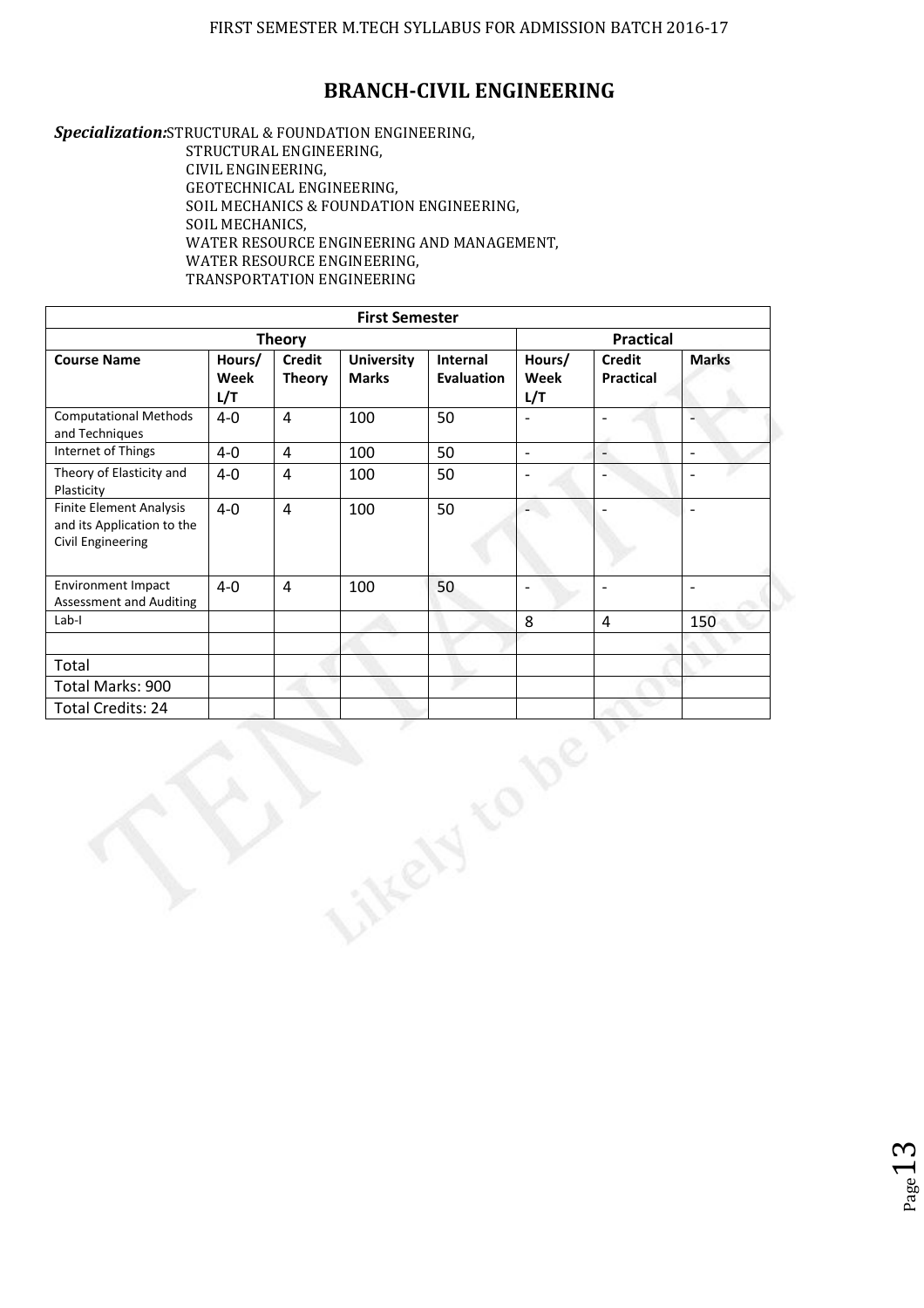# **INTERNET OF THINGS (IoT)**

## **MODULE I**

## **Introduction to Internet of Things**

**Introduction-Definition & Characteristics of IoT, Physical Design of IoT- Things in IoT, IoT** Protocols, **Logical Design of IoT-** IoT Functional Blocks, IoT Communication Models, IoT Communication APIs , **IoT Enabling Technologies-** Wireless Sensor Networks, Cloud Computing, Big Data Analytics, Communication Protocols , Embedded Systems, **IoT Levels & Deployment Templates.** 

#### **MODULE II**

### **Domain Specific IoTs**

**Home Automation:** Smart Lighting, Smart Appliances, Intrusion Detection, Smoke/Gas Detectors, **Cities-**Smart Parking, Smart Lighting, Smart Roads, Structural Health Monitoring, Surveillance, Emergency Response, **Environment-**Weather Monitoring, Air Pollution Monitoring, Noise Pollution Monitoring, Forest Fire Detection , River Floods Detection , **Energy-** Smart Grids , Renewable Energy Systems , Prognostics , **Retail-**Inventory Management , Smart Payments , Smart Vending Machines , **Logistics-**Route Generation & Scheduling , Fleet Tracking , Shipment Monitoring , Remote Vehicle Diagnostics, **Agriculture-**Smart Irrigation ,Green House Control ,**Industry -**Machine Diagnosis & Prognosis Indoor Air Quality Monitoring ,**Health & Lifestyle -**Health & Fitness Electronics Monitoring, Santa Controllering, School and Monitoring, School and Monitoring, School and Monitoring, School and Monitoring, School and Monitoring, School and Monitoring, School and Monitoring, School a **IoT and M2M Introduction, M2M-Difference between IoT and M2M, SDN and NFV for IoT-**Software

Defined Networking , Network Function Virtualization

#### **MODULE III**

#### **IoT Platforms Design Methodology**

**IoT Design Methodology-**Purpose & Requirements Specification ,Process Specification, Domain Model Specification, Information Model Specification , Service Specifications , IoT Level Specification, Functional View Specification , Operational View Specification , Device & Component Integration , Application Development, **Case Study on IoT System for Weather Monitoring, Motivation for Using Python** 

#### **IoT Physical Devices & Endpoints**

**What is an IoT Device-**Basic building blocks of an IoT Device, **Exemplary Device: Raspberry Pi**, **About the Board, Linux on Raspberry Pi , Raspberry Pi Interfaces –** Serial, SPI , I2C , **Programming Raspberry Pi with Python-**Controlling LED with Raspberry Pi , Interfacing an LED and Switch with Raspberry Pi ,Interfacing a Light Sensor (LDR) with Raspberry Pi , **Other IoT Devices-** pcDuino, Beagle Bone Black , Cubieboard

#### **MODULE IV**

**IoT & Beyond :** Use of Big Data and Visualization in IoT, Industry 4.0 Concepts. Overview of RFID, Low-power design (Bluetooth Low Energy), range extension techniques (data mining and mesh networking), and dataintensive IoT for continuous recognition applications. Overview of Android / IOS App Development tools & Internet Of Everything

 $_{\textrm{\tiny{Page}}}$ 14

#### **Text Books:**

Internet of Things, A Hands on Approach, by Arshdeep Bahga & Vijay audisetti, University Press.

#### **Reference Books:**

The Internet of Things, by Michael Millen, Pearson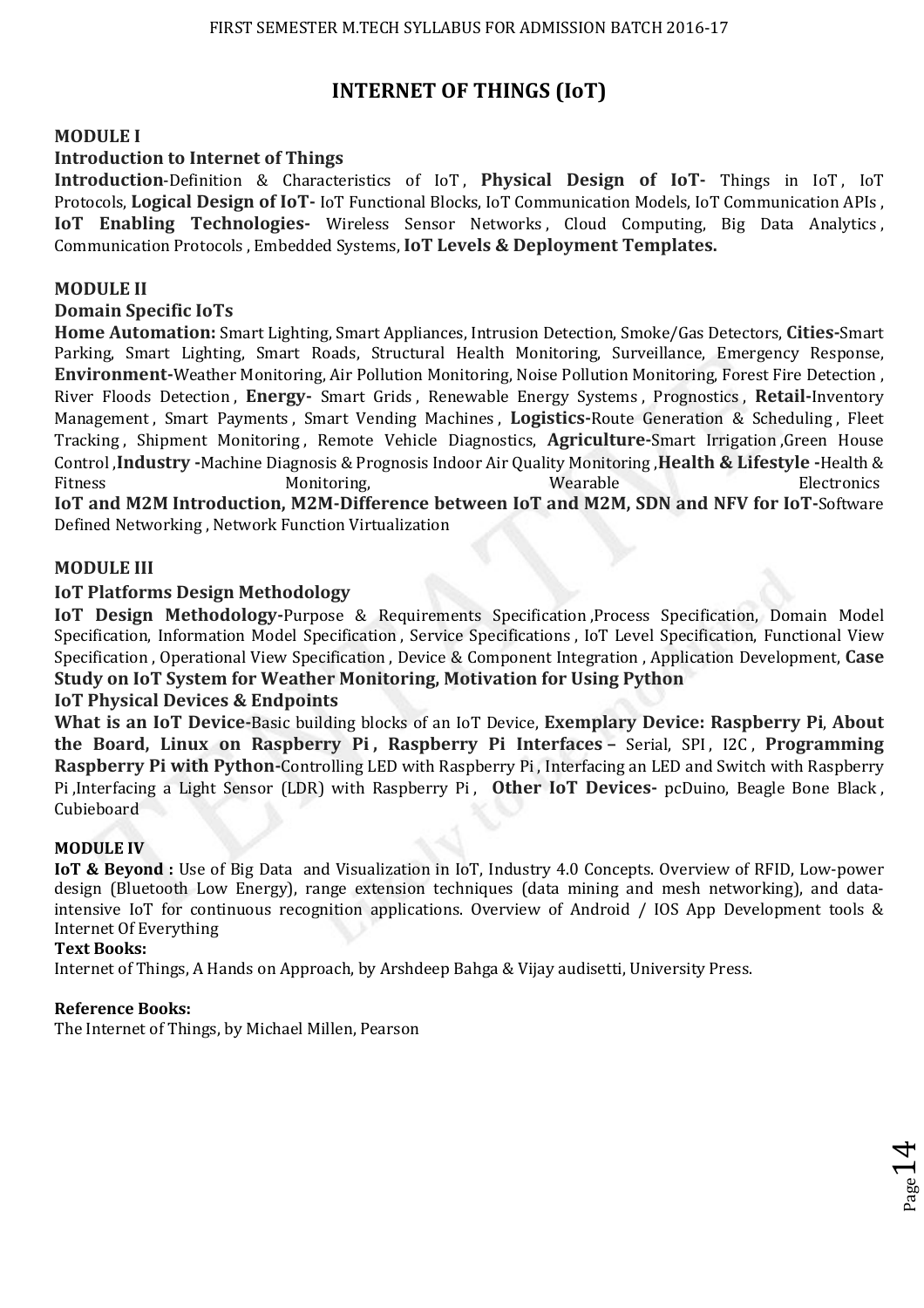## **COMPUTATIONAL METHODS AND TECHNIQUES**

#### **MODULE-I:**

**Neural Networks:** Artificial Neural Network and Introduction, Learning Rules, Knowledge Representation and Acquisition, Different Methods of Learning.

**Algorithms of Neural Network:** Feed-forward Error Back Propagation, Hopfield Model, Kohonen's Featrure Map, K-Means Clustering, ART Networks, RBFN, Application of Neural Network to the relevant field.

#### **MODULE-II:**

**Fuzzy Logic:** Basic Concepts of Fuzzy Logic, Fuzzy vs Crisp Set, Linguistic variables,Membership Functions, Operations of Fuzzy Sets, Fuzzy If-Then Rules, Variable Inference Techniques, Defuzzification, Basic Fuzzy Inference Algorithm, Fuzzy System Design, FKBC and PID Control, Antilock Breaking System(ABS), Industrial Applications.

#### **MODULE-III:**

**Optimization Fundamentals:** Definition, Classification of Optimization Problems, Unconstrained and Constrained Optimization, Optimality Conditions.

**LINEAR Programming:** Simplex Method, Duality, Sensitivity Methods

**NON-LINEAR Programming:** Newton's Method, GRG Method, Penalty Function Method, Augmented Langrange Multiplier Method, Dynamic Programming and Integer Programming, Interior Point Methods, Karmakar's Algorithm, Dual Affine, Primal Affine.

#### **MODULE-IV:**

**Genetic Algorithm:** GA and Genetic Engineering, Finite Element based Optimization, PSO,BFO, Hybridization of Optimization Technique, Application of Optimization Technique for Solving Projects(Project solutions). Implementation of Branch Relevant Industrial Applications by Matlab Code. **Books Recommended**:

- 1. Neural Networks- by Simon Haykin
- 2. Fuzzy Logic with Engineering Application- by ROSS J.T (Tata Mc)
- 3. Neural Networks and Fuzzy Logic by Bart Kosko
- 4. An introduction Fuzzy Control by D.Driankor, H. Hellendorn, M.Reinfrank (Narosa Pub)
- 5. Fuzzy Neural Control by Junhong NIE & Derek Linkers (PHI)
- 6. Related IEEE/IEE Publications
- 7. Fuzzy System Design Principles, Building Fuzzy IF-THEN Rule Bases by Riza C. Berikiu and Trubatch, IEEE Press
- 8. Ashok D. Begundu & chandrapatla T.R "Optimization concept and application in engineering",Prentice Hall,1999

Page15

- 9. Rao S.S "Engineering Optimization"
- 10. Gill,Murray and Wright ,"Practical Optimization"
- 11. James A.Memoh. "Electric Power System Application Of Optimization".
- 12. Song Y.,"Modern Optimization Techniques In Power System"
- 13. Optimization Research;Prabhakar Pai,Oxford University Press.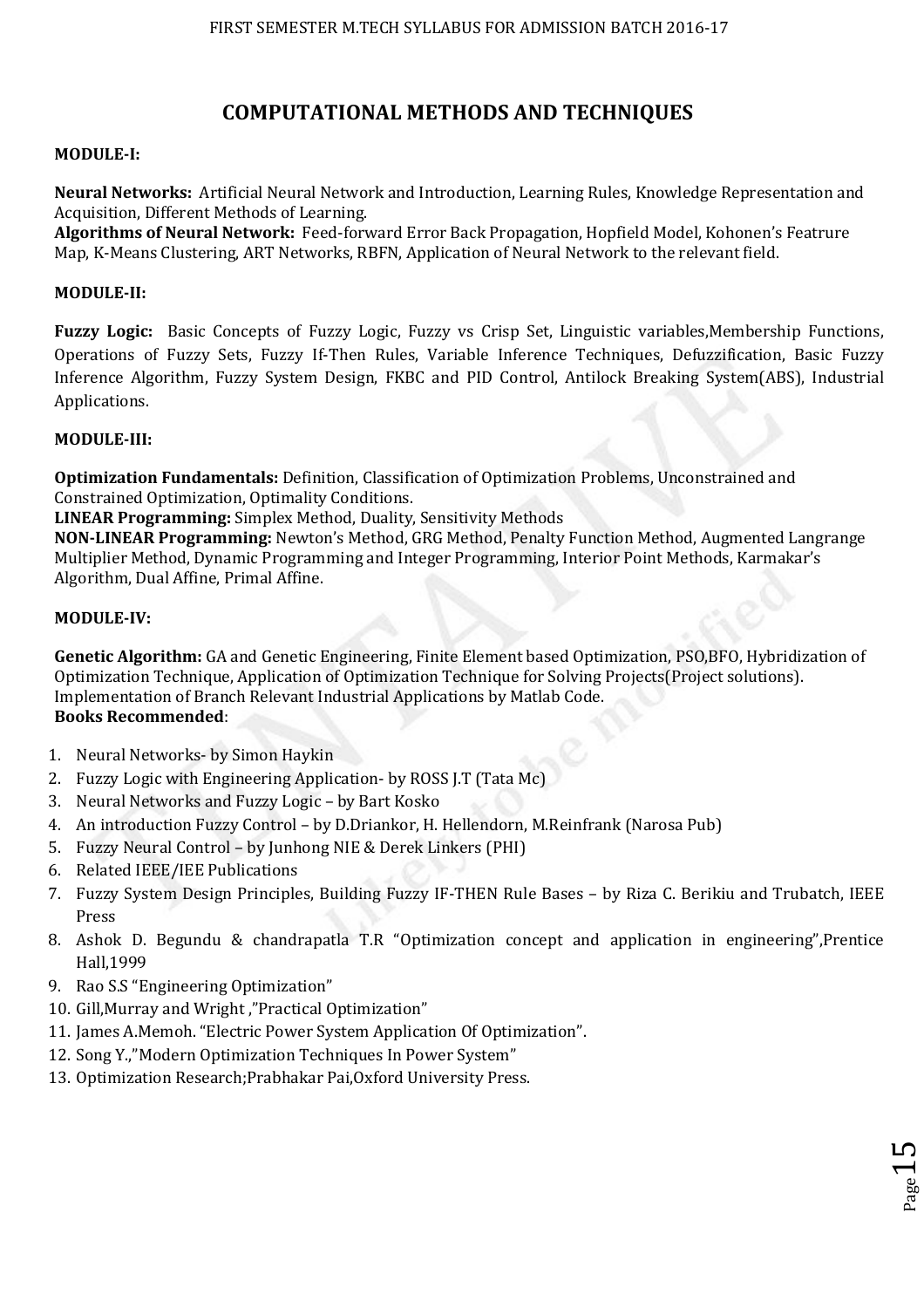## **FINITE ELEMENT METHOD IN CIVIL ENGINEERING**

## **Module I:**

## **Introduction:**

Finite Element Method-Basic Concepts and Solution of Discrete Problems-Steady State and Time Dependent Continuous Problems. Application of Finite Method through illustrative Examples. Finite Difference Method-Finite Difference. Representation of Differential Equations- Stability Consistency and Convergence of Partial Differential Equations-Time integration-Finite Difference Methods in Solution of Steady and Unsteady Problem-Jacobi's Method, Gauss Seidel Method.

## **Module II:**

## **FEM for Two and Three Dimensional Solids:**

The Continuum, Equations of Equilibrium, Boundary Conditions, Strain displacement relations, Stress strain Relations, Plane stress and plane Strain problems, Different methods of structural analysis including numerical methods. Basics of finite element method (FEM), different steps involved in FEM, Different approaches of FEM, Direct method, Energy approach,.

## **Module III:**

## **Element properties:**

Interpolation Functions for General Element Formulations: Compatibility and Completeness, Polynomial Forms: One Dimensional Elements, Geometric Isotropy, Triangular Elements, Rectangular Elements, Lagrange and Serendipity Elements, Solid Elements, Isoparametric Formulation, Stiffness Matrix of Isoparametric Elements. Three Dimensional Elements, Isoparametric Formulations, Axisymmetric Elements; Numerical Integration: One, Two and Three Dimensional.

## **Module IV:**

## **Analysis of Frame Structures:**

Stiffness of Truss Members**,** Analysis of Truss**,** Stiffness of Beam Members**,** Finite Element Analysis of Continuous Beam**,** Plane Frame Analysis**,** Analysis of Grid and Space Frame, Introduction to Plate Bending Problems**,** Finite Element Analysis of Shell.

## **Additional Applications of FEM:**

Finite Elements for Elastic Stability**,** Finite Elements in Fluid Mechanics and ground water modelling.

## **Reference Book:**

- 1. Reddy, J. N., An Introduction to the Finite Element Method, 3rd Edition, McGraw-Hill Science/Engineering/Math, 2005.
- 2. Logan D. L., A First Course in the Finite Element Method, Thomson- Engineering,  $3<sup>rd</sup>$  edition, 2001.
- 3. Cook R.D., Malkus, D.S. and Plesha, M.E., Concepts and Applications of Finite Element Analysis, Third Edition, John Wiley, 1989.
- 4. O. C. Zienkiewicz and Y. K. Cheung, The Finite Element Method in Structural and Soild Mechanics, McGraw Hill, London
- 5. Logan D. L., A First Course in the Finite Element Method, Thomson- Engineering,  $3^{rd}$  edition, 2001.
- 6. S. S. Rao, Finite Element Analysis, Elsevier Butterworth-Heinemann
- 7. W. Weaver Jr. and J. M. Gere, Matrix Analysis of Framed Structure, CBS Publishers & Distributors, New Delhi, India
- 8. K.A. Hoffman, Computational Fluid Dynamics, McGraw Hill.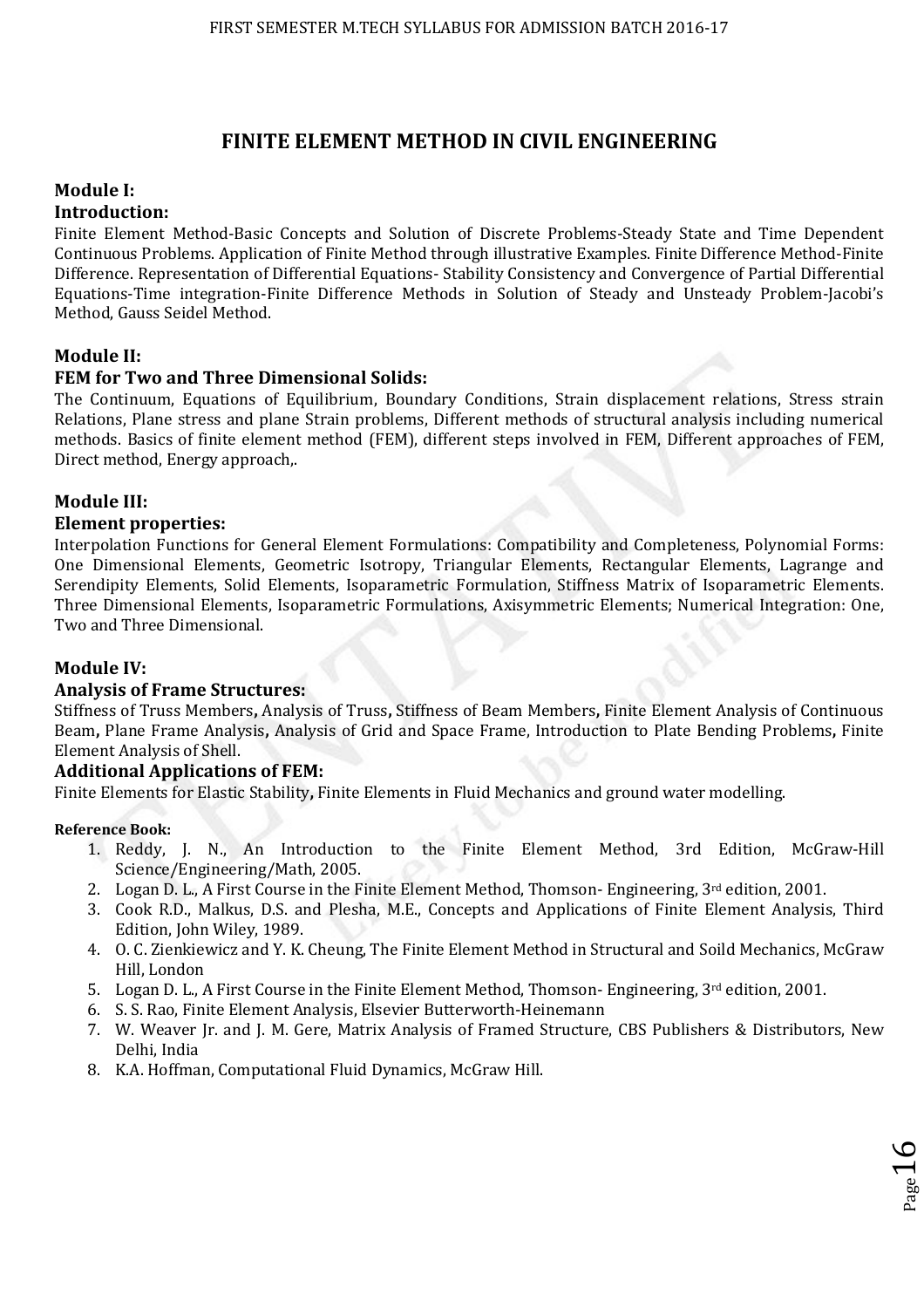# **THEORY OF ELASTICITY & PLASTICITY**

## **Module 1:**

Linear elasticity; stress, strain, constitutive relations, strain displacement relations, three dimensional stress and strain analysis, compatibility, stress and displacement functions.

## **Module 2:**

Two dimensional problems in Cartesian and polar coordinates, description of an elasticity problem as a boundary value problem, bending of beams-cantilever and simply supported beam.

## **Module 3:**

Torsion of rectangular bars including hollow sections, torsion of a circular and a rectangular section

**Module-4:** Elements of plasticity, failure & yield criterion, Equations of plasticity, plastic stress-strain relations, flow rule, velocity field, slip lines and plastic flow, incremental plasticity.

## **Books:**

(1**)** S.P.Timoshenko & J.N.Goodier,"Theory of Elasticity", McGraw Hill-1970.

(2) M.Kachanov, "Theory of Plasticity", MIR Publication.

(3) C.R.Calladine, "Plasticity for Engineers", Ellis Horwood, Chichester,U.K.,1985

# **ENVIRONMENTAL IMPACT ASSESSMENT AND AUDITING**

Sustainable Development Framework for Environmental Impact Assessment. screening, Scoping and Base line Studies, Significance and Importance of Impacts, Mitigation aspects, Assessment of alternativees, Public Hearing, Decision Making. Assessment of impacts on physical resources, ecological resources, human use values and quality of life values.

Impact assessment methodologies -various methods, their applicability. Strategic Environmental Assessment. Environmental Management Planning. Disaster management planning.

Concepts of environmental audit, objectives of audit. Types of Audits; Features of Effective auditing; Programme Planning; Organisation of Auditing Programme, pre-visit data collection. Audit Protocol; Onsite Audit; Data Sampling - Inspections - Evaluation and presentation; Exit Interview; Audit Report - Action Plan - Management of Audits.

## **References**

1. Larry, W. C "Environmental Impact Assessment" McGraw Hill Inc. Singapore.

2. Riki Therirvel, E.Wilson, S.Thompson, D.Heaney, D. Pritchard. Earthscan "Strategic Environmental Assessment" London.

 $_{\rm Page}17$ 

3. Alan Gilpin "Environmental Impact Assessment-Cutting edge for the 21st century" CUP, London.

4. Peter Wathern, Unwin Hynman "Environmental Impact Assessment-Theory & Practice", Syndeny.

5. Paul, A Erickson "A Practical Guide to Environmental Impact Assessment", Academic Press.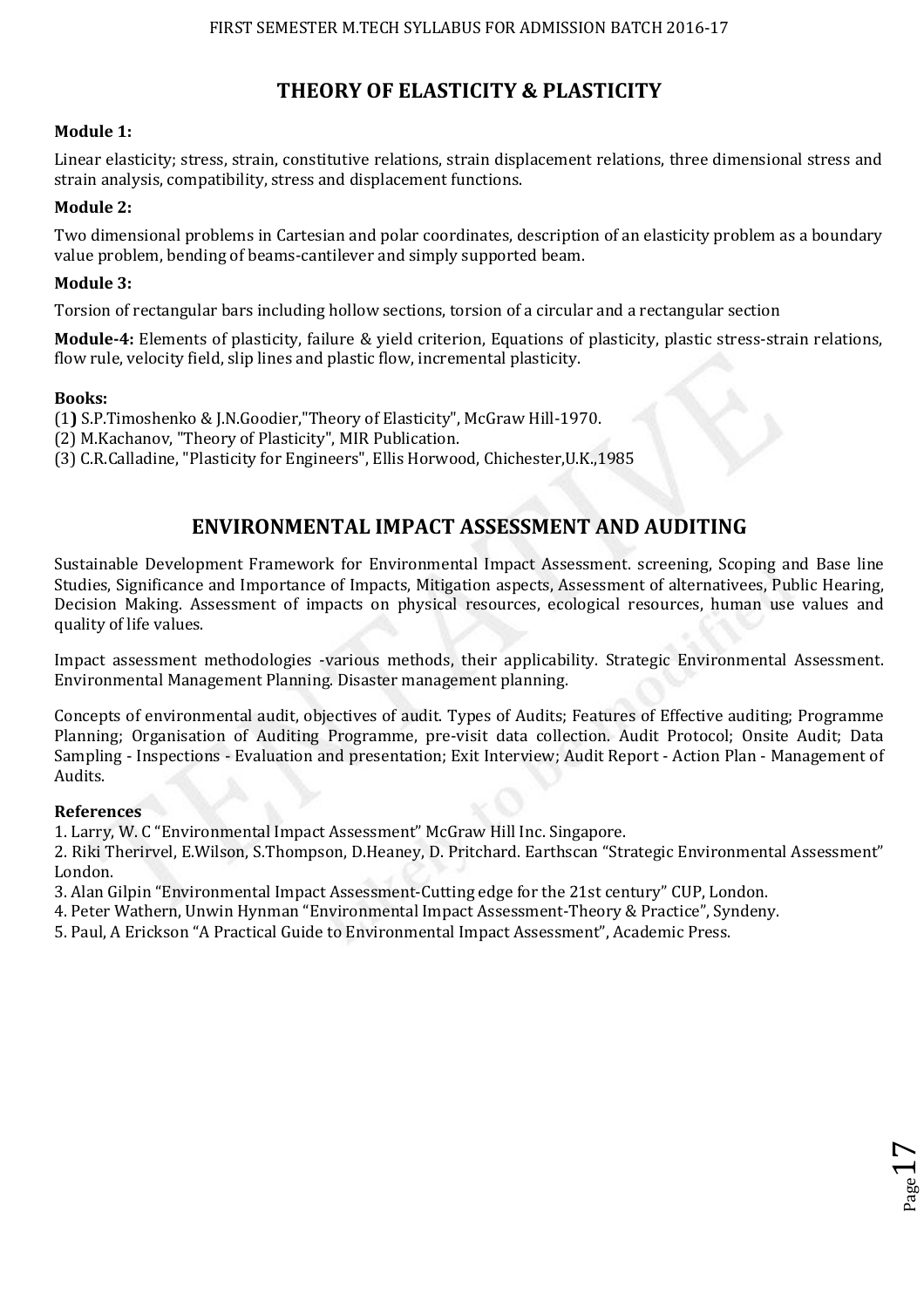# **BRANCH-COMPUTER SCIENCE AND ENGINEERING**

#### *Specialization:*COMPUTER ENGINEERING COMPUTER SCIENCE AND ENGINEERING COMPUTER SCIENCE COMPUTER SCIENCE AND TECHNOLOGY

|                                                     |                   |                                | <b>First Semester</b>             |                               |                          |                                   |                          |  |
|-----------------------------------------------------|-------------------|--------------------------------|-----------------------------------|-------------------------------|--------------------------|-----------------------------------|--------------------------|--|
| <b>Theory</b>                                       |                   |                                |                                   |                               |                          | <b>Practical</b>                  |                          |  |
| <b>Course Name</b>                                  | Hours/Week<br>L/T | <b>Credit</b><br><b>Theory</b> | <b>University</b><br><b>Marks</b> | Internal<br><b>Evaluation</b> | Hours/<br>Week<br>L/T    | <b>Credit</b><br><b>Practical</b> | <b>Marks</b>             |  |
| Computational<br>Methods and<br>Techniques          | $4-0$             | $\overline{4}$                 | 100                               | 50                            | $\frac{1}{2}$            | $\Box$                            | $\Box$                   |  |
| Internet of Things                                  | $4-0$             | $\overline{4}$                 | 100                               | 50                            | $\mathbb{L}$             | $\Box$                            | $\overline{\phantom{a}}$ |  |
| <b>Advanced Computer</b><br>Architecture            | $4-0$             | $\overline{4}$                 | 100                               | 50                            | $\overline{\phantom{a}}$ | $\overline{\phantom{a}}$          | $\overline{\phantom{a}}$ |  |
| Adavanced Data<br><b>Structure And</b><br>Algorithm | $4-0$             | $\overline{4}$                 | 100                               | 50                            | $\qquad \qquad -$        |                                   | $\overline{\phantom{a}}$ |  |
| <b>Advanced Operating</b><br>System                 | $4-0$             | $\overline{4}$                 | 100                               | 50                            | ÷                        | $\overline{a}$                    | $\overline{\phantom{0}}$ |  |
| $Lab-I$                                             |                   |                                |                                   |                               | 8                        | $\overline{4}$                    | 150                      |  |
|                                                     |                   |                                |                                   |                               |                          |                                   |                          |  |
| Total                                               |                   |                                |                                   | v                             |                          |                                   |                          |  |
| Total Marks: 900                                    |                   |                                |                                   |                               |                          |                                   |                          |  |
| <b>Total Credits: 22</b>                            |                   |                                |                                   |                               |                          |                                   |                          |  |
|                                                     |                   |                                |                                   |                               |                          |                                   |                          |  |

Page 18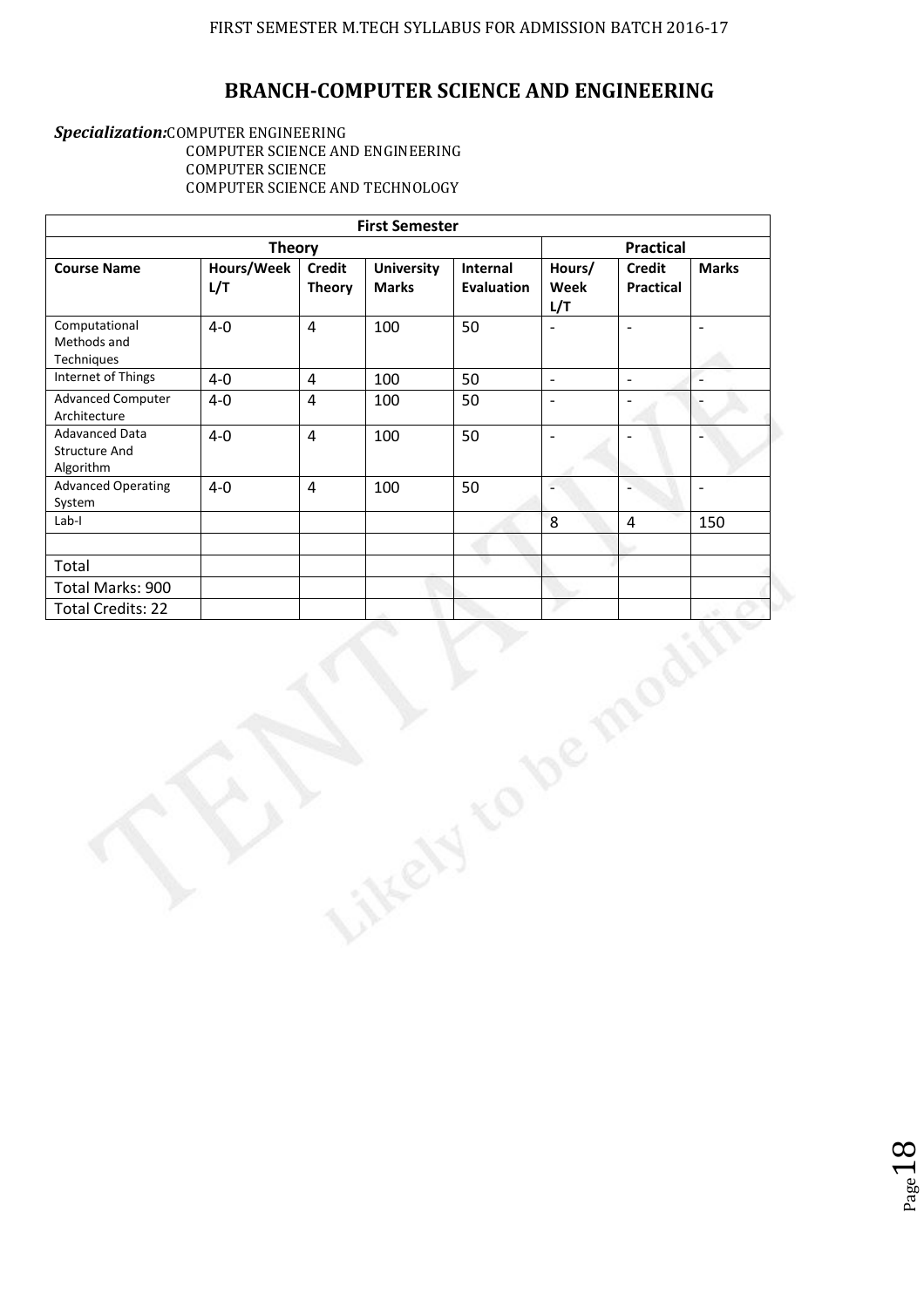# **INTERNET OF THINGS (IoT)**

## **MODULE I**

## **Introduction to Internet of Things**

**Introduction-Definition & Characteristics of IoT, Physical Design of IoT- Things in IoT, IoT** Protocols, **Logical Design of IoT-** IoT Functional Blocks, IoT Communication Models, IoT Communication APIs , **IoT Enabling Technologies-** Wireless Sensor Networks, Cloud Computing, Big Data Analytics, Communication Protocols , Embedded Systems, **IoT Levels & Deployment Templates.** 

#### **MODULE II**

### **Domain Specific IoTs**

**Home Automation:** Smart Lighting, Smart Appliances, Intrusion Detection, Smoke/Gas Detectors, **Cities-**Smart Parking, Smart Lighting, Smart Roads, Structural Health Monitoring, Surveillance, Emergency Response, **Environment-**Weather Monitoring, Air Pollution Monitoring, Noise Pollution Monitoring, Forest Fire Detection , River Floods Detection , **Energy-** Smart Grids , Renewable Energy Systems , Prognostics , **Retail-**Inventory Management , Smart Payments , Smart Vending Machines , **Logistics-**Route Generation & Scheduling , Fleet Tracking , Shipment Monitoring , Remote Vehicle Diagnostics, **Agriculture-**Smart Irrigation ,Green House Control ,**Industry -**Machine Diagnosis & Prognosis Indoor Air Quality Monitoring ,**Health & Lifestyle -**Health & Fitness Electronics Monitoring, Santa Controllering, School and Monitoring, School and Monitoring, School and Monitoring, School and Monitoring, School and Monitoring, School and Monitoring, School and Monitoring, School a **IoT and M2M Introduction, M2M-Difference between IoT and M2M, SDN and NFV for IoT-**Software

Defined Networking , Network Function Virtualization

#### **MODULE III**

#### **IoT Platforms Design Methodology**

**IoT Design Methodology-**Purpose & Requirements Specification ,Process Specification, Domain Model Specification, Information Model Specification , Service Specifications , IoT Level Specification, Functional View Specification , Operational View Specification , Device & Component Integration , Application Development, **Case Study on IoT System for Weather Monitoring, Motivation for Using Python** 

#### **IoT Physical Devices & Endpoints**

**What is an IoT Device-**Basic building blocks of an IoT Device, **Exemplary Device: Raspberry Pi**, **About the Board, Linux on Raspberry Pi , Raspberry Pi Interfaces –** Serial, SPI , I2C , **Programming Raspberry Pi with Python-**Controlling LED with Raspberry Pi , Interfacing an LED and Switch with Raspberry Pi ,Interfacing a Light Sensor (LDR) with Raspberry Pi , **Other IoT Devices-** pcDuino, Beagle Bone Black , Cubieboard

#### **MODULE IV**

**IoT & Beyond :** Use of Big Data and Visualization in IoT, Industry 4.0 Concepts. Overview of RFID, Low-power design (Bluetooth Low Energy), range extension techniques (data mining and mesh networking), and dataintensive IoT for continuous recognition applications. Overview of Android / IOS App Development tools & Internet Of Everything

 $_{\rm Page}19$ 

#### **Text Books:**

Internet of Things, A Hands on Approach, by Arshdeep Bahga & Vijay audisetti, University Press.

#### **Reference Books:**

The Internet of Things, by Michael Millen, Pearson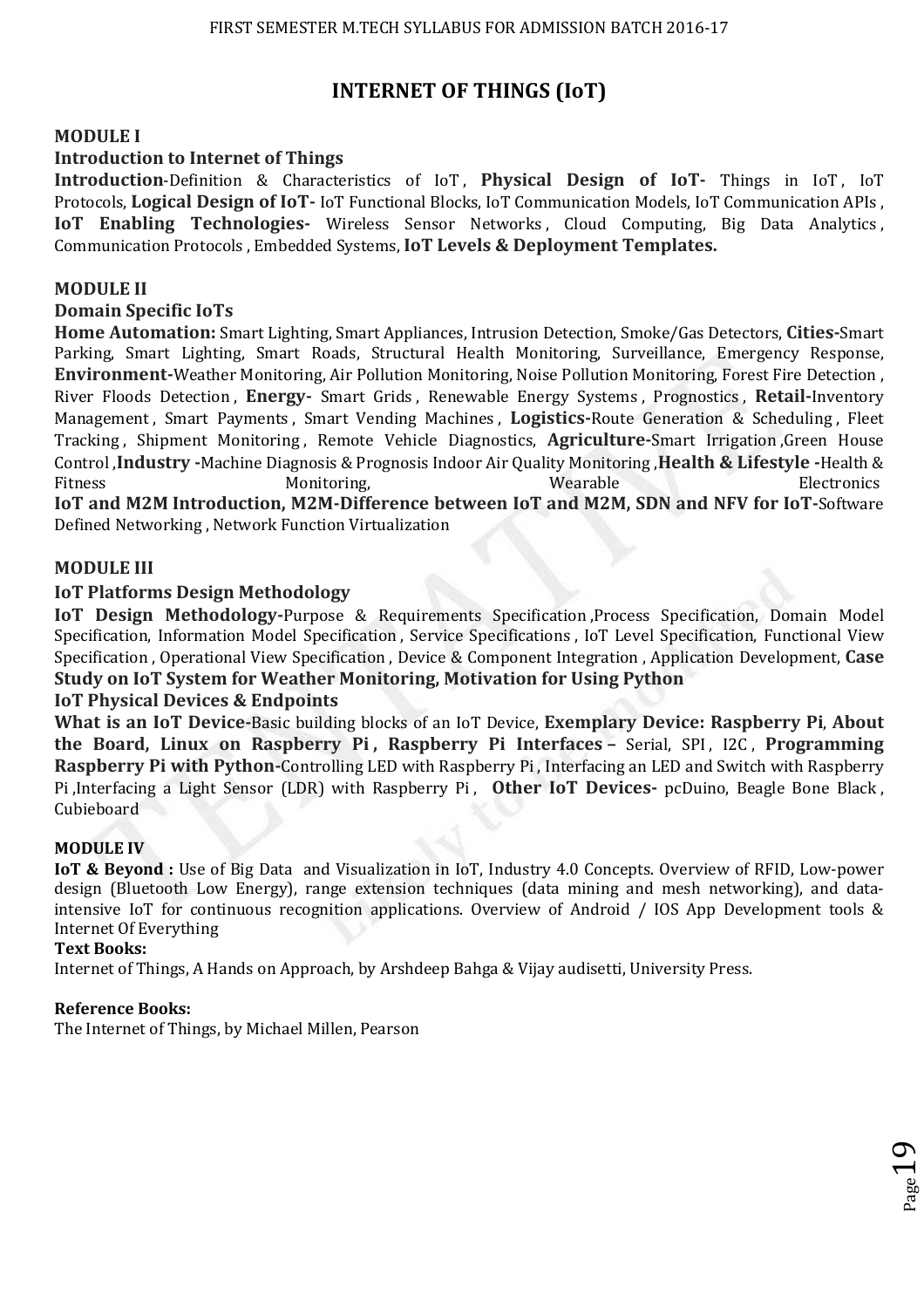# **COMPUTATIONAL METHODS AND TECHNIQUES**

#### **MODULE-I:**

**Neural Networks:** Artificial Neural Network and Introduction, Learning Rules, Knowledge Representation and Acquisition, Different Methods of Learning.

**Algorithms of Neural Network:** Feed-forward Error Back Propagation, Hopfield Model, Kohonen's Featrure Map, K-Means Clustering, ART Networks, RBFN, Application of Neural Network to the relevant field.

### **MODULE-II:**

**Fuzzy Logic:** Basic Concepts of Fuzzy Logic, Fuzzy vs Crisp Set, Linguistic variables,Membership Functions, Operations of Fuzzy Sets, Fuzzy If-Then Rules, Variable Inference Techniques, Defuzzification, Basic Fuzzy Inference Algorithm, Fuzzy System Design, FKBC and PID Control, Antilock Breaking System(ABS), Industrial Applications.

#### **MODULE-III:**

**Optimization Fundamentals:** Definition, Classification of Optimization Problems, Unconstrained and Constrained Optimization, Optimality Conditions.

**LINEAR Programming:** Simplex Method, Duality, Sensitivity Methods

**NON-LINEAR Programming:** Newton's Method, GRG Method, Penalty Function Method, Augmented Langrange Multiplier Method, Dynamic Programming and Integer Programming, Interior Point Methods, Karmakar's Algorithm, Dual Affine, Primal Affine.

#### **MODULE-IV:**

**Genetic Algorithm:** GA and Genetic Engineering, Finite Element based Optimization, PSO,BFO, Hybridization of Optimization Technique, Application of Optimization Technique for Solving Projects(Project solutions). Implementation of Branch Relevant Industrial Applications by Matlab Code.

# **Books Recommended**:

- 1. Neural Networks- by Simon Haykin
- 2. Fuzzy Logic with Engineering Application- by ROSS J.T (Tata Mc)
- 3. Neural Networks and Fuzzy Logic by Bart Kosko
- 4. An introduction Fuzzy Control by D.Driankor, H. Hellendorn, M.Reinfrank (Narosa Pub)
- 5. Fuzzy Neural Control by Junhong NIE & Derek Linkers (PHI)
- 6. Related IEEE/IEE Publications
- 7. Fuzzy System Design Principles, Building Fuzzy IF-THEN Rule Bases by Riza C. Berikiu and Trubatch, IEEE Press
- 8. Ashok D. Begundu & chandrapatla T.R "Optimization concept and application in engineering",Prentice Hall,1999
- 9. Rao S.S "Engineering Optimization"
- 10. Gill,Murray and Wright ,"Practical Optimization"
- 11. James A.Memoh. "Electric Power System Application Of Optimization".
- 12. Song Y.,"Modern Optimization Techniques In Power System"
- 13. Optimization Research;Prabhakar Pai,Oxford University Press.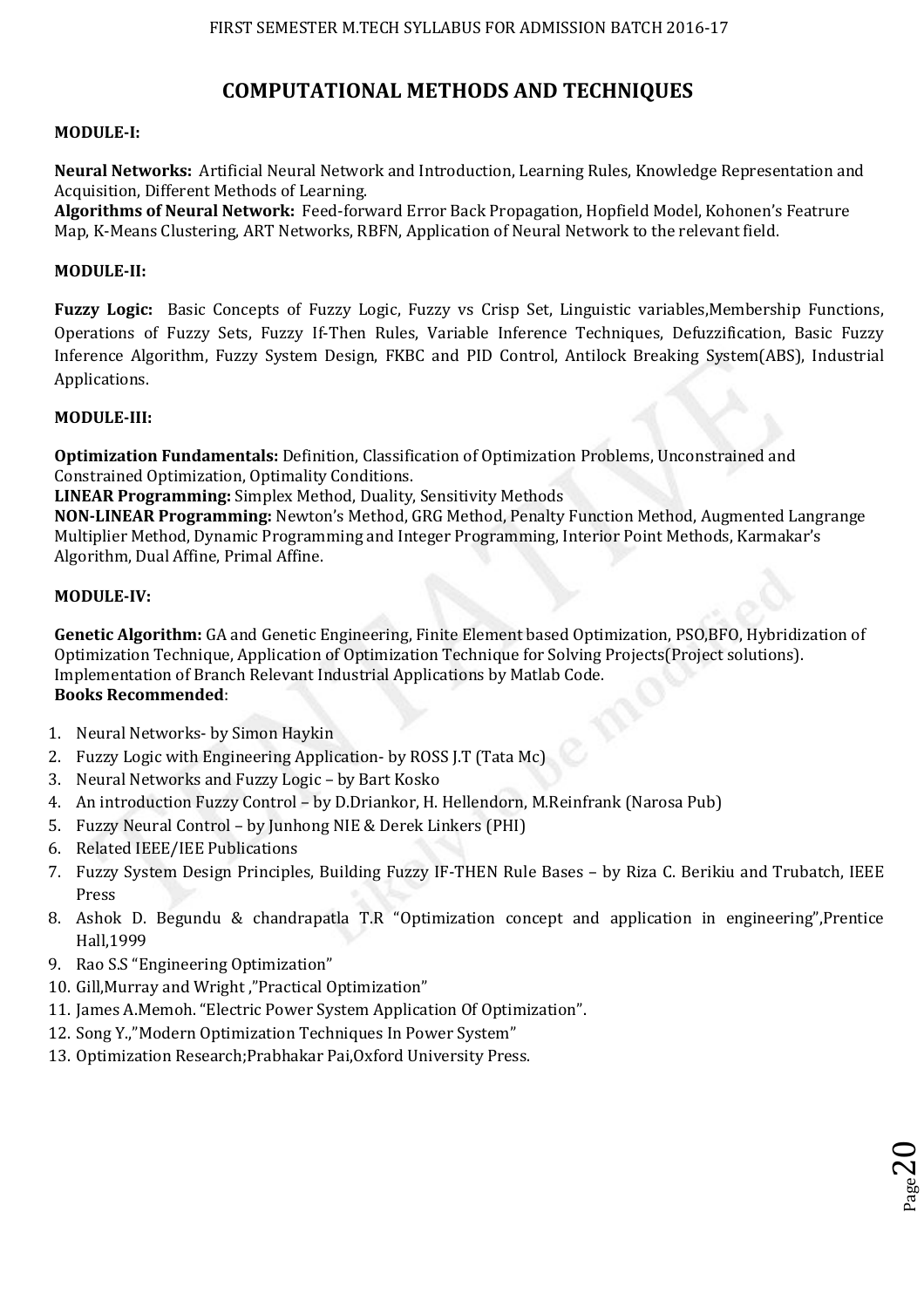# **ADVANCED COMPUTER ARCHITECTURE**

## **Module – I**

Principles of Processor Performance, RISC and CISC Architectures, Pipelining fundamentals, Pipeline Hazards, Superscalar Architecture, Super Pipelined Architecture, VLIW Architecture.

## **Module – II**

Basic Multiprocessor Architecture: Flynn's Classification, UMA, NUMA, Distributed Memory Architecture, Array Processor, Vector Processors, Associative Processor, Systolic architecture. Interconnection Networks: Static Networks, Network Topologies, Dynamic Networks.

## **Module –III**

Hierarchical Memory Technology: Data and Instruction caches, Multi-level caches, Cache memory mapping policies, Cache Coherence, Cache Performance, Virtual memory, Page replacement techniques, Memory Inter leaving, Memory Management hardware.

## **Module – IV**

Data Flow Computer Architecture: Static Data flow computer, Dynamic Data flow computer, Cluster computers, Distributed computing, Cloud computing.

## **Reference Books:**

- 1. David A. Patterson and John L. Hennessy, Computer Organization and Design, Elsevier.
- 2. John L. Hennessy and David A. Patterson, Computer Architecture: A Quantitative Approach, Morgan Kaufmann
- 3. Kai Hwang, Advanced Computer Architecture: Parallelism, Scalability, Programmability, McGraw-Hill.

 $P_{{\rm age}}$ 21

- 4. K. Hwang and F. A. Briggs, Computer Architecture and Parallel Processing, McGraw Hill.
- 5. Computer Architecture: Parhami, Oxford University Press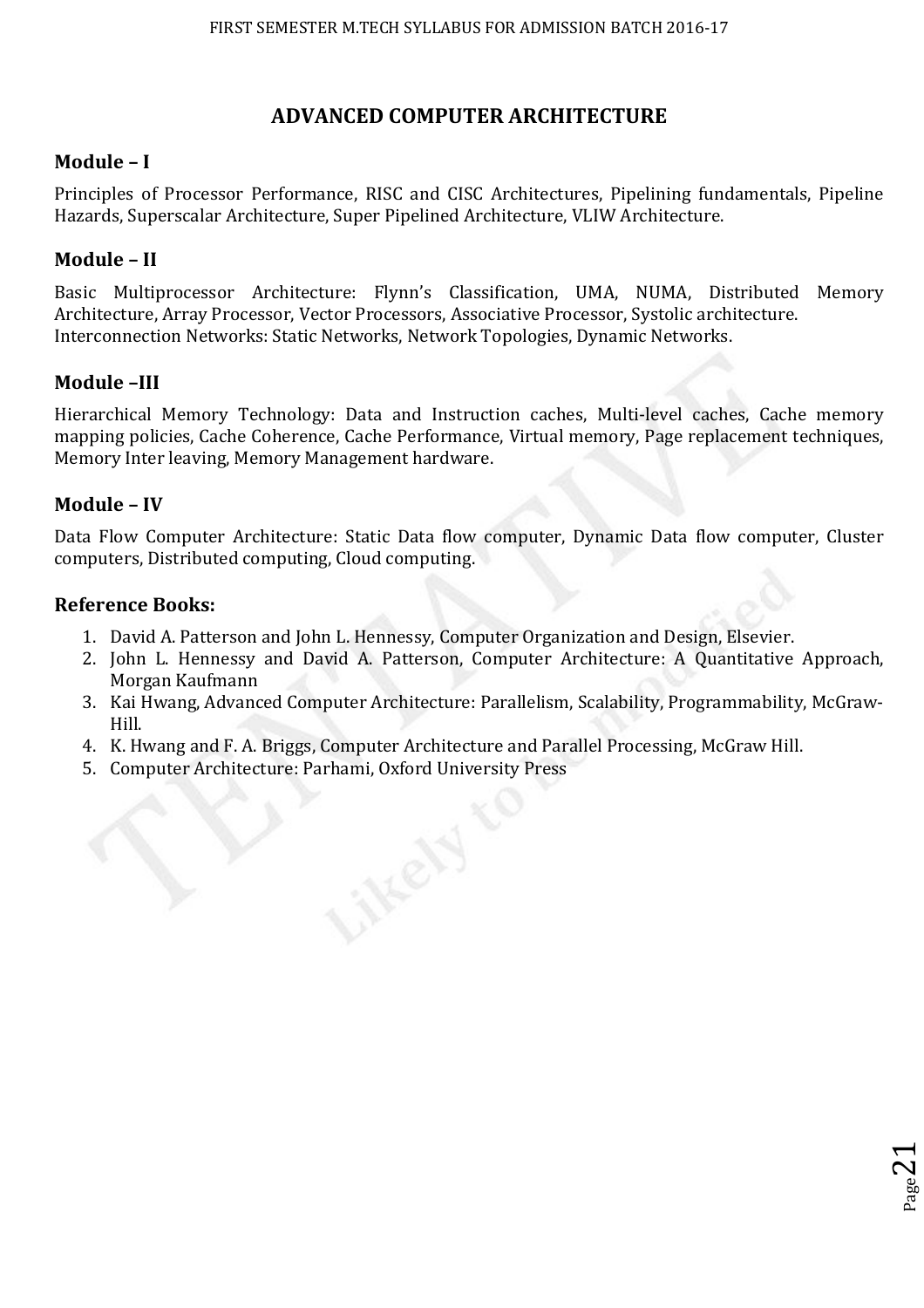## **ADAVANCED DATA STRUCTURE AND ALGORITHM**

## **MODULE-I:**

Heap Structure: Min-Max heap, Leftist heaps, Binomial heaps, Fibonacci heaps, Skew heaps, Lazy binomial heaps, Deap Data structure.

## **MODULE-II:**

Search and Multimedia Structure: Binary Search Tree, AVL Tree, 2-3 Tree, B-Tree, B+ Tree, Red-Black Tree, Segment Tree, k-d Tree, Point Quad Trees, R-Tree, TV-Tree.

## **MODULE-III:**

Asymptotic Notations, Dynamic Programming (LCS, Floyd-Warshall Algorithm, Matrix Chain Multiplication), Greedy Algorithm (Single Source Shortest Path, Knapsack problem, Minimum Cost Spanning Trees), Geometric Algorithm (Convex hulls, Segment Intersections, Closest Pair), Internet Algorithm (Tries, Ukonnen's Algorithm, Text pattern matching), Numerical Algorithm (Integer, Matrix and Polynomial multiplication, Extended Euclid's algorithm)

## **MODULE-IV:**

Polynomial Time, Polynomial-Time Verification, NP Completeness & reducibility, NP Completeness proofs, Cook's theorem

## **Reference Books:**

- 1. T. H. Cormen, C. E. Leiserson, and R. L. Rivest, "Introduction to Algorithms", PHI.
- 2. E. Horowitz, S. Sahani and Dinesh Mehta, Fundamentals of Data Structures in C++, 2nd Ed, University Press.

 $_{\rm Page}$ 22

- 3. Mark Allen Weiss, "Data Structures & Algorithm Analysis in C/C++", Pearson Edu. India.
- 4. Adam Drozdex, Data Structures and algorithms in C++, Thomason learning.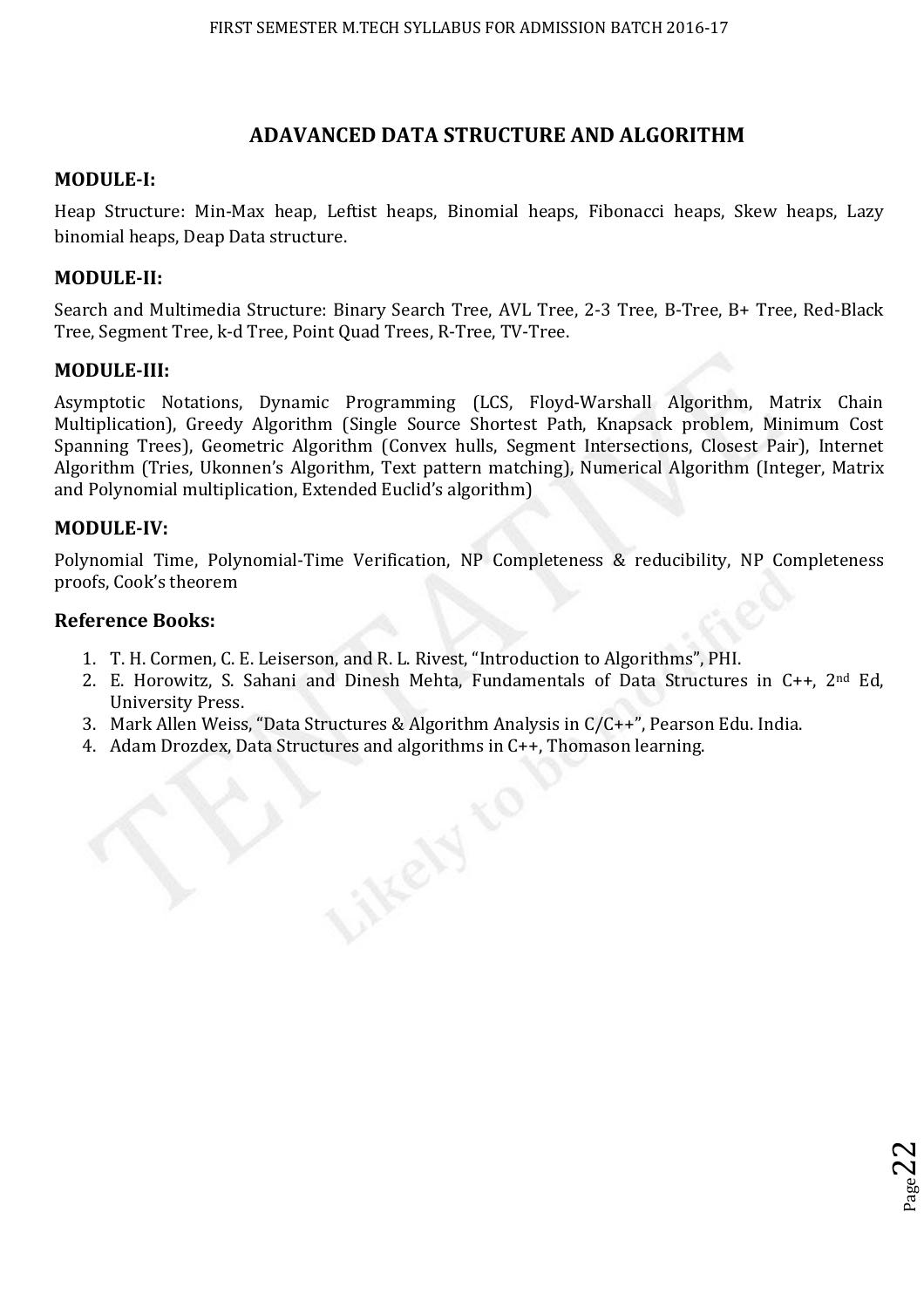## **ADVANCED OPERATING SYSTEM**

## **MODULE-I:**

System Architecture Types, Distributed Operating Systems, Issues in Distributed operating Systems, Lamport's Logical Clocks, Vector Clocks, Causal Ordering of Messages, Global State, Chandy-Lamport's Global State Recording Algorithm,

## **MODULE-II:**

Cuts of a Distributed Computation, Termination Detection, Mutual Exclusion Algorithms, Performance Measures, Non-Token-Based Algorithms, Ricart-Agrawala Algorithm, Maekawa Algorithm, Token-Based Algorithms, Suzuki-Kasami Algorithm, Raymond Tree based Algorithm, Comparative Performance Analysis.

## **MODULE-III:**

Deadlock Handling Strategies, Centralized Deadlock-Detection Algorithms, Distributed Deadlock Detection Algorithms, Hierarchical Deadlock Detection Algorithms, Agreement Protocols.

## **MODULE-IV:**

Distributed File Systems, Distributed Shared Memory, Distributed Scheduling, Fault Tolerance, Multiprocessor Operating Systems.

## **Reference Books:**

1. M. Singhal and N. G. Sivaratri, "Advanced concepts in Operating Systems", Tata McGraw Hill.

 $_{\rm Page}23$ 

- 2. Coulouris, "Distributed Systems: Concepts and Design", Pearson Education.
- 3. P. K. Sinha "Distributed Operating Systems Concepts and Design" PHI.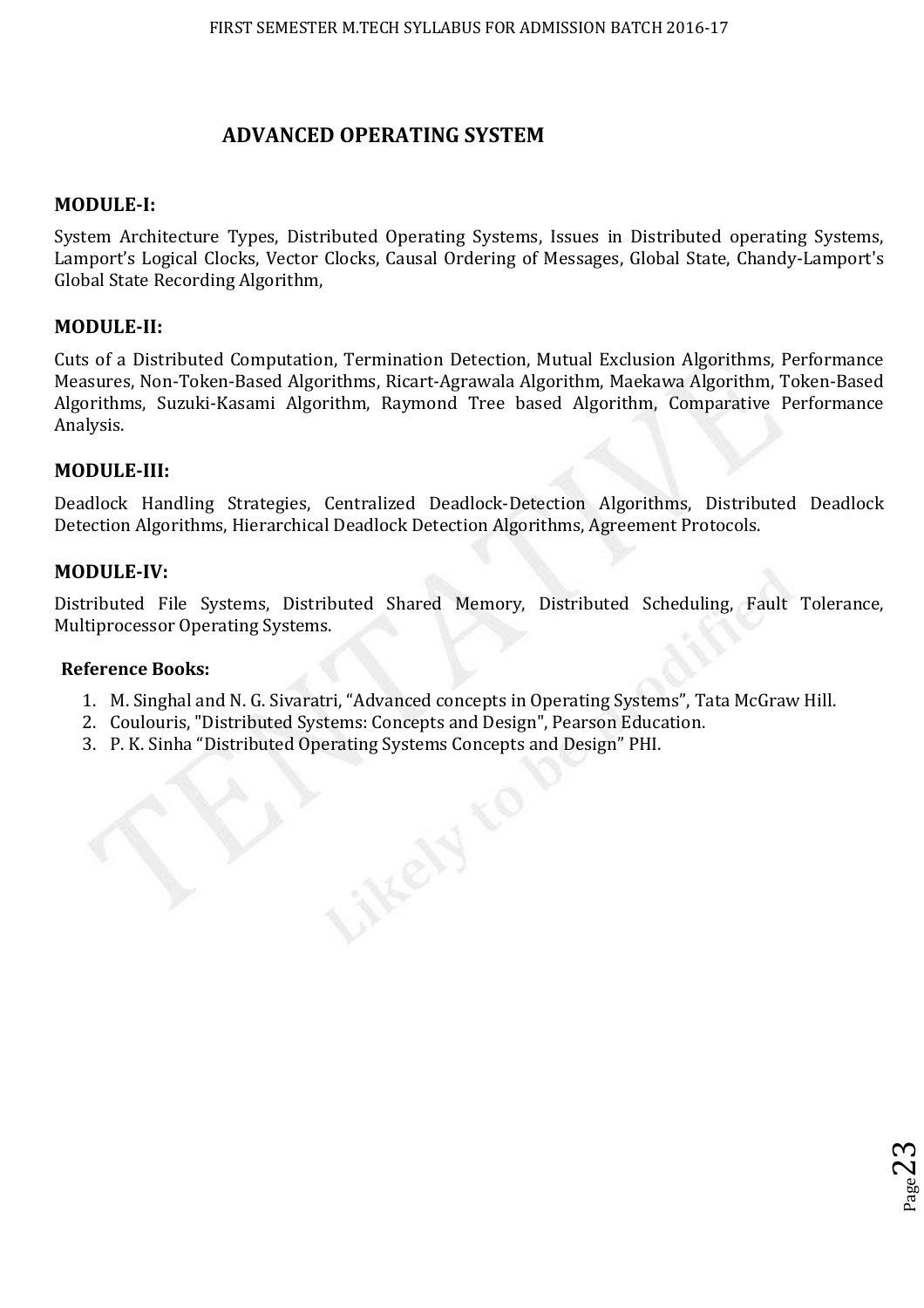## **BRANCH-ELECTRICAL ENGINEERING**

*Specialization:*ELECTRICAL POWER SYSTEM ELECTRICAL ENGINEERING. POWER ELECTRONICS & DRIVES POWER ELECTRONICS POWER SYSTEM ENGINEERING POWER SYSTEMS ENERGY SYSTEMS ENGINEERING POWER ELECTRONICS AND ELECTRICAL DRIVES POWER ELECTRONICS AND POWER SYSTEMS POWER ENGINEERING AND ENERGY SYSTEMS POWER AND ENERGY ENGINEERING

|                                                      |                   |                                | <b>First Semester</b>             |                               |                          |                                   |                          |
|------------------------------------------------------|-------------------|--------------------------------|-----------------------------------|-------------------------------|--------------------------|-----------------------------------|--------------------------|
|                                                      | <b>Practical</b>  |                                |                                   |                               |                          |                                   |                          |
| <b>Course Name</b>                                   | Hours/Week<br>L/T | <b>Credit</b><br><b>Theory</b> | <b>University</b><br><b>Marks</b> | Internal<br><b>Evaluation</b> | Hours/<br>Week<br>L/T    | <b>Credit</b><br><b>Practical</b> | <b>Marks</b>             |
| Computational<br>Methods and<br>Techniques           | $4 - 0$           | $\overline{4}$                 | 100                               | 50                            |                          |                                   | $\overline{\phantom{m}}$ |
| Internet of Things                                   | $4 - 0$           | $\overline{4}$                 | 100                               | 50                            | $\overline{\phantom{a}}$ | $\overline{\phantom{a}}$          | $\overline{a}$           |
| <b>Power Conversion Devices</b><br><b>And Drives</b> | $4 - 0$           | $\overline{4}$                 | 100                               | 50                            |                          | $\overline{\phantom{a}}$          | $\overline{\phantom{a}}$ |
| <b>Advanced Power Systems</b>                        | $4-0$             | $\overline{4}$                 | 100                               | 50                            | $\overline{a}$           | $\overline{\phantom{a}}$          | $\overline{\phantom{a}}$ |
| <b>Smart Electrical Energy</b><br>System             | $4 - 0$           | $\overline{4}$                 | 100                               | 50                            | $\overline{\phantom{a}}$ | $\overline{\phantom{a}}$          |                          |
| $Lab-I$                                              |                   |                                |                                   |                               | 8                        | $\overline{4}$                    | 150                      |
|                                                      |                   |                                |                                   |                               |                          |                                   |                          |
| Total                                                |                   |                                |                                   |                               |                          |                                   |                          |
| Total Marks: 900                                     |                   |                                |                                   |                               |                          |                                   |                          |
| Total Credits: 24                                    |                   |                                |                                   |                               |                          |                                   |                          |
|                                                      |                   |                                |                                   |                               |                          |                                   |                          |

 $_{\rm Page}$ 24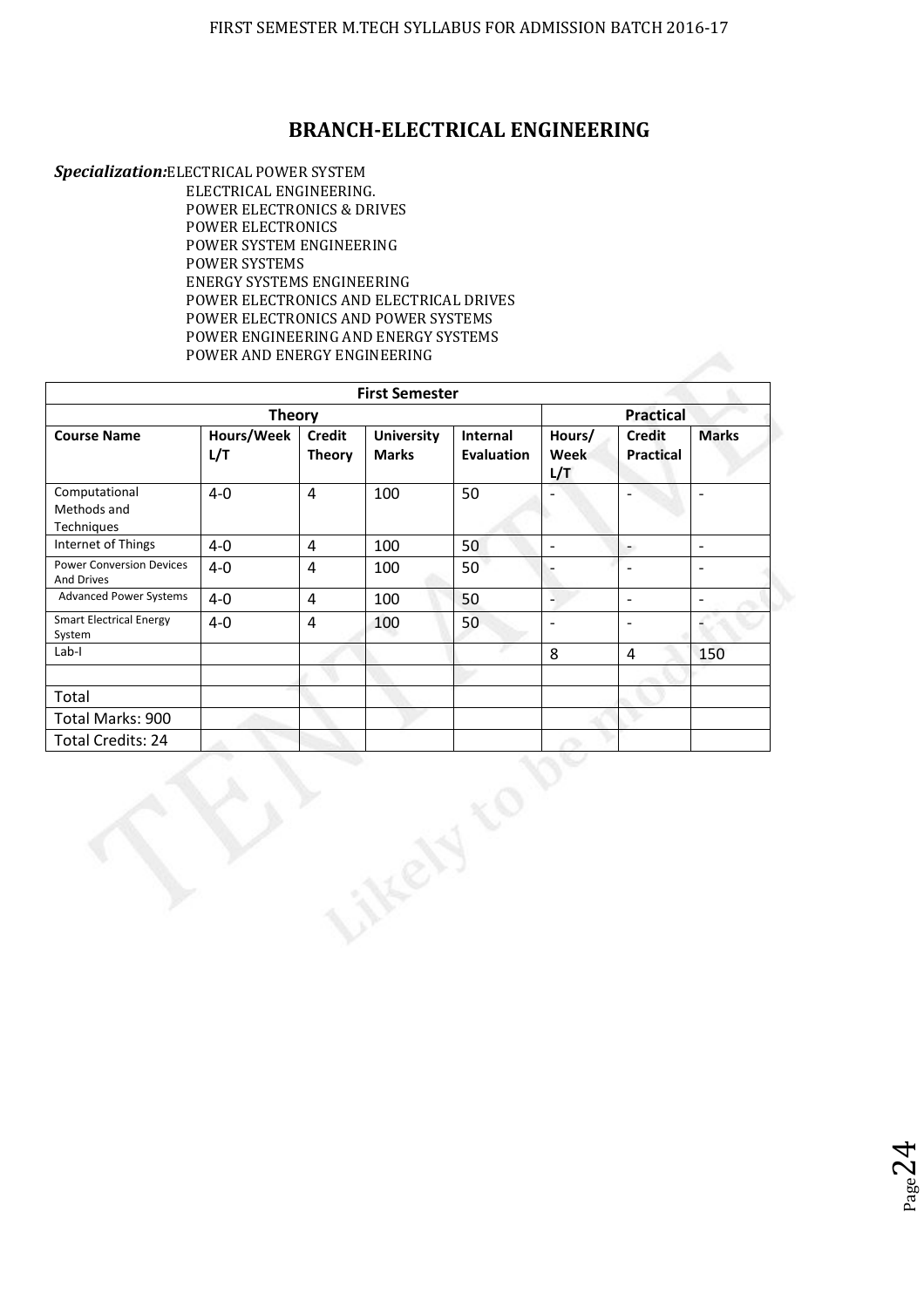# **INTERNET OF THINGS (IoT)**

## **MODULE I**

## **Introduction to Internet of Things**

**Introduction-Definition & Characteristics of IoT, Physical Design of IoT- Things in IoT, IoT** Protocols, **Logical Design of IoT-** IoT Functional Blocks, IoT Communication Models, IoT Communication APIs , **IoT Enabling Technologies-** Wireless Sensor Networks, Cloud Computing, Big Data Analytics, Communication Protocols , Embedded Systems, **IoT Levels & Deployment Templates.** 

### **MODULE II**

### **Domain Specific IoTs**

**Home Automation:** Smart Lighting, Smart Appliances, Intrusion Detection, Smoke/Gas Detectors, **Cities-**Smart Parking, Smart Lighting, Smart Roads, Structural Health Monitoring, Surveillance, Emergency Response, **Environment-**Weather Monitoring, Air Pollution Monitoring, Noise Pollution Monitoring, Forest Fire Detection , River Floods Detection , **Energy-** Smart Grids , Renewable Energy Systems , Prognostics , **Retail-**Inventory Management , Smart Payments , Smart Vending Machines , **Logistics-**Route Generation & Scheduling , Fleet Tracking , Shipment Monitoring , Remote Vehicle Diagnostics, **Agriculture-**Smart Irrigation ,Green House Control ,**Industry -**Machine Diagnosis & Prognosis Indoor Air Quality Monitoring ,**Health & Lifestyle –**Health & Fitness Monitoring, Wearable Electronics **IoT and M2M Introduction, M2M-Difference between IoT and M2M, SDN and NFV for IoT-**Software

Defined Networking , Network Function Virtualization

#### **MODULE III**

#### **IoT Platforms Design Methodology**

**IoT Design Methodology-**Purpose & Requirements Specification ,Process Specification, Domain Model Specification, Information Model Specification , Service Specifications , IoT Level Specification, Functional View Specification , Operational View Specification , Device & Component Integration , Application Development, **Case Study on IoT System for Weather Monitoring, Motivation for Using Python** 

#### **IoT Physical Devices & Endpoints**

**What is an IoT Device-**Basic building blocks of an IoT Device, **Exemplary Device: Raspberry Pi**, **About the Board, Linux on Raspberry Pi , Raspberry Pi Interfaces –** Serial, SPI , I2C , **Programming Raspberry Pi with Python-**Controlling LED with Raspberry Pi , Interfacing an LED and Switch with Raspberry Pi ,Interfacing a Light Sensor (LDR) with Raspberry Pi , **Other IoT Devices-**pcDuino, Beagle Bone Black , Cubieboard

#### **MODULE IV**

**IoT&Beyond :** Use of Big Data and Visualization in IoT, Industry 4.0 Concepts. Overview of RFID, Low-power design (Bluetooth Low Energy), range extension techniques (data mining and mesh networking), and dataintensive IoT for continuous recognition applications. Overview of Android / IOS App Development tools & Internet Of Everything

p<sub>age</sub>z<br>Page

#### **Text Books:**

1. Internet of Things, A Hands on Approach, by Arshdeep Bahga & Vijay audisetti, University Press. **Reference Books:** 

*1.* The Internet of Things, by Michael Millen, Pearson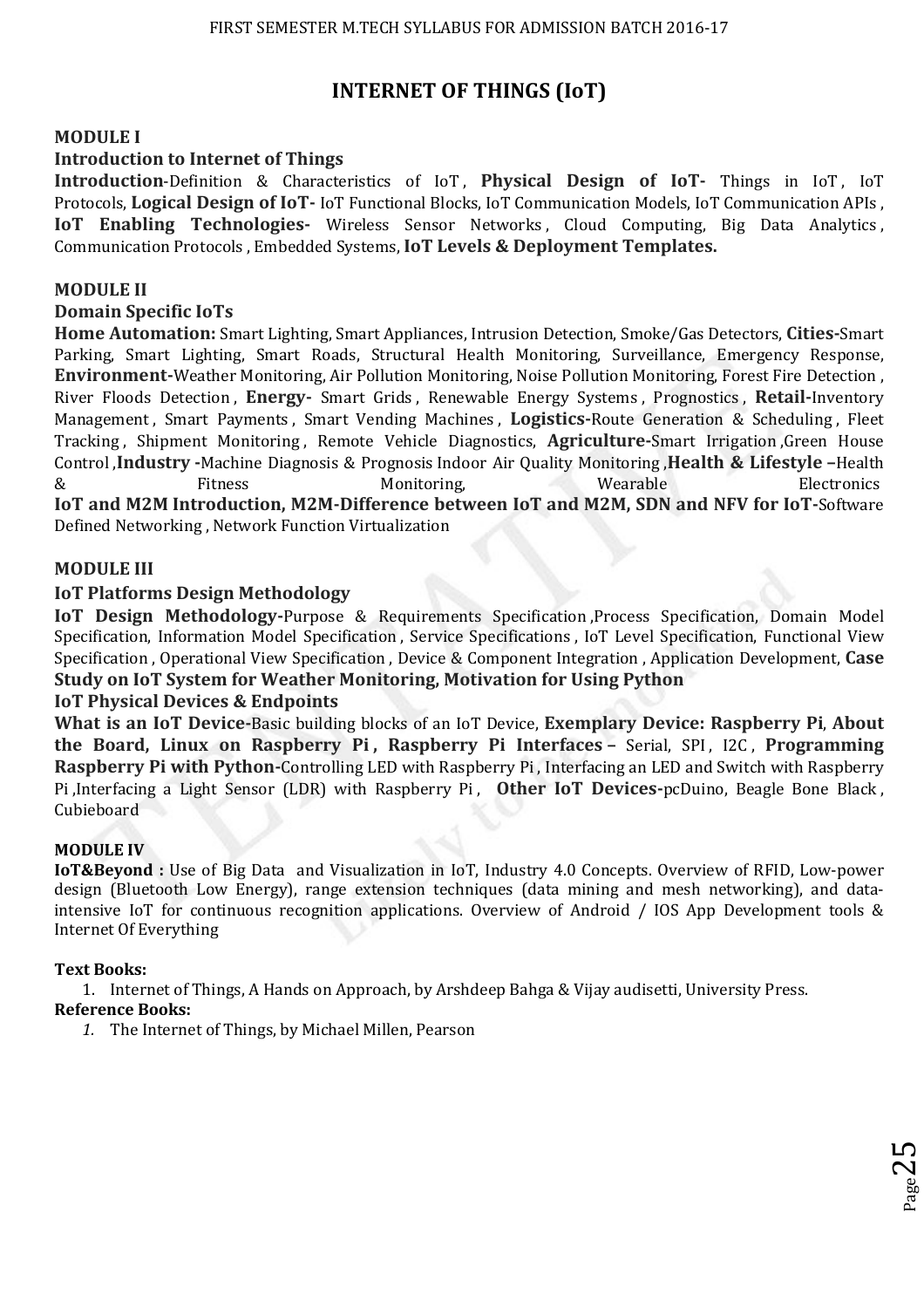## **COMPUTATIONAL METHODS AND TECHNIQUES**

#### **MODULE-I:**

**Neural Networks:** Artificial Neural Network and Introduction, Learning Rules, Knowledge Representation and Acquisition, Different Methods of Learning.

**Algorithms of Neural Network:** Feed-forward Error Back Propagation, Hopfield Model, Kohonen'sFeatrure Map, K-Means Clustering, ART Networks, RBFN, Application of Neural Network to the relevant field.

#### **MODULE-II:**

**Fuzzy Logic:** Basic Concepts of Fuzzy Logic, Fuzzy vs Crisp Set, Linguistic variables,Membership Functions, Operations of Fuzzy Sets, Fuzzy If-Then Rules, Variable Inference Techniques, Defuzzification, Basic Fuzzy Inference Algorithm, Fuzzy System Design, FKBC and PID Control, Antilock Breaking System(ABS), Industrial Applications.

#### **MODULE-III:**

**Optimization Fundamentals:** Definition, Classification of Optimization Problems, Unconstrained and Constrained Optimization, Optimality Conditions.

**LINEAR Programming:** Simplex Method, Duality, Sensitivity Methods

**NON-LINEAR Programming:** Newton's Method, GRG Method, Penalty Function Method, Augmented Langrange Multiplier Method, Dynamic Programming and Integer Programming, Interior Point Methods, Karmakar's Algorithm, Dual Affine, Primal Affine.

#### **MODULE-IV:**

**Genetic Algorithm:** GA and Genetic Engineering, Finite Element based Optimization, PSO,BFO, Hybridization of Optimization Technique, Application of Optimization Technique for Solving Projects(Project solutions). Implementation of Branch Relevant Industrial Applications by Matlab Code. **Books Recommended**:

- 1. Neural Networks- by Simon Haykin
- 2. Fuzzy Logic with Engineering Application- by ROSS J.T (Tata Mc)
- 3. Neural Networks and Fuzzy Logic by Bart Kosko
- 4. An introduction Fuzzy Control by D.Driankor, H. Hellendorn, M.Reinfrank (Narosa Pub)
- 5. Fuzzy Neural Control by Junhong NIE & Derek Linkers (PHI)
- 6. Related IEEE/IEE Publications
- 7. Fuzzy System Design Principles, Building Fuzzy IF-THEN Rule Bases by Riza C. Berikiu and Trubatch, IEEE Press
- 8. Ashok D. Begundu&chandrapatla T.R "Optimization concept and application in engineering",Prentice Hall,1999

 $26$ 

- 9. Rao S.S "Engineering Optimization"
- 10. Gill,Murray and Wright ,"Practical Optimization"
- 11. James A.Memoh. "Electric Power System Application Of Optimization".
- 12. Song Y.,"Modern Optimization Techniques In Power System"
- 13. Optimization Research;PrabhakarPai,Oxford University Press.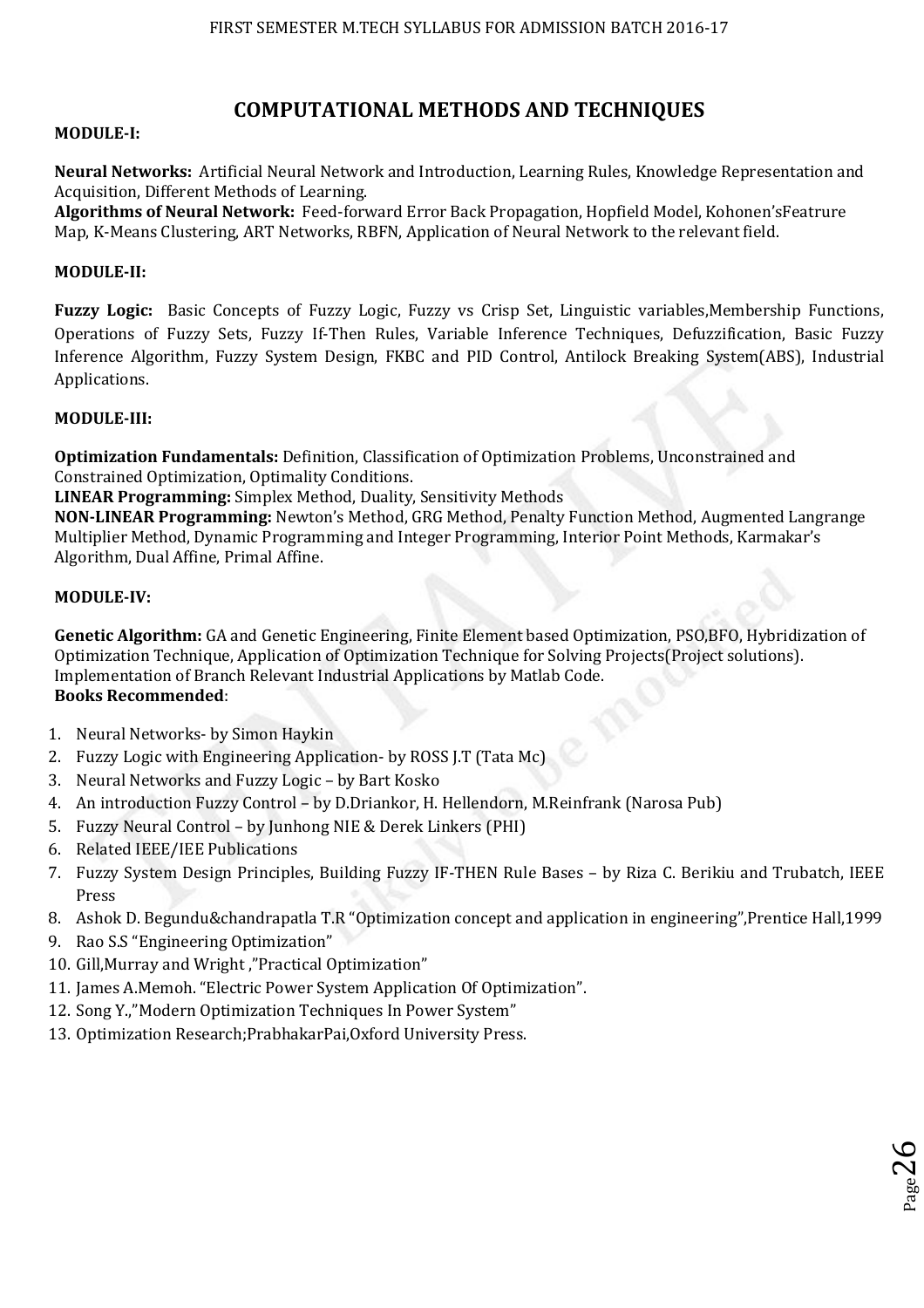# **POWER CONVERSION DEVICES AND DRIVES**

## **Module-I (8Hrs)**

**Basic concepts of Modeling:** Basic Two-pole Machine representation of Commutator machines, 3-phase synchronous machine with and without damper bars and 3-phase induction machine, Kron's primitive Machine voltage, current and Torque equations.

**Dynamic Analysis of Synchronous Machine**: Dynamic performance of synchronous machine, three-phase fault, comparison of actual and approximate transient torque characteristics.

### **Module- II(12Hrs)**

**Modeling of Synchronous Machine:** Synchronous machine inductances –voltage equations in the rotor's dq0 reference frame- electromagnetic torque-current in terms of flux linkages-simulation of three phase synchronous machine- modeling of PM Synchronous motor

**Poly-phase Induction Machines:** Introduction, construction and principle of operation,Induction motor equivalent circuit, steady-state performance equations of the induction motor, steady-state performance, Measurement of motor parameters, Dynamic modeling of induction machines.

## **Module- III(12 Hrs)**

Phase controlled rectifiers– Single phase half wave controlled rectifier with R, R-L, R-L with freewheeling diodes.Full wave controlled rectifier with various kind of loads. Half controlled and full controlled bridges with passive and active loads-Input line current harmonics and power factor-Inverter mode of operation.Three phase half wave controlled rectifier with R,R-L an R-L-E loads.Three phase semi and full converters with RL and RLE loads.Input side current harmonics and power factor. Dual converters-Circulating current mode and Non circulating current mode. AC voltage regulators and DC Choppers-Types of ac voltage regulators-single phase full wave ac voltage controllers-single phase transformer tap changers-Multistep transformer tap changer. Three phase ac voltage regulators. Output performance analysis of type A chopper, four quadrant chopper operation. **Module-IV(15 Hrs)** 

**Introduction to motor drives:** Components of power electronic Drives- Criteria for selection of Drive components-match between the motor and the load- Thermal consideration- match between the motor and the power electronics converter- characteristics of mechanical systems- stability criteria.

**Induction motor drives:** Torque speed characteristics of 3-phase induction motor drive, speed control of 3 phase induction motor by varying stator frequency and voltage – impact of non sinusoidal excitation on induction motors- variable frequency converter classifications – variable frequency PWM-VSI drives- variable frequency square wave VSI drives- variable frequency CSI drives-comparison of variable frequency drives- Line frequency variable voltage drives- soft start of induction motors – speed control by static slip power recovery, static Cramer and Scherbius drives.

## *BOOKS RECOMMENDED :*

1.*The Generalized theory of electrical machines (Chapters: 1,2,34,5,8 and 11 by B.Adkins and R.H. Hiiley.* 

2.*Principle, Operation and Design of power Transformer By S.B Vasciitnsky.* 

3.*The J & P transformer Book (Chapter: 22&23) By S. Austen Stigant and A.C Franklin.* 

4.*Power System Stability & Control ( Chapters: 8&9) By P.Kundur, McGraw Hill-1994.* 

5.*Ned Mohan etial : Power Electronics , John wiley and sous* 

6.*R.Krishnan :Electric Motor Drives – PHI publication*

7.*B K Bose :Modern Power Electronics and AC drives, Pearson Education (Asia)* 

8.*P C Sen : Power Electronics TMH Publication* 

*9.Dubey : Power Electronics Drives- Wiley Eastern* 

*10.P.C.Krause, Oleg Wasynczuk, Scott D.Sudhoff, "Analysis of Electrical Machinery and Drivesystems", IEEE Press, Second Edition.* 

 $_{\rm Page}$ 27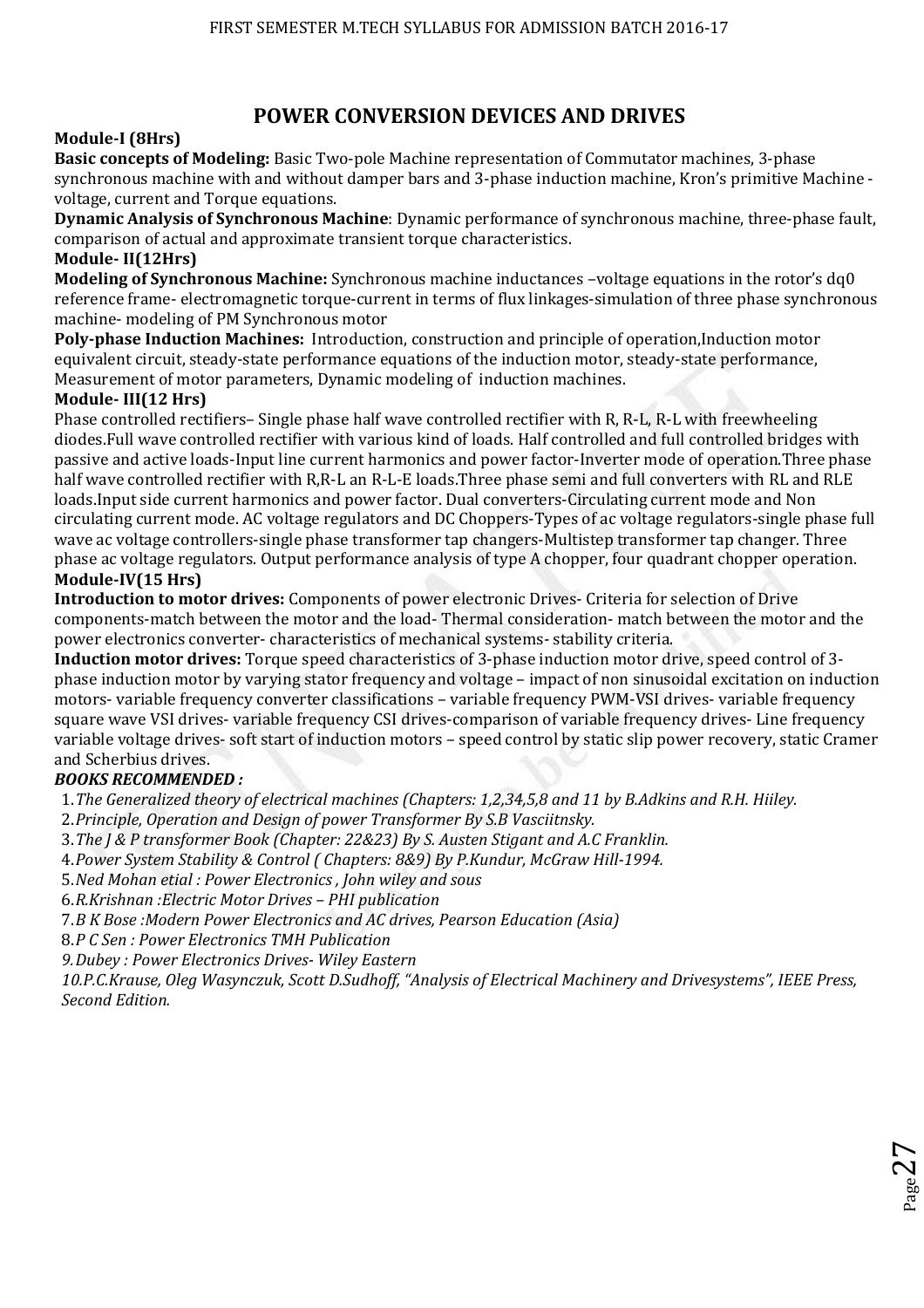# **ADVANCED POWER SYSTEMS**

## **Module- I (7 Hrs)**

Modeling of Transmission lines & transformers with off-nominal taps. Power flow Analysis- NR and Fast Decoupled methods

 Algorithm for short circuit studies, Z Bus Formulation, Unsymmetrical fault analysis using symmetrical components

## **Module- II(10 Hrs)**

#### Optimal System Operation:

Generation allocation problem formulation, Loss Coefficients, Optimal load flow solution, Hydrothermal Coordination, constraints in Unit- commitment, Unit commitment solution methods. Turbine & Generator- Load frequency Scheme, Steady state & dynamic analysis in frequency domain for single & two area system

#### **Module-III(16 Hrs)**

#### **Power Quality Problems**

**Voltage Sag and over view of reliability:** Characterization of voltage sag , definition, causes of voltage sag , voltage sag magnitude , monitoring, theoretical calculation of voltage sag magnitude , voltage sag calculation in non-radial systems, meshed systems, voltage sag duration. Reliability of power systems

**PQ considerations in Industrial Power Systems:** voltage sag effects, equipment behavior of power electronic loads, induction motors, synchronous motors, computers, consumer electronics, adjustable speed AC drives and its operation. Mitigation of AC drives, Adjustable speed DC drive and its operation, mitigation methods of DC drives.

**Mitigation of Interruptions and Voltage Sags:** Overview of mitigation methods- form fault to trip, reducing the number of faults, reducing the fault clearing time changing the power system, installing mitigation equipment, improving equipment immunity, different events and mitigation methods . System equipment interface- voltage source converter , series voltage controller , shunt controller , combined shunt and series controller.

### **Module- IV(12 Hrs)**

Power Pools & Electricity Markets: Inter-area transactions, multi-area power interchanges, Energy brokerage systems, Market design and auction mechanism, Pool versus bilateral markets and price formation, Role of independent generators and system operator

*L*oad characteristics and load forecast: Basic definitions- load definitions, load factor definitions, diversity principle in distribution systems, Load Forecast- factors affecting load forecasting methods, small areas load forecasting, spatial load forecasting methods, simulation, trending and mixed load forecasting methods

#### *BOOKS RECOMMENDED :*

- *1. Stagg G.W., Eabiad A.H. " Computer methods in Power system analysis." Mc Graw Hill, 1968.*
- *2. Nagrath& Kothari, "Modern Power System Analysis"*
- *3. Elaerd O.Z, " Electrical Energy System Theory- An Introduction"*
- *4.* " Understanding Power Quality Problems" by Math H J Bollen, IEEE Press.
- *5.* Electrical power quality –R C Dugan, M.F,MGranghar, H.W.Beaty-TMH.
- *6.* A. J. Wood and B. F. Wollenberg, *Power generation, operation and control,* Wiley-Interscience, 2nd Edition, 1996.

 $28^{\rm{ps}}$ 

*7.* K. Bhattacharya, M. H. J. Bollen and J. E. Daalder, *Operation of restructured power systems,* Kluwer Academic Publishers, USA, 2001.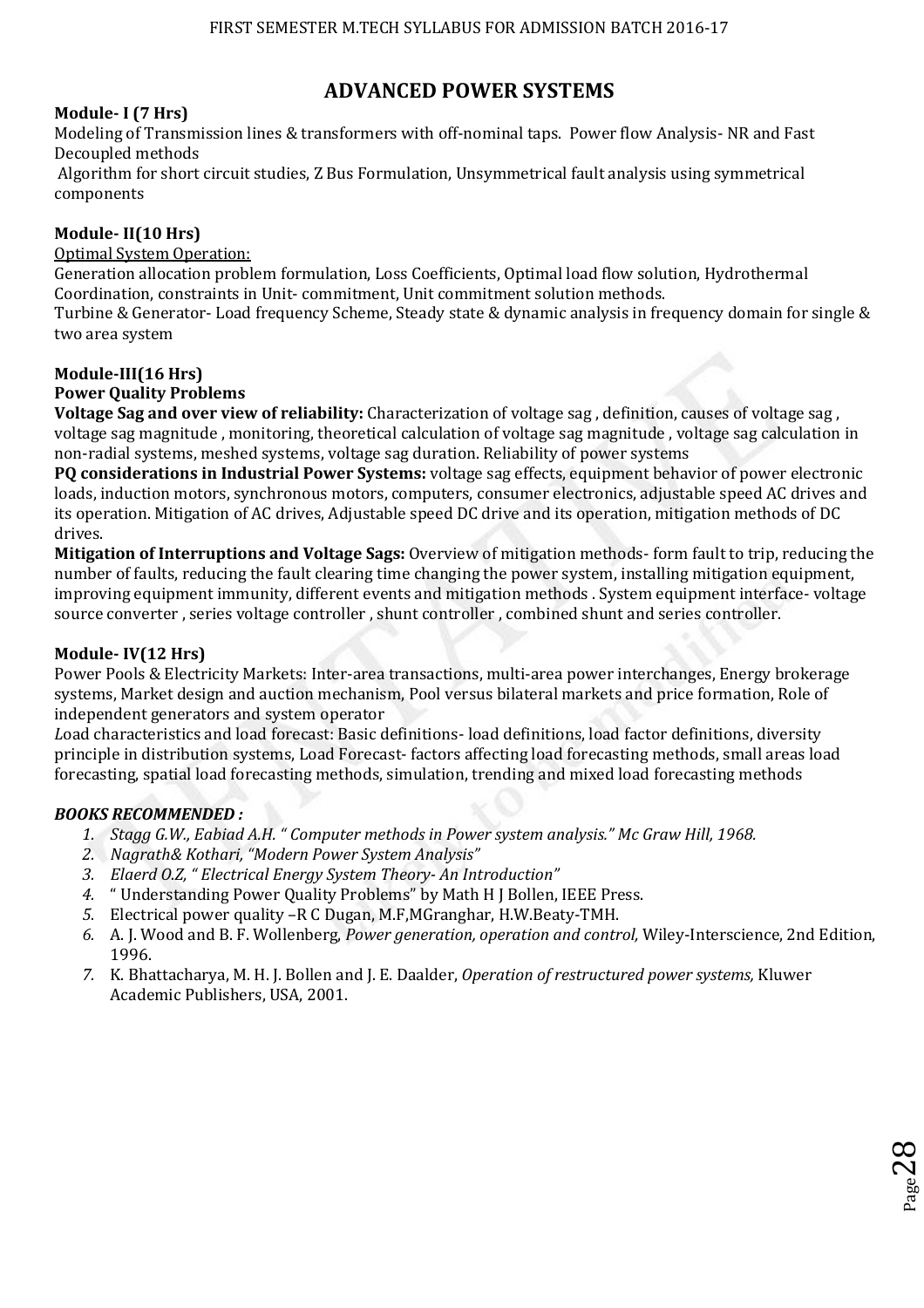# **SMART ELECTRICAL ENERGY SYSTEM**

## **Module- I (7 Hrs)**

Non-renewable reserves and resources; renewable resources, Transformation of Energy. Solar Power: Solar processes and spectral composition of solar radiation; Radiation flux at the Earth's surface. Solar collectors. Types and performance characteristics. Applications.

*SOLAR THERMAL SYSTEM:*Solar Collection Devices; their analysis; Solar Collector Characteristics; Solar Pond; application of solar energy to space heating etc.

## **Module- II (8 Hrs)**

Wind Energy: Wind energy conversion; efficiency limit for wind energy conversion, types of converters, aerodynamics of wind rotors, power - speed and torque - speed characteristics of wind turbines, wind turbine control systems; conversion to electrical power: induction and synchronous generators, grid connected and self excited induction generator operation, constant voltage and constant frequency generation with power electronic control, single and double output systems, reactive power compensation

## **Module- III (15 Hrs)**

Distributed Generation

Standards, DG potential, Definitions and terminologies; current status and future trends, Technical and economical impacts, Definitions and terminologies; current status and future trends, Technical and economical impacts

DG Technologies, DG from renewable energy sources, DG from non-renewable energy sources, Distributed generation applications, Operating Modes, Base load; peaking; peak shaving and emergency power, Isolated, momentary parallel and grid connection

Distribution system performance and operation

Distribution automation and control, Voltage drop calculation for distribution networks, Power loss Calculation, Application of capacitors to distribution systems, Application of voltage regulators to distribution systems

## **Module- IV (15 Hrs)**

Introduction to smart grid:

Introduction to the smart grid, including objectives and functions, views of the smart grid with in the industry, and design criteria.

## *BOOKS RECOMMENDED :*

- *1.* S. N. Bhadra, D. Kastha, S. Banerjee, *Wind Electrical Systems*: Oxford Univ. Press, 2005.
- *2.* S.A. Abbasi, N. Abbasi, *Renewable Energy Sources and Their Environmental Impact:* Prentice Hall of India, 2004.
- *3.* S.P. Sukhatme Solar Energy: Principles of thermal Collection and Storage,TMH,New Delhi
- *4.* H.P. Garg and Jai Prakash Solar Energy: Fundamentals and Applications,TMH
- *5.* 5.Ned Mohan et. al : Power Electronics ,John Wiley and Sons
- *6. 6.P C Sen : Power Electronics , TMH*
- *7. G K Dubey et. al :Thyristorised Power Controllers , Wiley Eastern Ltd.*
- *8. B K Bose : Modern Power Electronics and AC Drives, Pearson Edn (Asia)*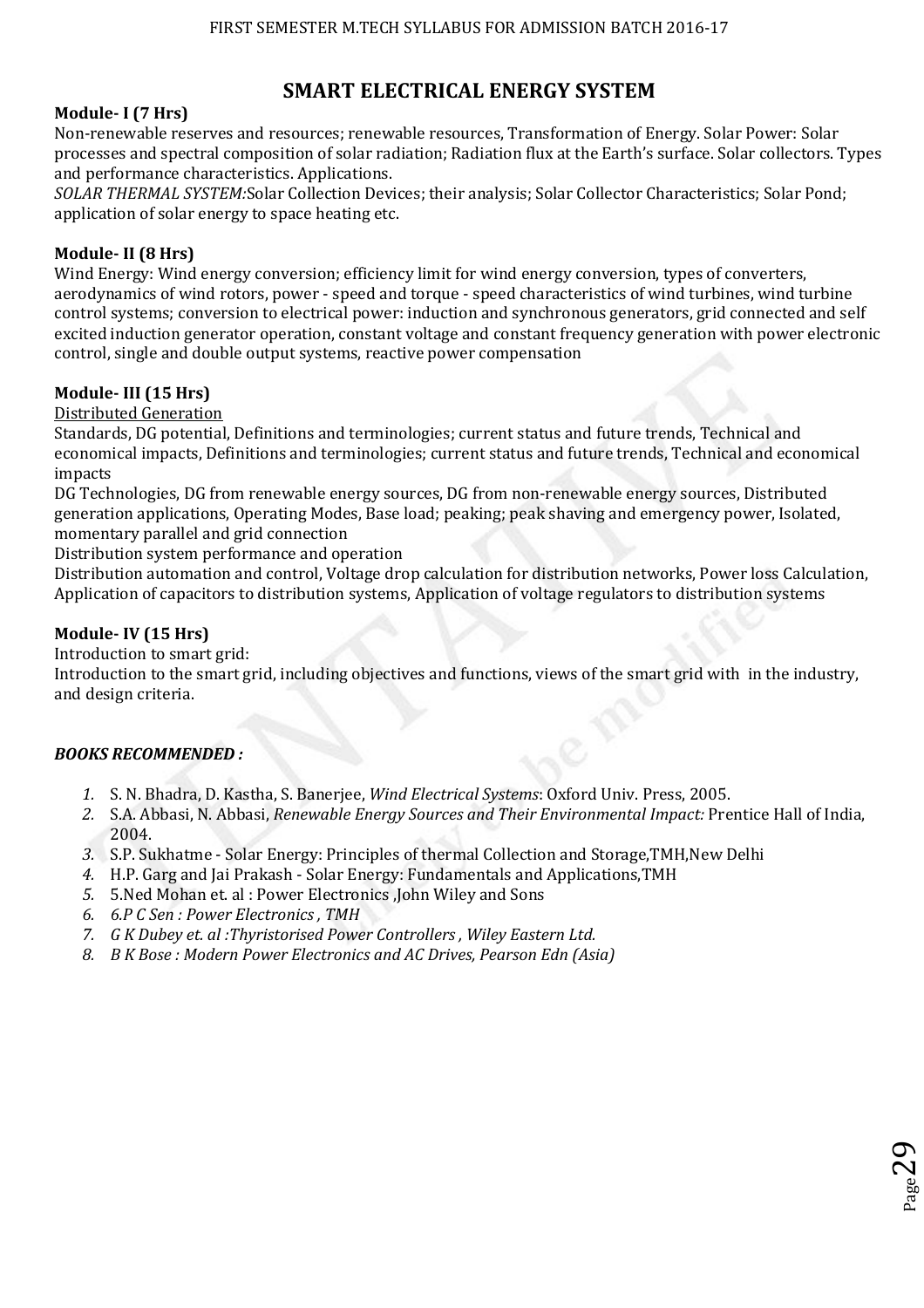## **BRANCH-ELECTRONICS AND COMMUNICATION ENGINEERING**

*Specialization:*COMMUNICATION ENGINEERING COMMUNICATION SYSTEMS ELECTRONICS & COMMUNICATIONS ENGINEERING ELECTRONICS AND TELECOMMUNICATION ENGINEERING VLSI & EMBEDDED SYSTEMS VLSI & EMBEDDED SYSTEMS DESIGN VLSI DESIGN & EMBEDDED SYSTEMS WIRELESS COMMUNICATION TECHNOLOGY VLSI AND EMBEDDED SYSTEMS DESIGN SIGNAL PROCESSING AND COMMUNICATION SIGNAL PROCESSING AND ENGINEERING

|                                                    |                   |                                | <b>First Semester</b>             |                               |                       |                                   |                          |  |
|----------------------------------------------------|-------------------|--------------------------------|-----------------------------------|-------------------------------|-----------------------|-----------------------------------|--------------------------|--|
| <b>Theory</b>                                      |                   |                                |                                   |                               |                       | <b>Practical</b>                  |                          |  |
| <b>Course Name</b>                                 | Hours/Week<br>L/T | <b>Credit</b><br><b>Theory</b> | <b>University</b><br><b>Marks</b> | Internal<br><b>Evaluation</b> | Hours/<br>Week<br>L/T | <b>Credit</b><br><b>Practical</b> | <b>Marks</b>             |  |
| Computational<br>Methods and<br>Techniques         | $4-0$             | $\overline{4}$                 | 100                               | 50                            |                       | $\blacksquare$                    |                          |  |
| Internet of Things                                 | $4-0$             | $\overline{4}$                 | 100                               | 50                            | ÷                     | Ξ                                 | $\blacksquare$           |  |
| <b>Integrated Circuit</b><br>Design                | $4 - 0$           | $\overline{4}$                 | 100                               | 50                            | $\overline{a}$        | $\blacksquare$                    | $\overline{\phantom{a}}$ |  |
| Advanced<br>Communication<br>Techniques            | $4-0$             | $\overline{4}$                 | 100                               | 50                            | $\overline{a}$        | $\overline{\phantom{a}}$          | $\overline{a}$           |  |
| Advanced Techniques in<br><b>Signal Processing</b> | $4-0$             | $\overline{4}$                 | 100                               | 50                            |                       | $\frac{1}{2}$                     | $\overline{\phantom{a}}$ |  |
| $Lab-I$                                            |                   |                                |                                   |                               | 8                     | $\overline{4}$                    | 150                      |  |
|                                                    |                   |                                |                                   |                               |                       |                                   |                          |  |
| Total                                              |                   |                                |                                   |                               |                       |                                   |                          |  |
| Total Marks: 900                                   |                   |                                |                                   |                               |                       |                                   |                          |  |
| <b>Total Credits: 22</b>                           |                   |                                |                                   |                               |                       |                                   |                          |  |
|                                                    |                   |                                |                                   |                               |                       |                                   |                          |  |

 $_{\rm Page}$ 30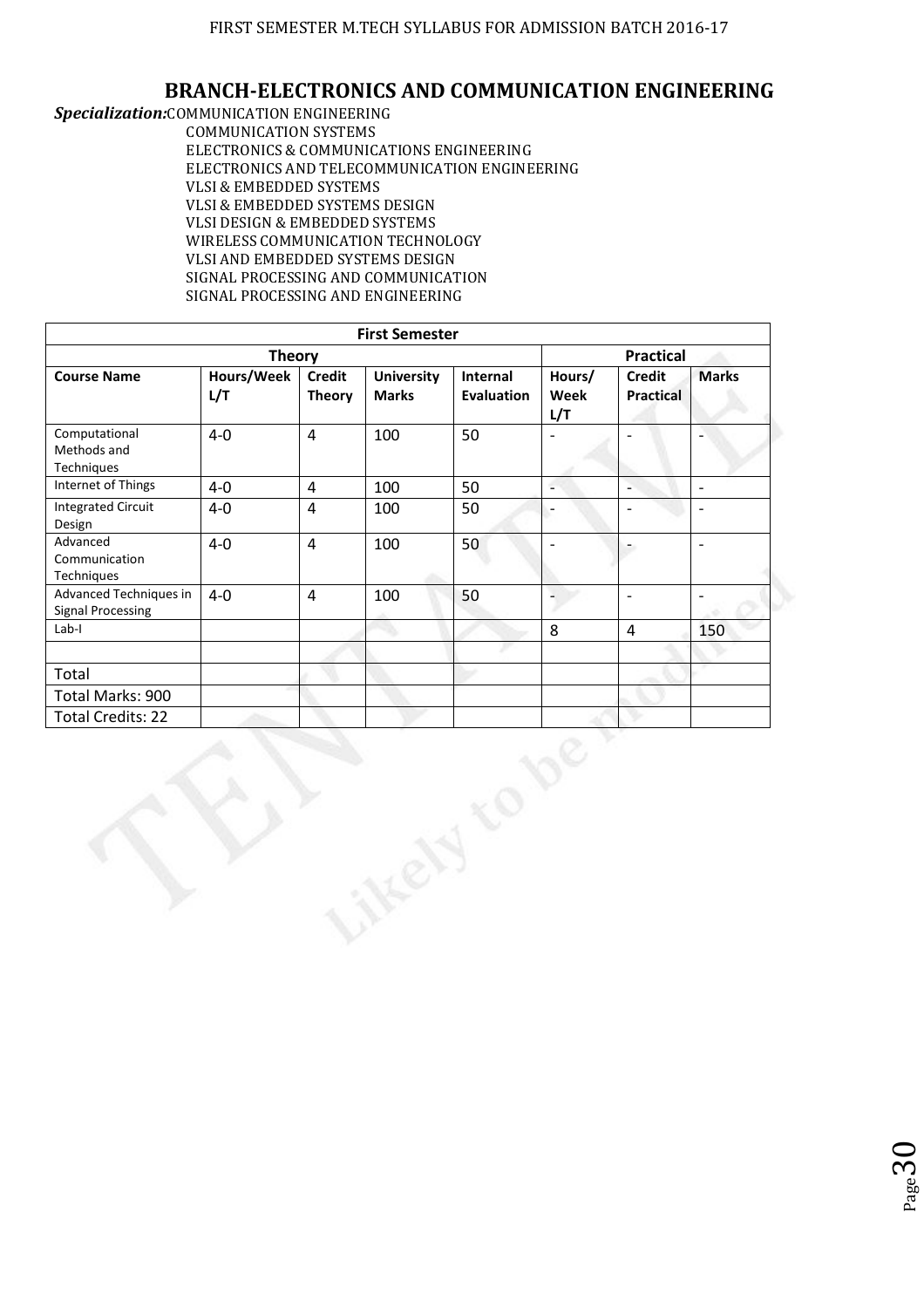# **INTERNET OF THINGS (IoT)**

## **MODULE I**

### **Introduction to Internet of Things**

**Introduction**-Definition & Characteristics of IoT , **Physical Design of IoT-** Things in IoT , IoT Protocols, **Logical Design of IoT-** IoT Functional Blocks, IoT Communication Models, IoT Communication APIs , **IoT Enabling Technologies-** Wireless Sensor Networks , Cloud Computing, Big Data Analytics , Communication Protocols , Embedded Systems, **IoT Levels & Deployment Templates.** 

### **MODULE II**

#### **Domain Specific IoTs**

**Home Automation:** Smart Lighting, Smart Appliances, Intrusion Detection, Smoke/Gas Detectors, **Cities-**Smart Parking, Smart Lighting, Smart Roads, Structural Health Monitoring, Surveillance, Emergency Response, **Environment-**Weather Monitoring, Air Pollution Monitoring, Noise Pollution Monitoring, Forest Fire Detection , River Floods Detection , **Energy-** Smart Grids , Renewable Energy Systems , Prognostics , **Retail-**Inventory Management , Smart Payments , Smart Vending Machines , **Logistics-**Route Generation & Scheduling , Fleet Tracking , Shipment Monitoring , Remote Vehicle Diagnostics, **Agriculture-**Smart Irrigation ,Green House Control ,**Industry** -Machine Diagnosis & Prognosis Indoor Air Quality<br>Monitoring ,**Health & Lifestyle** -Health & Fitness Monitoring. Wearable Electronics Monitoring ,**Health & Lifestyle -**Health & Fitness Monitoring, Wearable Electronics **IoT and M2M Introduction, M2M-Difference between IoT and M2M, SDN and NFV for IoT-**Software Defined Networking , Network Function Virtualization

## **MODULE III**

#### **IoT Platforms Design Methodology**

**IoT Design Methodology-Purpose & Requirements Specification, Process Specification, Domain Model** Specification, Information Model Specification , Service Specifications , IoT Level Specification, Functional View Specification , Operational View Specification , Device & Component Integration , Application Development, **Case Study on IoT System for Weather Monitoring, Motivation for Using Python IoT Physical Devices & Endpoints** 

**What is an IoT Device-**Basic building blocks of an IoT Device, **Exemplary Device: Raspberry Pi**, **About the Board, Linux on Raspberry Pi , Raspberry Pi Interfaces –** Serial, SPI , I2C , **Programming Raspberry Pi**  with Python-Controlling LED with Raspberry Pi, Interfacing an LED and Switch with Raspberry Pi ,Interfacing a Light Sensor (LDR) with Raspberry Pi , **Other IoT Devices-** pcDuino, Beagle Bone Black , Cubieboard

#### **MODULE IV**

**IoT & Beyond :** Use of Big Data and Visualization in IoT, Industry 4.0 Concepts. Overview of RFID, Lowpower design (Bluetooth Low Energy), range extension techniques (data mining and mesh networking), and data-intensive IoT for continuous recognition applications. Overview of Android / IOS App Development tools & Internet Of Everything

 $_{\rm Page}$ 31

#### **Text Books:**

Internet of Things, A Hands on Approach, by Arshdeep Bahga & Vijay audisetti, University Press.

#### **Reference Books:**

The Internet of Things, by Michael Millen, Pearson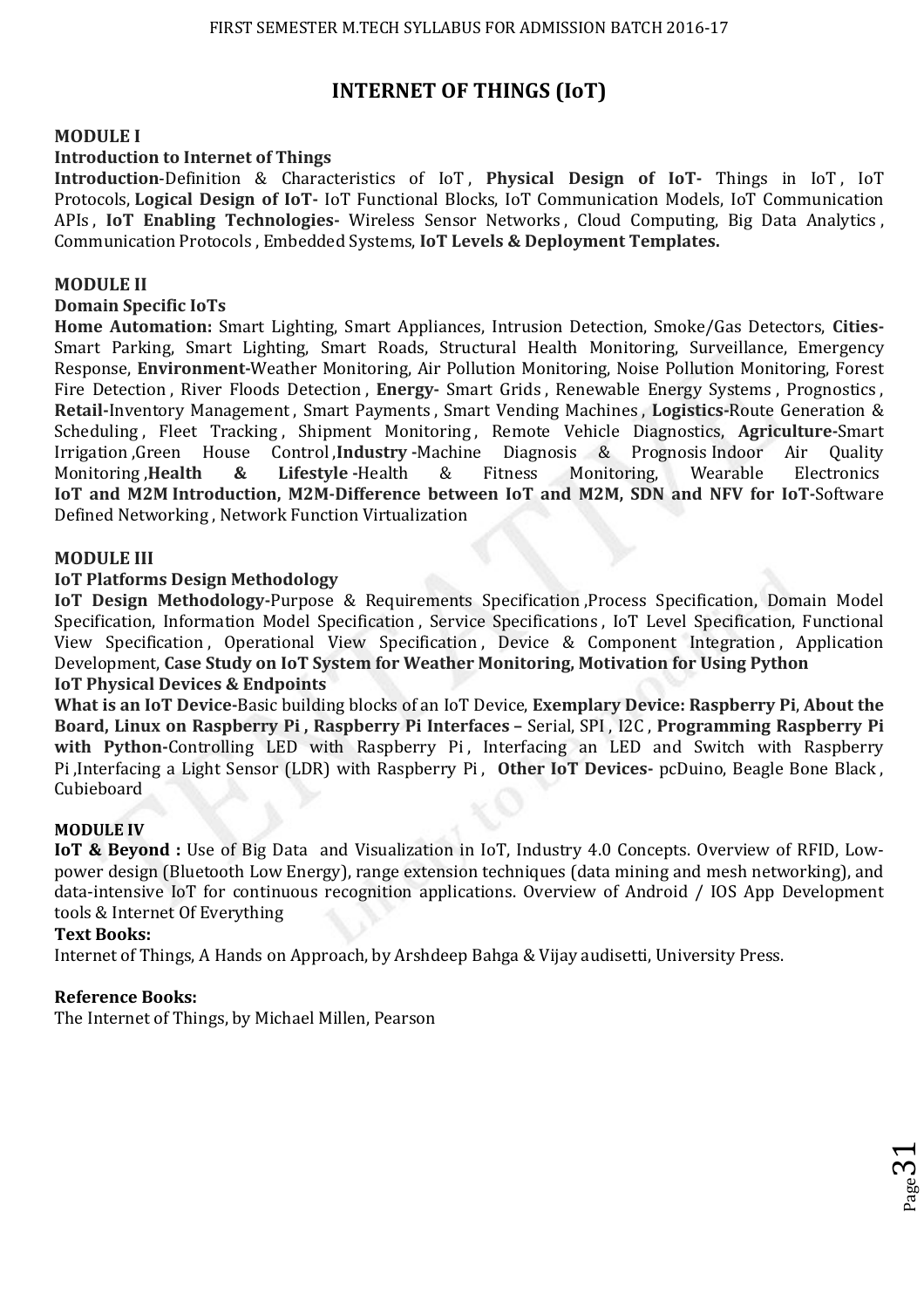# **COMPUTATIONAL METHODS AND TECHNIQUES**

## **MODULE-I:**

**Neural Networks:** Artificial Neural Network and Introduction, Learning Rules, Knowledge Representation and Acquisition, Different Methods of Learning.

**Algorithms of Neural Network:** Feed-forward Error Back Propagation, Hopfield Model, Kohonen's Featrure Map, K-Means Clustering, ART Networks, RBFN, Application of Neural Network to the relevant field.

## **MODULE-II:**

**Fuzzy Logic:** Basic Concepts of Fuzzy Logic, Fuzzy vs Crisp Set, Linguistic variables, Membership Functions, Operations of Fuzzy Sets, Fuzzy If-Then Rules, Variable Inference Techniques, Defuzzification, Basic Fuzzy Inference Algorithm, Fuzzy System Design, FKBC and PID Control, Antilock Breaking System(ABS), Industrial Applications.

## **MODULE-III:**

**Optimization Fundamentals:** Definition, Classification of Optimization Problems, Unconstrained and Constrained Optimization, Optimality Conditions.

**LINEAR Programming:** Simplex Method, Duality, Sensitivity Methods

**NON-LINEAR Programming:** Newton's Method, GRG Method, Penalty Function Method, Augmented Langrange Multiplier Method, Dynamic Programming and Integer Programming, Interior Point Methods, Karmakar's Algorithm, Dual Affine, Primal Affine. **MODULE-IV:** 

**Genetic Algorithm:** GA and Genetic Engineering, Finite Element based Optimization, PSO,BFO, Hybridization of Optimization Technique, Application of Optimization Technique for Solving Projects(Project solutions). Implementation of Branch Relevant Industrial Applications by Matlab Code. **Books Recommended**:

- 1. Neural Networks- by Simon Haykin
- 2. Fuzzy Logic with Engineering Application- by ROSS J.T (Tata Mc)
- 3. Neural Networks and Fuzzy Logic by Bart Kosko
- 4. An introduction Fuzzy Control by D. Driankor, H. Hellendorn, M. Reinfrank (Narosa Pub)
- 5. Fuzzy Neural Control by Junhong NIE & Derek Linkers (PHI)
- 6. Related IEEE/IEE Publications
- 7. Fuzzy System Design Principles, Building Fuzzy IF-THEN Rule Bases by Riza C. Berikiu and Trubatch, IEEE Press
- 8. Ashok D. Begundu & chandrapatla T.R "Optimization concept and application in engineering", Prentice Hall,1999
- 9. Rao S.S "Engineering Optimization"
- 10. Gill, Murray and Wright ,"Practical Optimization"
- 11. James A. Memoh. "Electric Power System Application Of Optimization".
- 12. Song Y., "Modern Optimization Techniques In Power System"
- 13. Optimization Research; Prabhakar Pai, Oxford University Press.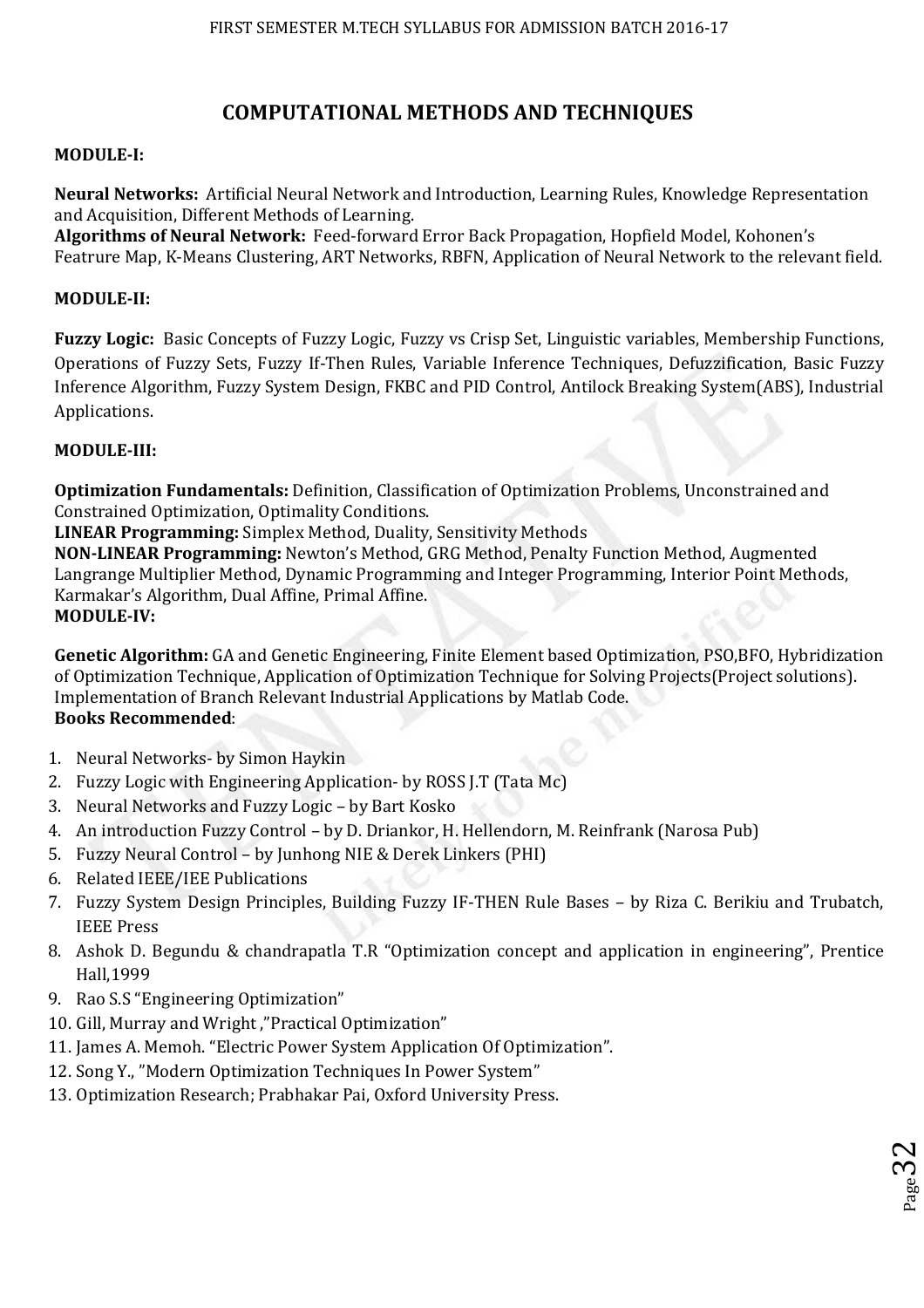# **INTEGRATED CIRCUIT DESIGN**

## **Module I**

## **The CMOS Inverters and CMOS Logic Gates – the Static View:**

Introduction to CMOS Inverter, Introduction to Static CMOS Design, The Dynamic Behavior, Power, Energy, and Energy-Delay, Complementary CMOS, Pass-Transistor Logic, Transmission gates, Technology Scaling and its Impact on the Inverter Metrics

## **Dynamic CMOS Logic, Timing Metrics:**

Dynamic CMOS Design, CMOS Logic Design Perspectives, Timing Metrics: Timing Metrics for Sequential Circuits, Classification of Memory Elements

## **Module-II Basic Building Blocks:**

Inverter with Active Load, Cascode, Cascode with Cascode Load, Source Follower, Threshold Independent Level Shift, Improved Output Stages

## **Current and Voltage Sources:**

Current Mirrors, Current References, Voltage Biasing, Voltage References

## **CMOS Operational Amplifiers:**

General Issues, Performance Characteristics, Basic Architecture, Two Stages Amplifier, Frequency Response and Compensation, Slew Rate

## **Module-III**

Overview of Mixed-Signal Testing – Mixed-signal circuits, Test and diagnostic equipments, Mixed-signal testing challenges, The Test Specification Process – Device datasheets, Generation of test plan, Components of a test program, DC and Parametric Measurements – Continuity, Leakage currents, Power supply currents, DC references and regulators, Impedance measurements, DC offset measurements, DC gain measurements, DC power supply rejection ratio, DC common-mode rejection ratio, Comparator DC tests, Voltage search techniques, DC tests for digital circuits, Measurement Accuracy – Terminology, Calibration and checkers, Dealing with measurement errors, Basic data analysis, Tester Hardware – Mixed-signal tester overview, DC resources, Digital subsystem, AC source and measurement, Time measurement system, Computing hardware.

IDDQ Testing , Design for Testability , Built-In Self-Test , Boundary Scan , Analog Test Bus , System Test and Core Test

## **Module-IV**

Overview of LDMOS, Power MOS, Floating Gate MOS

**Emerging Technology**: Overview of HEMT, FinFET, Organic FET (OFET), Graphene nano-ribbon field effect transistor (GNRFET).

**IC Design for Internet of Everything (IoE)**: Overview of Analog IC, Digital & Memory IC, Mixed-Signal IC, RF/MM-Wave/Terahertz IC

p<sub>age</sub>33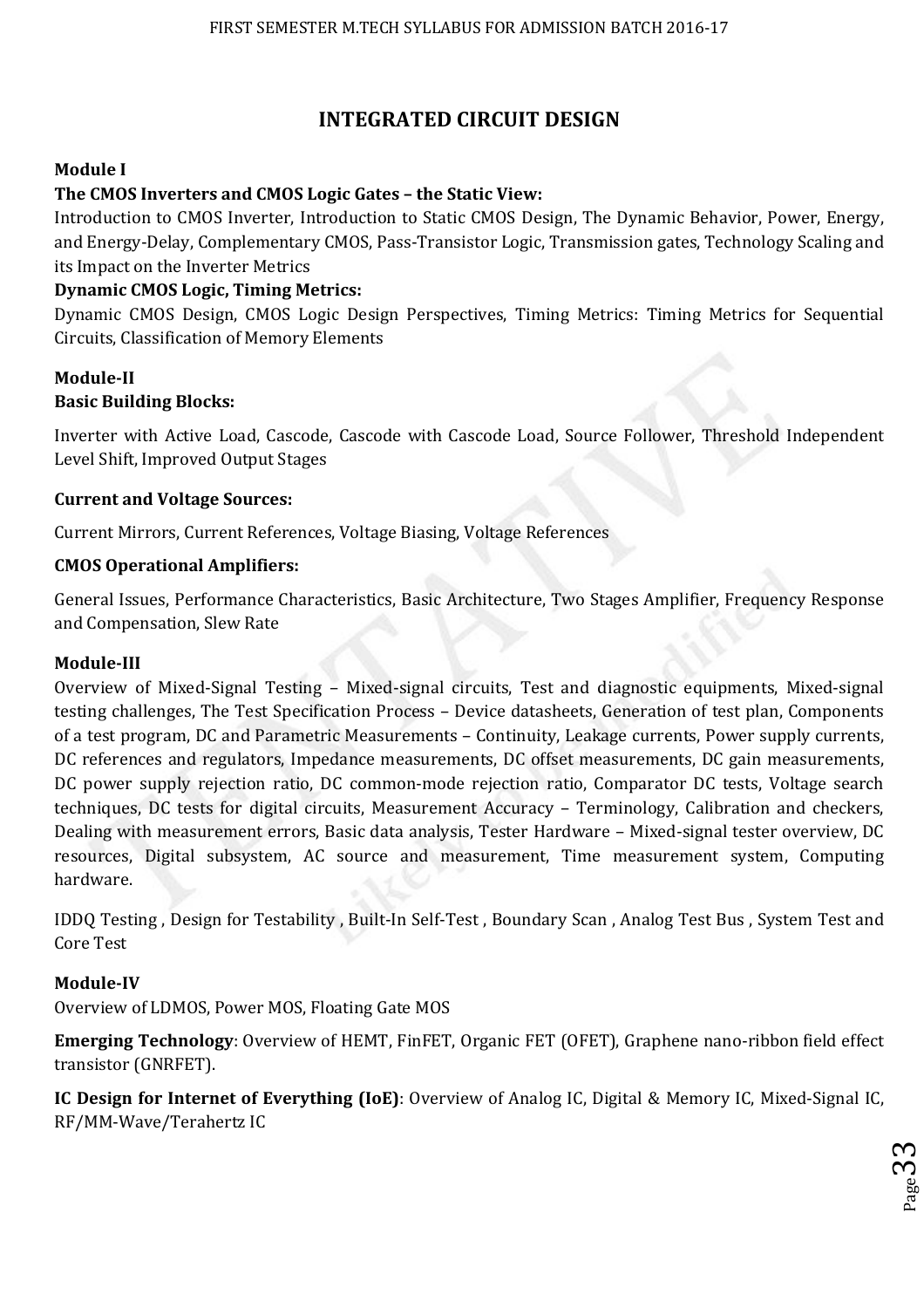## **Text books:**

- 1. Jan M. Rabaey, Anantha Chandrakasan, Borivoje Nikolic, *Digital Integrated Circuits A Design Perspective*, 2nd edn., Pearson Education, 2003. ISBN: 8178089912.
- 2. Behzad Razavi, *Design of Analog CMOS Integrated Circuits*, McGraw-Hill, 2001. ISBN: 0-07-238032-2.
- 3. Mark Burns and Gordon W. Roberts, *An Introduction to Mixed-Signal IC Test and Measurement*, Oxford University Press, 2001, ISBN: ISBN-10: 0195699262, ISBN-13: 9780195699265
- 4. Millimetre-Wave Integrator Circuits, by Eoin Carey , Sverre Lidholn, Springer Pub(Chapter-I)
- 5. Design of C-MOS mm-Wave & Terahertz IC with Metamaterials, by Hao Yu, Yang Shang, CRC Press.
- 6. Fin-FET modelling for IC Simulation nad Design, 1<sup>st</sup> edition, by Chauhan & Lu & Sriramkumar & Khandelwal & Darte & Payradosi & Nikhejad & Hu., 2015, Elsevier pub
- 7. HEMTs & HBTs, by Fazl Ali, Aditya KumarGupta
- 8. Organic Field Effect- Transitors , by Zhenan Bao, Jasm Locklin, CRC press
- 9. Carbon –nano tube & Graphene Nanoribbon Interconnect, by Debiprasad Das , Hafizur Rahaman, CRC Press
- 10. Research papers in Specific area

## **Recommended Readings:**

- 1. K. Eshraghian, and N.H.E. Weste, *Principles of CMOS VLSI Design a Systems Perspective*, 2nd edn., Addison Wesley, 1993.
- 2. John P. Uyemura, *CMOS Logic Circuit Design*, Springer (Kluwer Academic Publishers), 2001.
- 3. Ken Martin, *Digital Integrated Circuit Design*, Oxford University Press, 2000.
- 4. Paul R. Gray, Paul J. Hurst, Stephen H. Lewis, and Robert G. Meyer, *Analysis and Design of Analog Integrated Circuit*, John Wiley & Sons, Inc., 4th edn., 2000. ISBN: 0-471-32168-0.
- 5. Phillip E. Allen and Douglas R. Holberg, *CMOS Analog Circuit Design*, Oxford University Press, 2nd edn., 2002. ISBN: 0-19-511644-5

 $_{\rm Page}$ 34

6. Bapiraju Vinnakota, *Analog and Mixed-Signal Test*, Prentice Hall PTR, 1998, ISBN-10: 0137863101, ISBN-13: 978-0137863105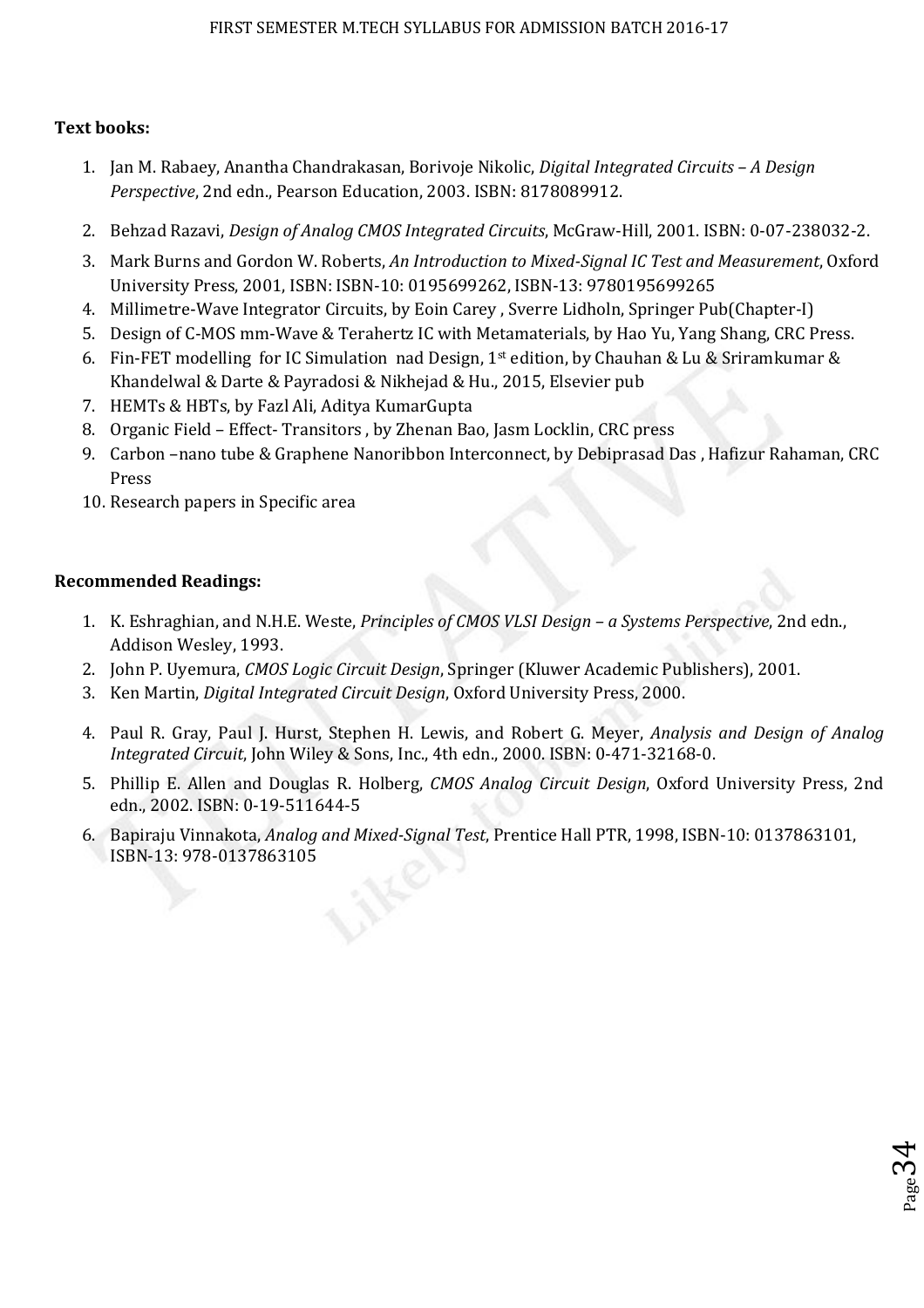## **ADVANCED COMMUNICATION TECHNIQUES**

## **MODULE-I**

**Digital Modulation Scheme :** Representation of Digitally Modulated Signals, MSK, GMSK, Memoryless Modulation Methods; Quadrature Amplitude Modulation, Multidimensional Signaling. Signaling Schemes With Memory; Continuous-Phase Frequency-Shift Keying, Continuous-Phase Modulation. Power Spectrum of Digitally Modulated Signals; Power Spectral Density of a Digitally Modulated Signal With Memory, Power Spectral Density of Linearly Modulated Signals, Power Spectral Density of Digitally Modulated Signals With Finite Memory, Power Spectral Density of Modulated Schemes With a Markov Structure, Power Spectral Density of CPFSK and CPM Signals, Overview of AWGN Channel

**Carrier and Symbol Synchronization :** Signal Parameter Estimation; The Likelyhood Function, Carrier Recovery and Symbol Synchronization in Signal Demodulation. Carrier Phase Estimation; Maximum Likelyhood Carrier Phase Estimation, The Phase-Locked Loop, Effect of Additive Noise in the Phase Estimate. Symbol Timing Estimation; Maximum Likelyhood Timing Estimation.

## **MODULE-II**

**Multichannel and Multicarrier Systems:** Multichannel Digital Communications in AWGN Channels; Binary Signals, M-ary Orthogonal Signals. Multicarrier Communications; Single Carrier verses Multicarrier Modulation, Capacity of a Nonideal Linear Filter Channel, OFDM, Modulation & Demodulation in an OFDM, An FFT Algorithm Implementation of an OFDM System.

Principle of multi path propagation, Impulse response model of channels, parameters for mobile multi path channels, concept of fading, Rayleigh and Ricean fading; simulation of fading channels.

Spread spectrum modulation techniques, Equalization Technique – Linear equalizer and Nonlinear equalization, algorithms for adaptive equalization, Multiple Access Techniques: Spread Spectrum Multiple Access – Frequency Hopped multiple Access (FHMA), Code Division Multiple Access (CDMA). Space Division Multiple Access (SDMA), Spectral efficiency of different access technologies, Packet ratio protocols – ALOHA, carrier sense Multiple Access (CSMA/CD, CSMA/CA), Packet reservation Multiple Access (PRMA).

## **MODULE-III**

**Error Control Coding:** Linear Block Codes: Introduction, Basic definition, equivalent codes, parity - check matrix, decoding, syndrome decoding, Perfect Codes, Hamming Codes, Optimal Linear codes. **Convolution Codes** : Introduction, Tree Codes and Trellis Codes, Polynomial description, The Generating function, Matrix Description, Viterbi Decoding, Distance bounds, Turbo Codes, Turbo Decoding. **Trellis Coded Modulation (TCM):** Introduction, the concept of coded modulation, Mapping by set Partitioning, Design rules, TCM Decoder.

**Coding for Secure Communication, Cryptography :** Introduction, encryption techniques, Symmetric cryptography, data encryption standard, Asymmetric Algorithm the RSA Algorithm.

## **MODULE-IV**

Antenna Transmission lines, Micro-strip lines, Wave guides, Microwave networks,

Microwave resonator, Electromagnetic wave Generation Process, Microwave Amplifiers and oscillators, Scattering of electromagnetic waves; Aperture antennas, active antennas, GTD/UTD techniques and its applications to horn and reflector antennas. Broadband antennas. Antenna measurements: Test ranges, near field and far field techniques.

Page35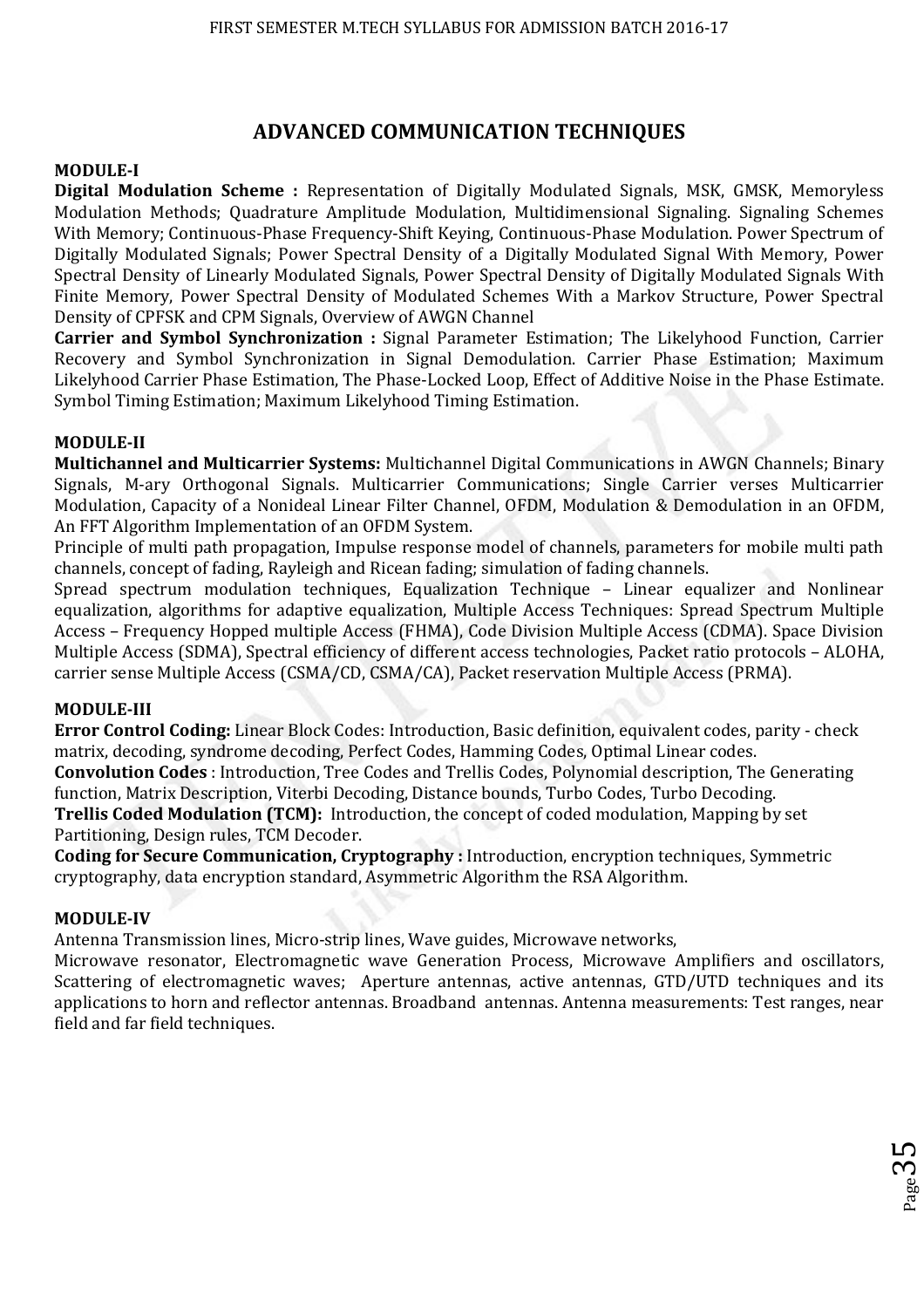## **Text Books:**

- 1. Wireless Communications by T. S. Rappaport, 2ndEdition, Pearson Education.
- 2. Wireless Communications & Network 3G and beyond Itisaha Mishra, Tata Mc-Graw Hill Education Pvt. Ltd.
- 3. Mobile cellular Telecommunications by W. C. Y. Lee, 2ndEdition, McGraw Hill.
- 4. W C Y Lee; *Mobile Communication Engineering*, Tata McGraw Hill, India, 2008
- 5. Ranjan Bose, Information Theory, Coding and Cryptography, 2ndEdn., Tata McGraw-Hill Publishing Co. Ltd., New Delhi, 2008. ISBN-10: 0-07-066901-5, ISBN-13: 978-0-07-066901-7.

 $^{26}$ Page $36$ 

- 6. John G. Proakis and Masoud Salehi, *Digital Communication*, McGraw-Hill, 5th Edition
- 7. D.M. Pozar,Microwave Engineering, John-Wiley, 2004.

## **Reference Books:**

- 1. Wireless Communication by T. L. Singal, Tata Mc-Graw Hill Education Pvt. Ltd.. Wireless Communication and Networks by V. K. Garg, Elsevier.
- 2. 3G Networks by SumitKasera&NishitNarang, Tata McGraw Hill. Simon Haykin, *Digital Communication*, Willy
- 3. Tube & Schilling, *Principle of Communication*, PHI
- 4. R.S. Elliott,Antenna Theory & Design, Wiley-IEEE Press, 2003.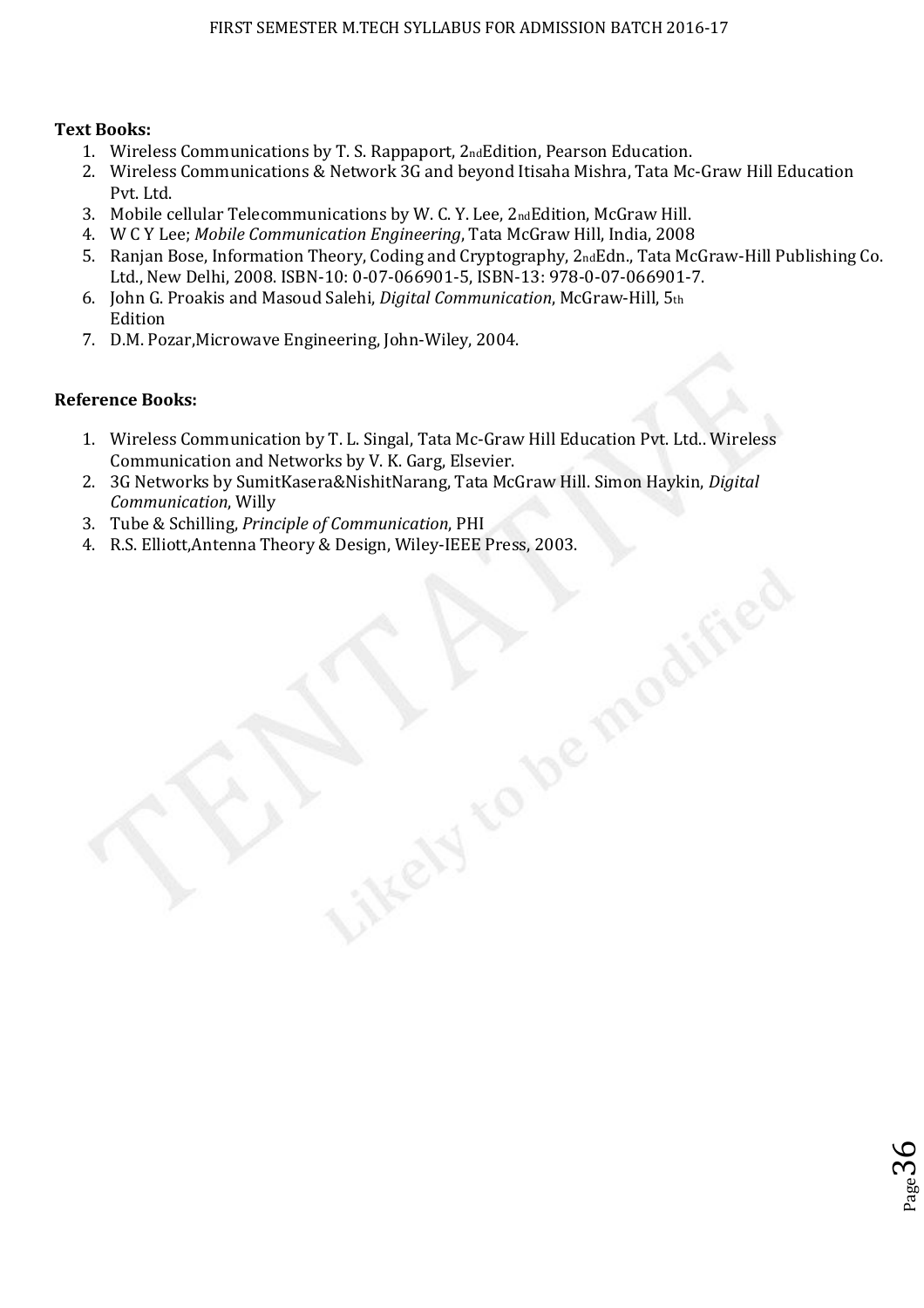## **ADVANCED TECHNIQUES IN SIGNAL PROCESSING**

### **MODULE-I**

**Introduction to DSP System:** Representation of DSP algorithms.

**Iteration Bound:** Data-flow graph representations, Loop bound and iterartion bound, Algorithms for computing iteration bound, Iteration bound of multirate data-flow graphs.

**Pipelining and Parallel Processing:** Pipelining of FIR digital filters, Parallel processing, Pipelining and parallel processing for low power.

**Retiming:** Definitions and properties, Solving systems of inequalities, Retiming techniques.

**Unfolding:** An algorithm for unfolding, Properties of unfolding, Critical path, unfolding and retiming, Applications of unfolding.

**Folding:** Folding transformation, Register minimization techniques, Register minimization in folding architectures, Folding of multirate systems.

## **MODULE-II**

**Winer Filtering:** Introduction, The FIR Wiener Filter- Filtering, Linear Prediction, Noise Cancellation, IIR Wiener Filter- Noncausal IIR Wiener Filter, The Causal IIR Wiener Filter, Causal Wiener Filtering, Causal Linear Prediction, Wiener Deconvolution, Discrete Kalman Filter.

**Spectrum Estimation:** Introduction, Nonparametric Method- The Periodogram, Performance of Periodogram. Parametric Methods- AR Spectrum Estimation, MA Spectrum Estimation, ARMA Spectrum Estimation. Frequency Estimation- Eigendecomposition of the Autocorrelation Matrix, MUSIC.

### **MODULE III**

**Adaptive Filtering:** Introduction, FIR Adaptive Filters- The Steepest Descent Adaptive Filter, The LMS Algorithm, Convergence of LMS Algorithm, NLMS, Noise Cancellation, LMS Based Adaptive Filter, Channel Equalization, Adaptive Recursive Filter, RLS- Exponentially Weighted RLS, Sliding Window RLS.

### **MODULE IV**

**Cardiovascular system**: Heart structure, cardiac cycle, **ECG** (electrocardiogram) theory (B.D.), **PCG**  (phonocardiogram). **EEG, X-Ray, Sonography, CT-Scan**,The nature of biomedical signals.

**Analog signal processing of Biosignals:** Amplifiers, Transient Protection, Interference Reduction, Movement Artifact Circuits, Active filters, Rate Measurement. Averaging and Integrator Circuits, Transient Protection circuits.

**Time-frequency representations:** Introduction, Short-time Fourier transform, spectrogram, wavelet signal decomposition.

**Biomedical applications**: Fourier, Laplace and z-transforms, autocorrelation, crosscorrelation, power spectral density.

**Noise:** Different sources of noise, Noise removal and signal compensation.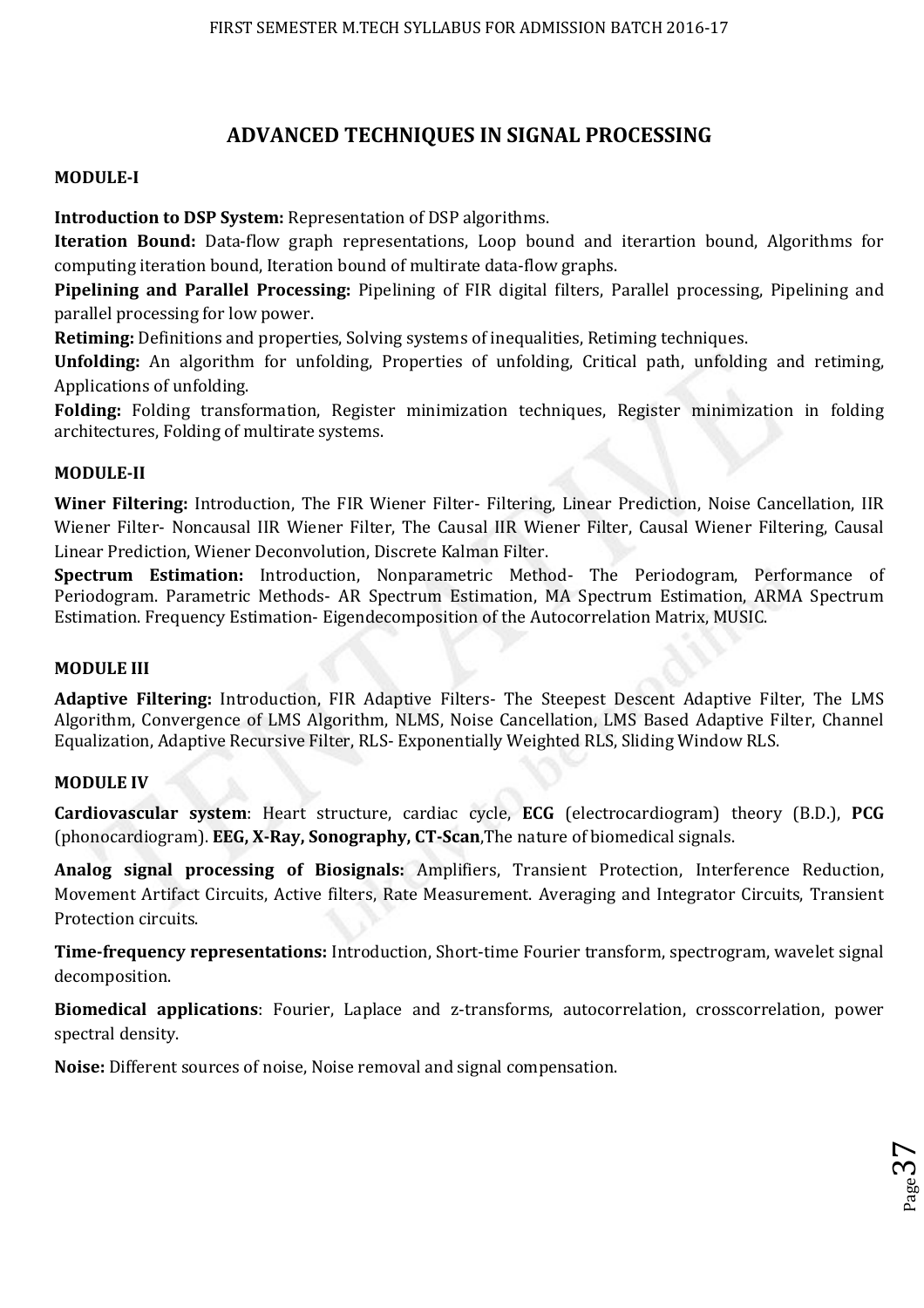### **Text Books:**

- 1. K. K. Parhi, *VLSI Digital Signal Processing Systems*, *Design and Implementation*, Wiley India Pvt. Ltd., New Delhi
- 2. R S Kandpur, *Handbook of Biomedical Instrumentation*, 2ndEdn, TMH Publication, 2003
- 3. E. N. Bruce, *Biomedical Signal Processing and Signal Modelling*, John Wiley, 2001.
- 4. Bernard Widrow and Samuel D. Stearns, *Adaptive Signal Processing*, Pearson Education.
- 5. Monson H. Hayes, *Statistical Digital Signal Processing & Modeling*, John Wiley & Sons
- 6. J.G. Proakis, D.G. Manolakis, *Digital Signal Processing*, PHI, New Delhi, 1995.

#### **Recommended Reading:**

- 1. Cromwell, *Biomedical Instrumentation and Measurements*, 2<sup>nd</sup>Edn, Pearson Education.
- 2. M. A. kay, *Time Frequency and Wavelets in Biomedical Signal Processing*, IEEE Press,1998.
- 3. Simon Haykin, *Adaptive Filter Theory*, 4<sup>th</sup> Edn. Pearson Education.
- 4. K.P. Keshab, *VLSI Digital Signal Processing Systems: Design and Implementation*, Jacaranda Wiley, 1999.
- 5. S.J. Orfanidis, Optimum Signal Processing, Mac Millan Publishing Co., USA, 1985.

 $28^{\rm{mag}}$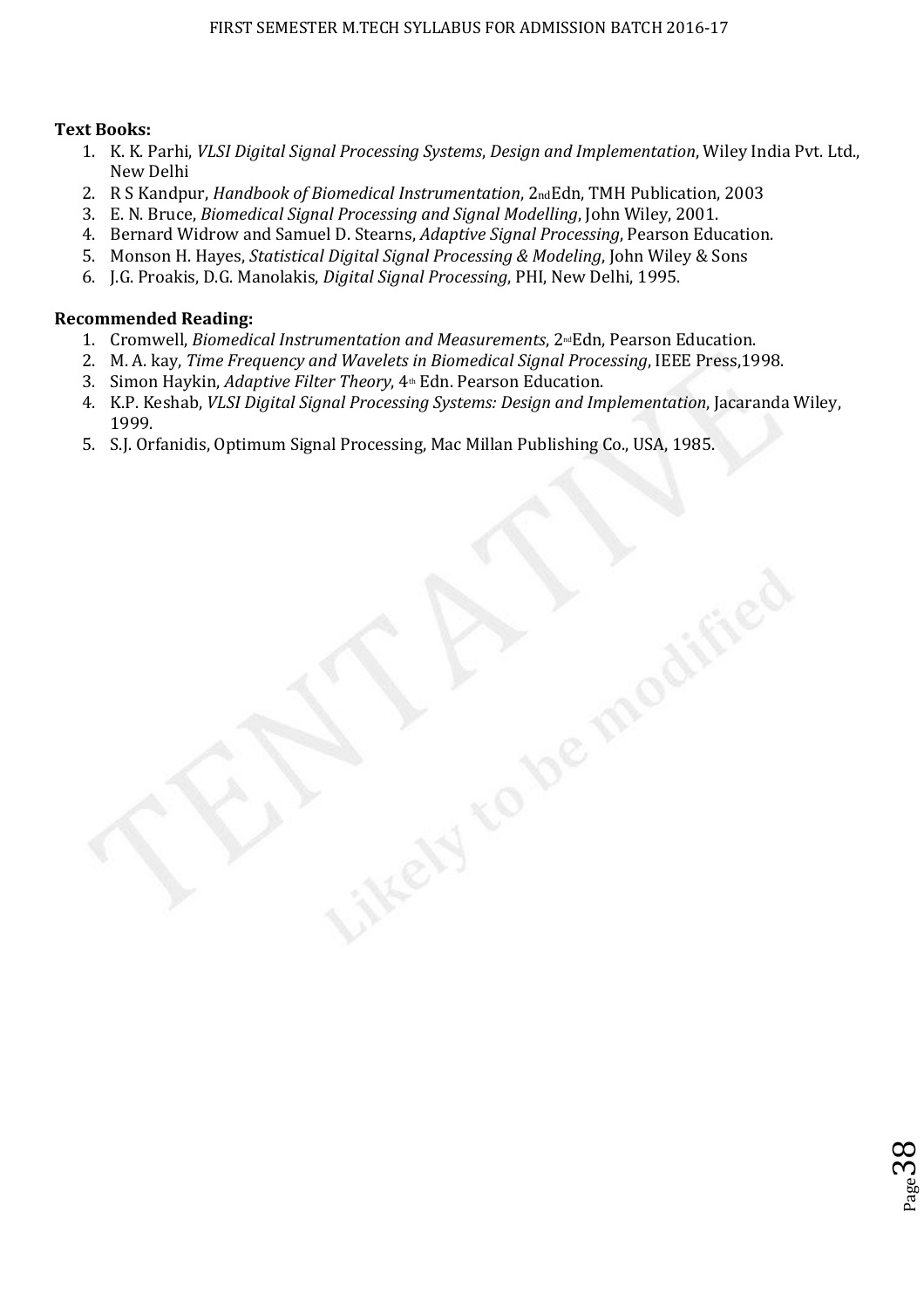## **BRANCH-MECHANICAL ENGINEERING**

*Specialization:*CAD / CAM ENGINEERING

HEAT POWER & THERMAL ENGINEERING HEAT POWER ENGINEERING MECHANICAL ENGINEERING (THERMAL & FLUID ENGINEERING) MECHANICAL SYSTEMS DESIGN & DYNAMICS MACHINE DESIGN MECHANICAL ENGINEERING. MECHANICAL SYSTEM DESIGN PRODUCTION ENGINEERING THERMAL ENGINEERING DESIGN AND DYNAMICS THERMAL & FLUID ENGINEERING PRODUCTION ENGINEERING AND OPERATIONAL MANAGEMENT THERMAL POWER ENGINEERING SYSTEM DESIGN

| <b>First Semester</b>                      |                   |                                |                                   |                               |                          |                                   |                          |  |  |
|--------------------------------------------|-------------------|--------------------------------|-----------------------------------|-------------------------------|--------------------------|-----------------------------------|--------------------------|--|--|
|                                            |                   | <b>Practical</b>               |                                   |                               |                          |                                   |                          |  |  |
| <b>Course Name</b>                         | Hours/Week<br>L/T | <b>Credit</b><br><b>Theory</b> | <b>University</b><br><b>Marks</b> | Internal<br><b>Evaluation</b> | Hours/<br>Week<br>L/T    | <b>Credit</b><br><b>Practical</b> | <b>Marks</b>             |  |  |
| Computational<br>Methods and<br>Techniques | $4-0$             | $\overline{4}$                 | 100                               | 50                            |                          | $\overline{\phantom{0}}$          | $\overline{\phantom{a}}$ |  |  |
| Internet of Things                         | $4-0$             | $\overline{4}$                 | 100                               | 50                            | $\overline{\phantom{a}}$ | $\overline{\phantom{a}}$          | $\overline{\phantom{a}}$ |  |  |
| <b>Advanced Heat Transfer</b>              | $4 - 0$           | $\overline{4}$                 | 100                               | 50                            | a.                       | $\overline{\phantom{0}}$          |                          |  |  |
| Advanced Mechanics Of<br>Solid             | $4 - 0$           | $\overline{4}$                 | 100                               | 50                            | $\overline{\phantom{a}}$ | $\overline{\phantom{a}}$          |                          |  |  |
| <b>Production Technology</b>               | $4 - 0$           | $\overline{4}$                 | 100                               | 50                            | $\overline{\phantom{a}}$ | $\sim$                            | $\overline{\phantom{a}}$ |  |  |
| Lab-I                                      |                   |                                |                                   |                               | 8                        | $\pmb{4}$                         | 150                      |  |  |
|                                            |                   |                                |                                   |                               |                          |                                   |                          |  |  |
| Total                                      |                   |                                |                                   |                               |                          |                                   |                          |  |  |
| Total Marks: 900                           |                   |                                |                                   |                               |                          |                                   |                          |  |  |
| <b>Total Credits: 24</b>                   |                   |                                |                                   |                               |                          |                                   |                          |  |  |

 $P_{\text{age}}$ 39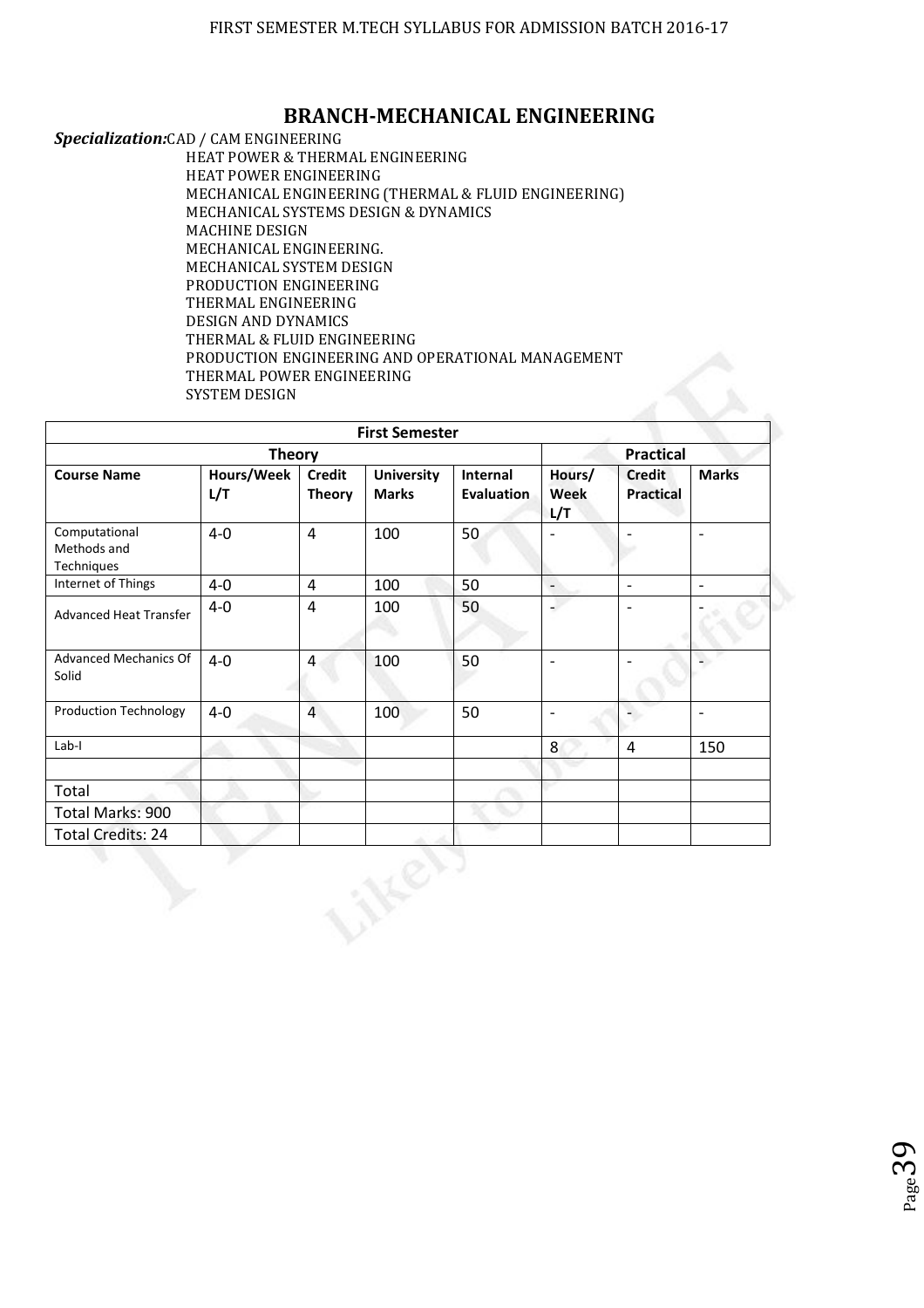# **INTERNET OF THINGS (IoT)**

## **MODULE I**

## **Introduction to Internet of Things**

**Introduction**-Definition & Characteristics of IoT , **Physical Design of IoT-** Things in IoT , IoT Protocols, **Logical Design of IoT-** IoT Functional Blocks, IoT Communication Models, IoT Communication APIs , **IoT Enabling Technologies-** Wireless Sensor Networks , Cloud Computing, Big Data Analytics , Communication Protocols , Embedded Systems, **IoT Levels & Deployment Templates.** 

## **MODULE II**

## **Domain Specific IoTs**

**Home Automation:** Smart Lighting, Smart Appliances, Intrusion Detection, Smoke/Gas Detectors, **Cities-**Smart Parking, Smart Lighting, Smart Roads, Structural Health Monitoring, Surveillance, Emergency Response, **Environment-**Weather Monitoring, Air Pollution Monitoring, Noise Pollution Monitoring, Forest Fire Detection , River Floods Detection , **Energy-** Smart Grids , Renewable Energy Systems , Prognostics , **Retail-**Inventory Management , Smart Payments , Smart Vending Machines , **Logistics-**Route Generation & Scheduling , Fleet Tracking , Shipment Monitoring , Remote Vehicle Diagnostics, **Agriculture-**Smart Irrigation ,Green House Control ,**Industry -**Machine Diagnosis & Prognosis Indoor Air Quality Monitoring ,**Health & Lifestyle -**Health & Fitness Monitoring, Wearable Electronics

## **IoT and M2M**

**Introduction, M2M-Difference between IoT and M2M, SDN and NFV for IoT-**Software Defined Networking , Network Function Virtualization

## **MODULE III**

## **IoT Platforms Design Methodology**

**IoT Design Methodology-**Purpose & Requirements Specification ,Process Specification, Domain Model Specification, Information Model Specification , Service Specifications , IoT Level Specification, Functional View Specification , Operational View Specification , Device & Component Integration , Application Development, **Case Study on IoT System for Weather Monitoring, Motivation for Using Python IoT Physical Devices & Endpoints** 

**What is an IoT Device-**Basic building blocks of an IoT Device,**Exemplary Device: Raspberry Pi**, **About the Board, Linux on Raspberry Pi , Raspberry Pi Interfaces –** Serial, SPI , I2C , **Programming Raspberry Pi with Python-**Controlling LED with Raspberry Pi , Interfacing an LED and Switch with Raspberry Pi ,Interfacing a Light Sensor (LDR) with Raspberry Pi , **Other IoT Devices-** pcDuino, BeagleBone Black ,Cubieboard

### **MODULE IV**

**IoT & Beyond** : Use of Big Data and Visualization in IoT, Industry 4.0 Concepts.Overview of RFID, Lowpower design (Bluetooth Low Energy), range extension techniques (data mining and mesh networking), and data-intensive IoT for continuous recognition applications.Overview of Android / IOS App Development tools & Internet Of Everything

### **Text Books:**

1. Internet of Things, A Hands on Approach, by Arshdeep Bahga & Vijay audisetti, University Press.

 $\rho_{\rm age}$ 40

## **Reference Books:**

1. The Internet of Things, by Michael Millen, Pearson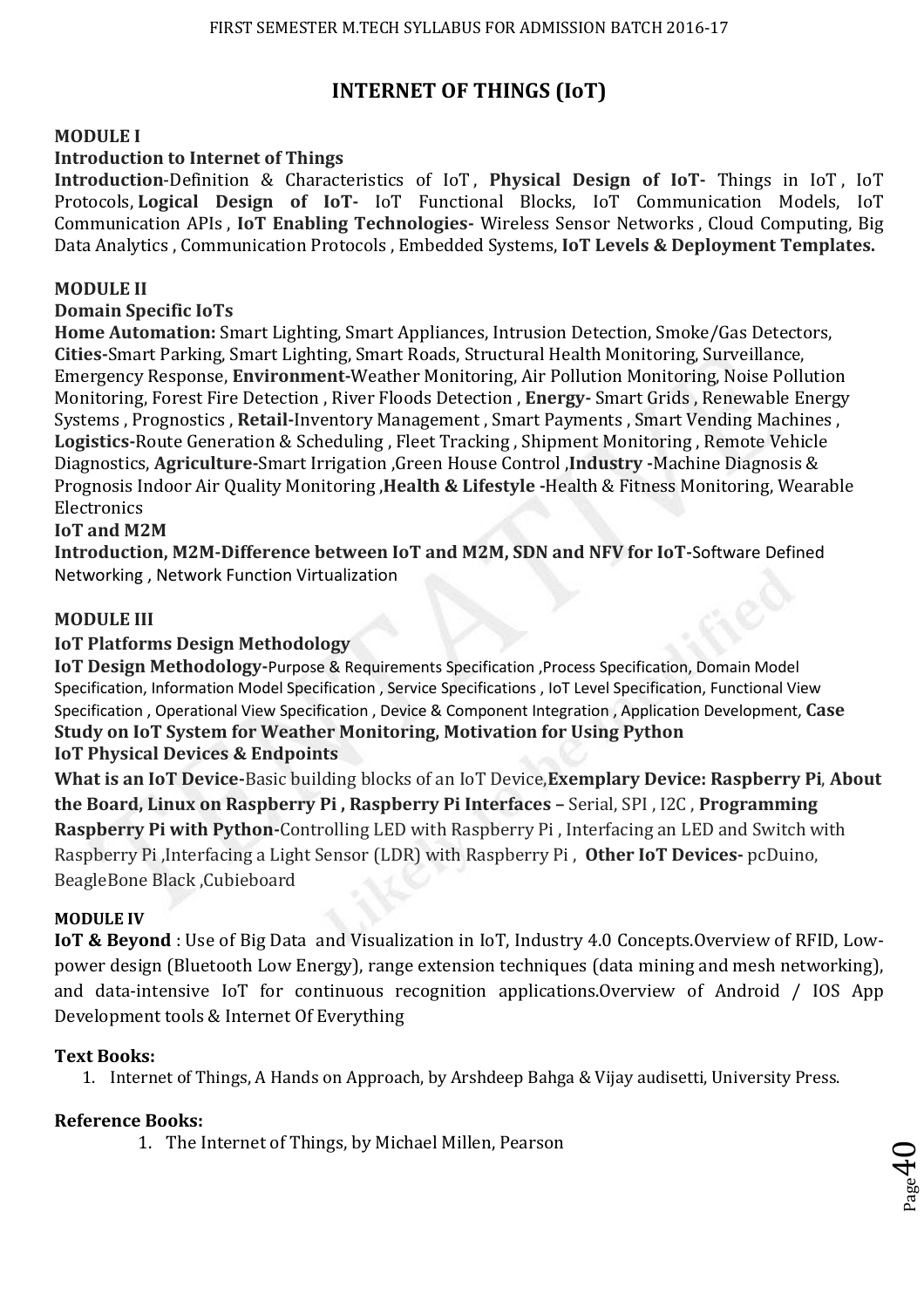## **COMPUTATIONAL METHODS AND TECHNIQUES**

### MODULE-I:

**Neural Networks:** Artificial Neural Network and Introduction, Learning Rules, Knowledge Representation and Acquisition, Different Methods of Learning.

**Algorithms of Neural Network:** Feed-forward Error Back Propagation, Hopfield Model, Kohonen's Featrure Map, K-Means Clustering, ART Networks, RBFN, Application of Neural Network to the relevant field.

### MODULE-II:

**Fuzzy Logic:** Basic Concepts of Fuzzy Logic, Fuzzy vs Crisp Set, Linguistic variables,Membership Functions, Operations of Fuzzy Sets, Fuzzy If-Then Rules, Variable Inference Techniques, Defuzzification, Basic Fuzzy Inference Algorithm, Fuzzy System Design, FKBC and PID Control, Antilock Breaking System(ABS), Industrial Applications.

### MODULE-III:

**Optimization Fundamentals:** Definition, Classification of Optimization Problems, Unconstrained and Constrained Optimization, Optimality Conditions.

### **LINEAR Programming:** Simplex Method, Duality, Sensitivity Methods

**NON-LINEAR Programming:** Newton's Method, GRG Method, Penalty Function Method, Augmented Langrange Multiplier Method, Dynamic Programming and Integer Programming, Interior Point Methods, Karmakar's Algorithm, Dual Affine, Primal Affine.

#### MODULE-IV:

**Genetic Algorithm:** GA and Genetic Engineering, Finite Element based Optimization, PSO,BFO, Hybridization of Optimization Technique, Application of Optimization Technique for Solving Projects(Project solutions).

Implementation of Branch Relevant Industrial Applications by Matlab Code.

### **Books Recommended**:

- 1. Neural Networks- by Simon Haykin
- 2. Fuzzy Logic with Engineering Application- by ROSS J.T (Tata Mc)
- 3. Neural Networks and Fuzzy Logic by Bart Kosko
- 4. An introduction Fuzzy Control by D.Driankor, H. Hellendorn, M.Reinfrank (Narosa Pub)
- 5. Fuzzy Neural Control by Junhong NIE & Derek Linkers (PHI)
- 6. Related IEEE/IEE Publications
- 7. Fuzzy System Design Principles, Building Fuzzy IF-THEN Rule Bases by Riza C. Berikiu and Trubatch, IEEE Press
- 8. Ashok D. Begundu & chandrapatla T.R "Optimization concept and application in engineering",Prentice Hall,1999

 $_{\rm Page}$ 41

- 9. Rao S.S "Engineering Optimization"
- 10. Gill,Murray and Wright ,"Practical Optimization"
- 11. James A.Memoh. "Electric Power System Application Of Optimization".
- 12. Song Y.,"Modern Optimization Techniques In Power System"
- 13. Optimization Research;Prabhakar Pai,Oxford University Press.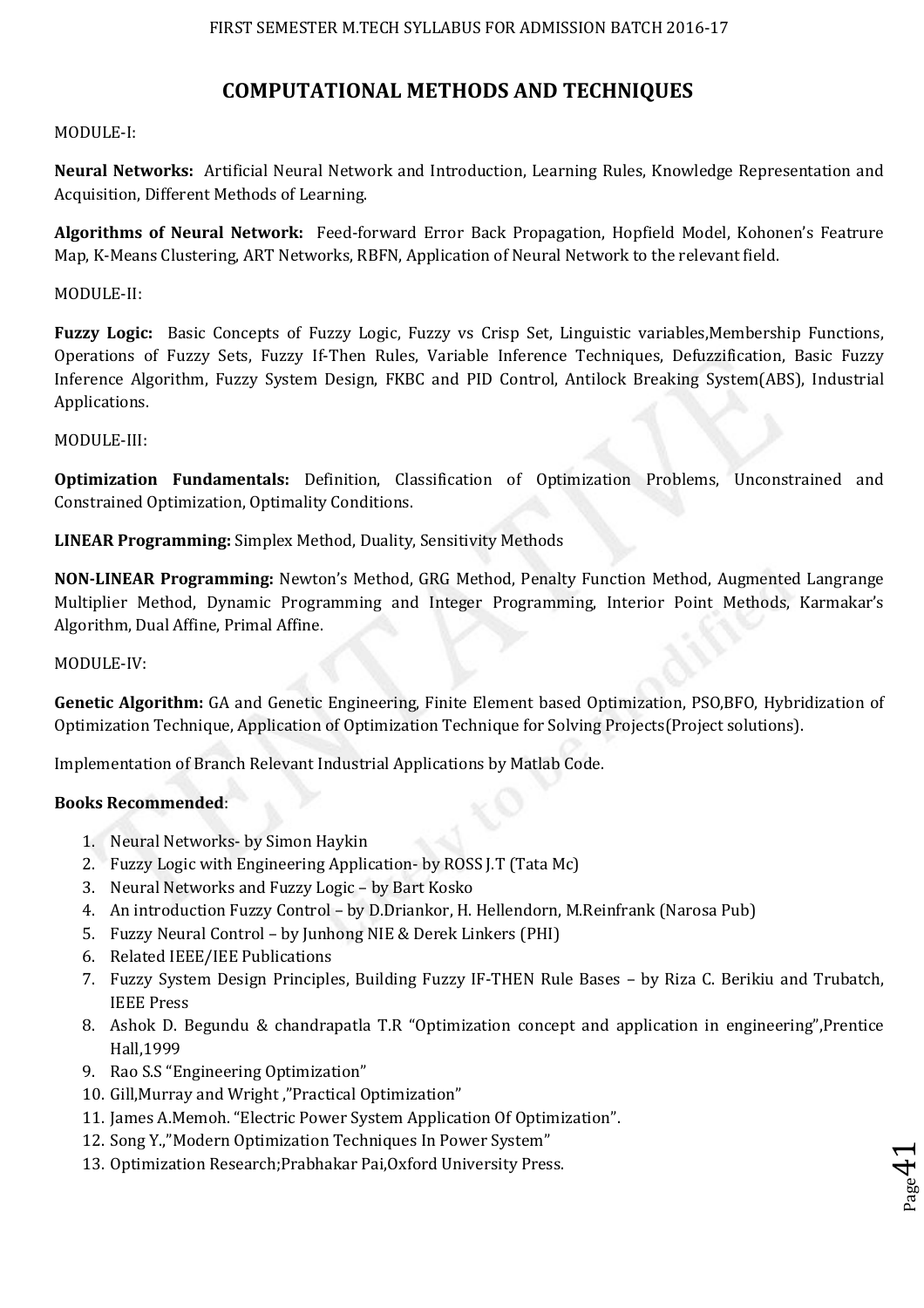## **ADVANCED HEAT TRANSFER**

### **Module I**

Conduction; Derivation of generalized conduction equation for anisotropic inhomogeneous solids, conductive tensor, concepts of isotropic and homogeneous conductivity; Steady state conduction: Recapitulation of fundamentals analysis and design variable; and cross section and circumferential fins, Analysis of heat conduction in 2-D fins, 2-D and 3-D conduction in solids with complex boundary conditions and heat generation.

### **Module II**

Transient conduction: Recapitulation of transient conduction in simple systems. Analysis of transient heat conduction with complex boundary. Numerical methods: Fundamentals of discrimination treatment of boundary conditions, on linearity of properties, anisotropy and complex boundaries.

### **Module III**

Radiation: radiative properties of surfaces, methods of estimating configuration factors, Radiant energy transfer through absorbing, emitting and scattering media. Combined conduction and radiation systems: fins, Introduction to solar radiation in earth's atmosphere.

### **Module IV**

Convection: Energy equation – thermal boundary layer. Forced convection: flow over surfaces – internal flow. Natural convection, combined forced and free convection. Mass Transfer: types – Fick's law of diffusion – mass diffusion equation, Equimolar counter diffusion – convective mass transfer. Evaporation of water into air.

### **Essential Readings:**

- 1. J.P. Holman., *'Heat and Mass Transfer'*, Tata McGraw Hill, 8th Ed., 1989.
- 2. D.D. Kern, *'Extended Surface Heat Transfer'*, New Age International Ltd., 1985.
- 3. V.S Arpaci *Conduction Heat Transfer*
- 4. E.M Sparrow, R.D Cess *Radiation Heat Transfer*
- 5. R.Siegal and J.R Howell-*Thermal radiation heat transfer*.

6. Y.A.Sengel, Heat Transfer, Tata McGrawHill

7. Krith, Fundamentals of Heat Transfer Ozisik, H

## **Supplementary Reading:**

1. F.P. Incropera and D. P. Dewit, ‗*Fundamentals of Heat and Mass Transfer'*, 4th Ed., John Wiley & Sons, 1998.

 $_{\rm Page}$ 42

3. C.P. Kothandaraman., ‗*Fundamentals of Heat and Mass Transfer'*, 2nd Ed., New Age International, 1997.

4. E.R.D Eckert and R.M. Drake, ‗*Analysis of Heat and Mass Transfer'*, McGraw Hill, 1980.

5. Kays, W.M. and Crawford W., ‗*Convective Heat and Mass Transfer'*, McGraw Hill Inc., 1993.

6. Burmister L.C., *'Convective Heat Transfer'*, John Willey and Sons, 1983.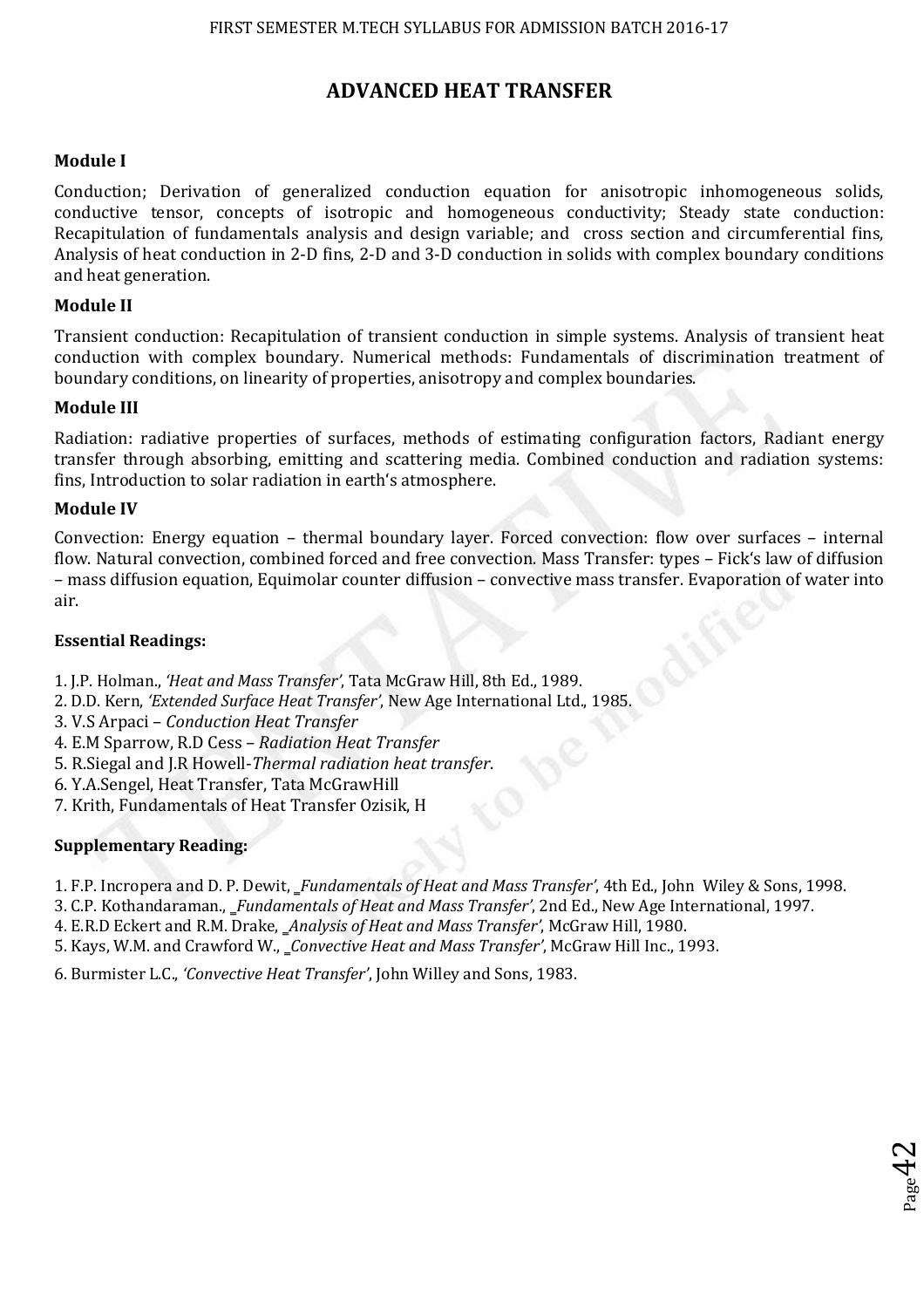# **ADVANCED MECHANICS OF SOLID**

## **Module-I**

 Shear center and unsymmetrical bending. Beam columns; Beams on elastic foundations; curved beams, rotating discs and thick cylinders.

## **Module-II**

 Virtual work; Minimum potential energy; Hamilton's Principle. Plate theory: Formulation by Hamilton's principle: Bending and buckling of homogenous and Sandwich Plates. Shell theory: Introduction to theory of surface; Formulation by Hamilton's Principle; membrane, bending and buckling analysis of shells of revolution.

## **Module-III**

 Stress-strain relations for linearly elastic solids, Generalized Hooke's law. Analysis of three dimensional stresses and strains. Tensor character of stress. Strain-displacement relations, equilibrium equations, compatibility conditions and Airy's stress function, Plane stress and plane strain, simple problems in cartesian and polar co-ordinates.

## **Module-IV**

 Solution of axisymmetric problems, Bending of beams and plates, Kirkhhof and Mindlin concept. Torsion problem with St.Venant's approach-Prandtl's approach - Torsion of thin walled open and closed sections & thermal stress.

## **Text Books**

.

1. Advanced Mechanics of Materials - F. B. Seely and J. O. Smith. John Wiley and Sons Inc, 2<sup>nd</sup> edition, 1952.

2. Advanced Mechanics of Materials,  $4^{\text{th}}$  edition A. P. Boresi and O. M. Sidebottom. John Wiliey and Sons, 1985.

3. Advanced Mechanics of Solids - L. S. Srinath. Tata Mc-Graw Hill Co., 2005

## **Reference Books**

1. Elementary Mechanics of Solids - P.N. Singh and P.K. Jha. New Age International, 2002.

2. Mechanics of Solids (Vol. 1& 2) - R. Baidyanathan, P.Perumal and S. Lingeswari. Scitch Publications.

3. Timoshenko, S. and Goodier J.N. Theory of Elasticity, McGraw Hill Book Co., Newyork, 1988.

4. J. Chakrabarty, Theory of Plasticity, McGraw-Hill Book Company, New York 1990

5. Irving H.Shames and James,M.Pitarresi, Introduction to Solid Mechanics,Prentice Hall of India Pvt. Ltd., New Delhi -2002.

6.E.P. Popov, Engineering Mechanics of Solids, 2nd Ed., Prentice Hall India, 1998.

7. W.F.Chen and D.J.Han., Plasticity for structural Engineers., Springer-Verlag., NY., 1988.

8. Hoffman and Sachs, *Theory of Plasticity* - McGraw Hill., 2nd ed. 1985

9. Johnson and Mellor, *Engineering Plasticity-* Van-Nostrand., 1st edition, 1983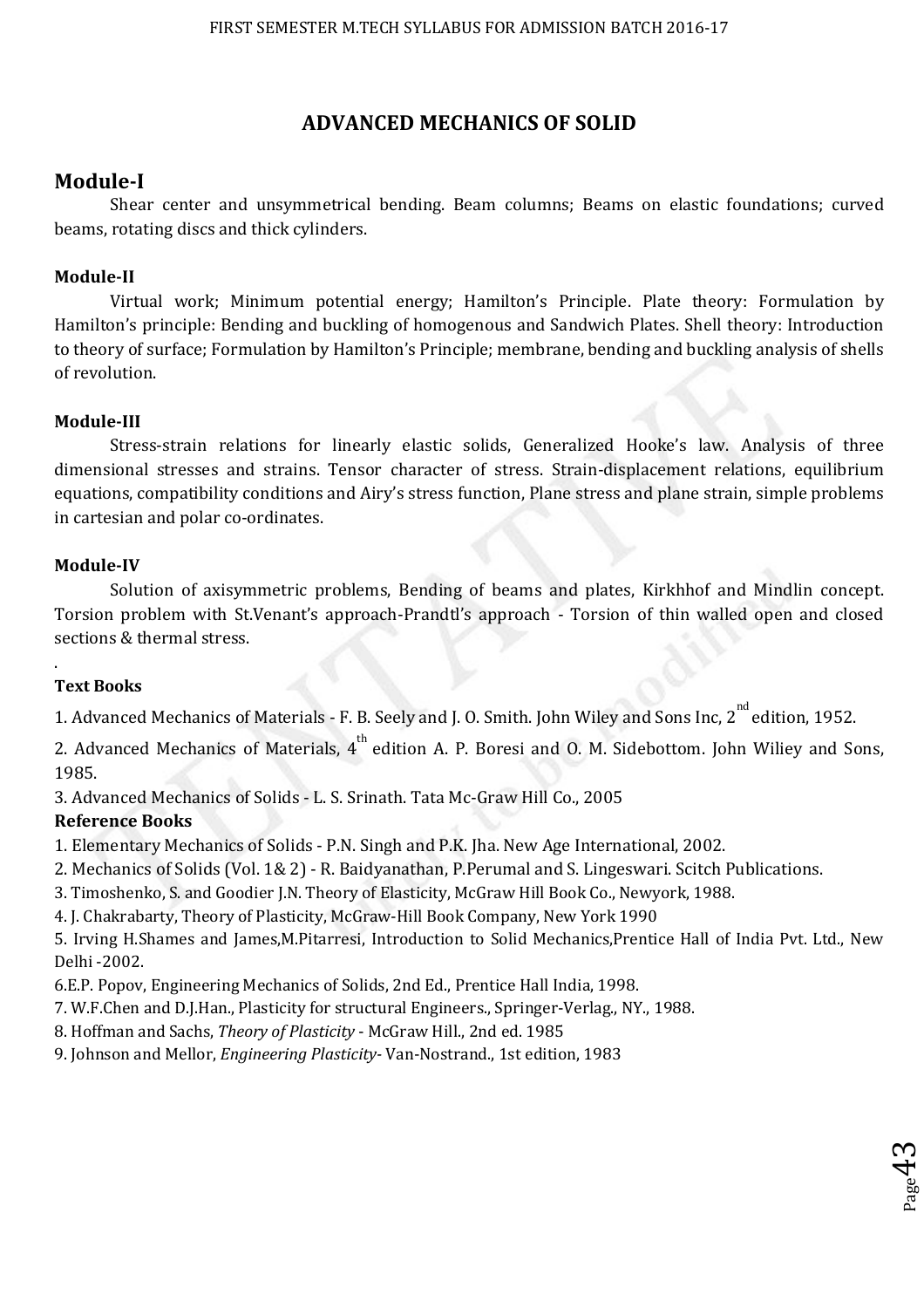## **PRODUCTION TECHNOLOGY**

#### **Module-I**

Foundry: Fluidity and factors effecting fluidity, Design of gating system, gases in metals and

alloys, gas porosity and shrinkage phenomena in casting, direction solidification, risering of casting, riser design, mechanism of feeding, method of risering, feeding distance and feeder heads, use of padding, chills and fine inoculation of C.I., grain refinement principle, casting defects and their elimination.

#### **Module-II**

 Welding: Heat flow of metals, isothermal contours, cooling rate of welds, heat effects in base metal, residual stress and weld ability test, TIG, MIG, ultrasonic and laser welding, plasma area welding, underwater welding, friction welding, electron beam welding, electros lag and electro gas welding, Explosive welding.

### **Module-III**

 Extrusion: Classification, extrusion equipment, load displacement, characteristics, process variables and their optimization, different extrusion dies, extrusion defects, tube extrusion Hydrostatic extension, formality limit diagram.

#### **Module-IV**

 MEMS: Introduction, history, development, and need of micro-electro-mechanical systems, IC fabrication processes used for MEMS; Mechanical process techniques and process models for micromachining, Introduction to nano-technology processes.

#### **Module-V**

Theoretical concepts of plasticity, Yield criteria - Tresca and Von Mises criterion of yielding, Plastic stress strain relationship, Elastic plastic problems in bending and torsion

 $_{\rm Page}$ 44

### **Text Books:**

- 1. Fundamentals of metal casting technology P.C. Mukherjee, Oxford and IBH. (Ch. 9,10,11,12)
- 2. Welding technology, R. Bittle, TMH. (Chap. 3 and 4)
- 3. Metallurgy of welding W.H.Bruckner, Pitam. (Chap 1, 2, 10 and12)
- 4. Mechanical Metallurgy, Dieter, Me Graw Hill, Kogakusha. (Chap. 18, 19, 20 and 22)

## **Reference Books :**

- 1. Casting properties of metals and alloys V. Korolkove.
- 2. Manufacturing properties of metals and Alloys Alexander and Brewar, Van Nostrand.
- 3. Manufacturing properties of materials Campbell, TMH.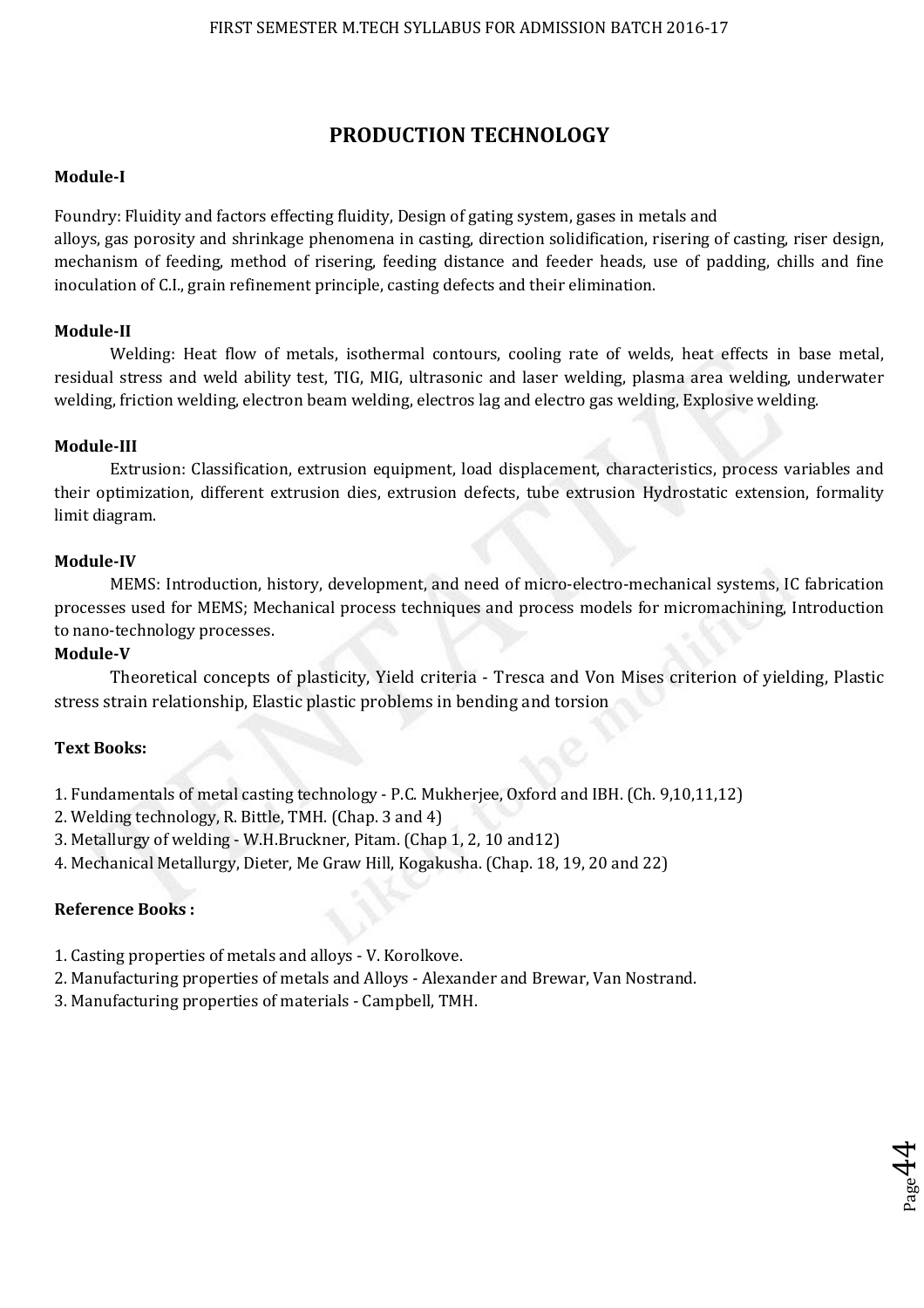# **BRANCH-METALLURGICAL ENGINEERING**

#### *Specialization:* METALLURGICAL AND MATERIALS ENGINEERING INDUSTRIAL METALLURGY

| <b>First Semester</b>                                            |                   |                                |                                   |                                      |                       |                            |                |  |
|------------------------------------------------------------------|-------------------|--------------------------------|-----------------------------------|--------------------------------------|-----------------------|----------------------------|----------------|--|
|                                                                  |                   | Practical                      |                                   |                                      |                       |                            |                |  |
| <b>Course Name</b>                                               | Hours/Week<br>L/T | <b>Credit</b><br><b>Theory</b> | <b>University</b><br><b>Marks</b> | <b>Internal</b><br><b>Evaluation</b> | Hours/<br>Week<br>L/T | Credit<br><b>Practical</b> | <b>Marks</b>   |  |
| Computational<br>Methods and<br>Techniques                       | $4 - 0$           | $\overline{4}$                 | 100                               | 50                                   | ä,                    | $\omega$                   | $\Box$         |  |
| <b>Internet of Things</b>                                        | $4-0$             | $\overline{4}$                 | 100                               | 50                                   | $\blacksquare$        | $\blacksquare$             | - 1            |  |
| <b>Physical Metallurgy</b>                                       | $4 - 0$           | $\overline{4}$                 | 100                               | 50                                   | $\blacksquare$        | $\blacksquare$             | $\blacksquare$ |  |
| Metallurgical<br>Thermodynamics<br>and Kinetics                  | $4-0$             | $\overline{4}$                 | 100                               | 50                                   | $\blacksquare$        |                            |                |  |
| Characterisation of<br>Materials                                 | $4 - 0$           | $\overline{4}$                 | 100                               | 50                                   | $\Box$                | $\blacksquare$             | Ξ              |  |
| <b>Physical Metallurgy</b><br>and Material<br><b>Testing Lab</b> |                   |                                |                                   |                                      | $\boldsymbol{8}$      | $\overline{4}$             | 150            |  |
|                                                                  |                   |                                |                                   |                                      |                       |                            |                |  |
| Total                                                            |                   |                                |                                   |                                      |                       |                            |                |  |
| <b>Total Marks:</b>                                              |                   |                                |                                   |                                      |                       |                            |                |  |
| 900                                                              |                   |                                |                                   |                                      |                       |                            |                |  |
|                                                                  |                   |                                |                                   |                                      |                       |                            |                |  |
| Total Credits: 24<br>De                                          |                   |                                |                                   |                                      |                       |                            |                |  |

 $P_{\text{age}}45$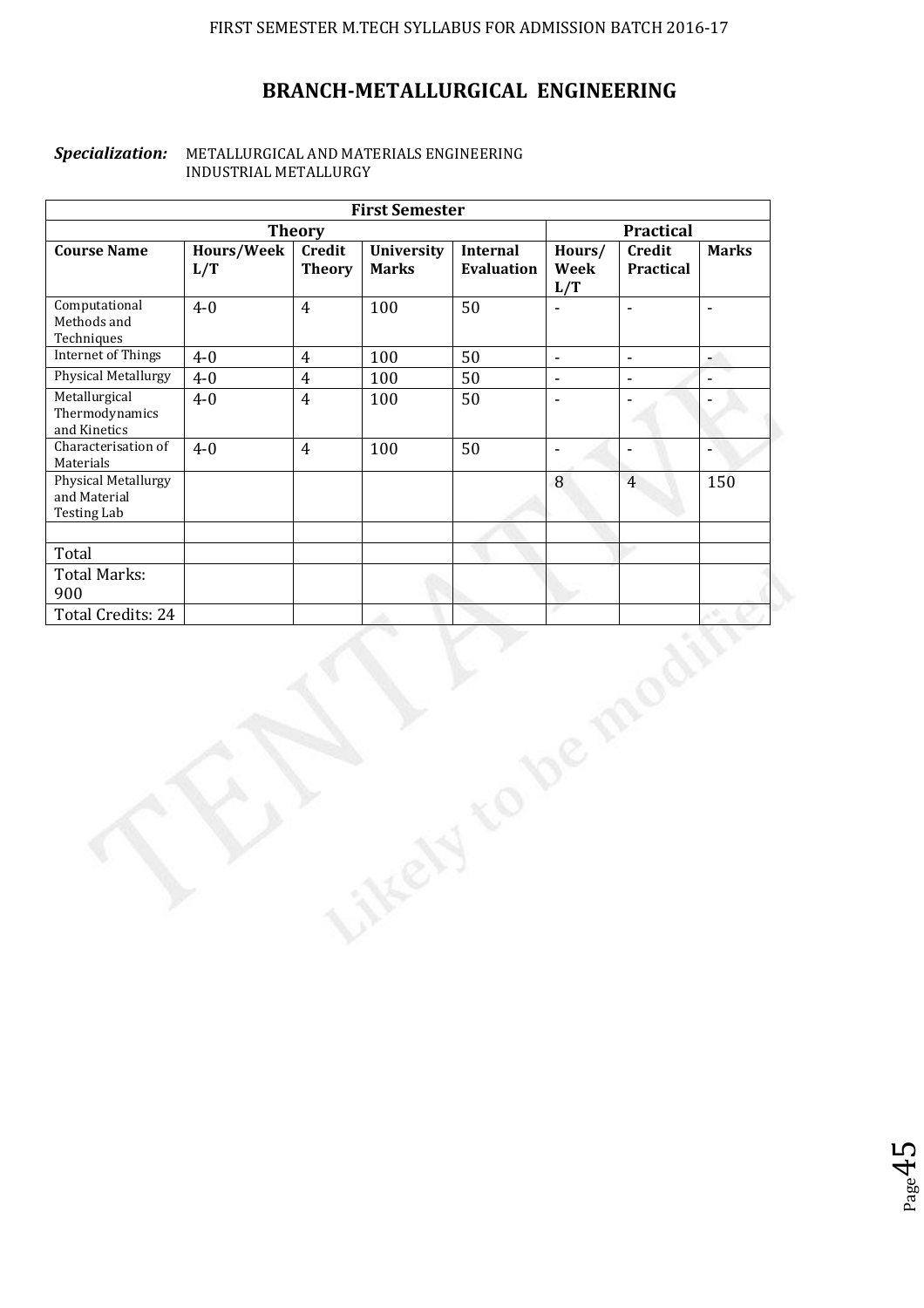# **INTERNET OF THINGS (IoT)**

## **MODULE I**

## **Introduction to Internet of Things**

**Introduction**-Definition & Characteristics of IoT , **Physical Design of IoT-** Things in IoT , IoT Protocols, **Logical Design of IoT-** IoT Functional Blocks, IoT Communication Models, IoT Communication APIs , **IoT Enabling Technologies-** Wireless Sensor Networks , Cloud Computing, Big Data Analytics , Communication Protocols , Embedded Systems, **IoT Levels & Deployment Templates.** 

## **MODULE II**

## **Domain Specific IoTs**

**Home Automation:** Smart Lighting, Smart Appliances, Intrusion Detection, Smoke/Gas Detectors, **Cities-**Smart Parking, Smart Lighting, Smart Roads, Structural Health Monitoring, Surveillance, Emergency Response, **Environment-**Weather Monitoring, Air Pollution Monitoring, Noise Pollution Monitoring, Forest Fire Detection , River Floods Detection , **Energy-** Smart Grids , Renewable Energy Systems , Prognostics , **Retail-**Inventory Management , Smart Payments , Smart Vending Machines , **Logistics-**Route Generation & Scheduling , Fleet Tracking , Shipment Monitoring , Remote Vehicle Diagnostics, **Agriculture-**Smart Irrigation ,Green House Control ,**Industry -**Machine Diagnosis & Prognosis Indoor Air Quality Monitoring ,**Health & Lifestyle -**Health & Fitness Monitoring, Wearable Electronics

## **IoT and M2M**

**Introduction, M2M-Difference between IoT and M2M, SDN and NFV for IoT-**Software Defined Networking , Network Function Virtualization

## **MODULE III**

## **IoT Platforms Design Methodology**

**IoT Design Methodology-**Purpose & Requirements Specification ,Process Specification, Domain Model Specification, Information Model Specification , Service Specifications , IoT Level Specification, Functional View Specification , Operational View Specification , Device & Component Integration , Application Development, **Case Study on IoT System for Weather Monitoring, Motivation for Using Python IoT Physical Devices & Endpoints** 

**What is an IoT Device-**Basic building blocks of an IoT Device,**Exemplary Device: Raspberry Pi**, **About the Board, Linux on Raspberry Pi , Raspberry Pi Interfaces –** Serial, SPI , I2C , **Programming Raspberry Pi with Python-**Controlling LED with Raspberry Pi , Interfacing an LED and Switch with Raspberry Pi ,Interfacing a Light Sensor (LDR) with Raspberry Pi , **Other IoT Devices-** pcDuino, BeagleBone Black ,Cubieboard

### **MODULE IV**

**IoT & Beyond** : Use of Big Data and Visualization in IoT, Industry 4.0 Concepts.Overview of RFID, Lowpower design (Bluetooth Low Energy), range extension techniques (data mining and mesh networking), and data-intensive IoT for continuous recognition applications.Overview of Android / IOS App Development tools & Internet Of Everything

### **Text Books:**

1. Internet of Things, A Hands on Approach, by Arshdeep Bahga & Vijay audisetti, University Press.

## **Reference Books:**

1. The Internet of Things, by Michael Millen, Pearson

$$
\rho_{\rm age}46
$$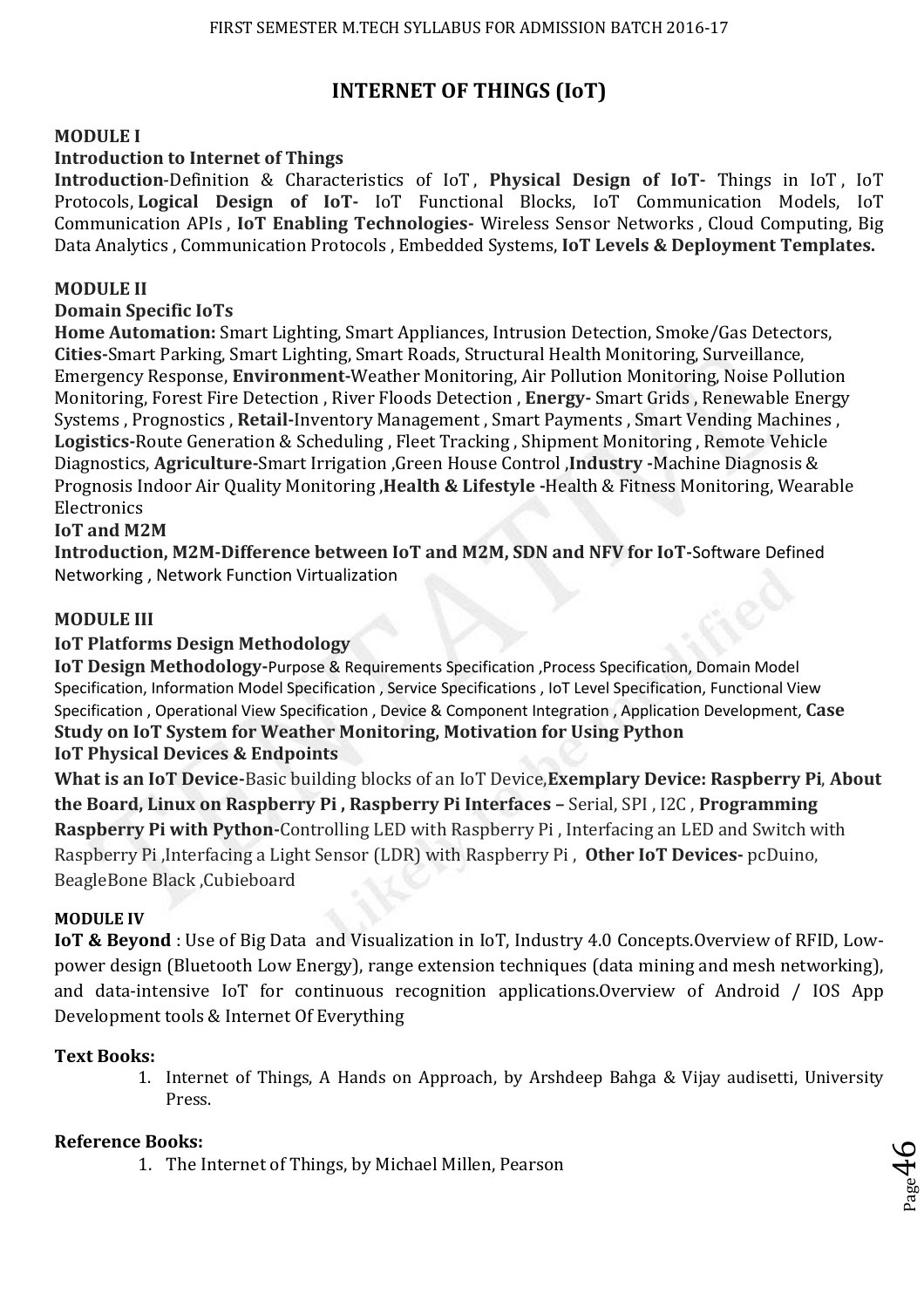## **COMPUTATIONAL METHODS AND TECHNIQUES**

#### MODULE-I:

**Neural Networks:** Artificial Neural Network and Introduction, Learning Rules, Knowledge Representation and Acquisition, Different Methods of Learning.

**Algorithms of Neural Network:** Feed-forward Error Back Propagation, Hopfield Model, Kohonen's Featrure Map, K-Means Clustering, ART Networks, RBFN, Application of Neural Network to the relevant field.

#### MODULE-II:

**Fuzzy Logic:** Basic Concepts of Fuzzy Logic, Fuzzy vs Crisp Set, Linguistic variables,Membership Functions, Operations of Fuzzy Sets, Fuzzy If-Then Rules, Variable Inference Techniques, Defuzzification, Basic Fuzzy Inference Algorithm, Fuzzy System Design, FKBC and PID Control, Antilock Breaking System(ABS), Industrial Applications.

#### MODULE-III:

**Optimization Fundamentals:** Definition, Classification of Optimization Problems, Unconstrained and Constrained Optimization, Optimality Conditions.

#### **LINEAR Programming:** Simplex Method, Duality, Sensitivity Methods

**NON-LINEAR Programming:** Newton's Method, GRG Method, Penalty Function Method, Augmented Langrange Multiplier Method, Dynamic Programming and Integer Programming, Interior Point Methods, Karmakar's Algorithm, Dual Affine, Primal Affine.

#### MODULE-IV:

**Genetic Algorithm:** GA and Genetic Engineering, Finite Element based Optimization, PSO,BFO, Hybridization of Optimization Technique, Application of Optimization Technique for Solving Projects(Project solutions).

Implementation of Branch Relevant Industrial Applications by Matlab Code.

#### **Books Recommended**:

- 1. Neural Networks- by Simon Haykin
- 2. Fuzzy Logic with Engineering Application- by ROSS J.T (Tata Mc)
- 3. Neural Networks and Fuzzy Logic by Bart Kosko
- 4. An introduction Fuzzy Control by D.Driankor, H. Hellendorn, M.Reinfrank (Narosa Pub)
- 5. Fuzzy Neural Control by Junhong NIE & Derek Linkers (PHI)
- 6. Related IEEE/IEE Publications
- 7. Fuzzy System Design Principles, Building Fuzzy IF-THEN Rule Bases by Riza C. Berikiu and Trubatch, IEEE Press
- 8. Ashok D. Begundu & chandrapatla T.R "Optimization concept and application in engineering",Prentice Hall,1999

 $_{\rm Page}$ 47

- 9. Rao S.S "Engineering Optimization"
- 10. Gill,Murray and Wright ,"Practical Optimization"
- 11. James A.Memoh. "Electric Power System Application Of Optimization".
- 12. Song Y.,"Modern Optimization Techniques In Power System"
- 13. Optimization Research;Prabhakar Pai,Oxford University Press.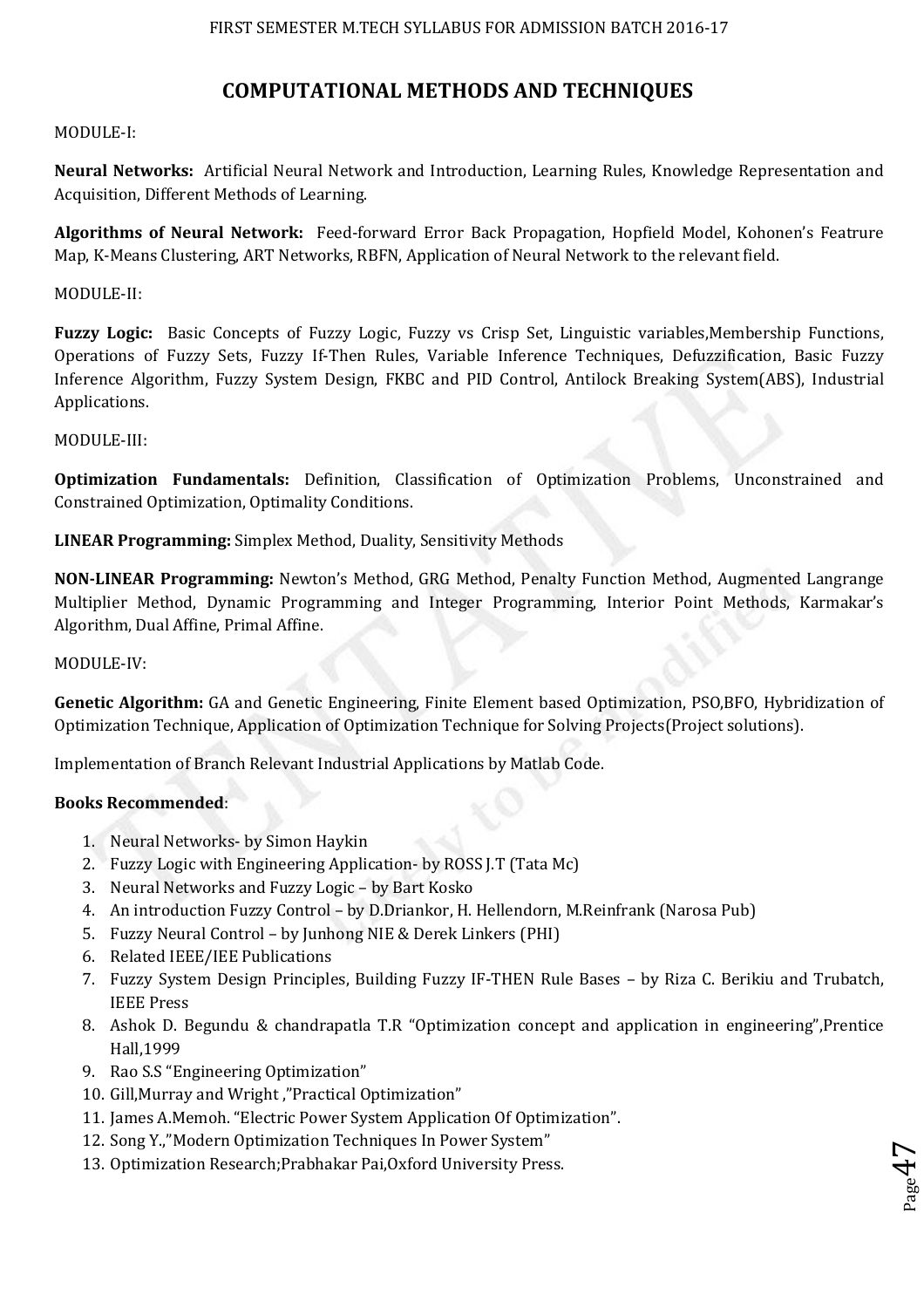## **PHYSICAL METALLURGY (4-0) CREDITS: 04**

## **Module-1 (14 Hours)**

Crystallography: Crystalline and amorphous structures, Elements of crystal symmetry, symmetry elements and axes, two, three, four and six fold symmetry, review of atomic bonding in materials, , common crystal systems, crystal structure of metals , representation of planes and directions in crystals, atomic packing in crystals, calculation of packing density, voids in common crystal structures and imperfection in crystals. Metallography: Metallurgical microscope, Specimen preparation, Techniques for microscopic observation. High temperature microscopy, Quantitative metallographic.

## **Module-II (14 Hours)**

Thermodynamics of phase change: Equilibrium, phase stability, evolution of phase diagrams, chemical potential gradient, Atomic model of diffusion, solid solution, Theories of alloying, Hume-Rothery rules, Single component systems, P-T diagrams, Allotropy. Free energy- composition diagram, Binary equilibrium diagrams (Isomorphous, eutectic, eutectoid, monotectic, peritectic, peritectoid, Syntectic systems), Gibbs phase rule, Tie line, Lever rule. Common alloy systems (Pb-Sn, Cu-Zn, Al-Si etc) Ternary system: Ternary phase diagrams, representation, isothermal and vertical sections, Ternary isomorphous and eutectic systems, Tie lines, Two phase, Three phase and four phase equilibrium, Gibb's triangle representation.

## **Module-III (14 Hours)**

Fe-C system: Effects of alloying elements, Formation of Austenite, Decomposition of Austenite, Pearlitic, Bainitic and Martensitic phase transformations, TTT and CCT diagrams, Hardenability, Critical diameter, Jominy end quench Test, Tempering of steel, Temper brittleness, Thermomechanical Treatment, Ausforming, Maraging steels, Processing- structure property relationship in multiphase alloys (steels and cast irons), Rapid solidification processing, Metallic Glasses, Single crystal processing. Nano crystalline materials.

 $_{\rm Page}$ 48

## **Books for reference:**

- 1. Reedhill R.E., Physical Metallurgy Principles, Affiliated East West Press.
- 2. R.W.Cahn and Peter Haasen, Physical Metallurgy.
- 3. Avner S.H., Introduction to Physical Metallurgy, Tata McGraw Hill.
- 4. Porter D.A. & Easterling K.E., Phase Transformations in Metals and Alloys.
- 5. Kakani S.L. and Kakani A., Materials Science, New Age International.
- 6. Clarke & Varney, Introduction to Physical Metallurgy.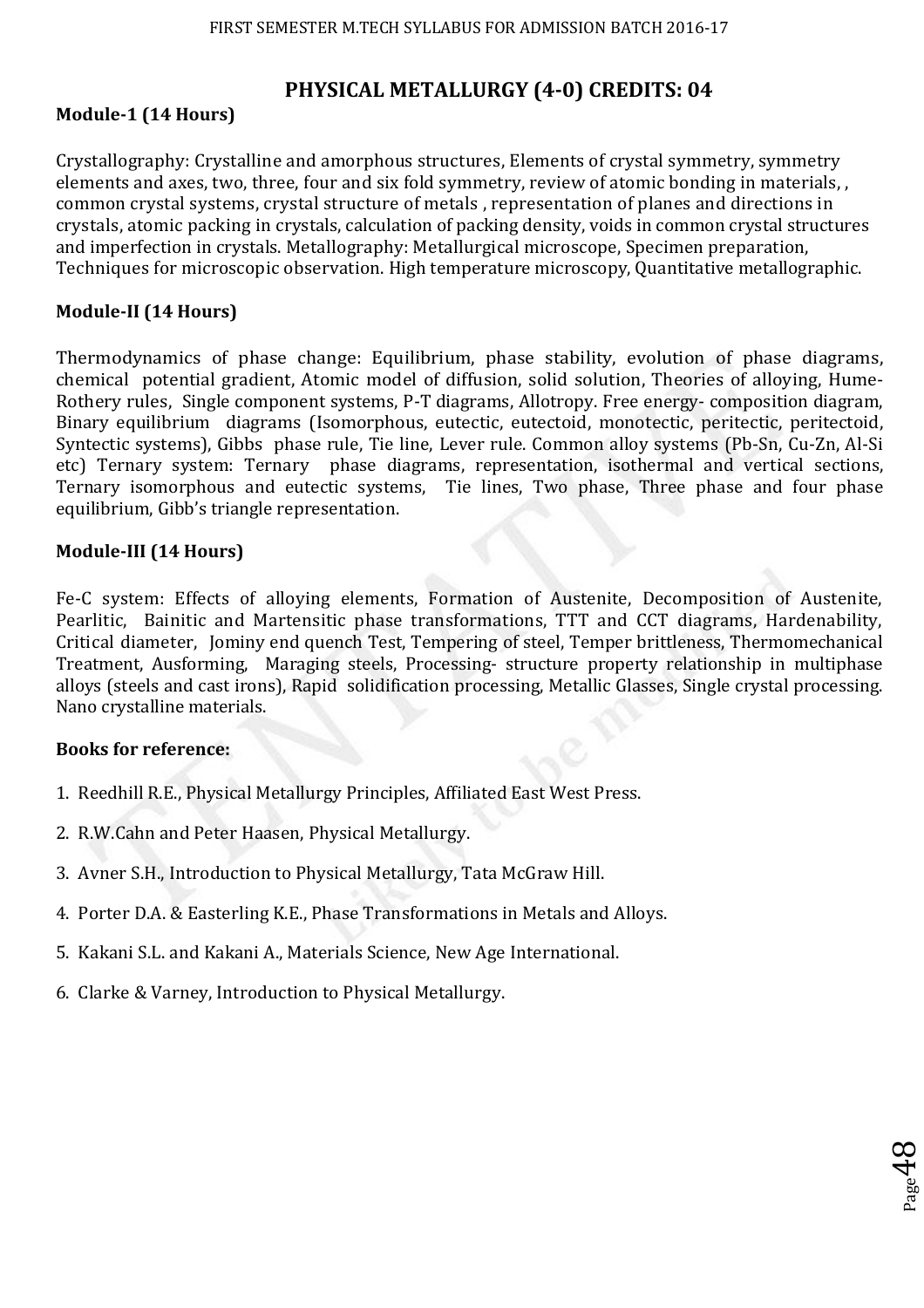## **METALLURGICAL THERMODYNAMICS AND KINETICS OF MATERIALS(4-0)**

## **Module-I (14 Hours)**

General principles: first and second law, mathematical formalism for the thermodynamic description of closed systems with constant composition. Mathematical formalism for the thermodynamic description of systems with variable composition. The chemical potential. Partial properties. -- Relation between integral and partial molar properties. Chemical potential of ideal gases (pure and mixtures) and non-ideal gases (pure and mixtures). Chemical potential of pure liquids and solids and of components in liquid and solid solutions. The activity concept.Standard states and activities. Ideal solutions and non-ideal solutions. Activity coefficients. Properties of solutions. Simple solution models.

## **Module-II (14 Hours)**

Introductory concepts of statistical thermodynamics. The regular solution model.Phase stability and phase diagrams Reaction equilibrium, oxidation and reduction, Ellingham diagrams.Thermodynamics vs. kinetics, homogeneous and heterogeneous reactions; Chemical Reaction Control-rate equation, reaction rate constant, reaction order, non-elementary reactions; Basic concepts of reaction steps, rate of reactions, Order of reaction, Determination of order of reactions. Arrhenius equation in reaction kinetics, Mechanism of reaction and rate controlling steps, Activated complex and its thermodynamic and kinetic aspects, Effect of concentration and temperature on reaction kinetics. Kinetics of heterogeneous reactions.

## **Module-III (14 Hours)**

Solid State Diffusion -Fick's Law, mechanism of diffusion, uphill diffusion, Kirkendall effect, steady and transient diffusion;External Mass Transfer -fluid flow and its relevance to mass transfer, general mass transport equation, concept of mass transfer coefficient, models of mass transfer -film theory and Higbie's penetration theory; Internal Mass Transfer-Ordinary and Knudsen diffusion, Mass transfer with reaction; Adsorption -physical adsorption vs. chemisorption, adsorption isotherms; Langmuir, BET, adsorption as the rate limiting step; gasification of C by CO2, dissolution of N2 in molten steel, porous solids, specific surface area and pore size distribution;

Applications in extractive metallurgy, e.g. iron and steel making, copper making

Applications in physical metallurgy, e.g. solid phase transformations and equilibria in metallic alloys, cemented carbides etc

## **Books for reference:**

- 1. Gaskell D.R., Metallurgical Thermodynamics.
- 2. Darken and Gurry, Physical Chemistry of Metals
- 3. Ragone, David V. Thermodynamics of Materials. Vol. 1. New York, NY: Wiley,
- 4. Porter, David A., and K. E. Easterling. Phase Transformations in Metals and Alloys. 2nd ed. New York, NY: Chapman & Hall,

 $P_{\rm age}$ 49

5. Balluffi, Robert W., Samuel M. Allen, and W. Craig Carter. Kinetics of Materials. Hoboken, NJ: J. Wiley & Sons,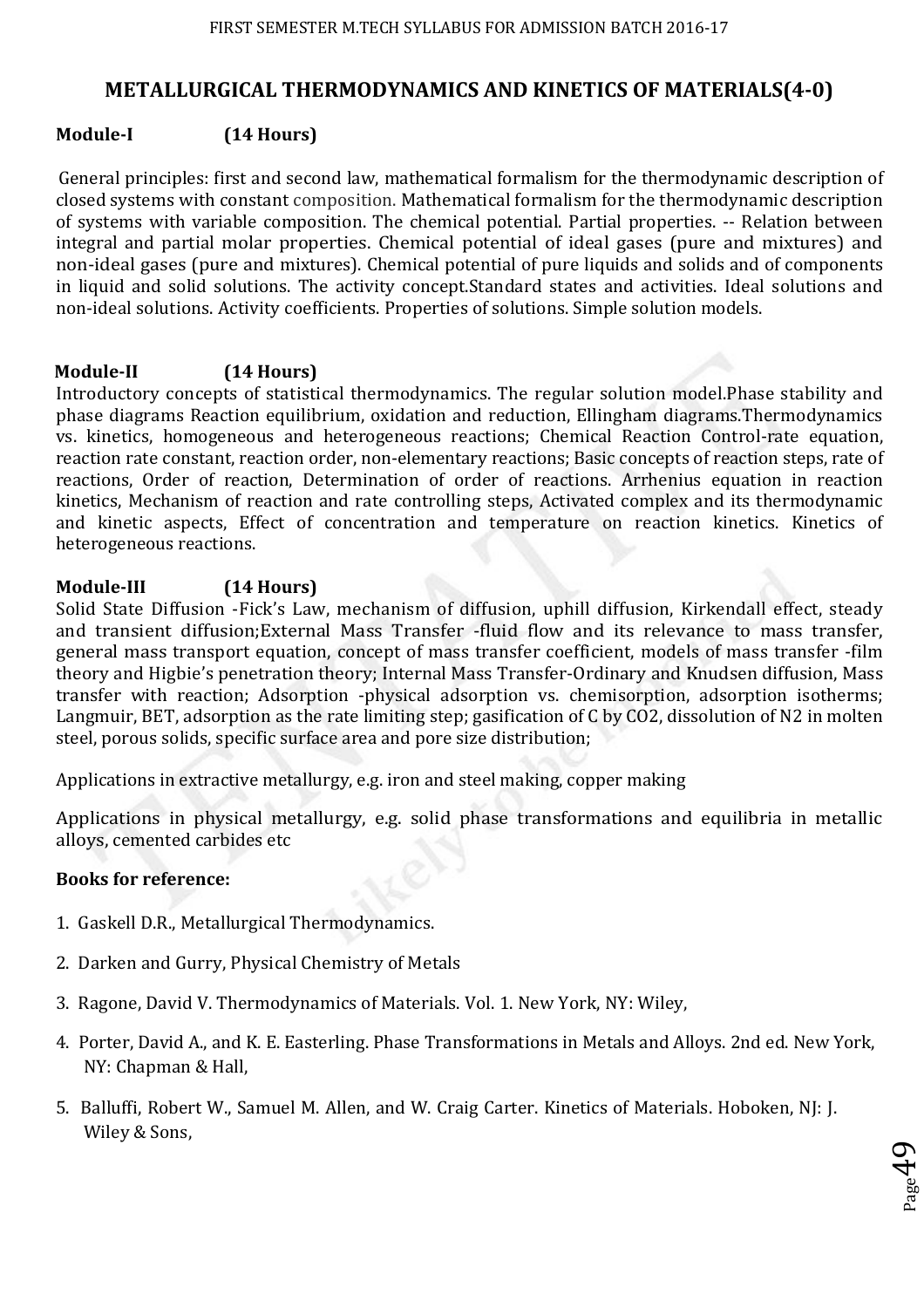## **CHARACTERIZATION OF MATERIALS (4-0)**

## **CREDITS: 04**

## **Module I (12 Hours)**

Introduction, Classification of characterization techniques for materials: macro and micro-characterization structure of solids. Bulk averaging techniques: Thermal characterization techniques: Theory, Instrumentation, methodology, applications. DTA, DTA, DSC, TGA, Dilatometry, resistivity/ conductivity. Diffraction methods: Xray diffraction, X-ray topography, residual stress measurement techniques, small angle X-ray and neutron scattering.

## **Module II (12 Hours)**

Electron microscopy techniques: Scanning electron microscope, Modes of operation, Study of surface topography and elemental composition analysis, Electron probe analysis (EPMA/ EDX, WDS) and Auger Spectroscopy. Transmission electron microscopy, Imaging and different modes, bright and dark field imaging, selected area diffraction (SAED) pattern, specimen preparation techniques. Advanced microscopic techniques: AFM, FIM, STM etc.

## **Module III (12 Hours)**

Chemical characterization techniques: Principle underlying techniques, Emission spectroscopy, Atomic absorption spectroscopy,X-ray spectrometry, infrared spectroscopy and Ramanspectroscopy.Chromatography techniques: Principles of gas chromatography, mass spectrometry, liquid and ion chromatography. Surface characterization techniques: principles underlying techniques of ELES, Auger Spectroscopy,

## **Books for reference:**

- 1. Materials Characterization, Metals Handbook, Vol 10, ASM
- 2. Kaufman E.N., Characterization of Materials, Wiley Publishers
- 3. Barett, C.S. and Massalski, T.B., Structure of Metals, Pergamon Press, Oxford.
- 4. Cullity B.D., Elements of X-ray Diffraction, Addison-Wesley, 1978
- 5. Williams, D.B. and Barry Carter C., Transmission Electron Microscopy, Plenum Press.
- 6. Goldstein J.I., Lyman C. E., Scanning Electron Microscopy and X-Ray Microanalysis.
- 7. Machenzie R.C., Differential Thermal Analysis.
- 8. Phillips Victor A. Modern Metallographic Techniques and their application.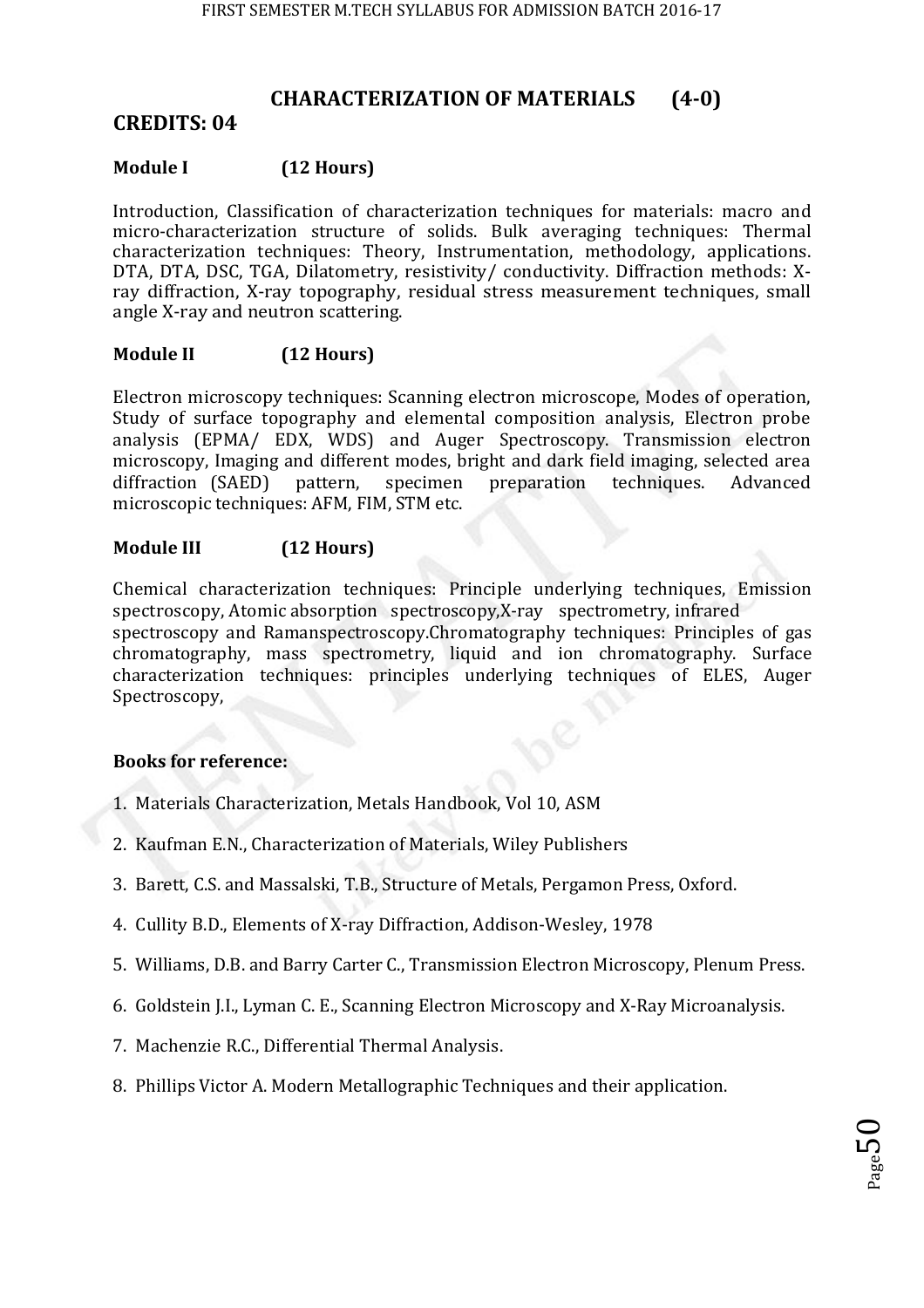# **PHYSICAL METALLURGY AND MATERIALS TESTING LAB**

A minimum of 16 nos. of experiments to be conducted from the suggested list given below:

- 1. Annealing treatment of a cold worked steel and comparison of the annealed microstructure with the cold worked structure.
- 2. Normalizing treatment of steel and comparison of the microstructure with annealed structure.

3. To study the quenched structures of steel - quenched in oil, water and brine solution. 4.To study the quenched and tempered structures of steel -

- (i) low temperature tempering.
- (ii) medium temperature tempering.
- (iii) high temperature tempering.
- 5. To study the recrystallization behaviour of pure metal (iron / copper).

6. To study the effect of time and temperature on grain size of a metal (grain growth) (iron/ copper).

7. To study the nucleation rate and growth rate of pearlite in eutectoid steel.

8. To study the susceptibility of a steel to harden by quenching (hardenability) by Jominy test.

9. Pack carburizing of 0.2% carbon steel and to measure the diffusion coefficient of carbon in steel.

10. To study the microstructure of tool steels, stainless steels and other high alloy steels.

- 11. Austempering of steels and S G cast irons.
- 12. To carry out age hardening of non ferrous alloys.
- 13. Determination of hardenability of steels.
- 14. To determine the Vickers Hardness Number of the given Samples.

15. To determine the Brinell Hardness Number of the given Samples.

16. To determine the Rockwell Hardness of the given samples.

17. To determine the impact strength of the given samples by Charpy and Izod Impact Tests.

- 18. To determine the tensile properties of the given materials using Universal Testing Machine (UTM) -yield strength, tensile strength, % elongation, % reduction of area.
- 19. To determine the compression strength of the given sample.

20. To determine the fatigue strength of the given sample.

21. To determine the drawability of aluminium / steel sheet by Erichsen cup test.

- 22. To study the ultrasonic flaw detector and determine the cracks within a sample.
- 23. To determine the cracks in a sample using the magnetic crack detector.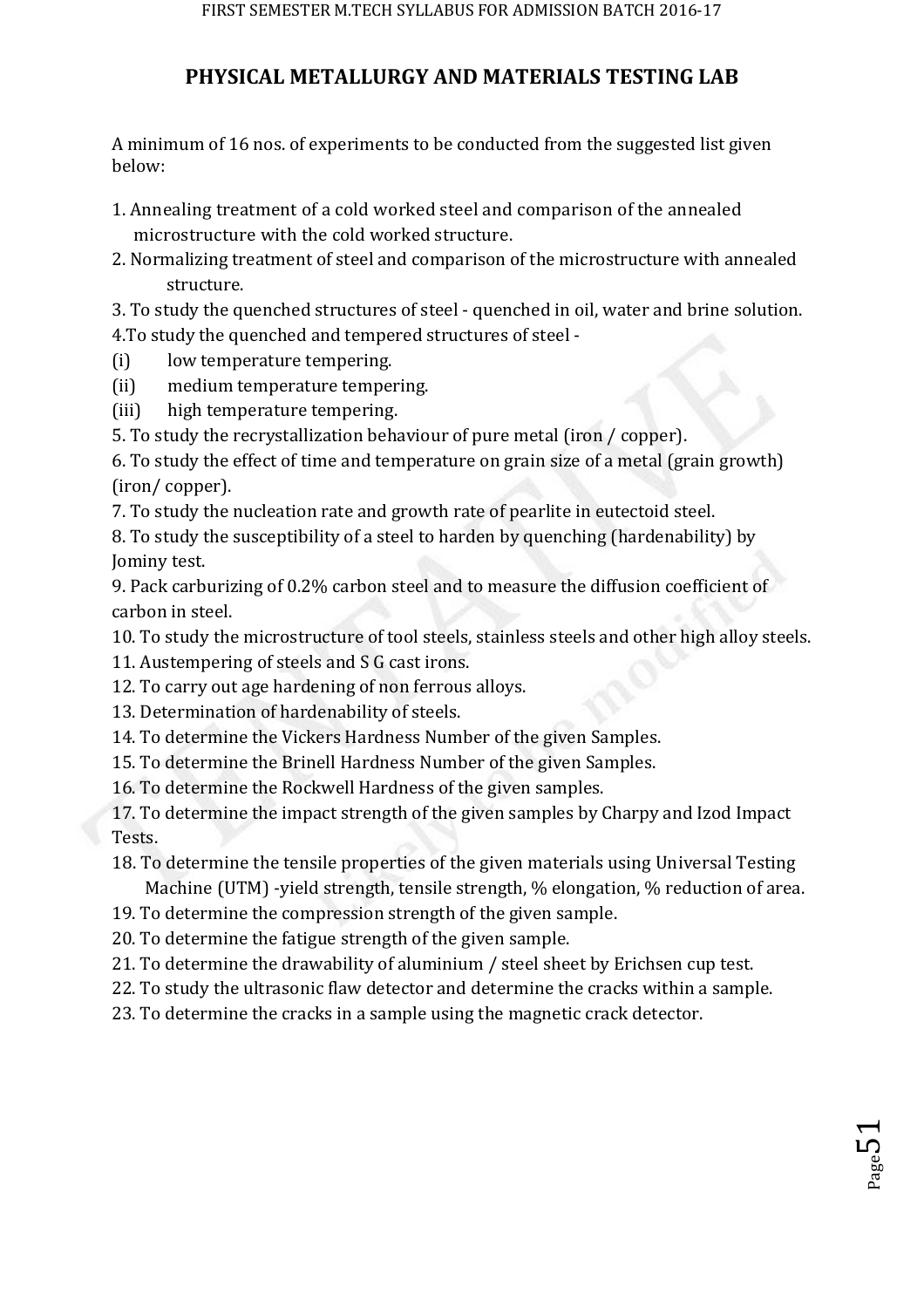# **BRANCH-NANO TECHNOLOGY**

*Specialization:*NANO TECHNOLOGY

|                                                                           |                   |                         | <b>First Semester</b>             |                               |                          |                                   |                           |  |
|---------------------------------------------------------------------------|-------------------|-------------------------|-----------------------------------|-------------------------------|--------------------------|-----------------------------------|---------------------------|--|
|                                                                           |                   | <b>Practical</b>        |                                   |                               |                          |                                   |                           |  |
| <b>Course Name</b>                                                        | Hours/Week<br>L/T | Credit<br><b>Theory</b> | <b>University</b><br><b>Marks</b> | Internal<br><b>Evaluation</b> | Hours/<br>Week<br>L/T    | <b>Credit</b><br><b>Practical</b> | <b>Marks</b>              |  |
| Computational<br>Methods and<br>Techniques                                | $4-0$             | $\overline{4}$          | 100                               | 50                            | $\overline{a}$           | $\overline{a}$                    | $\overline{\phantom{a}}$  |  |
| Internet of Things                                                        | $4-0$             | $\overline{4}$          | 100                               | 50                            | $\mathbb{L}$             | $\mathbb{L}$                      | $\overline{\phantom{a}}$  |  |
| Physics and Chemistry<br>of Nanomaterials                                 | $4-0$             | $\overline{4}$          | 100                               | 50                            | $\mathbb{L}$             | $\overline{\phantom{a}}$          | $\mathbb{L}^{\mathbb{Z}}$ |  |
| <b>Elements of Material</b><br>Science and properties<br>of Nanomaterials | $4-0$             | $\overline{4}$          | 100                               | 50                            | $\frac{1}{2}$            |                                   | $\overline{\phantom{a}}$  |  |
| Synthesis and<br>Applications of<br>Nanomaterials                         | $4-0$             | $\overline{4}$          | 100                               | 50                            | $\overline{\phantom{a}}$ | $\overline{a}$                    | 4                         |  |
| $Lab-I$                                                                   |                   |                         |                                   |                               | 8                        | $\overline{4}$                    | 150                       |  |
|                                                                           |                   |                         |                                   |                               |                          |                                   |                           |  |
| Total                                                                     |                   |                         |                                   |                               |                          |                                   |                           |  |
| Total Marks: 900                                                          |                   |                         |                                   |                               |                          |                                   |                           |  |
| <b>Total Credits: 24</b>                                                  |                   |                         |                                   |                               |                          |                                   |                           |  |
|                                                                           |                   |                         |                                   |                               |                          |                                   |                           |  |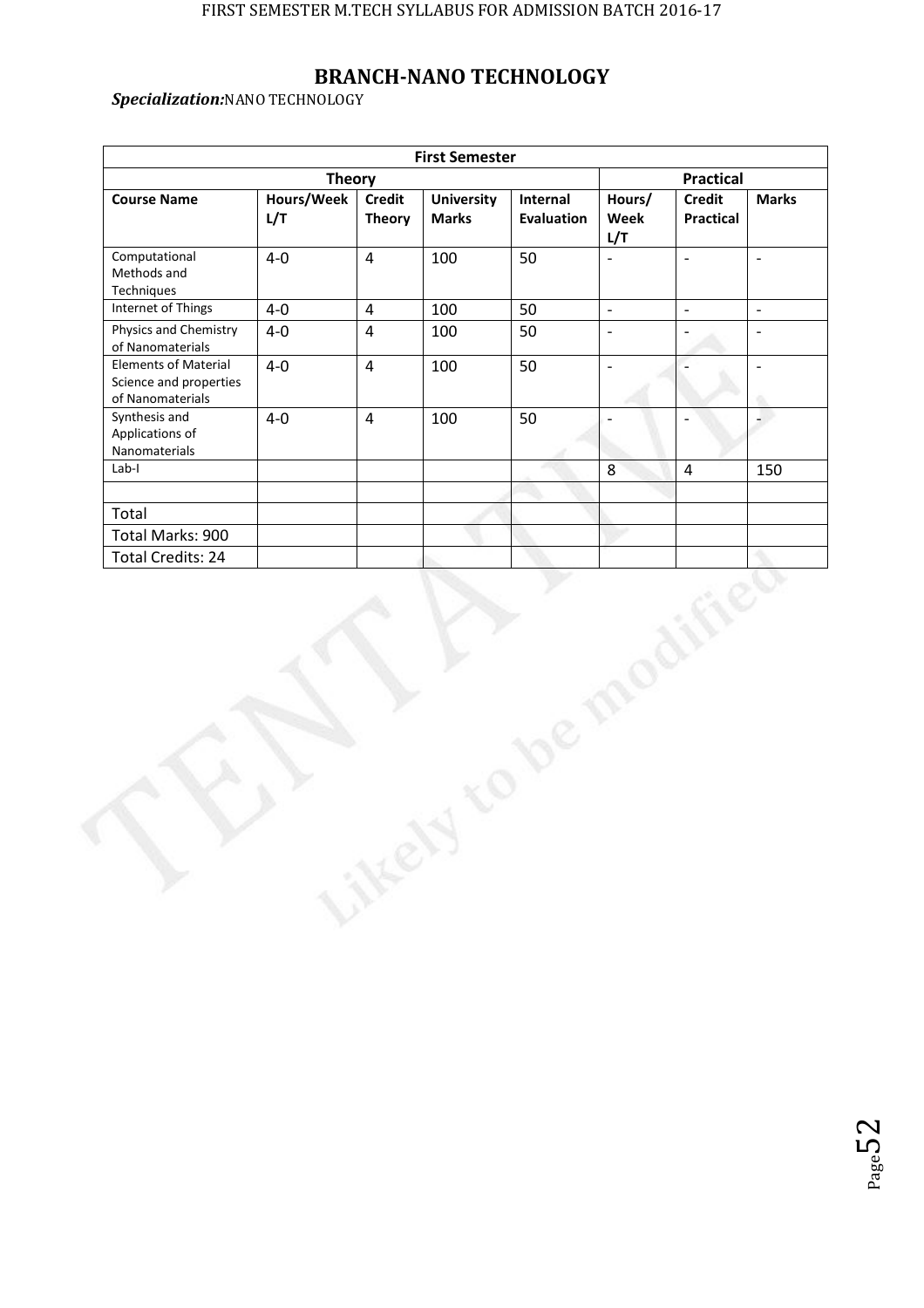# **INTERNET OF THINGS (IoT)**

## **MODULE I**

## **Introduction to Internet of Things**

**Introduction**-Definition & Characteristics of IoT , **Physical Design of IoT-** Things in IoT , IoT Protocols, **Logical Design of IoT-** IoT Functional Blocks, IoT Communication Models, IoT Communication APIs , **IoT Enabling Technologies-** Wireless Sensor Networks , Cloud Computing, Big Data Analytics , Communication Protocols , Embedded Systems, **IoT Levels & Deployment Templates.** 

### **MODULE II**

## **Domain Specific IoTs**

**Home Automation:** Smart Lighting, Smart Appliances, Intrusion Detection, Smoke/Gas Detectors, **Cities-**Smart Parking, Smart Lighting, Smart Roads, Structural Health Monitoring, Surveillance, Emergency Response, **Environment-**Weather Monitoring, Air Pollution Monitoring, Noise Pollution Monitoring, Forest Fire Detection , River Floods Detection , **Energy-** Smart Grids , Renewable Energy Systems , Prognostics , **Retail-**Inventory Management , Smart Payments , Smart Vending Machines , **Logistics-**Route Generation & Scheduling , Fleet Tracking , Shipment Monitoring , Remote Vehicle Diagnostics, **Agriculture-**Smart Irrigation ,Green House Control ,**Industry -**Machine Diagnosis & Prognosis Indoor Air Quality Monitoring ,**Health & Lifestyle -**Health & Fitness Monitoring, Wearable Electronics **IoT and M2M Introduction, M2M-Difference between IoT and M2M, SDN and NFV for IoT-**Software Defined Networking , Network Function Virtualization

## **MODULE III**

## **IoT Platforms Design Methodology**

**IoT Design Methodology-Purpose & Requirements Specification, Process Specification,** Domain Model Specification, Information Model Specification , Service Specifications , IoT Level Specification, Functional View Specification, Operational View Specification, Device & Component Integration , Application Development, **Case Study on IoT System for Weather Monitoring, Motivation for Using Python** 

## **IoT Physical Devices & Endpoints**

**What is an IoT Device-**Basic building blocks of an IoT Device, **Exemplary Device: Raspberry Pi**, **About the Board, Linux on Raspberry Pi , Raspberry Pi Interfaces –** Serial, SPI, I2C, **Programming Raspberry Pi with Python-**Controlling LED with Raspberry Pi , Interfacing an LED and Switch with Raspberry Pi ,Interfacing a Light Sensor (LDR) with Raspberry Pi , **Other IoT Devices-** pcDuino, Beagle Bone Black , Cubieboard

### **MODULE IV**

**IoT & Beyond :** Use of Big Data and Visualization in IoT, Industry 4.0 Concepts. Overview of RFID, Low-power design (Bluetooth Low Energy), range extension techniques (data mining and mesh networking), and data-intensive IoT for continuous recognition applications. Overview of Android / IOS App Development tools & Internet Of Everything

### **Text Books:**

Internet of Things, A Hands on Approach, by Arshdeep Bahga & Vijay audisetti, University Press.

### **Reference Books:**

The Internet of Things, by Michael Millen, Pearson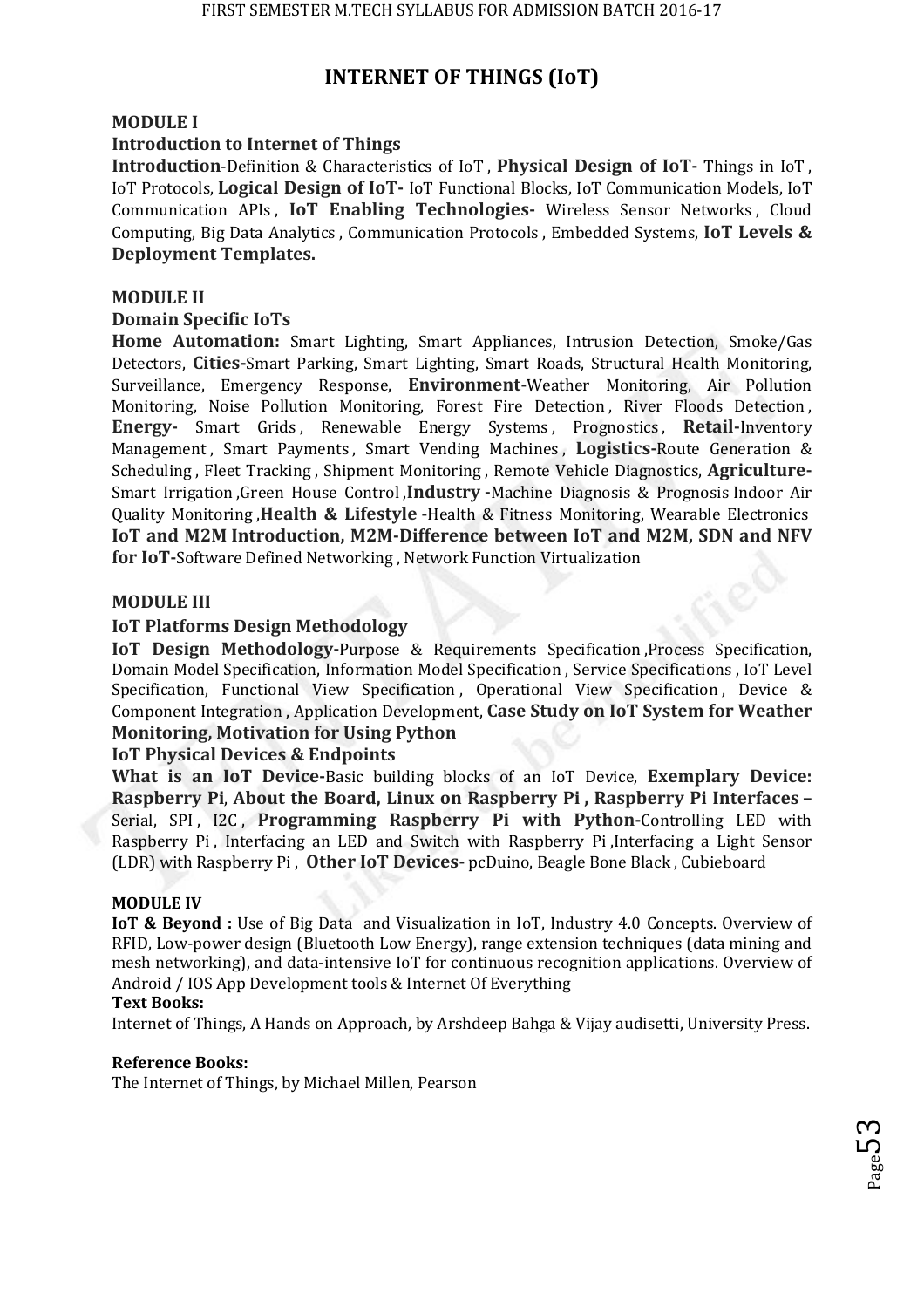# **COMPUTATIONAL METHODS AND TECHNIQUES**

#### **MODULE-I:**

**Neural Networks:** Artificial Neural Network and Introduction, Learning Rules, Knowledge Representation and Acquisition, Different Methods of Learning.

**Algorithms of Neural Network:** Feed-forward Error Back Propagation, Hopfield Model, Kohonen's Featrure Map, K-Means Clustering, ART Networks, RBFN, Application of Neural Network to the relevant field.

### **MODULE-II:**

**Fuzzy Logic:** Basic Concepts of Fuzzy Logic, Fuzzy vs Crisp Set, Linguistic variables,Membership Functions, Operations of Fuzzy Sets, Fuzzy If-Then Rules, Variable Inference Techniques, Defuzzification, Basic Fuzzy Inference Algorithm, Fuzzy System Design, FKBC and PID Control, Antilock Breaking System(ABS), Industrial Applications.

#### **MODULE-III:**

**Optimization Fundamentals:** Definition, Classification of Optimization Problems, Unconstrained and Constrained Optimization, Optimality Conditions. **LINEAR Programming:** Simplex Method, Duality, Sensitivity Methods **NON-LINEAR Programming:** Newton's Method, GRG Method, Penalty Function Method, Augmented Langrange Multiplier Method, Dynamic Programming and Integer Programming, Interior Point Methods, Karmakar's Algorithm, Dual Affine, Primal Affine.

#### **MODULE-IV:**

**Genetic Algorithm:** GA and Genetic Engineering, Finite Element based Optimization, PSO,BFO, Hybridization of Optimization Technique, Application of Optimization Technique for Solving Projects(Project solutions).

Implementation of Branch Relevant Industrial Applications by Matlab Code. **Books Recommended**:

- 1. Neural Networks- by Simon Haykin
- 2. Fuzzy Logic with Engineering Application- by ROSS J.T (Tata Mc)
- 3. Neural Networks and Fuzzy Logic by Bart Kosko
- 4. An introduction Fuzzy Control by D.Driankor, H. Hellendorn, M.Reinfrank (Narosa Pub)
- 5. Fuzzy Neural Control by Junhong NIE & Derek Linkers (PHI)
- 6. Related IEEE/IEE Publications
- 7. Fuzzy System Design Principles, Building Fuzzy IF-THEN Rule Bases by Riza C. Berikiu and Trubatch, IEEE Press
- 8. Ashok D. Begundu & chandrapatla T.R "Optimization concept and application in engineering",Prentice Hall,1999
- 9. Rao S.S "Engineering Optimization"
- 10. Gill,Murray and Wright ,"Practical Optimization"
- 11. James A.Memoh. "Electric Power System Application Of Optimization".
- 12. Song Y.,"Modern Optimization Techniques In Power System"
- 13. Optimization Research;Prabhakar Pai,Oxford University Press.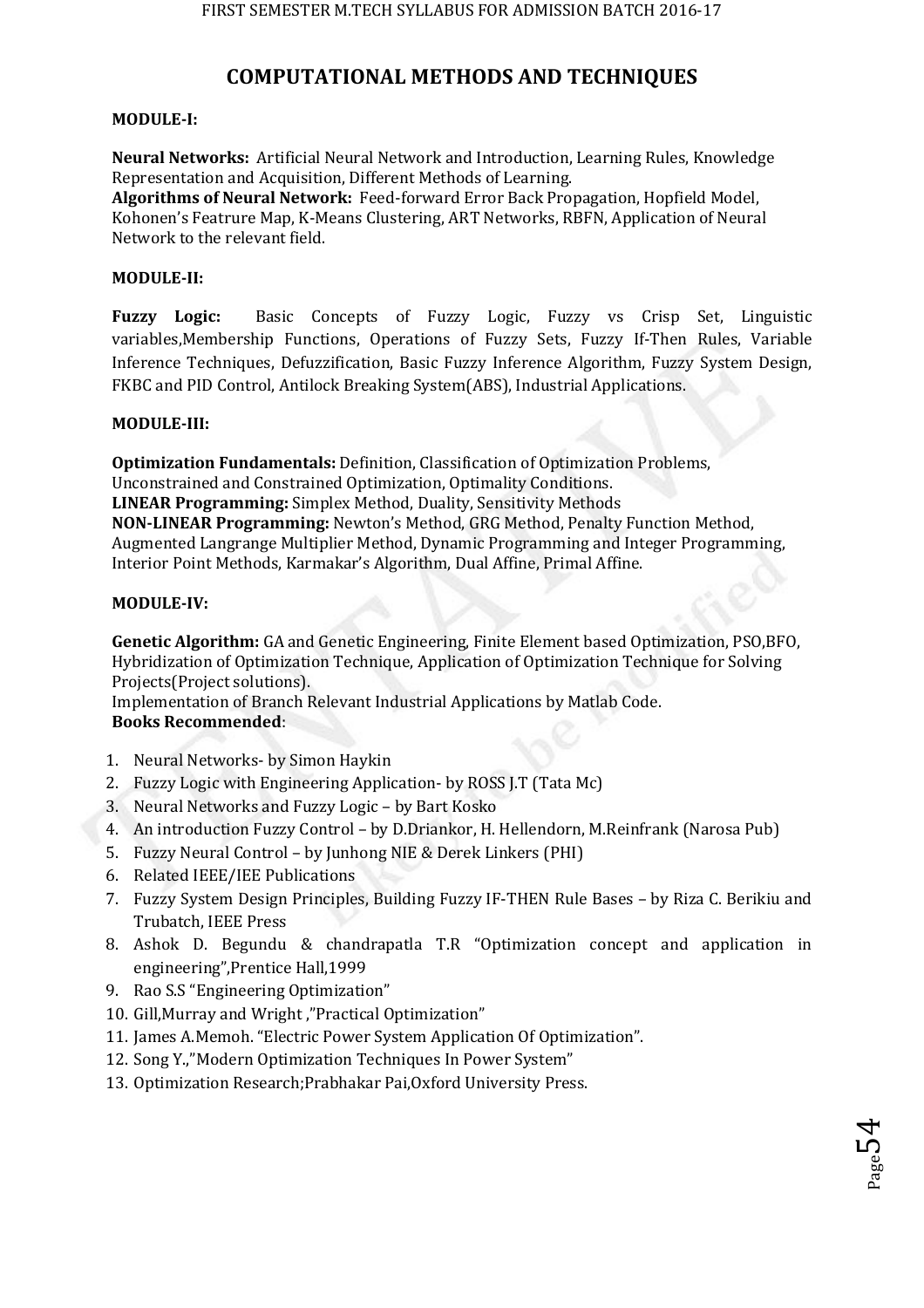# **PHYSICS AND CHEMISTRY OF NANOMATERIALS**

**Unit-I PHYSICAL PROPERTIES:** Melting point and phase transition process- quantum-sizeeffect (QSE).

Size-induced metal-insulator-transition (SIMIT)- nano-scale magnets, transparent magnetic materials, and ultrahigh-density magnetic recording materials-chemical physics of atomic and molecular clusters.

PHYSICAL CHEMISTRY OF SOLID SURFACES: Surface energy – chemical potential as a function of surface curvature-Electrostatic stabilization- surface charge density-electric potential at the proximity of solid surface-Van der Waals attraction potential.

**Unit-II CHEMISTRY ASPECTS:** Photochemistry; photoconductivity; Electrochemistry of NanomaterialsDiffusion in Nanomaterials; Nanoscale Heat Transfer; Catalysis by gGold Nanoparticles; Transport in Semiconductor Nanostructures; Transition Metal Atoms on Nanocarbon Surfaces; Nanodeposition of Soft Materials; Nanocatalysis.

**Unit –III NANOSTRUCTURES:** Electronic Structure of Nanoparticles- Kinetics in Nanostructured MaterialsZero dimensional, one-dimensional and two dimensional nanostructures- clusters of metals and semiconductors, nanowires, nanostructured beams, and nanocomposites- artificial atomic clusters-Size dependent properties-size dependent absorption spectra-phonons in nanostructures.

**Unit-IV NANOSYSTEMS:** Nanoparticles through homogeneous nucleation-Growth controlled by diffusiongrowth controlled by surface process-influences lof reduction reagents- Solid state phase segregationkinetically confined synthesis of nanoparticles-template based synthesis.

## **References:**

- 1. K.W. Kolasinski, "Surface Science: Foundations of Catalysis and Nanoscience", Wiley, 2002.
- 2. Joel I. Gersten, "The Physics and Chemistry of Materials", Wiley, 2001.
- 3. A.S. Edelstein and R. C. Cammarata, "Nanomaterials: Synthesis, Properties and Applications", Institute of Physics Pub., 1998.
- 4. S.Yang and P.Shen: "Physics and Chemistry of Nanostructured Materials", Taylor & Francis, 2000.
- 5. G.A. Ozin and A.C. Arsenault, "Nanochemistry : A chemical approach to nanomaterials", Royal Society of Chemistry, 2005.

 $_{\rm Page}$ 55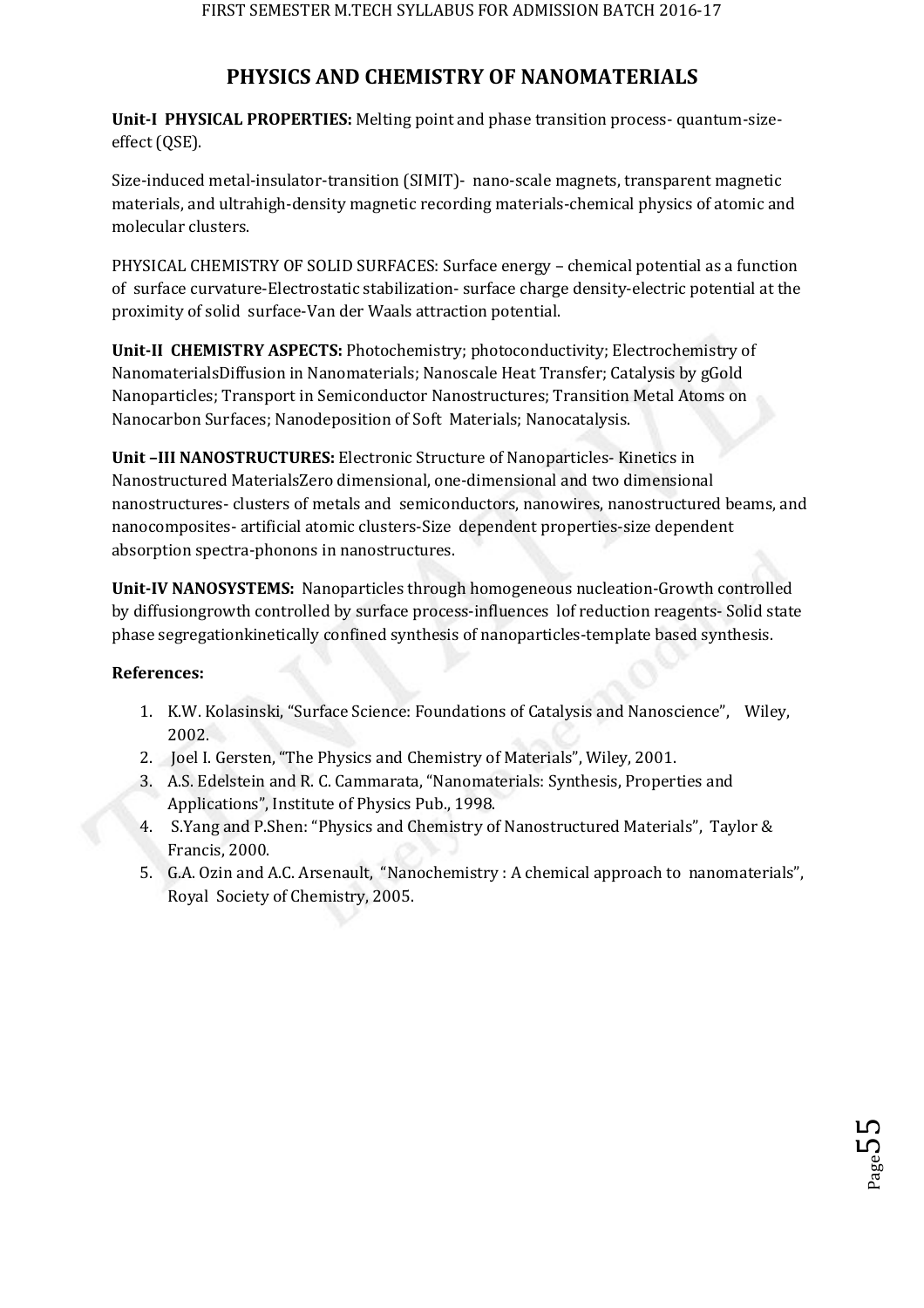# **SYNTHESIS AND APPLICATIONS OF NANOMATERIALS**

**UNIT-I BULK SYNTHESIS:** Synthesis of bulk nano-structured materials –sol gel processing – Mechanical alloying and mechanical milling- Inert gas condensation technique – Nanopolymers – Bulk and nano composite materials.

**UNIT-II CHEMICAL APPROACHES:** Self-assembly, self-assembled monolayers (SAMs). LangmuirBlodgett (LB) films, clusters, colloids, zeolites, organic block copolymers, emulsion polymerization, templated synthesis, and confined nucleation and/or growth. Biomimetic Approaches: polymer matrix isolation, and surface-templated nucleation and/or crystallization. Electrochemical Approaches: anodic oxidation of alumina films, porous silicon, and pulsed electrochemical deposition.

**UNIT-III PHYSICAL APPROACHES:** Vapor deposition and different types of epitaxial growth techniques- pulsed laser deposition, Magnetron sputtering - Micro lithography (photolithography, soft lithography, micromachining, e-beam writing, and scanning probe patterning).

**UNIT-IV NANOPOROUS MATERIALS:** Nanoporous Materials – Silicon - Zeolites, mesoporous materials - nanomembranes and carbon nanotubes - AgX photography, smart sunglasses, and transparent conducting oxides –molecular sieves – nanosponges.

**APPLICATION OF NANOMATERIALS**: Molecular Electronics and Nanoelectronics – Nanobots-Biological Applications – Quantum Devices – Nanomechanics - Carbon Nanotube – Photonics-Nano structures as single electron transistor –principle and design.

## **Reference:**

- 1. S.P. Gaponenko, Optical Properties of semiconductor nanocrystals, Cambridge University Press, 1980.
- 2. W.Gaddand, D.Brenner, S.Lysherski and G.J.Infrate(Eds.), Handbook of NanoScience, Engg. and Technology, CRC Press, 2002.
- 3. K. Barriham, D.D. Vvedensky, Low dimensional semiconductor structures: fundamental and device applications, Cambridge University Press, 2001.
- 4. G. Cao, Nanostructures & Nanomaterials: Synthesis, Properties &Applications , Imperial College Press, 2004.
- 5. J.George, Preparation of Thin Films, Marcel Dekker, Inc., New York. 2005.NTPC103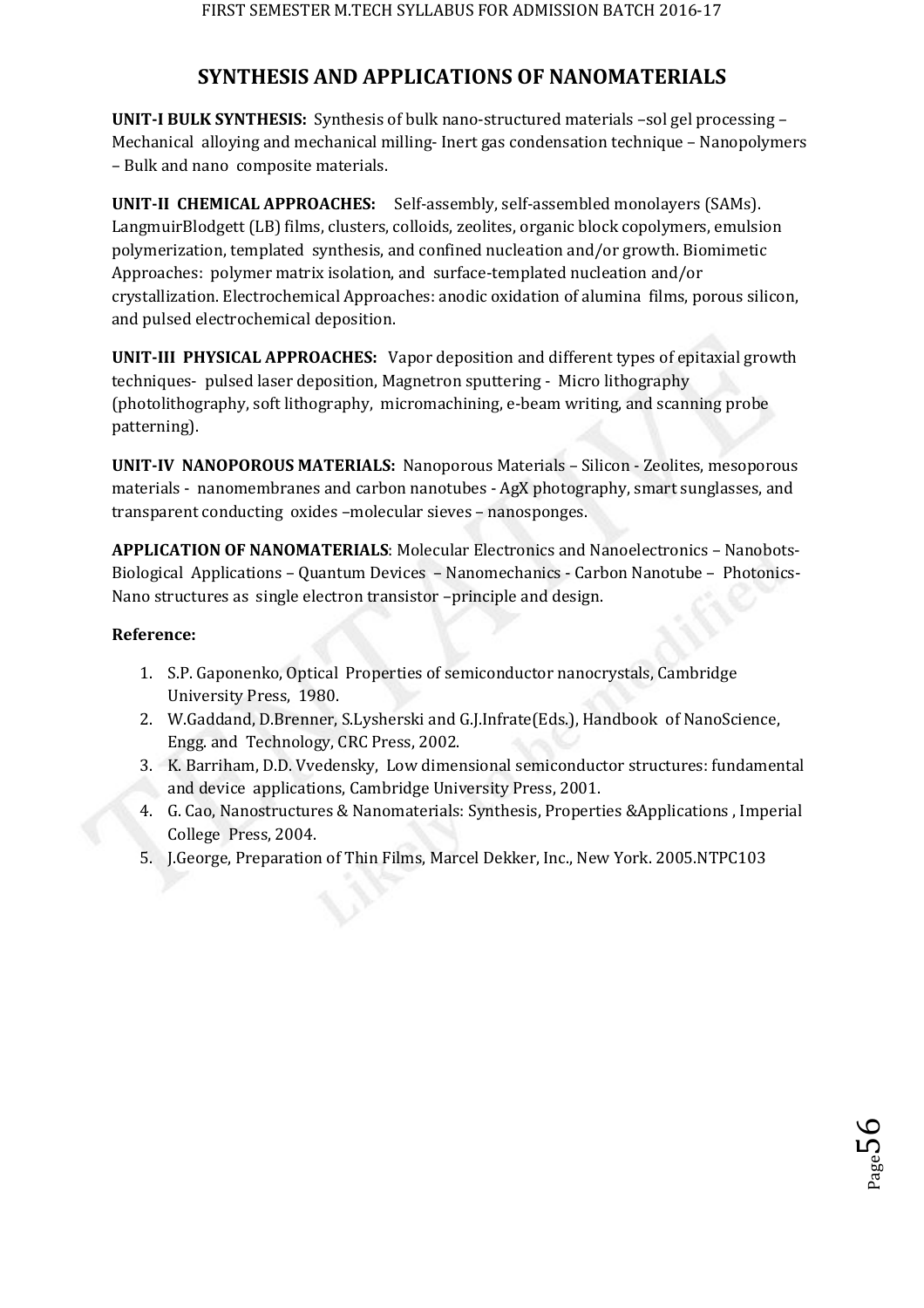# **ELEMENTS OF MATERIAL SCIENCE AND PROPERTIES OF**

# **NANOMATERIALS**

**Unit-I Solid State Physics (Overview):** Amorphous, crystalline, crystals, polycrystals, symmetry, Unit Cells, Crystal Structures (Bravais Lattices), , Crystallographic Directions, Crystallographic Planes, Miller Indices, Bragg's Law, X-ray Diffraction.

Imperfections of crystal structure: point defects, Grain boundaries, phase boundaries, Dislocations Screw, Edge and Mixed Dislocations generation of defects by quenching, by plastic deformation and by radiation, interaction between point defects and dislocations

**Unit-II** Electronic Properties, Classification of materials: Metal, Semiconductor, Insulator, Band structures, Brillouin zones, Mobility, Resistivity, Relaxation time, Recombination centers, Hall effects.

**Unit –III** Confinement and transport in nanostructure, Current, reservoirs, and electron channels, conductance formula for nanostructures, quantized conductance. Local density of states. Ballistic transport, Coulomb blockade, Diffusive transport, Fock space. Dielectric properties: Polarisation, Ferroelectric behaviour.

**Unit-IV** Optical Properties, Photoconductivity, Optical absorption & transmission, Photoluminescence, Fluorescence, Phosphorescence, Electroluminescence.

## **References:**

- 1. Introduction to Solid State Physics -C. Kittel
- 2. Solid State Physics- A.J. Dekker
- 3. Solid State Physics -R.K Puri and V.K.Babar
- 4. The Physics and Chemistry of Solids Stephen Elliott & S. R. Elliott
- 5. Scanning Probe Microscopy: Analytical Methods (NanoScience and Technology)- Roland Wiesendanger
- 6. Advanced X-ray Techniques in Research and Industries A. K. Singh (Editor)
- 7. X-Ray Diffraction Procedures: For Polycrystalline and Amorphous Materials, 2nd Ed.- Harold P. Klug, Leroy E. Alexander
- 8. Transmission Electron Microscopy: A Textbook for Materials Science (4-Vol Set)- David B. Williams & C. Barry Carter
- 9. Physical Principles of Electron Microscopy: An Introduction to TEM, SEM, and AEM Ray F. Egerton
- 10. Structures and Properties of Solid State Materials B. Viswanathan.
- 11. Basic Solid State Chemistry Anthony R. West.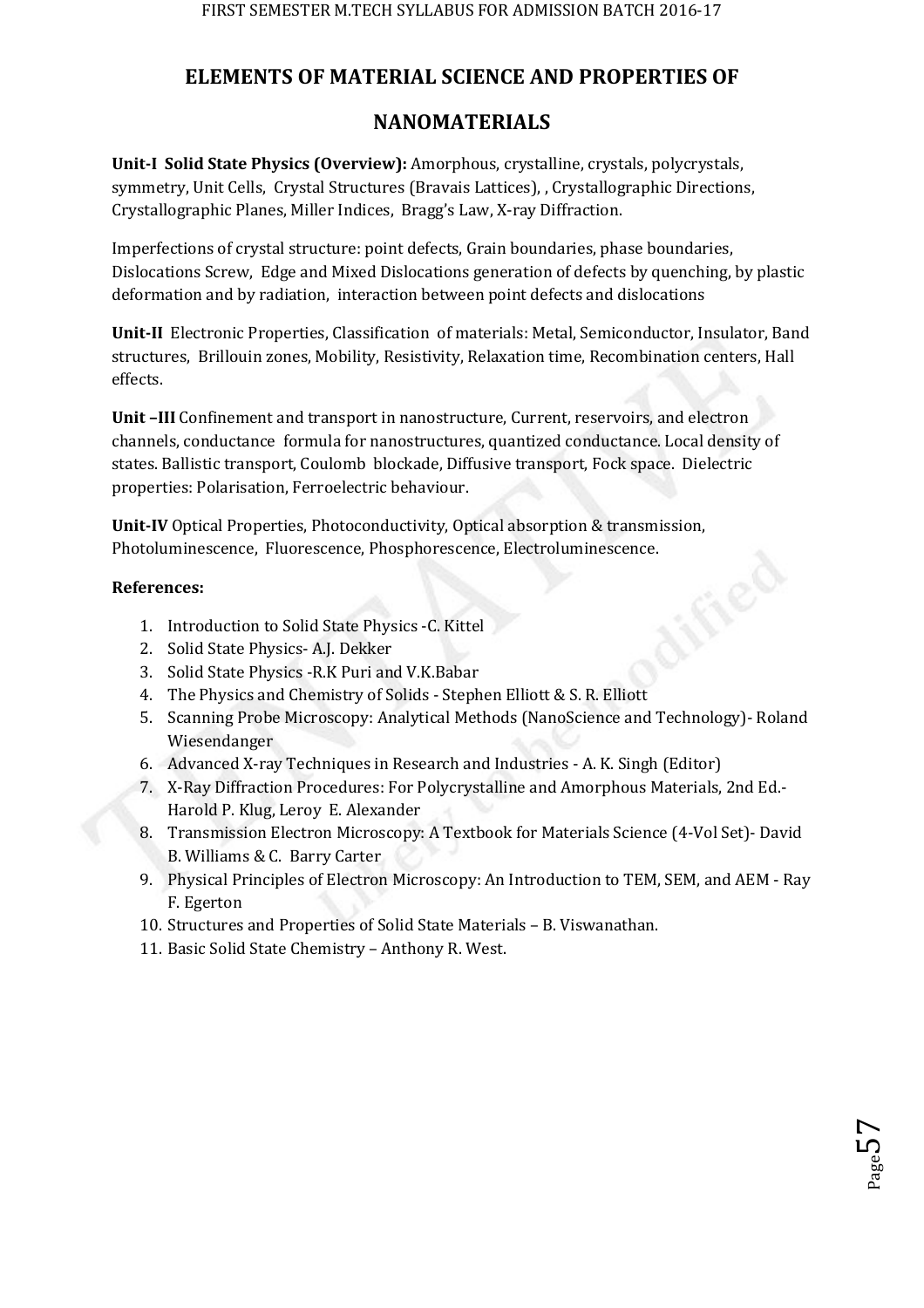# **BRANCH-PLASTIC ENGINEERING**

**1 st Semester**

## *Specialization:*PLASTICS ENGINEERING

| <b>First Semester</b>                          |                       |                                |                                   |                               |                          |                                   |                          |  |  |
|------------------------------------------------|-----------------------|--------------------------------|-----------------------------------|-------------------------------|--------------------------|-----------------------------------|--------------------------|--|--|
|                                                | <b>Theory</b>         |                                | <b>Practical</b>                  |                               |                          |                                   |                          |  |  |
| <b>Course Name</b>                             | Hours/<br>Week<br>L/T | <b>Credit</b><br><b>Theory</b> | <b>University</b><br><b>Marks</b> | Internal<br><b>Evaluation</b> | Hours/<br>Week<br>L/T    | <b>Credit</b><br><b>Practical</b> | <b>Marks</b>             |  |  |
| <b>Computational Methods</b><br>and Techniques | $4-0$                 | $\overline{4}$                 | 100                               | 50                            | $\overline{a}$           | $\overline{a}$                    | $\overline{\phantom{0}}$ |  |  |
| Internet of Things                             | $4-0$                 | $\overline{\mathbf{4}}$        | 100                               | 50                            | $\mathbb{L}$             | $\overline{\phantom{a}}$          | $\frac{1}{2}$            |  |  |
| <b>Polymeric Materials</b>                     | $4-0$                 | $\overline{4}$                 | 100                               | 50                            | $\mathbb{Z}$             | $\overline{\phantom{a}}$          | L,                       |  |  |
| Additives and<br>Compounding                   | $4-0$                 | $\overline{\mathbf{4}}$        | 100                               | 50                            |                          |                                   |                          |  |  |
| <b>Plastics Processing</b><br>Technology       | $4-0$                 | $\overline{4}$                 | 100                               | 50                            | $\overline{\phantom{0}}$ | $\overline{\phantom{a}}$          | $\frac{1}{2}$            |  |  |
| Lab-I                                          |                       |                                |                                   |                               | $\,8\,$                  | $\overline{4}$                    | 150                      |  |  |
|                                                |                       |                                |                                   |                               |                          |                                   |                          |  |  |
| Total                                          |                       |                                |                                   |                               |                          |                                   |                          |  |  |
| Total Marks: 900                               |                       |                                |                                   |                               |                          |                                   |                          |  |  |
| Total Credits: 24                              |                       |                                |                                   |                               |                          |                                   |                          |  |  |
|                                                |                       |                                |                                   |                               |                          |                                   |                          |  |  |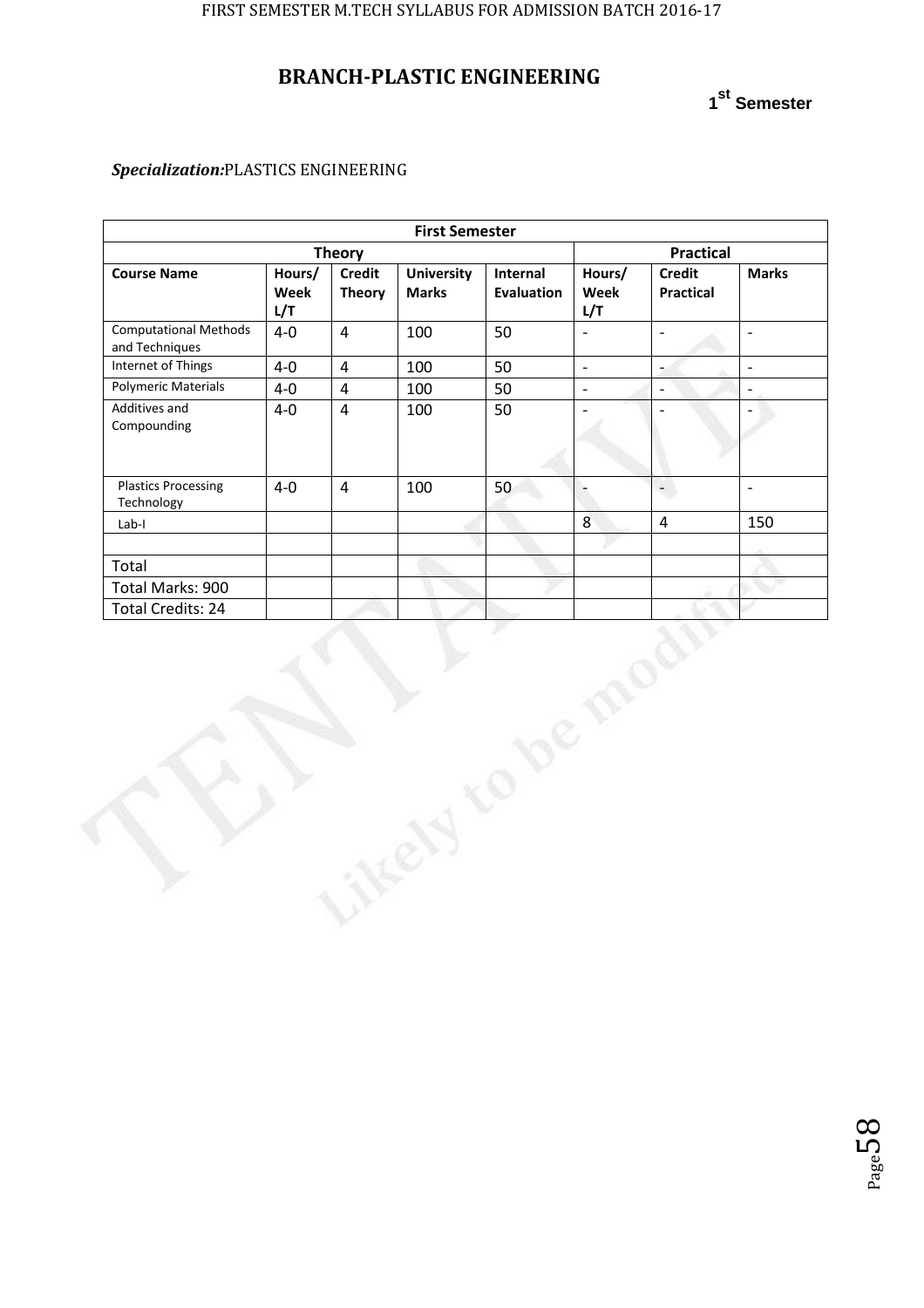# **INTERNET OF THINGS (IoT)**

### **MODULE I**

#### **Introduction to Internet of Things**

**Introduction**-Definition & Characteristics of IoT , **Physical Design of IoT-** Things in IoT , IoT Protocols, **Logical Design of IoT-** IoT Functional Blocks, IoT Communication Models, IoT Communication APIs , **IoT Enabling Technologies-** Wireless Sensor Networks , Cloud Computing, Big Data Analytics , Communication Protocols , Embedded Systems, **IoT Levels & Deployment Templat** 

**es.** 

### **MODULE II**

#### **Domain Specific IoTs**

**Home Automation:** Smart Lighting, Smart Appliances, Intrusion Detection, Smoke/Gas Detectors, **Cities-**Smart Parking, Smart Lighting, Smart Roads, Structural Health Monitoring, Surveillance, Emergency Response, **Environment-**Weather Monitoring, Air Pollution Monitoring, Noise Pollution Monitoring, Forest Fire Detection , River Floods Detection , **Energy-**Smart Grids , Renewable Energy Systems , Prognostics , **Retail-**Inventory Management , Smart Payments , Smart Vending Machines , **Logistics-**Route Generation & Scheduling , Fleet Tracking , Shipment Monitoring , Remote Vehicle Diagnostics, **Agriculture-**Smart Irrigation ,Green House Control ,**Industry -**Machine Diagnosis & Prognosis Indoor Air Quality Monitoring ,**Health & Lifestyle -**Health & Fitness Monitoring, Wearable Electronics

**IoT and M2M** 

**Introduction, M2M-Difference between IoT and M2M, SDN and NFV for IoT-**Software Defined Networking , Network Function Virtualization

#### **MODULE III**

#### **IoT Platforms Design Methodology**

**IoT Design Methodology-**Purpose & Requirements Specification ,Process Specification, Domain Model Specification, Inf

ormation Model Specification , Service Specifications , IoT Level Specification, Functional View Specification , Operational View Specification , Device & Component Integration , Application Development, **Case Study on IoT System for Weather Monitoring, Motivation for Using Python** 

### **IoT Physical Devices & Endpoints**

**What is an IoT Device-**Basic building blocks of an IoT Device, **Exemplary Device: Raspberry Pi**, **About the Board, Linux on Raspberry Pi , Raspberry Pi Interfaces –** Serial, SPI , I2C , **Programming Raspberry Pi with Python-**Controlling LED with Raspberry Pi , Interfacing an LED and Switch with Raspberry Pi ,Interfacing a Light Sensor (LDR) with Raspberry Pi , **Other IoT Devices-** pcDuino, Beagle Bone Black , Cubieboard

#### **MODULE IV**

**IoT & Beyond** : Use of Big Data and Visualization in IoT, Industry 4.0 Concepts. Overview of RFID, Low-power design (Bluetooth Low Energy), range extension techniques (data mining and mesh networking), and data-intensive IoT for continuous recognition applications. Overview of Android / IOS App Development tools & Internet Of Everything

### **Text Books:**

1. Internet of Things, A Hands on Approach, by Arshdeep Bahga & Vijay audisetti, University Press.

### **Reference Books:**

1. The Internet of Things, by Michael Millen, Pearson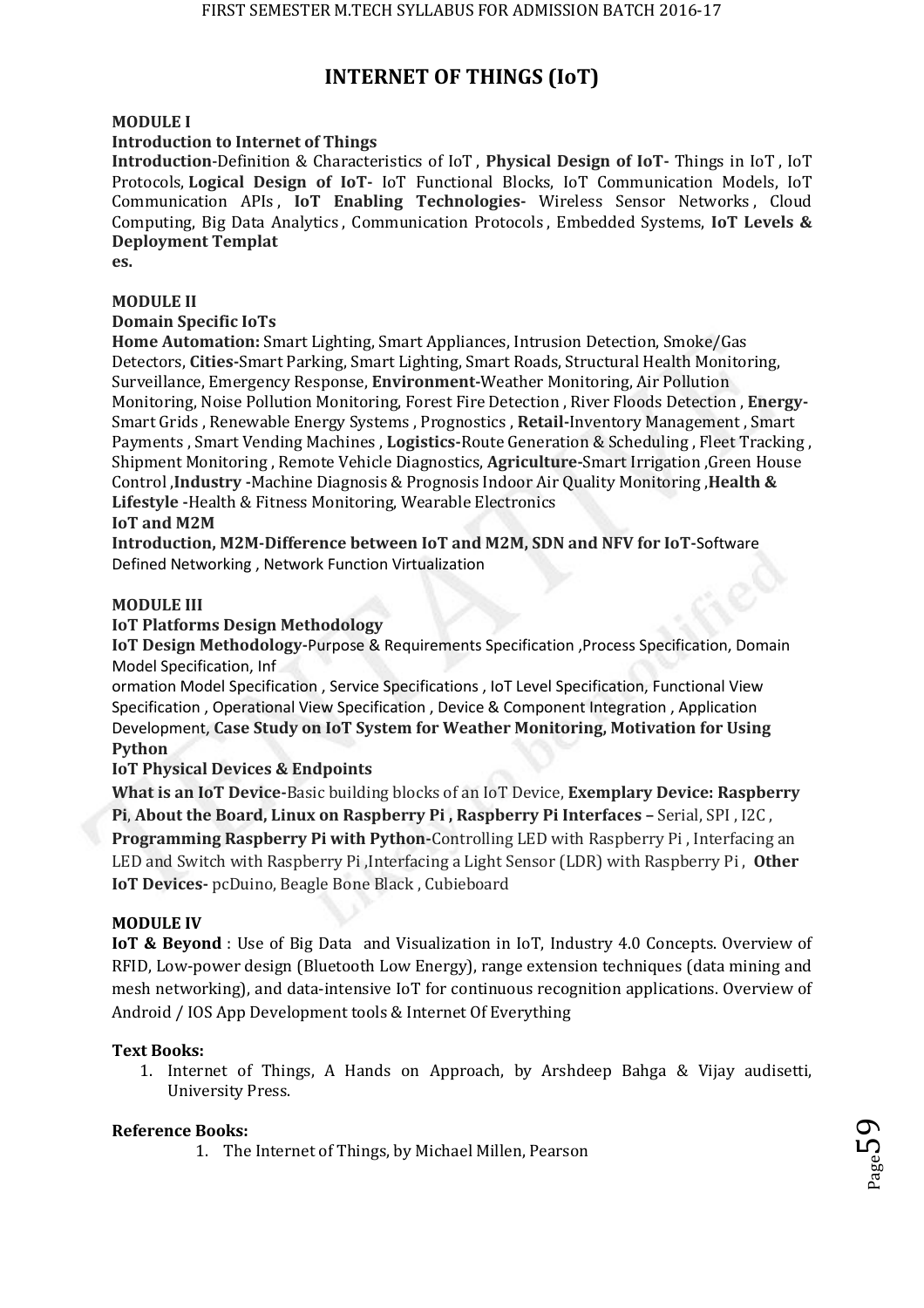# **COMPUTATIONAL METHODS AND TECHNIQUES**

#### MODULE-I:

**Neural Networks:** Artificial Neural Network and Introduction, Learning Rules, Knowledge Representation and Acquisition, Different Methods of Learning.

**Algorithms of Neural Network:** Feed-forward Error Back Propagation, Hopfield Model, Kohonen's Featrure Map, K-Means Clustering, ART Networks, RBFN, Application of Neural Network to the relevant field.

#### MODULE-II:

**Fuzzy Logic:** Basic Concepts of Fuzzy Logic, Fuzzy vs Crisp Set, Linguistic variables,Membership Functions, Operations of Fuzzy Sets, Fuzzy If-Then Rules, Variable Inference Techniques, Defuzzification, Basic Fuzzy Inference Algorithm, Fuzzy System Design, FKBC and PID Control, Antilock Breaking System(ABS), Industrial Applications.

#### MODULE-III:

**Optimization Fundamentals:** Definition, Classification of Optimization Problems, Unconstrained and Constrained Optimization, Optimality Conditions. **LINEAR Programming:** Simplex Method, Duality, Sensitivity Methods **NON-LINEAR Programming:** Newton's Method, GRG Method, Penalty Function Method, Augmented Langrange Multiplier Method, Dynamic Programming and Integer Programming, Interior Point Methods, Karmakar's Algorithm, Dual Affine, Primal Affine.

#### MODULE-IV:

**Genetic Algorithm:** GA and Genetic Engineering, Finite Element based Optimization, PSO,BFO, Hybridization of Optimization Technique, Application of Optimization Technique for Solving Projects(Project solutions).

Implementation of Branch Relevant Industrial Applications by Matlab Code.

### **Books Recommended**:

- 1. Neural Networks- by Simon Haykin
- 2. Fuzzy Logic with Engineering Application- by ROSS J.T (Tata Mc)
- 3. Neural Networks and Fuzzy Logic by Bart Kosko
- 4. An introduction Fuzzy Control by D.Driankor, H. Hellendorn, M.Reinfrank (Narosa Pub)
- 5. Fuzzy Neural Control by Junhong NIE & Derek Linkers (PHI)
- 6. Related IEEE/IEE Publications
- 7. Fuzzy System Design Principles, Building Fuzzy IF-THEN Rule Bases by Riza C. Berikiu and Trubatch, IEEE Press
- 8. Ashok D. Begundu & chandrapatla T.R "Optimization concept and application in engineering",Prentice Hall,1999
- 9. Rao S.S "Engineering Optimization"
- 10. Gill,Murray and Wright ,"Practical Optimization"
- 11. James A.Memoh. "Electric Power System Application Of Optimization".
- 12. Song Y.,"Modern Optimization Techniques In Power System"
- 13. Optimization Research;Prabhakar Pai,Oxford University Press.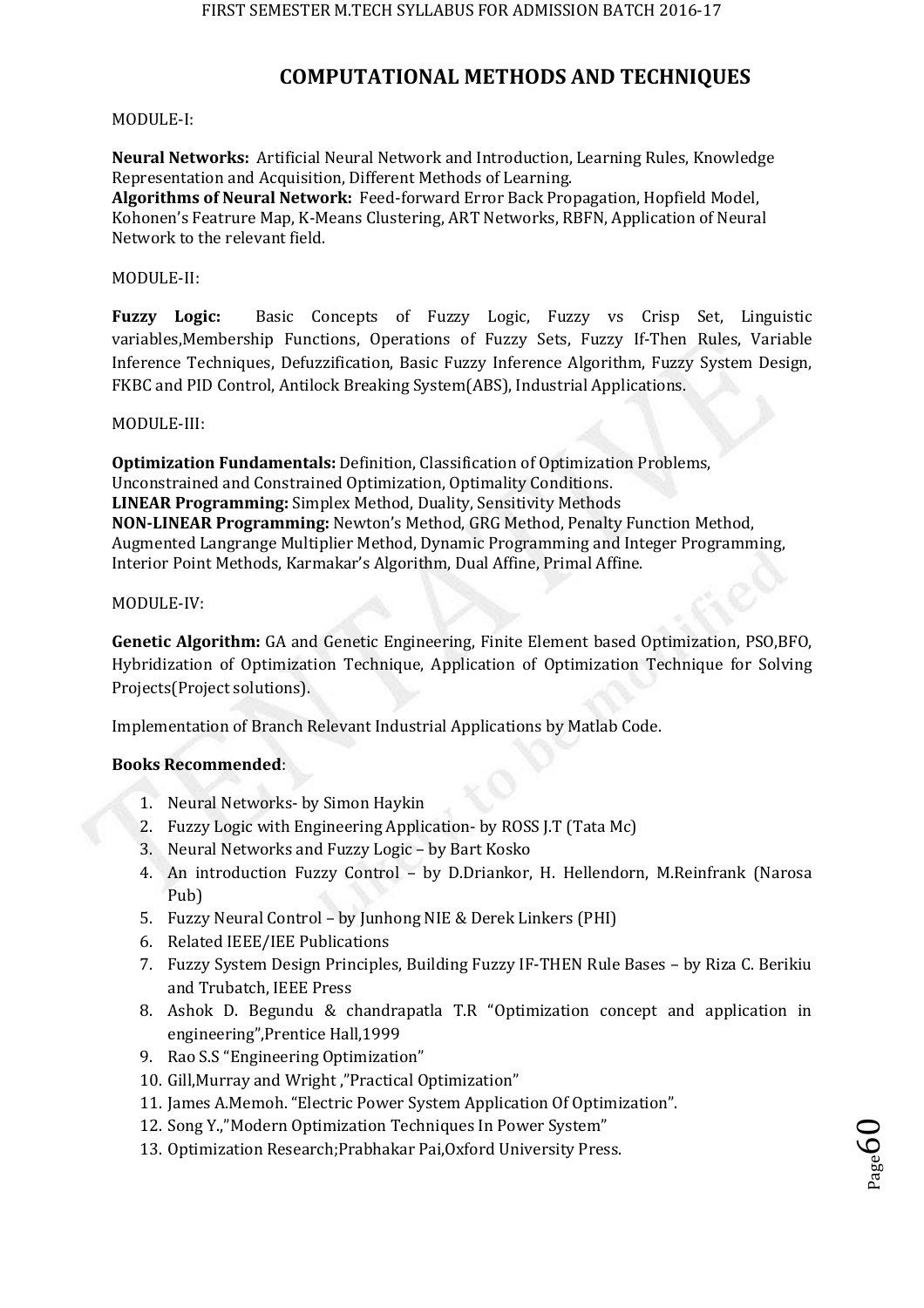# **POLYMERIC MATERIALS**

- 1. Introduction to Polymeric Materials, Techniques of Polymerization, Molecular weight and its distribution, Molecular Architecture (Linear, Branched, Cross-linked ) / Tacticity, Amorphous and Crystalline Polymers, Glass and Melting Transitions., Liquid Crystalline Polymers, Conducting polymers.
- 2. Sources and manufacturer of raw materials for polymers  $[C_1 C_6]$ .
- 3. Comparative properties and applications : Thermoplastics : Polyolefin's (polythylene's, polypropylene, vinyl polymers and copolymers, styrene-homo and copolymers, Acrylic homo and co-polymers, cellulosics, nylons, aromatic polyamides and polyimides, PET, PBT and aromatic polyesters, fluoro polymers, polycrbonates, polyacetals, aromatic polyether/ polysulfones / polyphynelens / polyetheretherketone / polyurethanes / Thermoplastics / Thermosets).
- 4. Comparative properties and applications Thermosetting plastics : Formaldehyde resins (PF/UF/MF), Epoxy resins, unsaturated polyesters, silicones.

### **TEXT BOOKS :**

- 1. J.A.Brdyson, "Plastics Materials", Butterworth Heinnemann, Oxford, 7<sup>th</sup> edition (1999).
- 2. Fred W.Billmeyer, Jr., "Text Book of Polymer Science", John Wiley and Sons, Singapore

 $_{\rm Page}$ 61

3. P.Ghosh, "Polymer Science and Technology of Plastics and Rubbers – New Edition.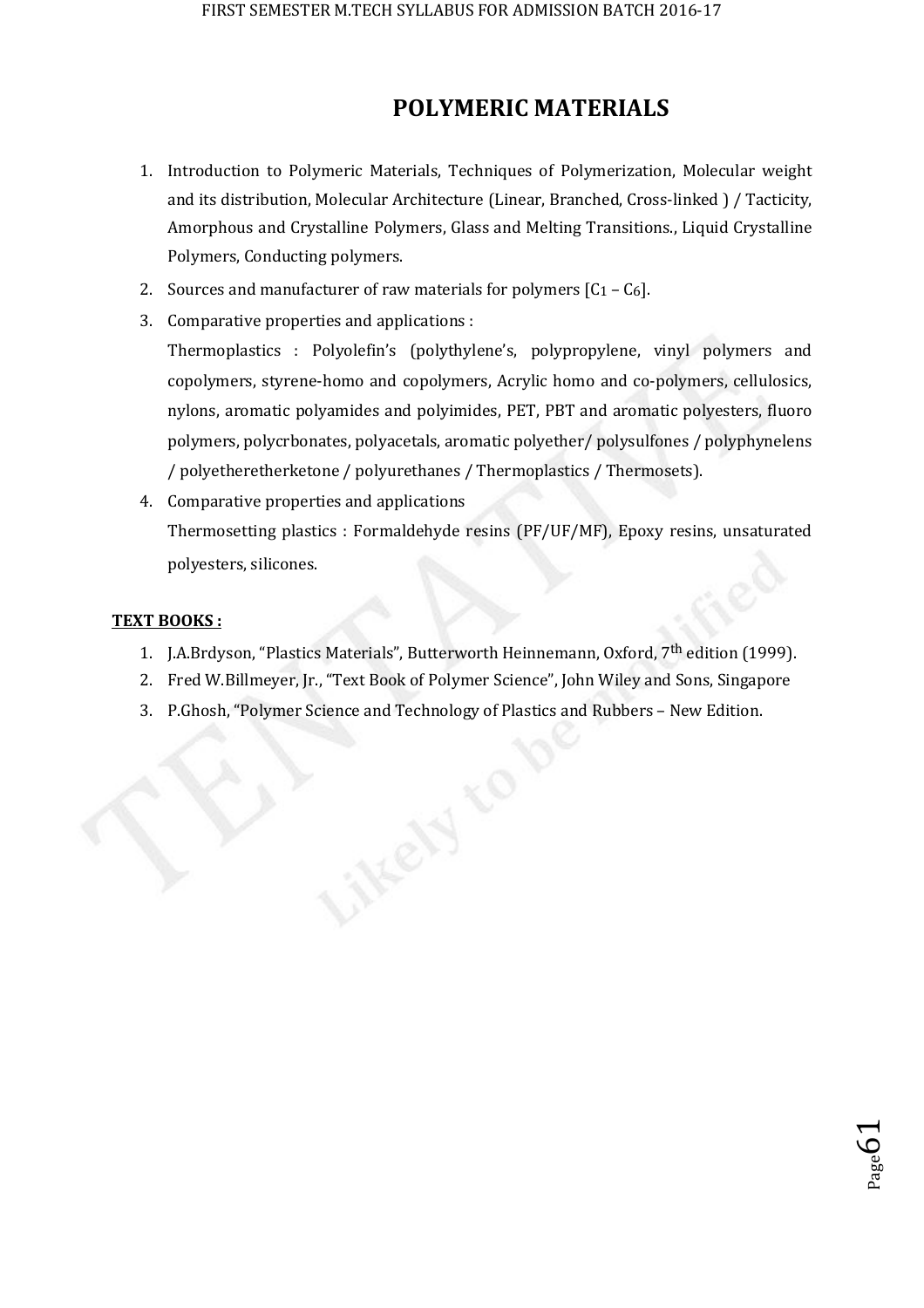## **ADDITIVES AND COMPOUNIDNG**

- 1. Introduction to additives- Technological requirements, classification of additives, chemistry, function and mechanism, principles of mixing.
- 2. Fillers : Coupling agents, plasticizers and softeners, lubricants, flow promoters.
- 3. Antiageing additives : Antioxidants, antiozonants, stabilizers (UV/Thermal etc), UV absorbers, Flame retardants, coloring materials, blowing agents, cross-linking agents, toughening agents.
- 4. Mixing and compounding techniques : EQUIPMENTS : Batch mixers and continuous mixers, two / three roll mills, Intermix, ribbon blender, planetary mixer, single screw and multiple screw mixer, extruders.

Principles and operating details of the above mentioned equipments.

## **Text Books :**

- 1. R.Gachter and H. Muller, "Plastics Additives Hand Books", Hanser Publications, Munich (1993).
- 2. J.A. Brydson, "Plastics Materials" Buterworth Heinmann, Oxford (1999).
- 3. J.Murphy, "The additives for Plastics Hand Book", Elsevier, Odxford (1996).

 $_{\rm Page}$ 62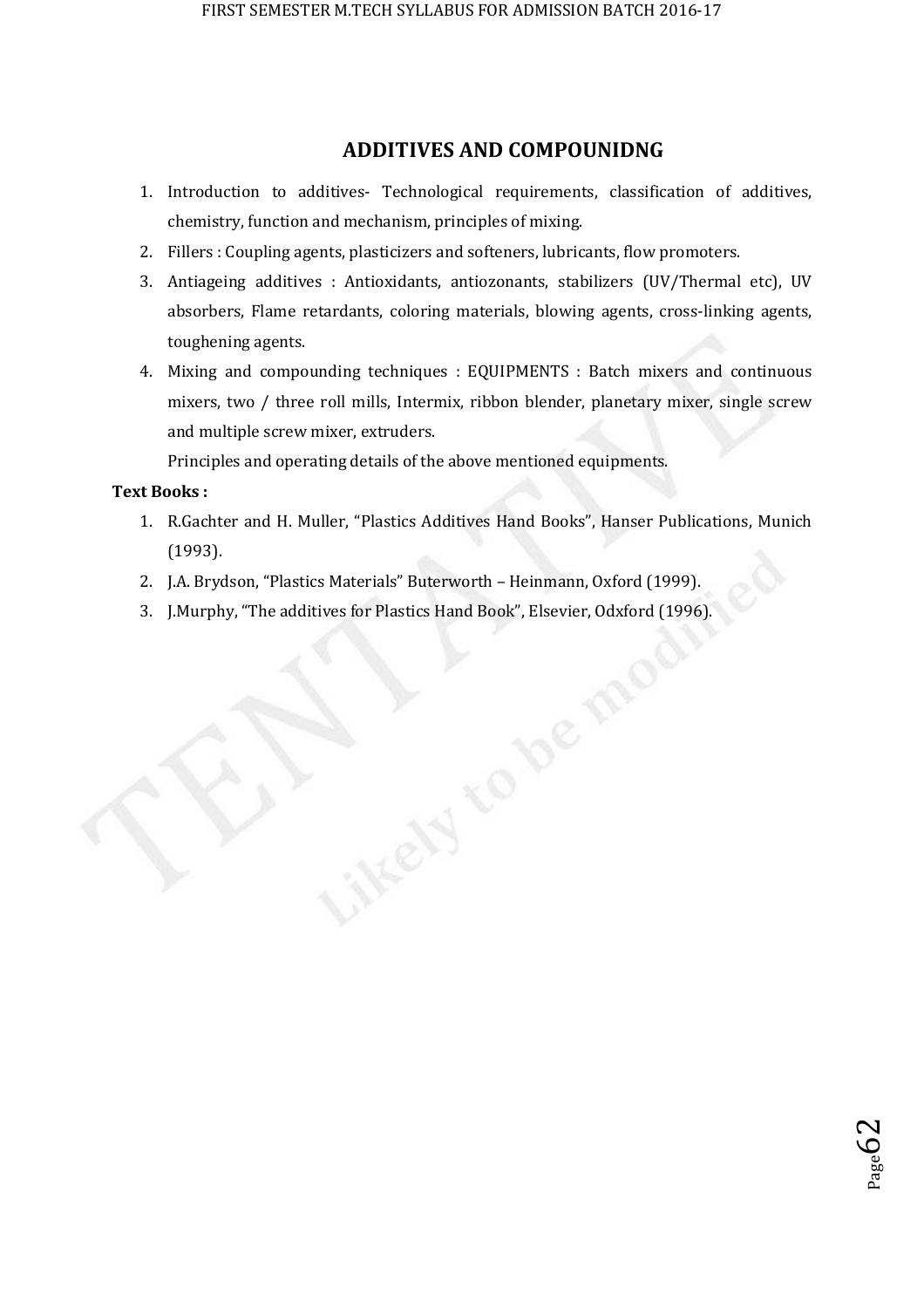## **PLASTICS PROCESSING TECHNOLOGY**

- 1. Extrusion : Introduction and Principles Single screw, specifications, types of screw (single/twin, extruder parts and their functions); products defects, causes and remedies. Extrusion blow molding and stretch blow molding-process sequences, the machine, multiple cavity blow molding, co-extrusion, preform production, comparison between blow and stretch blow molding.
- 2. Injection : Introduction and principles, components-functions, process variables, product defects and remedies. Injection blow moulding, Thermoplastics and thermosetting comparative behaviors.
- 3. Compression and transfer moldings: Introduction and principles, machine process and process variable, product defects and remedies, comparison between the above – mentioned process.
- 4. Rotational molding and thermoforming process: Principle and practices.

### **TEXT BOOKS:**

- 1. D.H.Maron-Jones, "Polymer Processing", Chapman and Hall, London(1989) or newer edition.
- 2. W.Michaeli, "Plastics Processing An Introduction" Hanser Publishers, New York (1992).
- 3. Seymour S.Schwartz and Sidney H.Goodman, 'Plastics Materials and Process, Van<br>Nostrand Reinhold Co., New York (1982). Nostrand Reinhold Co., New York (1982).

 $_{\rm Page}$ 63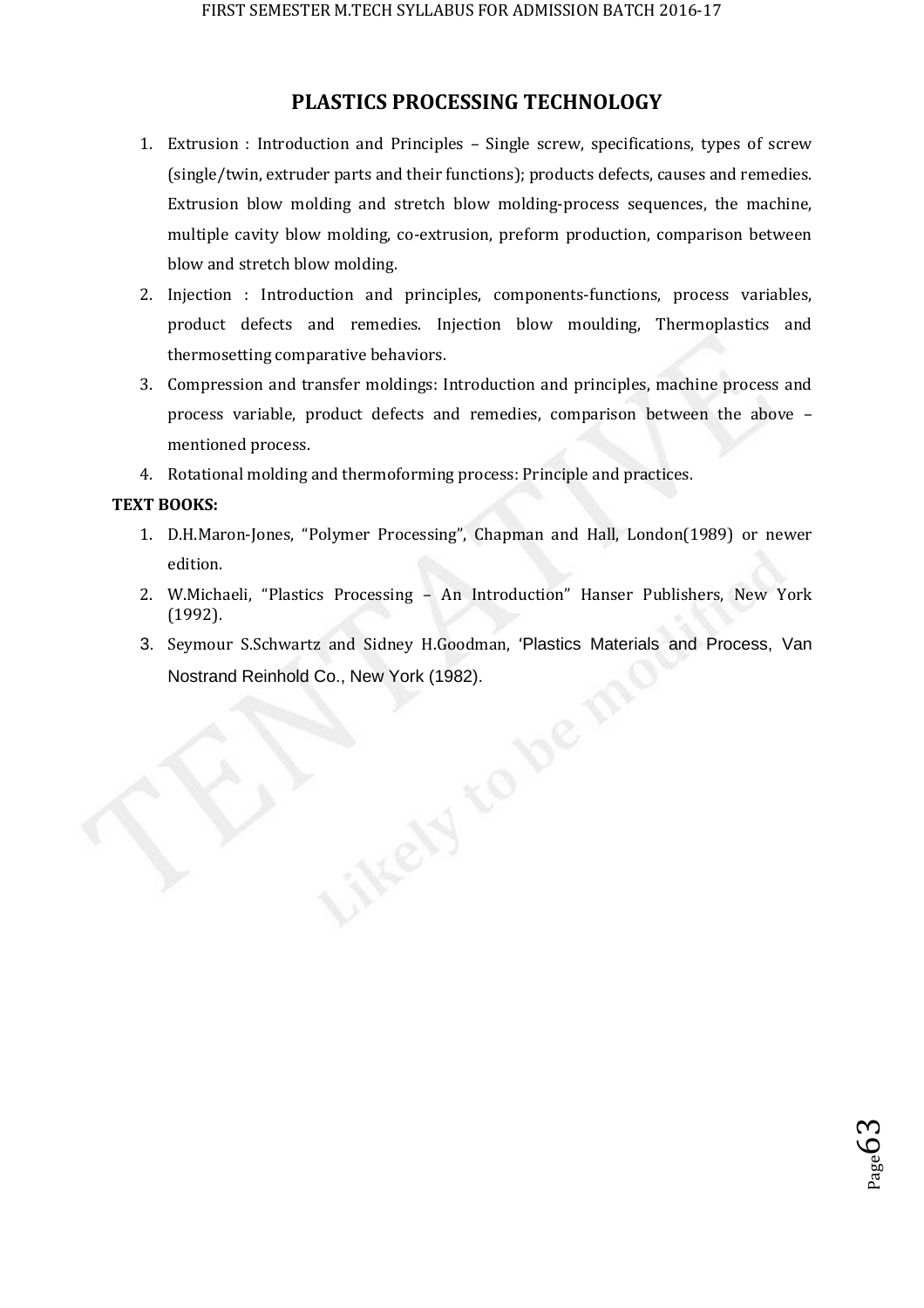# **BRANCH-POLYMER NANOTECHNOLOGY**

**1 st Semester**

| <b>First Semester</b>                                                      |                       |                                |                                   |                               |                          |                                   |                          |  |
|----------------------------------------------------------------------------|-----------------------|--------------------------------|-----------------------------------|-------------------------------|--------------------------|-----------------------------------|--------------------------|--|
| <b>Theory</b>                                                              |                       |                                |                                   |                               |                          | <b>Practical</b>                  |                          |  |
| <b>Course Name</b>                                                         | Hours/<br>Week<br>L/T | <b>Credit</b><br><b>Theory</b> | <b>University</b><br><b>Marks</b> | Internal<br><b>Evaluation</b> | Hours/<br>Week<br>L/T    | <b>Credit</b><br><b>Practical</b> | <b>Marks</b>             |  |
| <b>Computational Methods</b><br>and Techniques                             | $4-0$                 | $\overline{4}$                 | 100                               | 50                            | $\overline{a}$           | $\overline{\phantom{a}}$          | $\sim$                   |  |
| Internet of Things                                                         | $4-0$                 | $\pmb{4}$                      | 100                               | 50                            | $\mathbb{Z}^2$           | $\overline{\phantom{a}}$          | $\Box$                   |  |
| Polymer Chemistry &<br>Physics                                             | $4-0$                 | $\overline{4}$                 | 100                               | 50                            | $\overline{\phantom{a}}$ |                                   |                          |  |
| Introduction to<br>Nanotechnology                                          | $4-0$                 | $\overline{4}$                 | 100                               | 50                            |                          |                                   |                          |  |
| Polymeric<br>Nanomaterials<br>Processing Techniques<br>&their Applications | $4-0$                 | $\overline{4}$                 | 100                               | 50                            |                          | L.                                | $\overline{\phantom{a}}$ |  |
| Lab-I                                                                      |                       |                                |                                   |                               | 8                        | $\overline{4}$                    | 150                      |  |
|                                                                            |                       |                                |                                   |                               |                          |                                   |                          |  |
| Total                                                                      |                       |                                |                                   |                               |                          |                                   |                          |  |
| Total Marks: 900                                                           |                       |                                |                                   |                               |                          |                                   |                          |  |
| <b>Total Credits: 24</b>                                                   |                       |                                |                                   |                               |                          |                                   |                          |  |
|                                                                            |                       |                                |                                   |                               |                          |                                   |                          |  |

### *Specialization:*POLYMER NANOTECHNOLOGY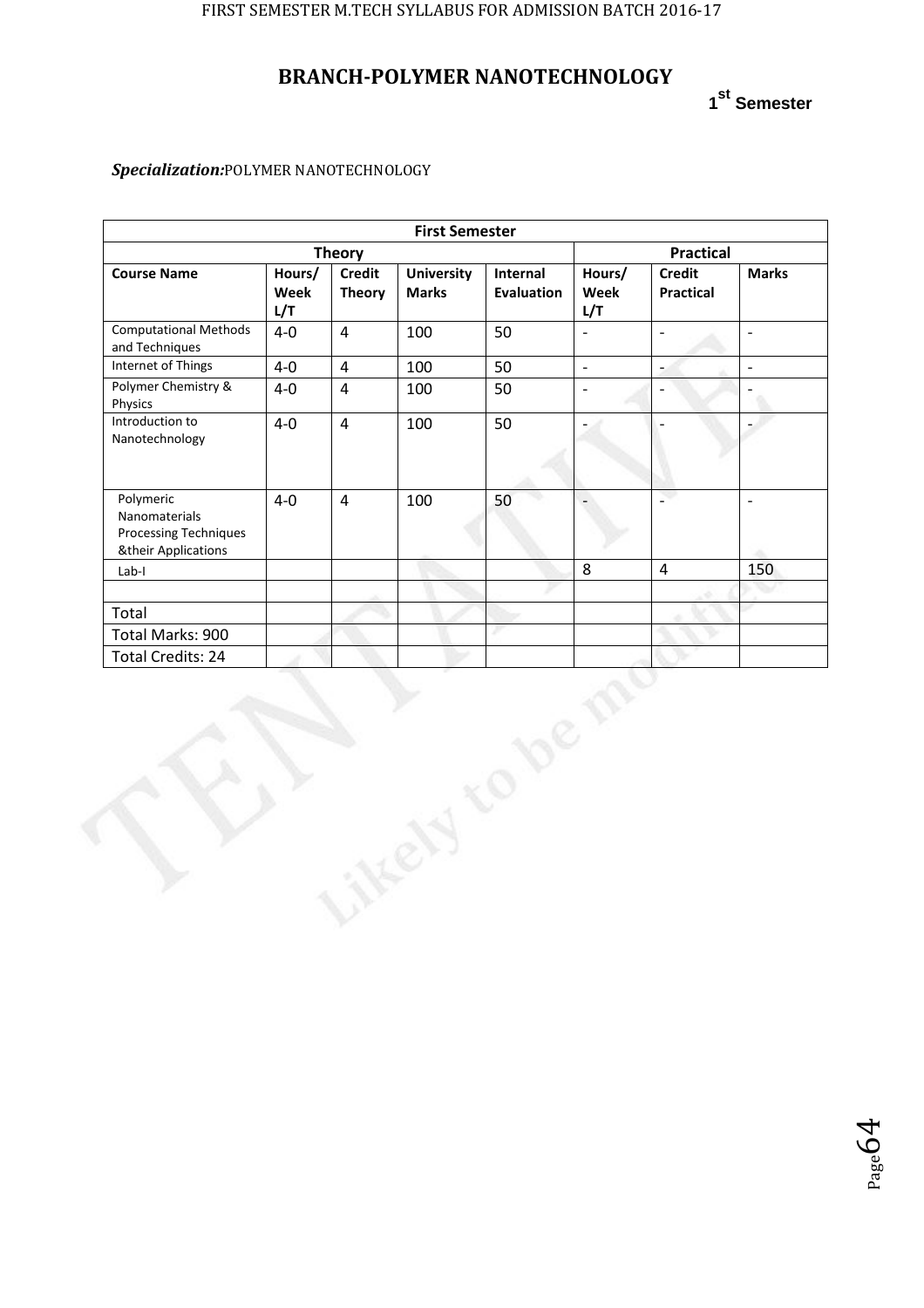# **INTERNET OF THINGS (IoT)**

### **MODULE I**

### **Introduction to Internet of Things**

**Introduction**-Definition & Characteristics of IoT , **Physical Design of IoT-** Things in IoT , IoT Protocols, **Logical Design of IoT-** IoT Functional Blocks, IoT Communication Models, IoT Communication APIs , **IoT Enabling Technologies-** Wireless Sensor Networks , Cloud Computing, Big Data Analytics , Communication Protocols , Embedded Systems, **IoT Levels & Deployment Templates.** 

### **MODULE II**

## **Domain Specific IoTs**

**Home Automation:** Smart Lighting, Smart Appliances, Intrusion Detection, Smoke/Gas Detectors, **Cities-**Smart Parking, Smart Lighting, Smart Roads, Structural Health Monitoring, Surveillance, Emergency Response, **Environment-**Weather Monitoring, Air Pollution Monitoring, Noise Pollution Monitoring, Forest Fire Detection , River Floods Detection , **Energy-**Smart Grids , Renewable Energy Systems , Prognostics , **Retail-**Inventory Management , Smart Payments , Smart Vending Machines , **Logistics-**Route Generation & Scheduling , Fleet Tracking , Shipment Monitoring , Remote Vehicle Diagnostics, **Agriculture-**Smart Irrigation ,Green House Control ,**Industry -**Machine Diagnosis & Prognosis Indoor Air Quality Monitoring ,**Health & Lifestyle -**Health & Fitness Monitoring, Wearable Electronics

### **IoT and M2M**

**Introduction, M2M-Difference between IoT and M2M, SDN and NFV for IoT-**Software Defined Networking , Network Function Virtualization

#### **MODULE III**

### **IoT Platforms Design Methodology**

**IoT Design Methodology-**Purpose & Requirements Specification ,Process Specification, Domain Model Specification, Inf

ormation Model Specification , Service Specifications , IoT Level Specification, Functional View Specification , Operational View Specification , Device & Component Integration , Application Development, **Case Study on IoT System for Weather Monitoring, Motivation for Using Python** 

## **IoT Physical Devices & Endpoints**

**What is an IoT Device-**Basic building blocks of an IoT Device, **Exemplary Device: Raspberry Pi**, **About the Board, Linux on Raspberry Pi , Raspberry Pi Interfaces –** Serial, SPI , I2C , **Programming Raspberry Pi with Python-**Controlling LED with Raspberry Pi , Interfacing an LED and Switch with Raspberry Pi ,Interfacing a Light Sensor (LDR) with Raspberry Pi , **Other IoT Devices-** pcDuino, Beagle Bone Black , Cubieboard

### **MODULE IV**

**IoT & Beyond** : Use of Big Data and Visualization in IoT, Industry 4.0 Concepts. Overview of RFID, Low-power design (Bluetooth Low Energy), range extension techniques (data mining and mesh networking), and data-intensive IoT for continuous recognition applications. Overview of Android / IOS App Development tools & Internet Of Everything

### **Text Books:**

1. Internet of Things, A Hands on Approach, by Arshdeep Bahga & Vijay audisetti, University Press.

### **Reference Books:**

1. The Internet of Things, by Michael Millen, Pearson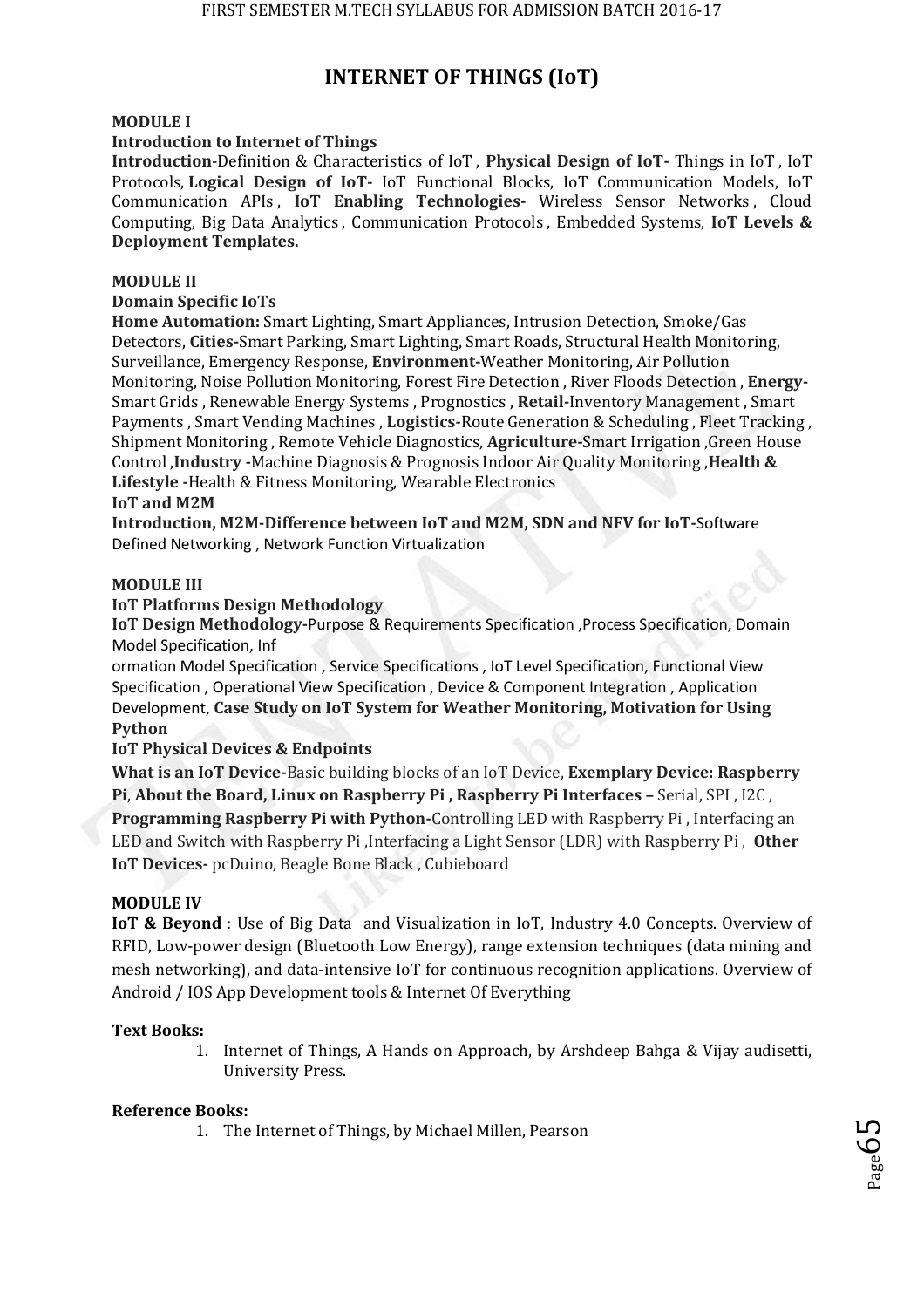# **COMPUTATIONAL METHODS AND TECHNIQUES**

#### MODULE-I:

**Neural Networks:** Artificial Neural Network and Introduction, Learning Rules, Knowledge Representation and Acquisition, Different Methods of Learning.

**Algorithms of Neural Network:** Feed-forward Error Back Propagation, Hopfield Model, Kohonen's Featrure Map, K-Means Clustering, ART Networks, RBFN, Application of Neural Network to the relevant field.

#### MODULE-II:

**Fuzzy Logic:** Basic Concepts of Fuzzy Logic, Fuzzy vs Crisp Set, Linguistic variables,Membership Functions, Operations of Fuzzy Sets, Fuzzy If-Then Rules, Variable Inference Techniques, Defuzzification, Basic Fuzzy Inference Algorithm, Fuzzy System Design, FKBC and PID Control, Antilock Breaking System(ABS), Industrial Applications.

#### MODULE-III:

**Optimization Fundamentals:** Definition, Classification of Optimization Problems, Unconstrained and Constrained Optimization, Optimality Conditions. **LINEAR Programming:** Simplex Method, Duality, Sensitivity Methods **NON-LINEAR Programming:** Newton's Method, GRG Method, Penalty Function Method, Augmented Langrange Multiplier Method, Dynamic Programming and Integer Programming, Interior Point Methods, Karmakar's Algorithm, Dual Affine, Primal Affine.

#### MODULE-IV:

**Genetic Algorithm:** GA and Genetic Engineering, Finite Element based Optimization, PSO,BFO, Hybridization of Optimization Technique, Application of Optimization Technique for Solving Projects(Project solutions).

Implementation of Branch Relevant Industrial Applications by Matlab Code.

### **Books Recommended**:

- 1. Neural Networks- by Simon Haykin
- 2. Fuzzy Logic with Engineering Application- by ROSS J.T (Tata Mc)
- 3. Neural Networks and Fuzzy Logic by Bart Kosko
- 4. An introduction Fuzzy Control by D.Driankor, H. Hellendorn, M.Reinfrank (Narosa Pub)
- 5. Fuzzy Neural Control by Junhong NIE & Derek Linkers (PHI)
- 6. Related IEEE/IEE Publications
- 7. Fuzzy System Design Principles, Building Fuzzy IF-THEN Rule Bases by Riza C. Berikiu and Trubatch, IEEE Press
- 8. Ashok D. Begundu & chandrapatla T.R "Optimization concept and application in engineering",Prentice Hall,1999
- 9. Rao S.S "Engineering Optimization"
- 10. Gill,Murray and Wright ,"Practical Optimization"
- 11. James A.Memoh. "Electric Power System Application Of Optimization".
- 12. Song Y.,"Modern Optimization Techniques In Power System"
- 13. Optimization Research;Prabhakar Pai,Oxford University Press.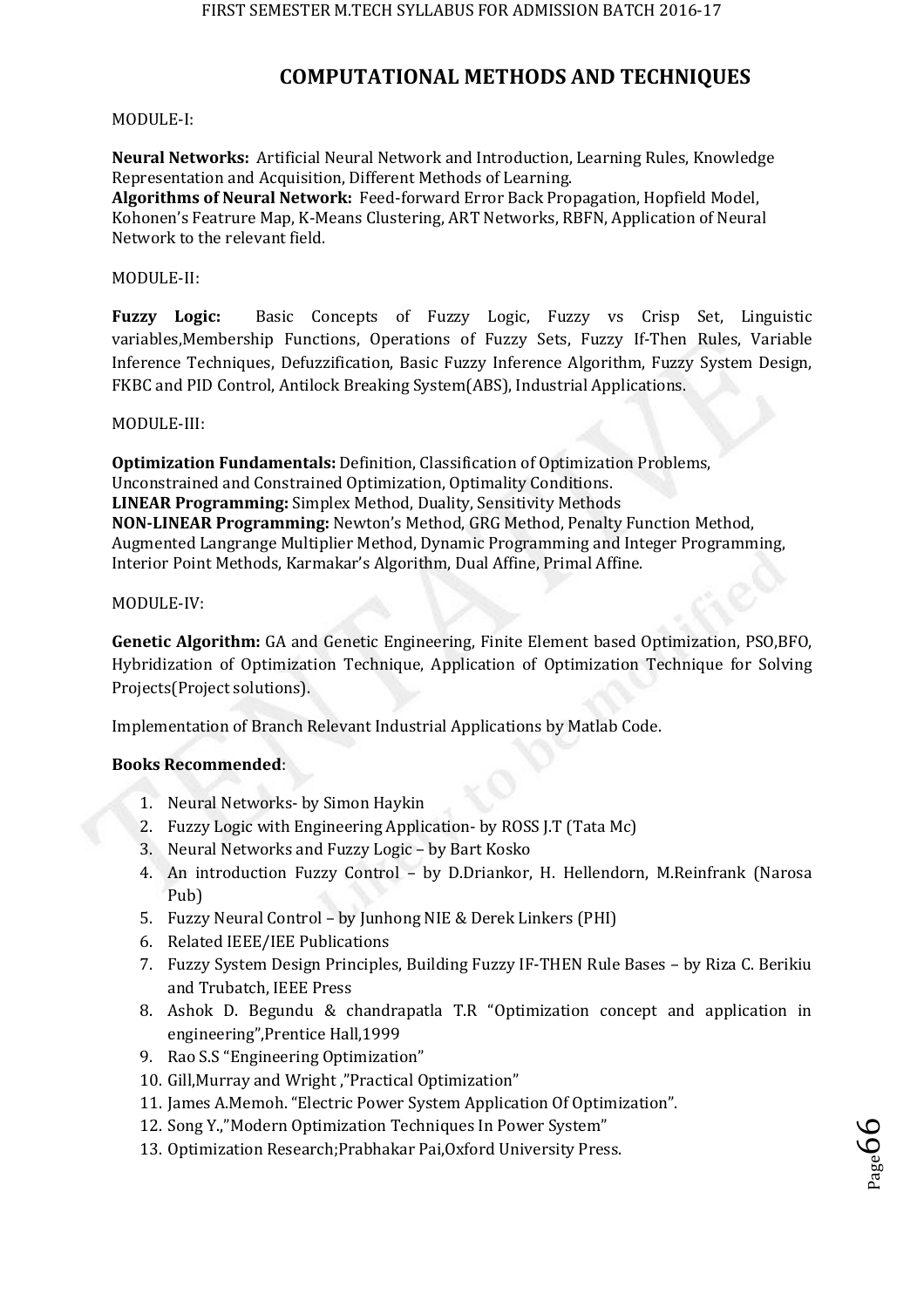## **POLYMER CHEMISTRY & PHYSICS**

#### **Module I** (10 hours)

Functionality, bi-functional and poly functional systems, classification and nomenclature of polymers, branching and crosslinking, glassy and crystalline states, thermodynamics of crystallization, kinetics of melting, crystal morphology, free volume, time - temp equivalency, distribution of molecular size, stoichiometric imbalance.

#### **Module II** (8 hours)

Molecular weight, molecular weight distribution, polydispersity, degree of polymerization, molecular weight determination, viscosity of polymers solutions, molecular weight dependence of viscosity and size of polymer molecules.

#### **Module III** (12 hours)

Types of polymerization, polymerization techniques, copolymers and stereo-regular polymers, reactivity ratios, copolymer composition and microstructure, Price - Alfrey equation, Flory - Huggins theory, polymer fractionation, Mark - Hownick equation, diffusion coefficient and friction factor.

#### **Module IV** (10 hours)

Elastic deformation, shear modulus and compliances, Maxwell model, Voigt model, dynamic viscoelasticity, molecular theory for viscoelasticity - Rouse model,

Coefficient of viscosity, viscosity measurement, Power Law for pseudoplastic liquids, effect of shearing forces, segmental friction factor, Bueche theory, Reptation model.

#### **Text Books**

- 1. Gedde Ulf. W. Polymer Physics, Chapman & Hall London (1995)
- 2. Rodriguez, Ferdinand, Principles of Polymer Systems Mc. Craw Hill, International Book Co. International Student Edn. 1985.
- 3. Cowie; JMG Polymers: Chemistry & Physics of Modern Materials, Nelson Thornes ltd. Chelterham, 2001

 $_{\rm Page}$ 67

4. Hiemenz; Paul C. Polymer Chemistry- The Basic Concepts; Marcell & Deckker, Inc. New York (1984)

#### **Reference Books**

- 4. Principles of Polymer Chemistry, Paul J Flory
- 5. JL Fried, Polymer Science & Technology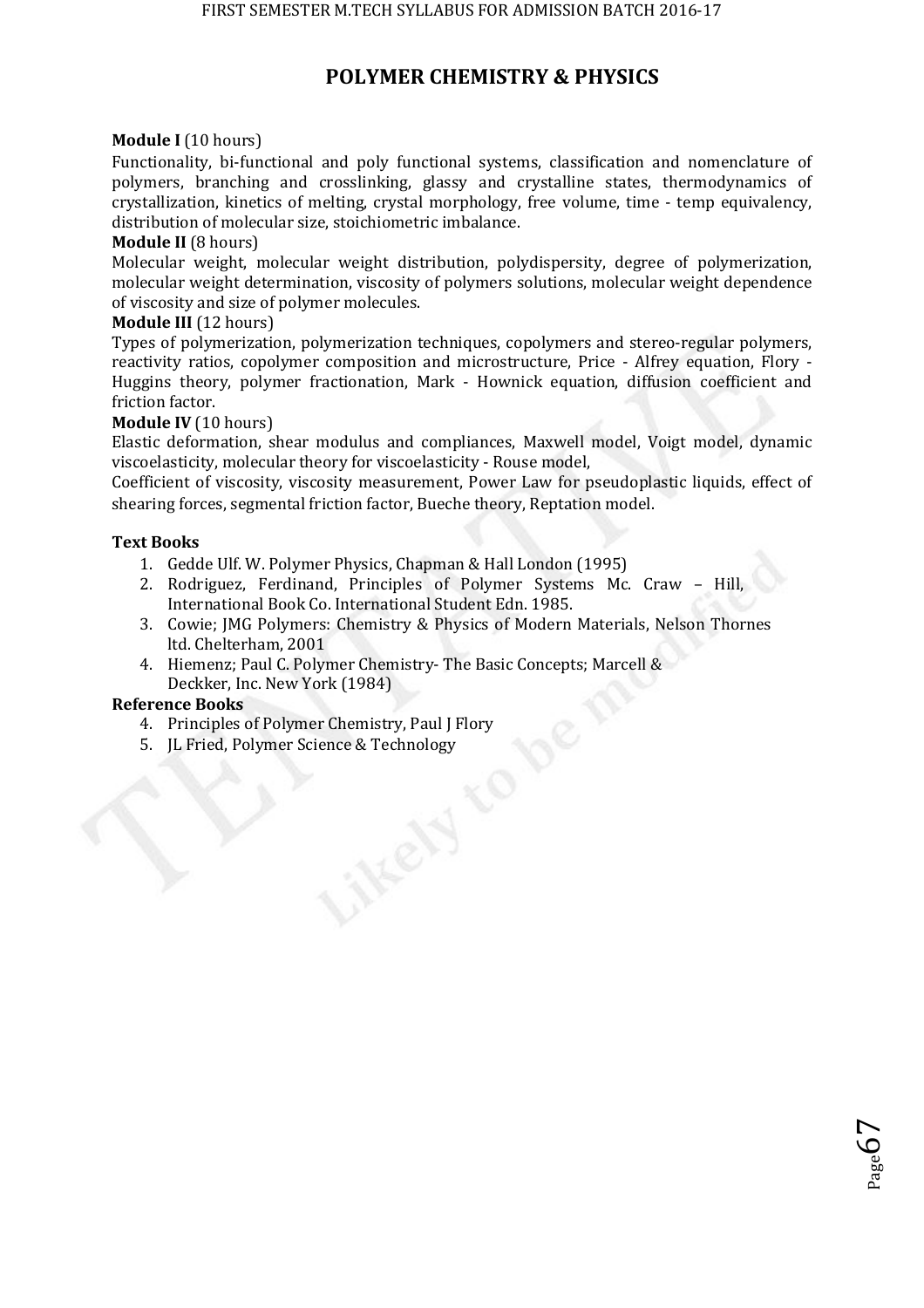# **INTRODUCTION TO NANOTECHNOLOGY**

### **Module I** (10 hours)

Importance and emergence of nanotechnology, challenges, current and future research. Size dependence of properties, crystal structure, energy bands, insulators, semiconductors and conductors, gaps of semiconductors, Fermi surfaces, localized particles.

### **Module II** (12 hours)

Laws of thermodynamics applied to nanoscale systems; activity and the equilibrium constant; solutions; phase relations; heterogeneous equilibria; free-energy-composition diagrams and their relation to phase transitions; phase diagrams.

#### **Module III** (12 hours)

Polymer based nanocrystals, supramolecular structures, polypeptide nanowire, and protein nanoparticles. Microelectromechanical systems (MEMS)

Nanoelectromechanical systems (NEMS): fabrication and application, molecular and supramolecular switches. Optical and vibrational spectroscopy, luminescence, quantum wells, wires and dots.

#### **Module IV** (10 hours)

Metal nanoclusters, semiconductor nanoparticles, rare gas and molecular clusters: synthesis and properties, carbon molecules and clusters, applications of carbon nanotubes. Nanostructured materials: solid disordered nanostructures, natural nanocrystals, zeolites, photonic crystals, nanostructured multilayers.

### **Text Books**

- 1. Introduction to Nanotechnology Charles P Poole Ir, Frank J Owens
- 2. Mark Ratner, Daniel Ratner. Upper Saddle River, Nanotechnology: A Gentle Introduction to the next Big Idea, c2003, Prentice hall.
- 3. Callister, William D. Jr., Fundamentals of Materials Science and Engineering: An Integrated Approach 2nd Ed., John Wiley and Sons, 2003
- 4. Nanotechnology Understanding Small Systems, Rogers Pennathur Adams, CRC Press, Taylor & Francis Group.

### **Reference Books**

- 1. Robert K, Ian H, Mark G, Nanoscale Science and Technology, John Wiley & sons Ltd.,2005
- 2. Edward l Wolf. Weinheim, Nanophysics and Nanotechnology: An Introduction to Modern Concepts in Nanoscience, c2004, Wiley
- 3. S. N. Sahu, R. K. Choudhury, and P. Jena, Nano-scale Materials: From Science to Technology, Nova Science Publishers, 2006.
- 4. Yannick Champion, Hans-Jörg Fecht, Nano-Architectured and Nanostructured Materials: Fabrication, Control and Properties, Wiley-VCH,2005.
- 5. Robert K, Ian H, Mark G, Nanoscale Science and Technology, John Wiley & sons Ltd.,2005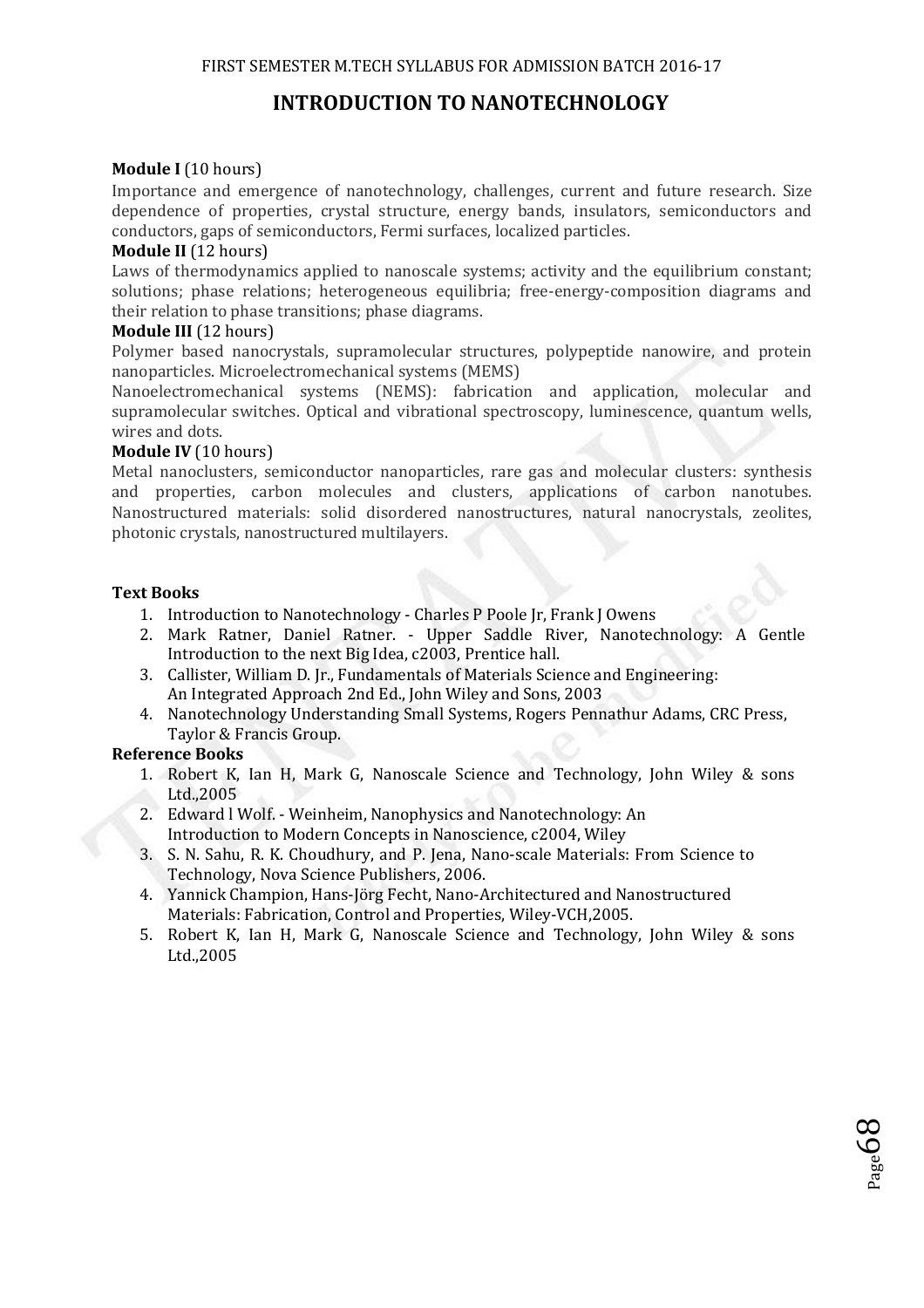# **POLYMERIC NANOMATERIALS PROCESSING TECHNIQUES & THEIR APPLICATIONS**

### **Module I** (12 hours)

Processing of Nanoparticles - Binding mechanisms in Nanoparticles, Dispersion of Nanoparticles, Stabilization of Nanoparticles. Processing and fabrication of polymer nanocomposites - Melt blending, Solvent casting, In-situ polymerization, Solution polymerization, Template synthesis, High shear mixing.

#### **Module II** (10 hours)

Homogenoeous/heterogeneous nucleation, plasma promoted nucleation, Cold Plasma Methods, Atomic layer deposition fundamentals, Laser ablation, Vapour – liquid – solid growth, particle precipitation aided CVD.

#### **Module III** (12 hours)

Processes for producing ultrafine powders - Mechanical grinding; Wet ChemicalSynthesis of nanomaterials-sol-gel process, Liquid solid reactions. Gas Phase synthesis of nanomaterials-Furnace, Flame assisted ultrasonic spray pyrolysis; GasCondensation Processing (GPC), Chemical Vapour Condensation(CVC).

#### **Module IV** (12 hours)

Polymer nanocomposites with structural, gas barrier and flame retardant properties, carbon fiber reinforced polymer composites, elastomer and thermoplastic elastomer nanocomposites for propulsion systems, water borne fire-retardant Nanocomposites, hybrid composites for cosmetics, protective and decorative coatings.

#### **Text Books**

- 1. Chung; Deborah D. L., Composite Materials: Science and Applications, Spinger International Edition, Springer-Verlag, London (2004)-Indian Edition 2006
- 2. Ishida; Hatsud, Characterization of Composite Materials, Butterworth Heinemann, Boston (1994).
- 3. Fundamentals of Fiber Reinforced Composite Materials, AR Bunsell, J Renard, Institute of Physics, Series in Materials Science & Engg.
- 4. Introduction to Nanotechnology Charles P Poole Jr, Frank J Owens
- 5. Chu; Paul K. and Liu; Xuanyong (Eds.), Biomaterials Fabrication and Processing Handbook, CRC Press, Boca Raton (2008)

#### **Reference Books**

- 1. Carl C. Koch, Nano-structured materials: Processing, Properties and Potential Applications, Noyes Publishers & William Andrews Publishers, New York 2002
- 2. Guozhong Cao, Nanostructures and Nanomaterials, Imperial College Press, London 2004
- 3. Mechanical Metallurgy George E Dieter
- 4. Mechanical Behaviour of Materials Thomas H Courtany
- 5. B. T. Astrom, Manufacturing of Polymer Composites, Chapman and Hall, London 1995
- 6. T. G. Gutowski, Advanced Composites Manufacturing, John Wiley and Sons, New York 1997
- 7. T J Pinnavaia, G M Beall Hardcover, Polymer-Clay Nanocomposites, December 2000, Wiley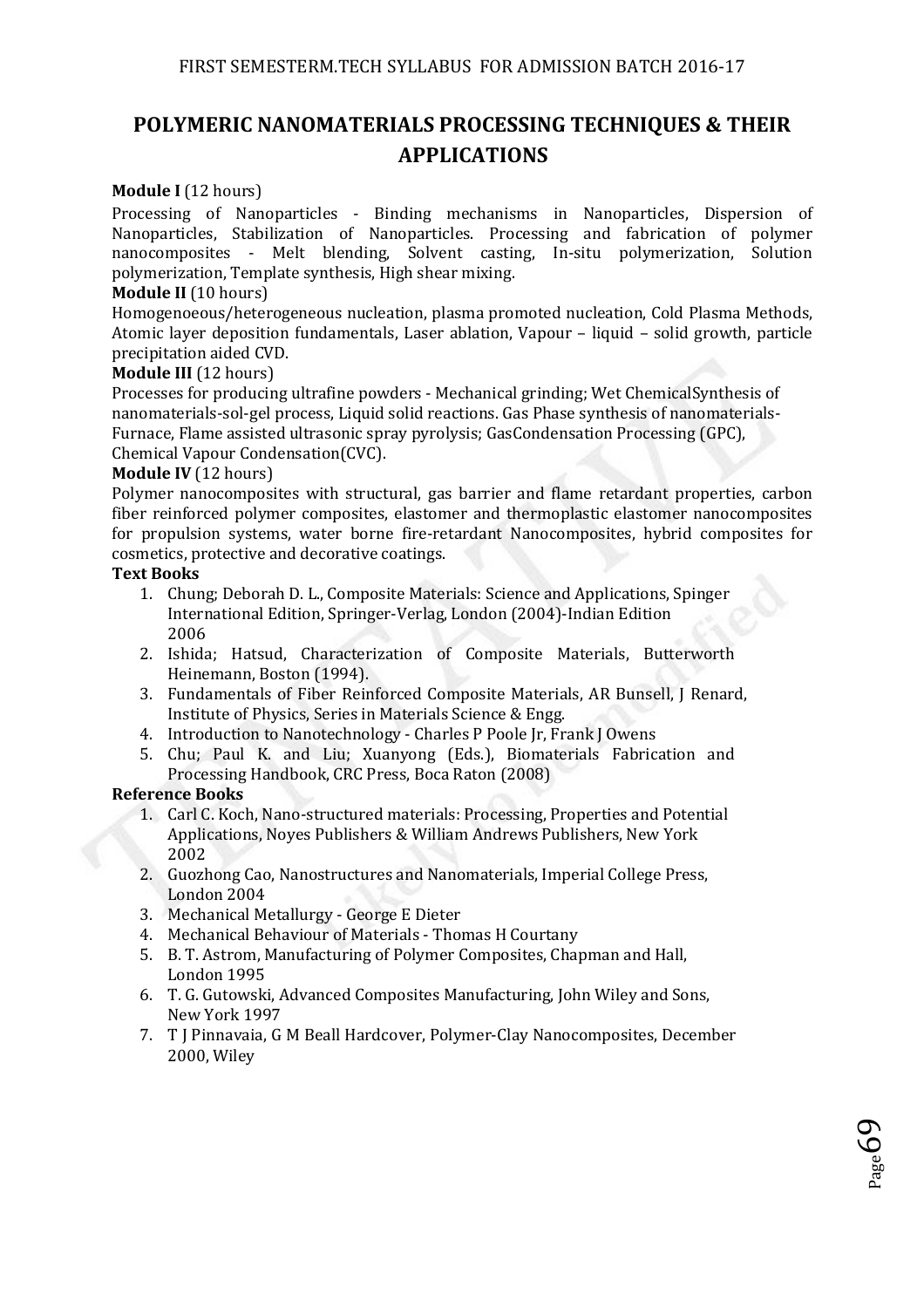# **BRANCH-TEXTILE ENGINEERING**

*Specialization:* TEXTILE CHEMICAL PROCESSING

|                                                               |                  |                | <b>First Semester</b> |                   |                              |                          |                              |
|---------------------------------------------------------------|------------------|----------------|-----------------------|-------------------|------------------------------|--------------------------|------------------------------|
|                                                               | <b>Practical</b> |                |                       |                   |                              |                          |                              |
| <b>Course Name</b>                                            | Hours/Week       | <b>Credit</b>  | <b>University</b>     | Internal          | Hours/                       | <b>Credit</b>            | <b>Marks</b>                 |
|                                                               | L/T              | <b>Theory</b>  | <b>Marks</b>          | <b>Evaluation</b> | Week<br>L/T                  | <b>Practical</b>         |                              |
| Computational<br>Methods and<br>Techniques                    | $4-0$            | $\overline{4}$ | 100                   | 50                | $\overline{\phantom{0}}$     | $\frac{1}{2}$            | $\overline{\phantom{a}}$     |
| Internet of Things                                            | $4-0$            | $\overline{4}$ | 100                   | 50                | $\Box$                       | $\overline{\phantom{a}}$ | $\blacksquare$               |
| <b>Advanced Textile</b><br>Materials                          | $4-0$            | $\overline{4}$ | 100                   | 50                | $\qquad \qquad \blacksquare$ | ÷,                       | $\overline{\phantom{0}}$     |
| Characterisation of<br>Polymers &<br><b>Fibrous Materials</b> | $4-0$            | $\overline{4}$ | 100                   | 50                | $\overline{\phantom{a}}$     | $\overline{a}$           | $\qquad \qquad \blacksquare$ |
| Clothing Science &<br>Technology                              | $4-0$            | $\overline{4}$ | 100                   | 50                | $\overline{\phantom{0}}$     | $\overline{\phantom{0}}$ | $\overline{a}$               |
| Material Testing Lab.                                         |                  |                |                       |                   | 8                            | $\overline{4}$           | 150                          |
|                                                               |                  |                |                       |                   |                              |                          |                              |
| Total                                                         |                  |                |                       |                   |                              |                          |                              |
| Total Marks: 900                                              |                  |                |                       |                   |                              |                          |                              |
| <b>Total Credits: 24</b>                                      |                  |                |                       |                   |                              |                          |                              |
|                                                               |                  |                |                       |                   |                              |                          |                              |
|                                                               |                  |                |                       |                   |                              |                          |                              |

itress

 $P_{\text{age}}$ 70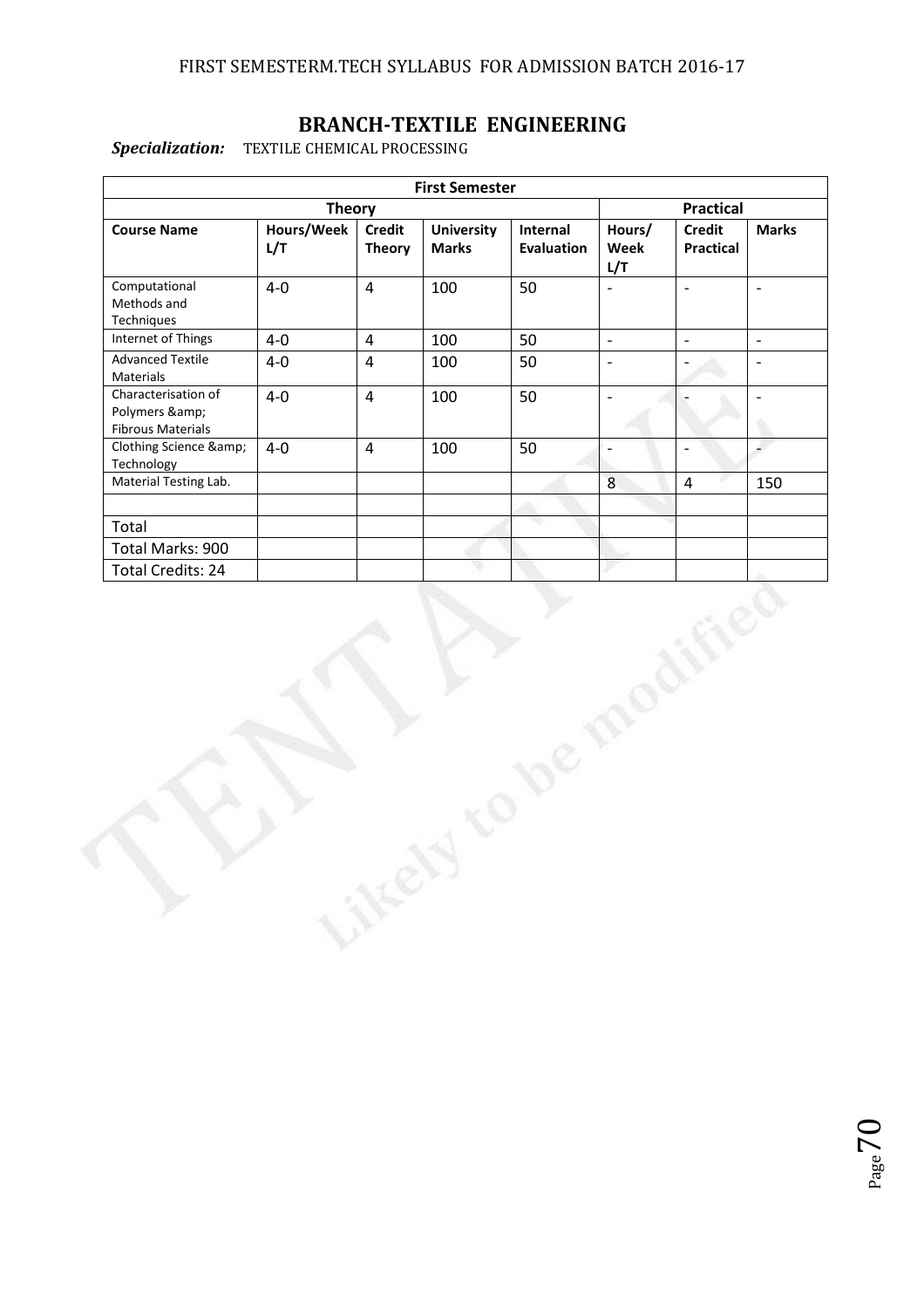## **INTERNET OF THINGS (IoT)**

#### **MODULE I**

#### **Introduction to Internet of Things**

**Introduction**-Definition & Characteristics of IoT , **Physical Design of IoT-** Things in IoT , IoT Protocols, **Logical Design of IoT-** IoT Functional Blocks, IoT Communication Models, IoT Communication APIs , **IoT Enabling Technologies-** Wireless Sensor Networks , Cloud Computing, Big Data Analytics , Communication Protocols , Embedded Systems, **IoT Levels & Deployment Templates.** 

#### **MODULE II**

#### **Domain Specific IoTs**

**Home Automation:** Smart Lighting, Smart Appliances, Intrusion Detection, Smoke/Gas Detectors, **Cities-**Smart Parking, Smart Lighting, Smart Roads, Structural Health Monitoring, Surveillance, Emergency Response, **Environment-**Weather Monitoring, Air Pollution Monitoring, Noise Pollution Monitoring, Forest Fire Detection , River Floods Detection , **Energy-** Smart Grids , Renewable Energy Systems , Prognostics , **Retail-**Inventory Management , Smart Payments , Smart Vending Machines , **Logistics-**Route Generation & Scheduling , Fleet Tracking , Shipment Monitoring , Remote Vehicle Diagnostics, **Agriculture-**Smart Irrigation ,Green House Control ,**Industry -**Machine Diagnosis & Prognosis Indoor Air Quality Monitoring ,**Health & Lifestyle -**Health & Fitness Monitoring, Wearable Electronics **IoT and M2M Introduction, M2M-Difference between IoT and M2M, SDN and NFV for IoT-**Software Defined Networking , Network Function Virtualization

#### **MODULE III**

#### **IoT Platforms Design Methodology**

**IoT Design Methodology-**Purpose & Requirements Specification ,Process Specification, Domain Model Specification, Information Model Specification , Service Specifications , IoT Level Specification, Functional View Specification, Operational View Specification, Device & Component Integration , Application Development, **Case Study on IoT System for Weather Monitoring, Motivation for Using Python** 

#### **IoT Physical Devices & Endpoints**

**What is an IoT Device-**Basic building blocks of an IoT Device, **Exemplary Device: Raspberry Pi**, **About the Board, Linux on Raspberry Pi , Raspberry Pi Interfaces –** Serial, SPI, I2C, **Programming Raspberry Pi with Python-**Controlling LED with Raspberry Pi , Interfacing an LED and Switch with Raspberry Pi ,Interfacing a Light Sensor (LDR) with Raspberry Pi , **Other IoT Devices-** pcDuino, Beagle Bone Black , Cubieboard

#### **MODULE IV**

**IoT & Beyond :** Use of Big Data and Visualization in IoT, Industry 4.0 Concepts. Overview of RFID, Low-power design (Bluetooth Low Energy), range extension techniques (data mining and mesh networking), and data-intensive IoT for continuous recognition applications. Overview of Android / IOS App Development tools & Internet Of Everything

#### **Text Books:**

Internet of Things, A Hands on Approach, by Arshdeep Bahga & Vijay audisetti, University Press.

#### **Reference Books:**

The Internet of Things, by Michael Millen, Pearson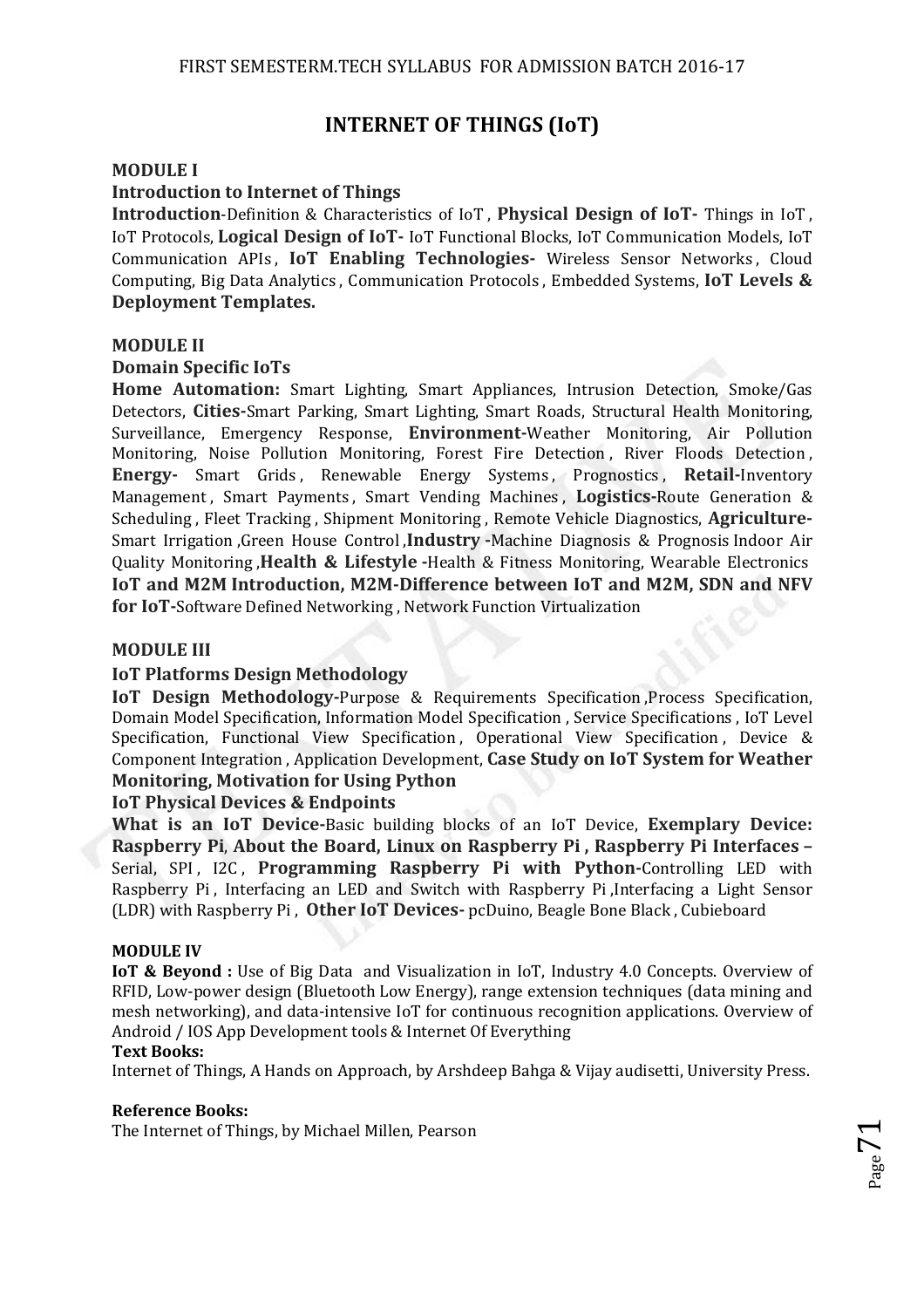## **COMPUTATIONAL METHODS AND TECHNIQUES**

#### **MODULE-I:**

**Neural Networks:** Artificial Neural Network and Introduction, Learning Rules, Knowledge Representation and Acquisition, Different Methods of Learning.

**Algorithms of Neural Network:** Feed-forward Error Back Propagation, Hopfield Model, Kohonen's Featrure Map, K-Means Clustering, ART Networks, RBFN, Application of Neural Network to the relevant field.

#### **MODULE-II:**

**Fuzzy Logic:** Basic Concepts of Fuzzy Logic, Fuzzy vs Crisp Set, Linguistic variables,Membership Functions, Operations of Fuzzy Sets, Fuzzy If-Then Rules, Variable Inference Techniques, Defuzzification, Basic Fuzzy Inference Algorithm, Fuzzy System Design, FKBC and PID Control, Antilock Breaking System(ABS), Industrial Applications.

#### **MODULE-III:**

**Optimization Fundamentals:** Definition, Classification of Optimization Problems, Unconstrained and Constrained Optimization, Optimality Conditions. **LINEAR Programming:** Simplex Method, Duality, Sensitivity Methods **NON-LINEAR Programming:** Newton's Method, GRG Method, Penalty Function Method, Augmented Langrange Multiplier Method, Dynamic Programming and Integer Programming, Interior Point Methods, Karmakar's Algorithm, Dual Affine, Primal Affine.

#### **MODULE-IV:**

**Genetic Algorithm:** GA and Genetic Engineering, Finite Element based Optimization, PSO,BFO, Hybridization of Optimization Technique, Application of Optimization Technique for Solving Projects(Project solutions).

Implementation of Branch Relevant Industrial Applications by Matlab Code. **Books Recommended**:

- 1. Neural Networks- by Simon Haykin
- 2. Fuzzy Logic with Engineering Application- by ROSS J.T (Tata Mc)
- 3. Neural Networks and Fuzzy Logic by Bart Kosko
- 4. An introduction Fuzzy Control by D.Driankor, H. Hellendorn, M.Reinfrank (Narosa Pub)
- 5. Fuzzy Neural Control by Junhong NIE & Derek Linkers (PHI)
- 6. Related IEEE/IEE Publications
- 7. Fuzzy System Design Principles, Building Fuzzy IF-THEN Rule Bases by Riza C. Berikiu and Trubatch, IEEE Press
- 8. Ashok D. Begundu & chandrapatla T.R "Optimization concept and application in engineering",Prentice Hall,1999
- 9. Rao S.S "Engineering Optimization"
- 10. Gill,Murray and Wright ,"Practical Optimization"
- 11. James A.Memoh. "Electric Power System Application Of Optimization".
- 12. Song Y.,"Modern Optimization Techniques In Power System"
- 13. Optimization Research;Prabhakar Pai,Oxford University Press.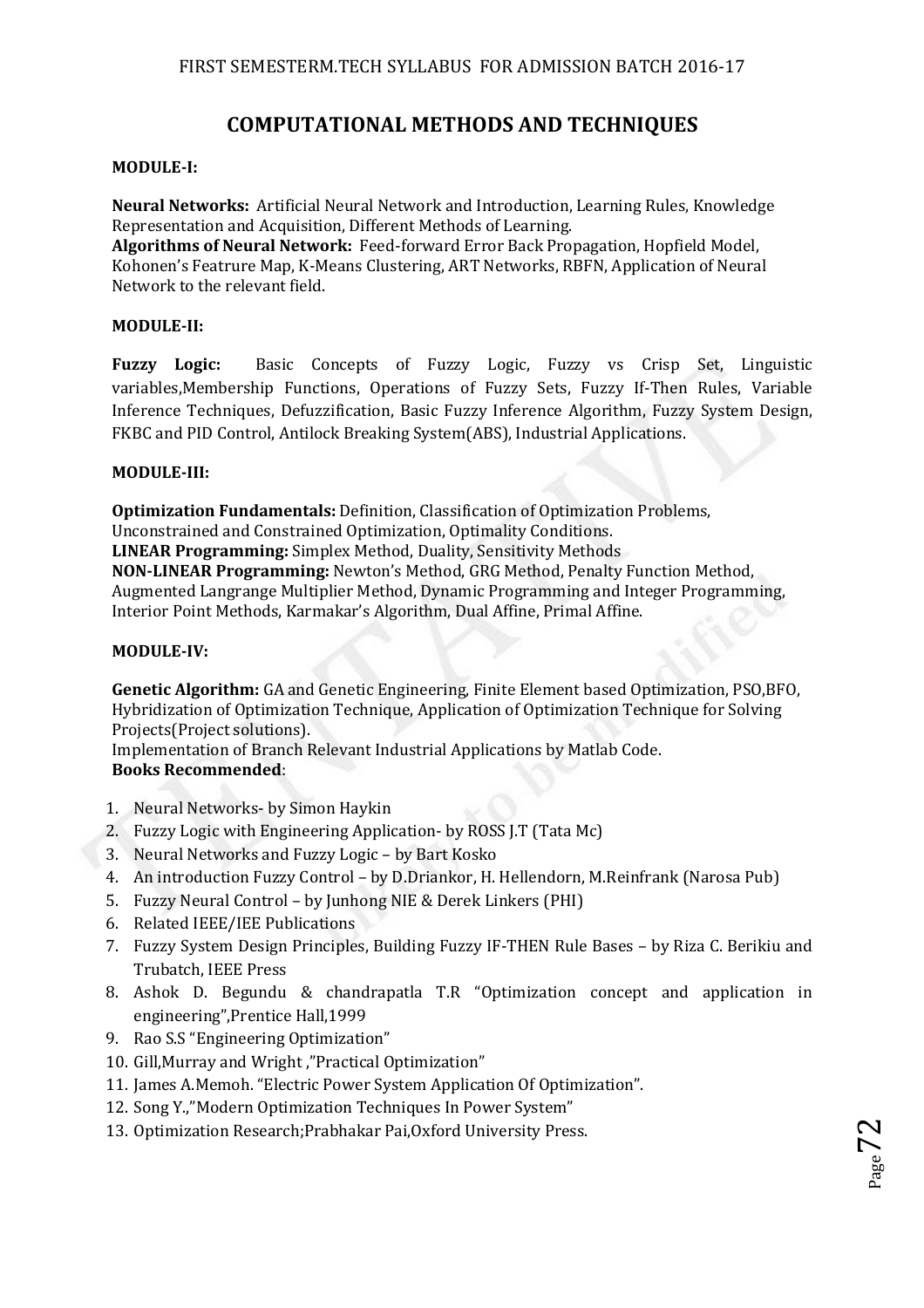# **CHARACTERISATION OF POLYMERS & AMP; FIBROUS MATERIALS**

### **ModuleI :** Introductory: (5 hours)

Basic textile polymers, thermoplastic and thermosetting polymers,Degree of polymerization and conditions that influences polymer characteristics and fibre performances, glass transition temperature. Orientation and crystalinity,

## **ModuleII :**Spectroscopy: (10 hours)

 Infrared spectroscopy. Introduction, experimental techniques, Infrared spectra of natural and synthetic fibres. Identification of fibres using IR. FTIR spectroscopy. Xray diffraction and Fluorescence. Principle, working procedure of X- ray diffraction technique. X-ray diffraction of natural and synthetic fibres.

Xray Fluorescence and its application to textile related materials. NMR and Mass Spectroscopy: Principle,working procedure and application of NMR and MassSpectroscope.

## **ModuleIII:**ChromatographicMethods : (10 hours)

Theoretical considerations of chromatography. Gas chromatography– Instrumentation, qualitative analysis, quantitative analysis, theory and applications. High Pressure Liquid Chromatography– Instrumentation and applications.

### **ModuleIV :** ElectronMicroscopy (5 hours)

Basic theory of electron microscopy. Imaging system, image-translating system of electron microscope. Principle, working procedure and application of scanning Electron Microscope and Transmission electron microscope.

ModuleIV : Thermal Analysis: (5 hours) Instrumentation, qualitative analysis, quantitative analysis, theory and applications of DTA, DSC, TGA .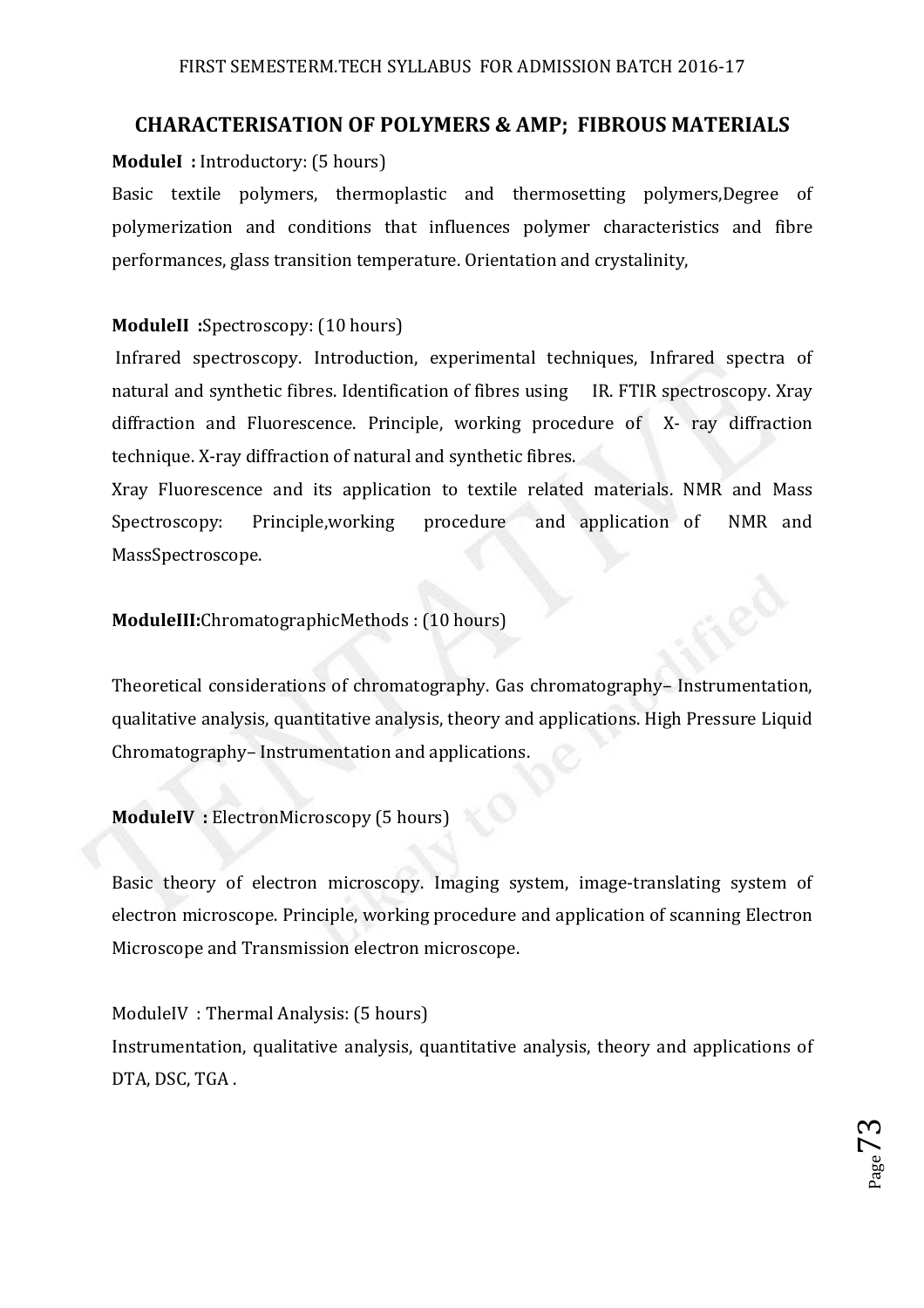## **Reference books:**

- 1. InstrumentalMethodsofAnalysis7thEditionbyH.H.Willard;L.L.Merritt,JohnADean, FrankASettle,Jr.CBSPublishers&DistributionDelhi.
- 2. InstrumentalMethodsofChemicalAnalysis5thEditionbyGalenW.Ewing.
- 3. BasicConceptsofAnalyticalChemistry,2ndEditionbyS.M.Khopkar
- 4. TheAnalyticalChemistryofSyntheticdyesEditedbyK.Venkataraman.Wiley– IntersciencePub.JohnWiley&SonsNewYork.
- 5. HandBookofTextileTestingPart1to4,BureauofIndianStandards.
- 6. InstrumentalAnalysisofCottonCellulose&ModifiedCottonCellulose– RobertT.O'Connor.
- 7. TextileLaboratoryManual–W–GarnerVol.I&II.
- 8. PhysicalMethodsofInvestigatingTextiles–EDR.MeredithJ.W.S.Hearle.
- 9. HandbookofEnvironmentalHealth&Safety–Principles&Practices– HermanKoren,MichaelBisesiVol.-I&II.
- 10. TextileTesting&ItsRoleinTextileBusinesswithSpecialReferencetoEco FriendlyTextiles&Eco-Testing–Dr.G.S.Nadiger&S. Subramanian.
- 11. VibrationalSpectroscopyTheory&Applications–D.N.Sathyanarayana.
- 12. AnalyticalMethodsforaTextileLaboratory–J.W.Weaver.
- 13. MassSpectroscopy–E.Constantin&A.Schanell.
- 14. ProfilesinAnalysisofChemicals–Dr.N.F.Desai.
- 15. IntroductiontoElectronMicroscopy–SaulWischnitzer.
- 16. X-rayDiffractionMethodsinPolymerScience–AlexanderLerayE.

 $_{\rm Page}$ 74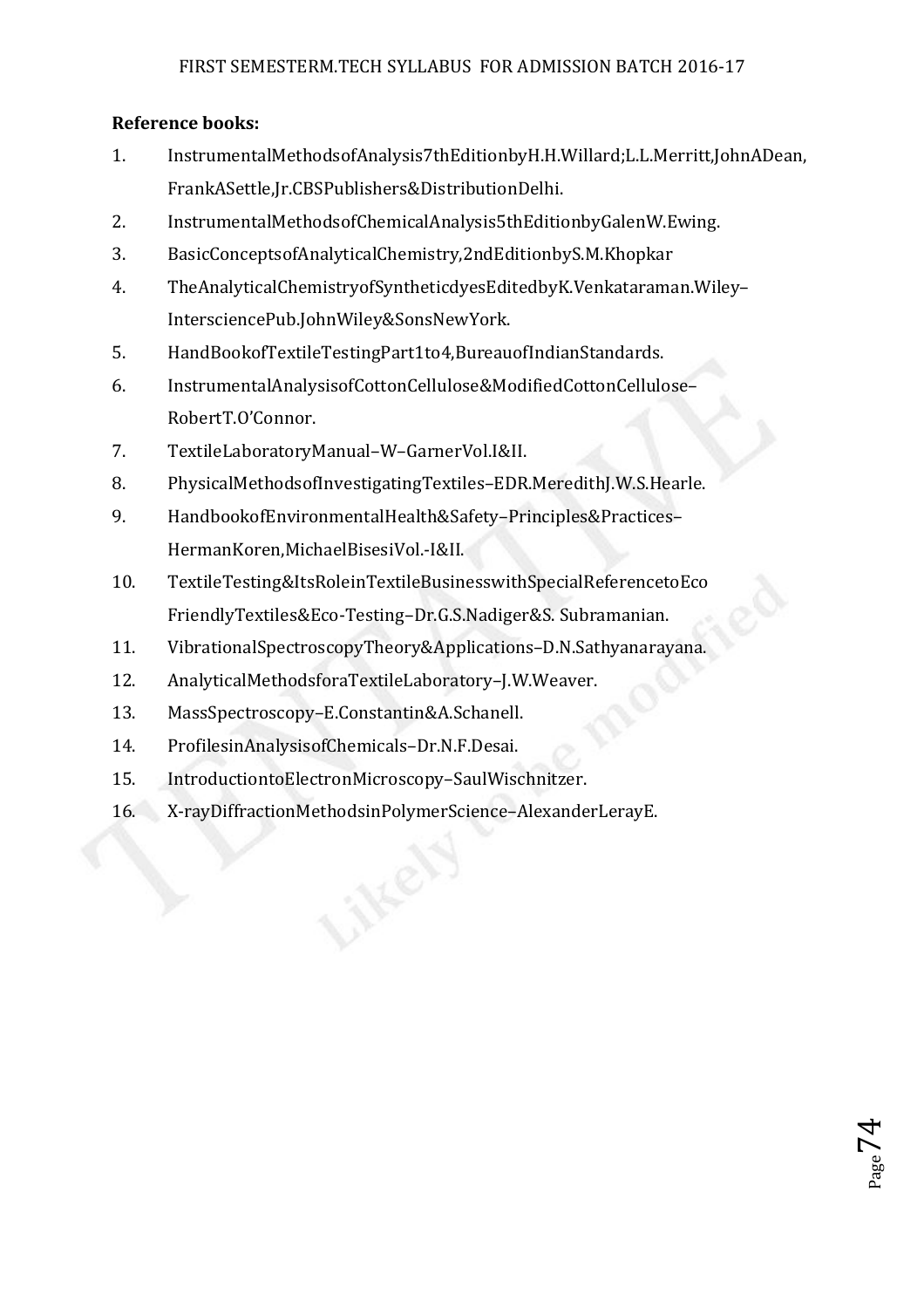# **CLOTHING SCIENCE & TECHNOLOGY**

### **UNIT I DIMENTIONAL STABILITY**

Hygral expansion - Relaxation shrinkage - Felting shrinkage - methods of measuring dimensional stability to dry cleaning and dry heat.

SERVICEABILITY: Snagging - Pilling - Abrasion resistance - Tearing strength - Tensile strength - Bursting strength -Corrosive strength - Launderability - Crock resistance - Flammability - Scorching - Fusing - Static electricity - Seam strength and slippage

### **UNIT II COMFORT**

Thermal comfort & conductivity - Air permeability - Water vapour permeability moisture transport - wetting - wicking - sensorial comfort - water absorption - water repellency – oil repellency – soil resistance.

AESTHETICS: Colour - colour fastness - shade variation – colour measurement

### **UNIT III FABRIC HANDLE**

Bending - Drape - Crease recovery - fabric thickness - Shear - Bias extension formability - fabric friction - objective evaluation of fabric hand by KES and FAST

## **UNIT IV INTRODUCTION TO DESIGN LOGIC OF TEXTILE PRODUCTS**

Classification of textile products and components.

YARN DESIGN: Material, technology, and specifications - yarn design elements - design based on structure and material properties

FABRIC DESIGN: Material, technology, and specifications - Fabric design elements design based on structure and material properties

### **UNIT V DESIGN OF APPAREL FABRICS**

Design of women's & Girl's wear - fabric types and materials for European, American and Indian styles - design of men's and boy's wear - fabric type and materials for European, American and Indian styles – Tailorability of fabrics – tailorability of woven and knitted garments – tailorability of leather garments – tailorability of fur garments.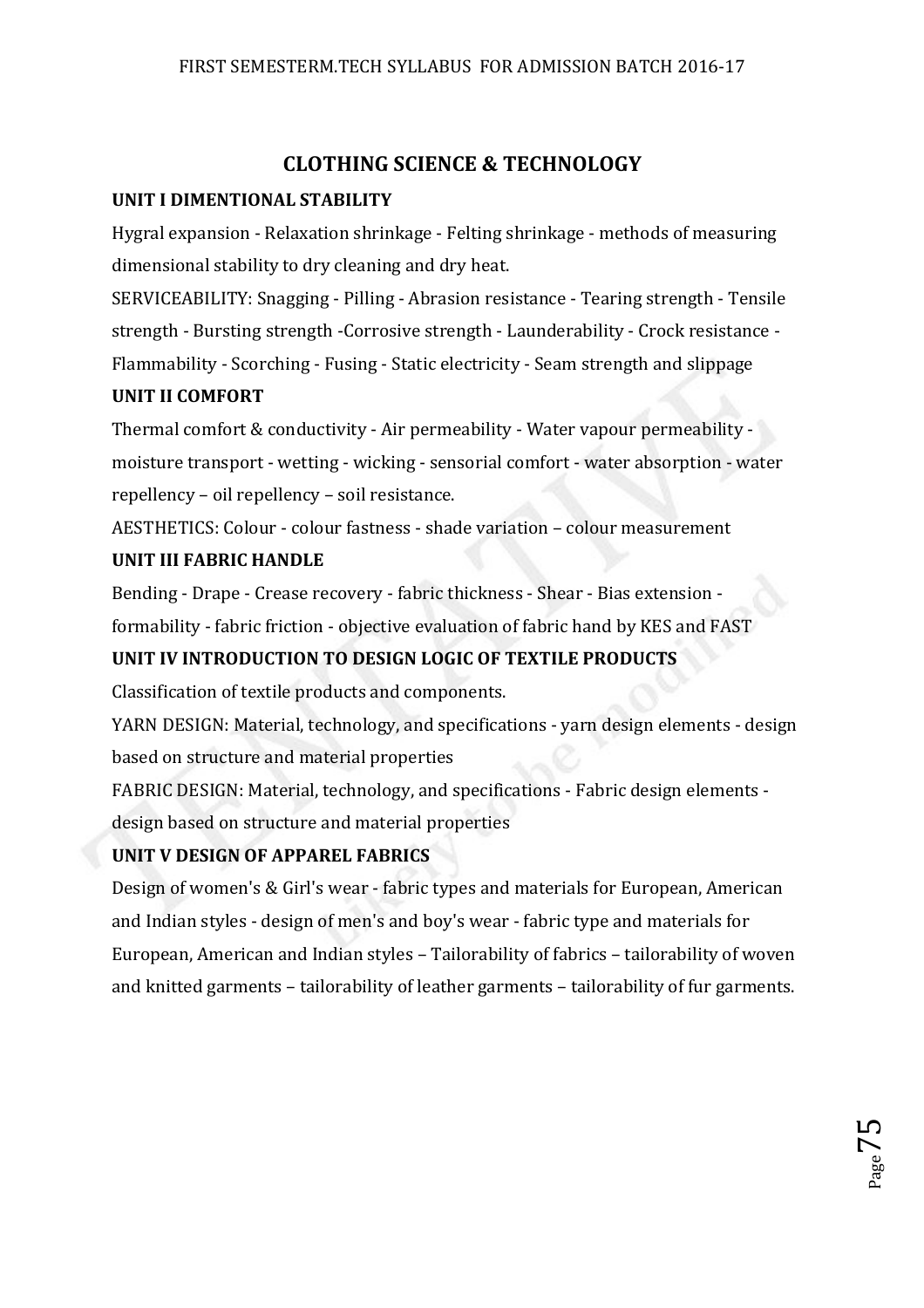### **REFERENCES:**

- 1. Booth J.E-Principles of textile testing,Newenes,Butterworths,London,1983
- 2. Mastuida T., and Suresh M.N., -Design logic of textile products, Textile Progress, Textile Institute,Manchester,1997
- 3. Saville B.P-Physical testing of textiles, The Textile Institute, Wood head publishing limited, Cambridge, 1999
- 4. Hearle J.W.S., Textile Design-Journal of the Textile Institute (special issue), The Textile
- 1. Institute, Manchester, 1989
- 5. Pradip V.Mehta An Introduction to quality control for the Apparel industry, ASQC Quality Press, Mareel Dekker inc., New York, 1982
- 6. Jacob Solinger Apparel Manufacturing Analysis, Textile Book Publisher, New York, 1988
- 7. Wingate L.B and Mohler J.F-Textile fabrics and their selection, Prentice Hall, New Jercy, 1984
- 8. Postle R., Kawabata.S and Niwa.M.,-Objective Evaluation of Fabrics, Textile Machinery Society of Japan, Osaka, 1983.<br>
Alternatives of Japan, Osaka, 1983.<br>
Alternatives of Japan, Osaka, 1983.<br>
Alternatives of Japan, Osaka, 1983.<br>
Alternatives of Japan, Osaka, 1983.<br>
Alternatives of Japan, Osaka, 19

ikeyy

 $_{\rm Page}$ 76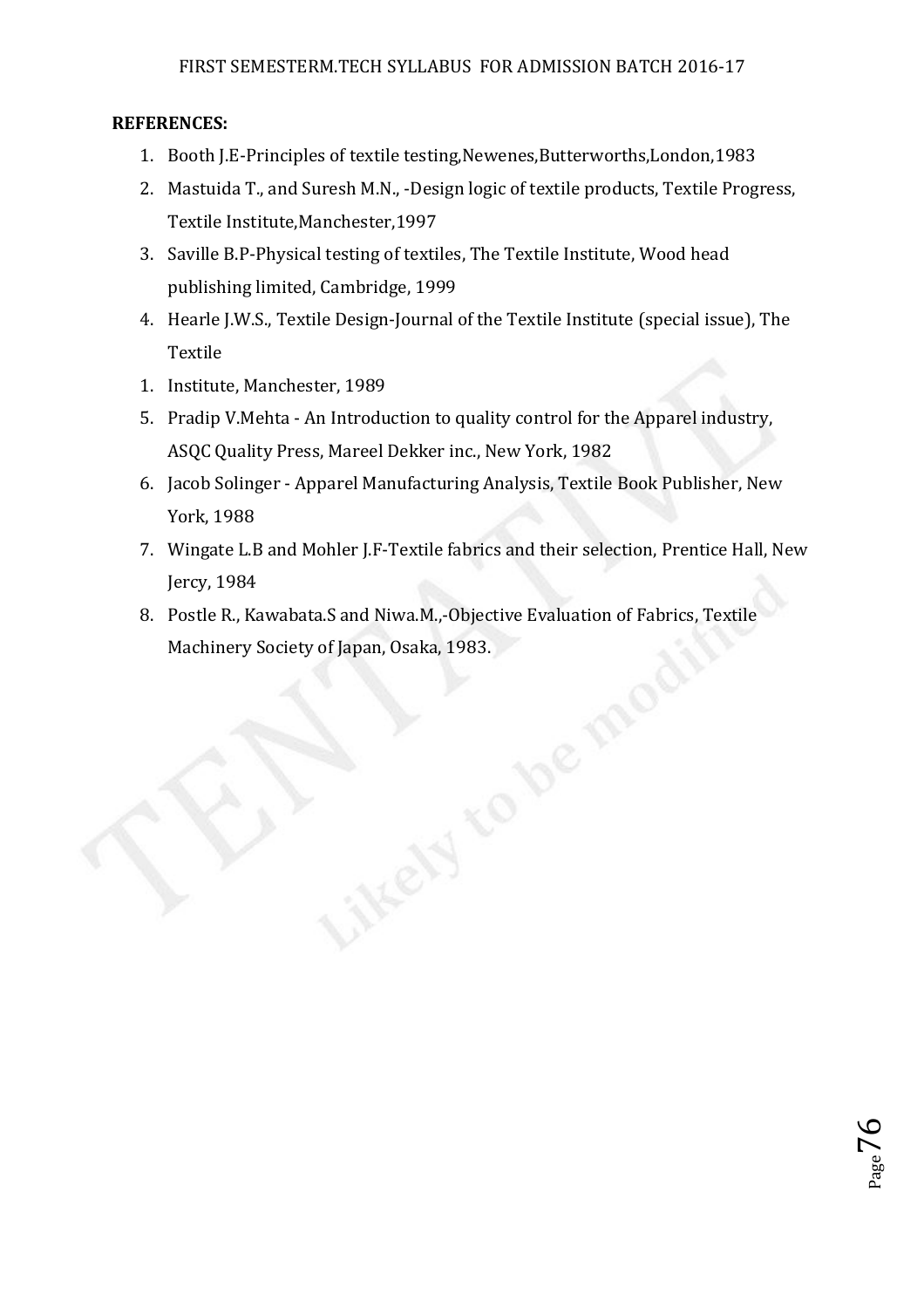## **ADVANCED TEXTILE MATERIALS (3-0-0)**

### **Module-I**

Introduction to Composites : Theory, Types, Properties ; High Performance fibers, thermoplastic and thermosetting Resins; Composite Manufacturing and Applications;

### **Module-II**

Coated and laminated Textiles: materials, formulations, techniques and applications ; Protective Textiles- Materials, design, principles and evaluation for protection against fire, harmful radiation, chemicals and pesticides;

### **Module-III**

Sportswear: design, testing and materials – fibers , yarns, fabrics for temperature control and moisture management; Medical textiles: Classification, types and products, Health and Hygiene Textiles- protection against microbes, Wound managementdressings, suture and bandages, Implants and drug delivery systems ;

### **Module-IV**

Definition and Classification of Functional and Smart textiles ;Smart and Intelligent Textiles : Passive and Active functionality, stimuli sensitive textiles, Electronic Textiles :<br>wearable computers, flexible electronics. wearable computers, flexible electronics.

ikeyy

 $_{\rm Page}$ 77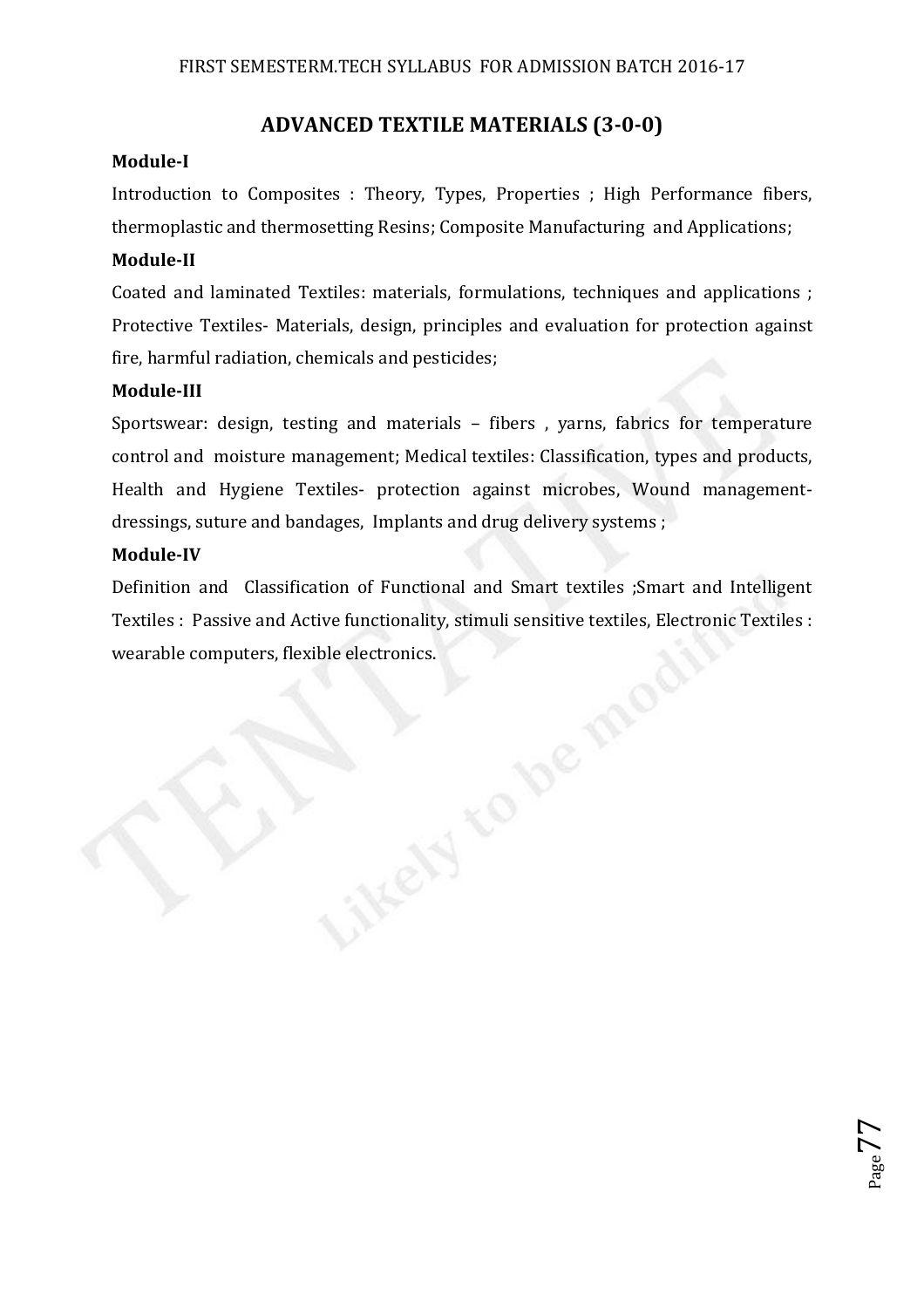# **MATERIAL TESTING LAB.**

Yarn Testing (any four)

- 1. To determine the hank of a Drawing sliver and Roving by using physical balance
- 2. To determine the count of a yarn by using physical/electronic balance.
- 3. To measure the TPI of given yarn sample using Twist Tester.
- 4. To determine the Count and CSP by using Knowle's balance and lea strength tester
- 5. To determine the single yarn strength.
- 6. To measure U% /CV% of a yarn

Fabric Testing (any Six)

- 1. To characterize a woven fabric with respect to its dimensional properties: Thread density, yarn number, yarn crimp, weave, cover factor, weight(GSM), areal density, skewness, thickness
- 2. To determine the tensile strength of a woven fabric by strip test method. Draw loadelongation curve of a woven fabric.
- 3. To determine the tear strength of a fabric using Elmendorf tear tester or ballistic tester.
- 4. To determine the bursting strength of a fabric using hydraulic bursting tester.

NEEYS

- 5. To determine the abrasion resistance of a fabric.
- 6. To determine the bending length and flexural rigidity of a woven fabric using the Shirley tester.
- 7. To determine the crease recovery of fabric and observe the effect of loading time and recovery time on crease recovery.
- 8. To determine the drape coefficient of woven and knitted fabric using the drape meter.

 $_{\rm Page}$ 78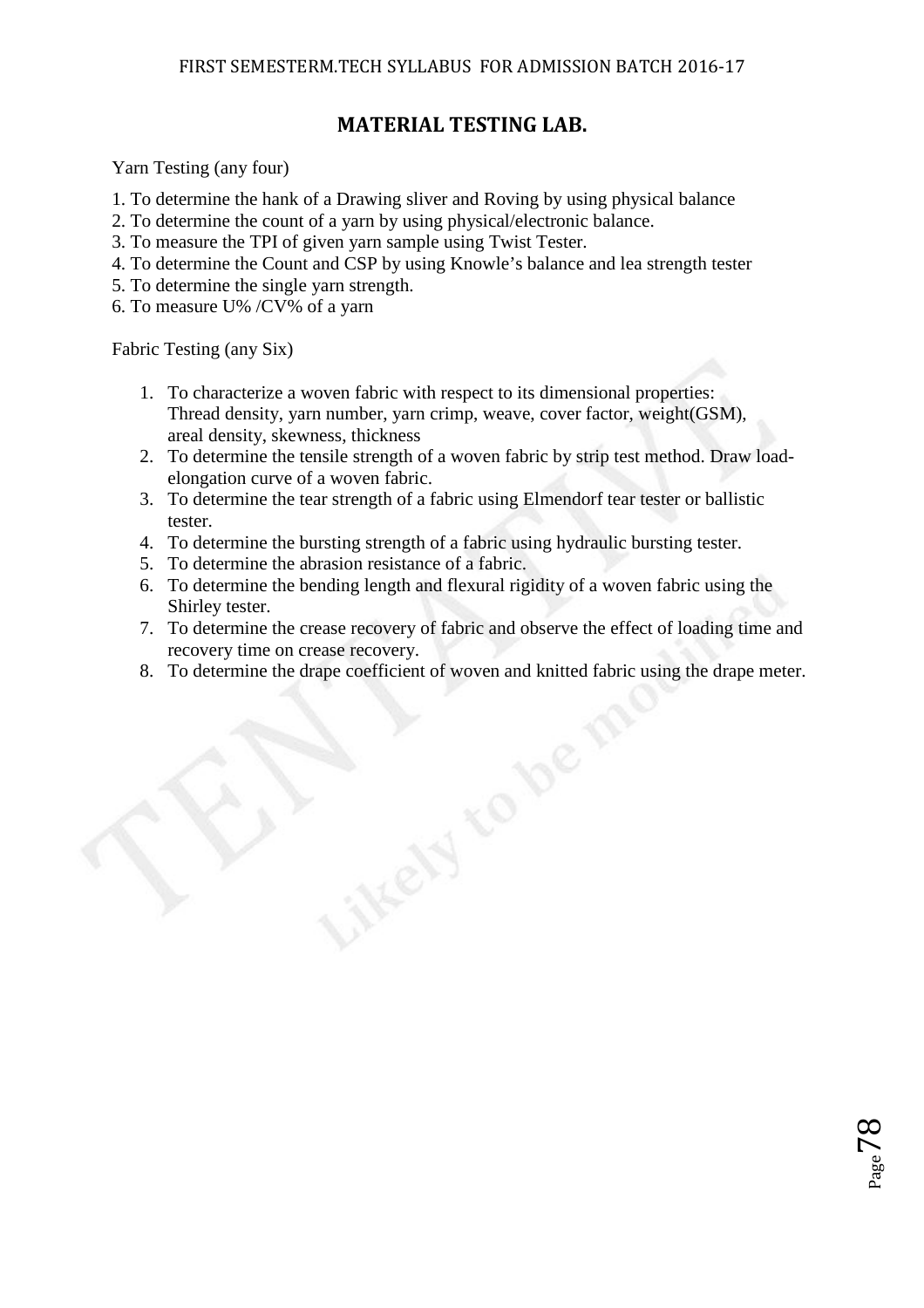# **BRANCH -APPLIED ELECTRONICS & INSTRUMENTATION ENGINEERING.**

*Specialization:*APPLIED ELECTRONICS & INSTRUMENTATION ENGINEERING. ELECTRONICS & INSTRUMENTATION ENGINEERING

|                                               |                   |                                | <b>First Semester</b>             |                               |                          |                                   |                          |
|-----------------------------------------------|-------------------|--------------------------------|-----------------------------------|-------------------------------|--------------------------|-----------------------------------|--------------------------|
|                                               | <b>Theory</b>     |                                |                                   |                               |                          | <b>Practical</b>                  |                          |
| <b>Course Name</b>                            | Hours/Week<br>L/T | <b>Credit</b><br><b>Theory</b> | <b>University</b><br><b>Marks</b> | Internal<br><b>Evaluation</b> | Hours/<br>Week<br>L/T    | <b>Credit</b><br><b>Practical</b> | <b>Marks</b>             |
| Computational<br>Methods and<br>Techniques    | $4-0$             | $\overline{4}$                 | 100                               | 50                            | $\overline{\phantom{0}}$ | $\frac{1}{2}$                     | $\overline{\phantom{a}}$ |
| Internet of Things                            | $4-0$             | $\overline{4}$                 | 100                               | 50                            | $\overline{\phantom{a}}$ | $\overline{\phantom{a}}$          | $\overline{\phantom{a}}$ |
| <b>Instrumentation Devices</b><br>and Systems | $4 - 0$           | $\overline{4}$                 | 100                               | 50                            | $\overline{a}$           | $\overline{a}$                    |                          |
| Process Dynamics and<br>Control               | $4-0$             | $\overline{4}$                 | 100                               | 50                            |                          | $\overline{a}$                    | $\overline{a}$           |
| Control System Design                         | $4-0$             | $\overline{4}$                 | 100                               | 50                            | $\overline{a}$           | $\Box$                            | $\overline{\phantom{a}}$ |
| $Lab-I$                                       |                   |                                |                                   |                               | 8                        | $\overline{4}$                    | 150                      |
|                                               |                   |                                |                                   |                               |                          |                                   |                          |
| Total                                         |                   |                                |                                   |                               |                          |                                   |                          |
| Total Marks: 900                              |                   |                                |                                   |                               |                          |                                   |                          |
| <b>Total Credits: 24</b>                      |                   |                                |                                   |                               |                          |                                   |                          |
|                                               |                   |                                |                                   |                               |                          |                                   |                          |

Page /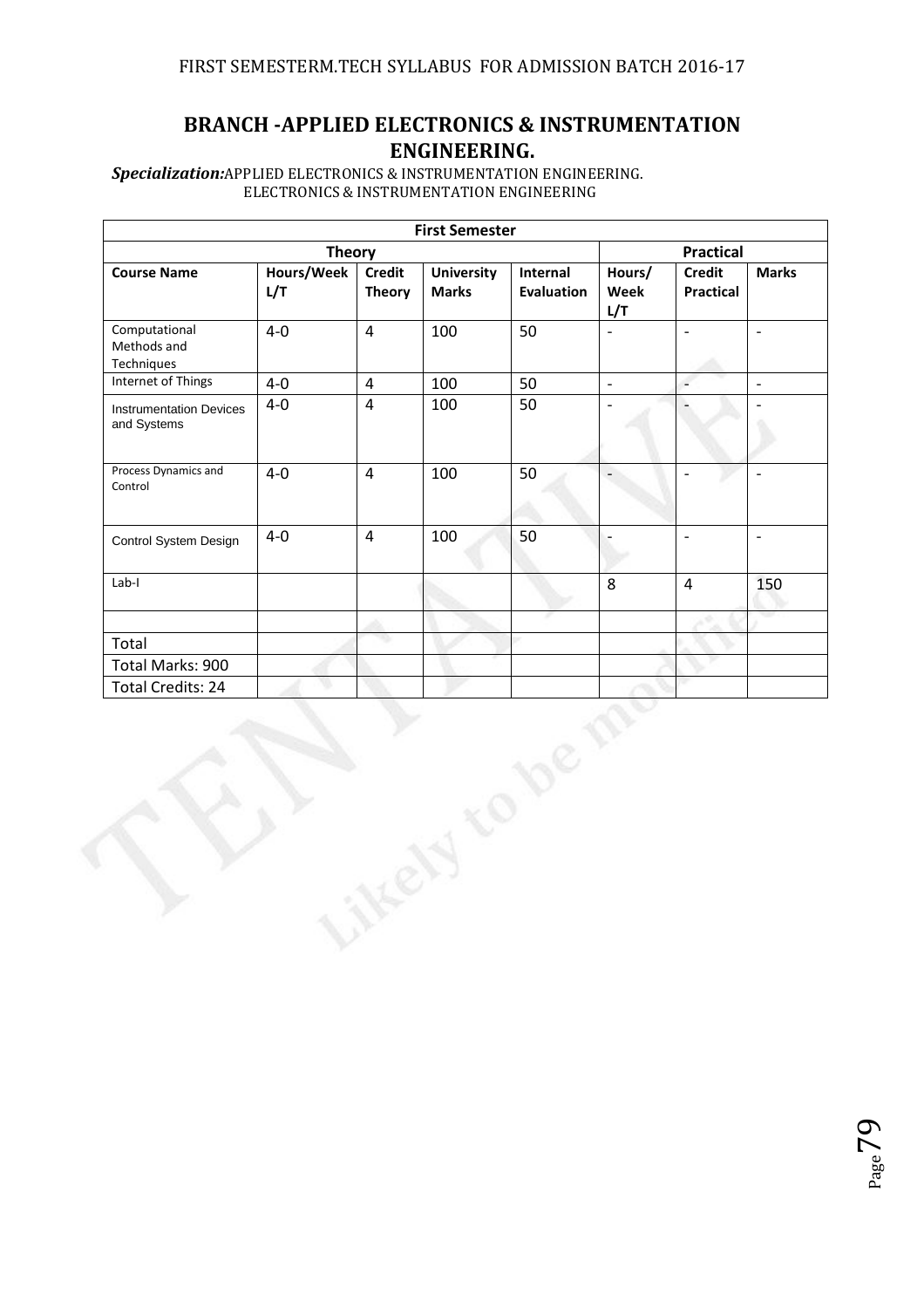## **INTERNET OF THINGS (IoT)**

#### **MODULE I**

#### **Introduction to Internet of Things**

**Introduction**-Definition & Characteristics of IoT , **Physical Design of IoT-** Things in IoT , IoT Protocols, **Logical Design of IoT-** IoT Functional Blocks, IoT Communication Models, IoT Communication APIs , **IoT Enabling Technologies-** Wireless Sensor Networks , Cloud Computing, Big Data Analytics , Communication Protocols , Embedded Systems, **IoT Levels & Deployment Templates.** 

#### **MODULE II**

#### **Domain Specific IoTs**

**Home Automation:** Smart Lighting, Smart Appliances, Intrusion Detection, Smoke/Gas Detectors, **Cities-**Smart Parking, Smart Lighting, Smart Roads, Structural Health Monitoring, Surveillance, Emergency Response, **Environment-**Weather Monitoring, Air Pollution Monitoring, Noise Pollution Monitoring, Forest Fire Detection , River Floods Detection , **Energy-** Smart Grids , Renewable Energy Systems , Prognostics , **Retail-**Inventory Management , Smart Payments , Smart Vending Machines , **Logistics-**Route Generation & Scheduling , Fleet Tracking , Shipment Monitoring , Remote Vehicle Diagnostics, **Agriculture-**Smart Irrigation ,Green House Control ,**Industry -**Machine Diagnosis & Prognosis Indoor Air Quality Monitoring ,**Health & Lifestyle -**Health & Fitness Monitoring, Wearable Electronics **IoT and M2M Introduction, M2M-Difference between IoT and M2M, SDN and NFV for IoT-**Software Defined Networking , Network Function Virtualization

#### **MODULE III**

#### **IoT Platforms Design Methodology**

**IoT Design Methodology-**Purpose & Requirements Specification ,Process Specification, Domain Model Specification, Information Model Specification , Service Specifications , IoT Level Specification, Functional View Specification, Operational View Specification, Device & Component Integration , Application Development, **Case Study on IoT System for Weather Monitoring, Motivation for Using Python** 

#### **IoT Physical Devices & Endpoints**

**What is an IoT Device-**Basic building blocks of an IoT Device, **Exemplary Device: Raspberry Pi**, **About the Board, Linux on Raspberry Pi , Raspberry Pi Interfaces –** Serial, SPI, I2C, **Programming Raspberry Pi with Python-**Controlling LED with Raspberry Pi , Interfacing an LED and Switch with Raspberry Pi ,Interfacing a Light Sensor (LDR) with Raspberry Pi , **Other IoT Devices-** pcDuino, Beagle Bone Black , Cubieboard

#### **MODULE IV**

**IoT & Beyond :** Use of Big Data and Visualization in IoT, Industry 4.0 Concepts. Overview of RFID, Low-power design (Bluetooth Low Energy), range extension techniques (data mining and mesh networking), and data-intensive IoT for continuous recognition applications. Overview of Android / IOS App Development tools & Internet Of Everything

#### **Text Books:**

Internet of Things, A Hands on Approach, by Arshdeep Bahga & Vijay audisetti, University Press.

#### **Reference Books:**

The Internet of Things, by Michael Millen, Pearson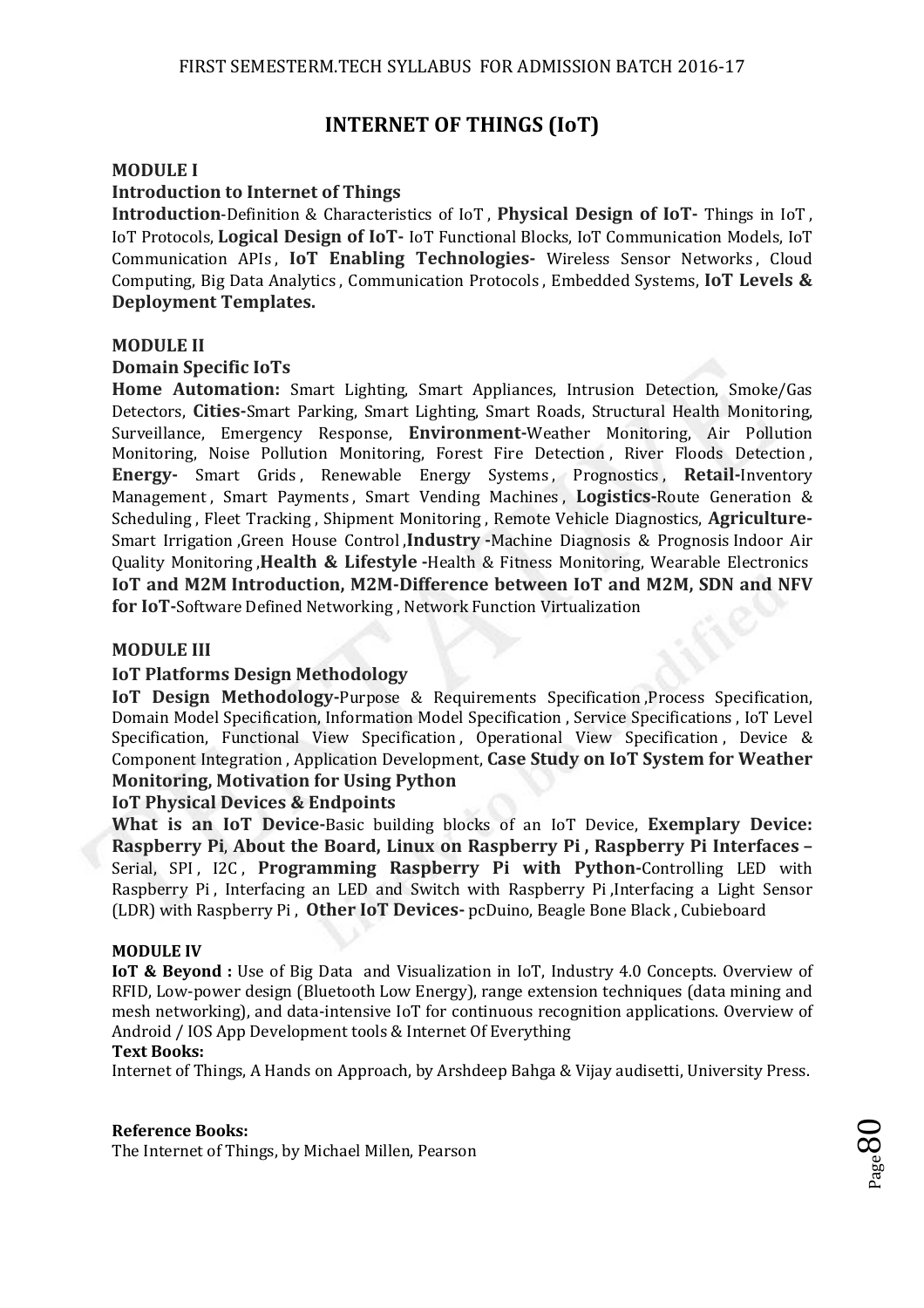## **COMPUTATIONAL METHODS AND TECHNIQUES**

#### **MODULE-I:**

**Neural Networks:** Artificial Neural Network and Introduction, Learning Rules, Knowledge Representation and Acquisition, Different Methods of Learning. **Algorithms of Neural Network:** Feed-forward Error Back Propagation, Hopfield Model, Kohonen's Featrure Map, K-Means Clustering, ART Networks, RBFN, Application of Neural Network to the relevant field.

#### **MODULE-II:**

**Fuzzy Logic:** Basic Concepts of Fuzzy Logic, Fuzzy vs Crisp Set, Linguistic variables,Membership Functions, Operations of Fuzzy Sets, Fuzzy If-Then Rules, Variable Inference Techniques, Defuzzification, Basic Fuzzy Inference Algorithm, Fuzzy System Design, FKBC and PID Control, Antilock Breaking System(ABS), Industrial Applications.

#### **MODULE-III:**

**Optimization Fundamentals:** Definition, Classification of Optimization Problems, Unconstrained and Constrained Optimization, Optimality Conditions. **LINEAR Programming:** Simplex Method, Duality, Sensitivity Methods **NON-LINEAR Programming:** Newton's Method, GRG Method, Penalty Function Method, Augmented Langrange Multiplier Method, Dynamic Programming and Integer Programming, Interior Point Methods, Karmakar's Algorithm, Dual Affine, Primal Affine.

#### **MODULE-IV:**

**Genetic Algorithm:** GA and Genetic Engineering, Finite Element based Optimization, PSO,BFO, Hybridization of Optimization Technique, Application of Optimization Technique for Solving Projects(Project solutions).

Implementation of Branch Relevant Industrial Applications by Matlab Code. **Books Recommended**:

- 1. Neural Networks- by Simon Haykin
- 2. Fuzzy Logic with Engineering Application- by ROSS J.T (Tata Mc)
- 3. Neural Networks and Fuzzy Logic by Bart Kosko
- 4. An introduction Fuzzy Control by D.Driankor, H. Hellendorn, M.Reinfrank (Narosa Pub)
- 5. Fuzzy Neural Control by Junhong NIE & Derek Linkers (PHI)
- 6. Related IEEE/IEE Publications
- 7. Fuzzy System Design Principles, Building Fuzzy IF-THEN Rule Bases by Riza C. Berikiu and Trubatch, IEEE Press
- 8. Ashok D. Begundu & chandrapatla T.R "Optimization concept and application in engineering",Prentice Hall,1999
- 9. Rao S.S "Engineering Optimization"
- 10. Gill,Murray and Wright ,"Practical Optimization"
- 11. James A.Memoh. "Electric Power System Application Of Optimization".
- 12. Song Y.,"Modern Optimization Techniques In Power System"
- 13. Optimization Research;Prabhakar Pai,Oxford University Press.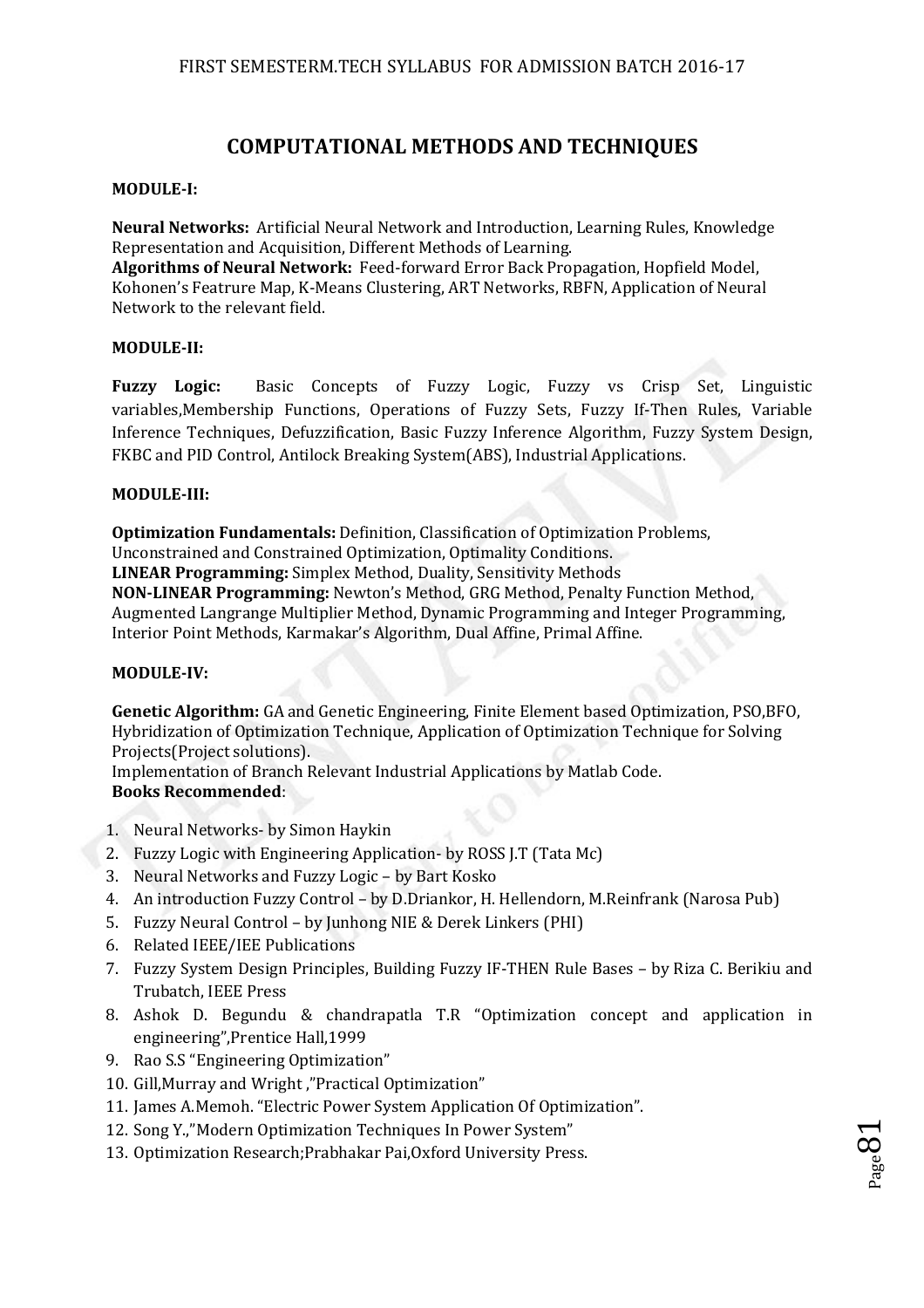# **INSTRUMENTATION DEVICES AND SYSTEMS**

### **Module – I (12 Hours)**

Chemical Sensors Physical Sensors – Surface Micro Machined Capacitive Pressure sensor, Integrated flow sensor, Chemical and Biochemical Sensors – Conductivity sensor, Hydrogen Sensitive MOSFET, Tri-Oxide Sensors, Schottky diode type sensor, Solid Electrolyte, Electrochemical Sensors. Sensor Matrix for Two dimensional measurement of concentrations. **Module – II (14 Hours)**

Optical Sensors Holography, Echolocation and bio holography, Sensors used in space and environmental applications. Application in meteorology, natural resources application sensor used in Instrumentation methods. Biomedical Sensors Biological Sensors in Human Body – Different types of Transducer system – Physiological Monitoring – chemo receptors – Hot and cold receptors – sensors for smell, sound, vision taste.

### **Module – III (14 Hours)**

 Aerospace Sensor Gyroscope laser and fibre optic gyroscopes, accelerometers. Laser, Aerospace application of laser, Resolvers, Altimeters, Angle of attack sensors, servos. Advanced Sensor Design Sensor design a sensor characteristics, Design of signal conditioning devices for sensors. Design of 2& 4 wire transmitters with 4 – 20 mA output. Pressure Sensor using SiSi bonding, Catheter pressure sensors, TIP pressure sensors, Highpressure sensors, Silicon accelerometers.

#### **Textbooks:**

- 1. Sabaree Soloman, Sensors Hand Book, McGraw Hill, 1998.
- 2. J.G. Webster, Medical instrumentation Application and Design, Houghton Mifilin Co.
- 3. Carr and Brown, Introduction to Medical Equipment Technology, Addison Wesley, 1999. **Recommended Reading:**
- 1. Culshaw B and Dakin J (Eds), Optical Fibre Sensors, Vol. 1 & 2, Artech House, Norwood, 1989.
- 2. P. Garnell, Guided Weapon Control Systems, Pergamon Press, 1980.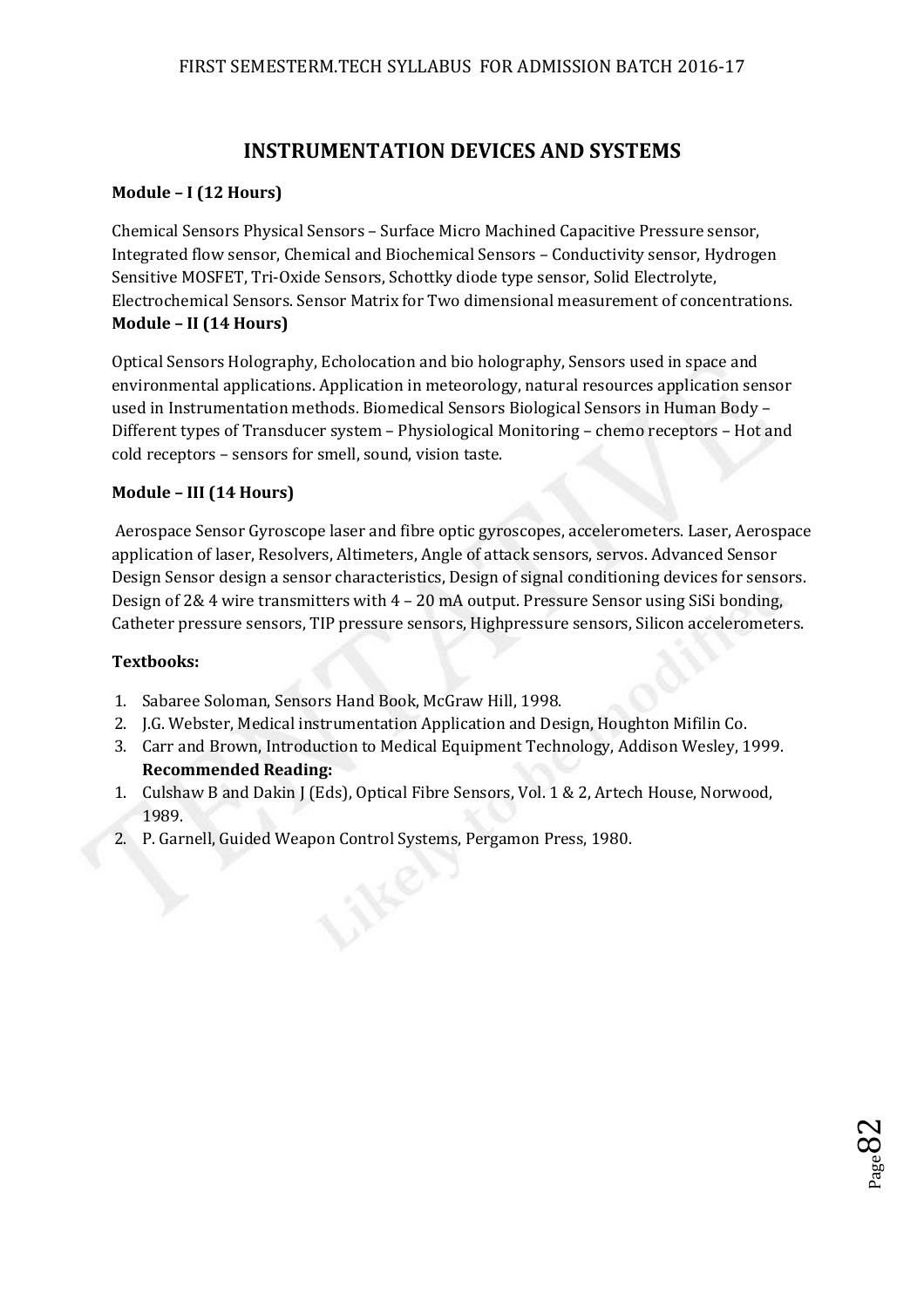# **PROCESS DYNAMICS AND CONTROL**

### **Module – I (13 Hours)**

 Design aspects of Process Control System Classification of variables, Design elements of a control system, control aspects of a process. The input – output model, degrees of freedom and process controllers. Modes of operation of P, PI and PID controllers. Effect of variation of controller variables. Typical control schemes for flow, pressure, temperature and level processes.

### **Module – II (13 Hours)**

Control System components: I/P and P/I converters - Pneumatic and electric actuators - valve positioner - control valve Characteristics of control valve - valve body - globe, butterfly, diaphragm ball valves - control valve sizing - Cavitation, flashing in control valves - Response of pneumatic transmission lines and valves. Actuators – Pneumatic, Hydraulic, Electrical/ Electronic.

### **Module – III (14 Hours)**

Dynamic behavior of feedback controlled process: Stability considerations. Simple performance criteria, Time integral performance criteria: ISE, IAE, ITAE, Selection of type of feedback controller. Adaptive Control, Gain Scheduling Adaptive Control, Model – reference adaptive control, self tuning regulator. Logic of feed forward control, problems in designing feed forward controllers, feedback control, Ratio Control, Cascade Control.

 $_{\rm Page}$ 83

### **Textbooks:**

1. Curtis Johnson, Process Control Instrumentation Technology, Prentice Hall of India.

- 2. George Stephanopoulos, Chemical Process Control, Prentice Hall of India.
- 3. F.G. Shinkskey, Process Control Systems, McGraw-Hill Publications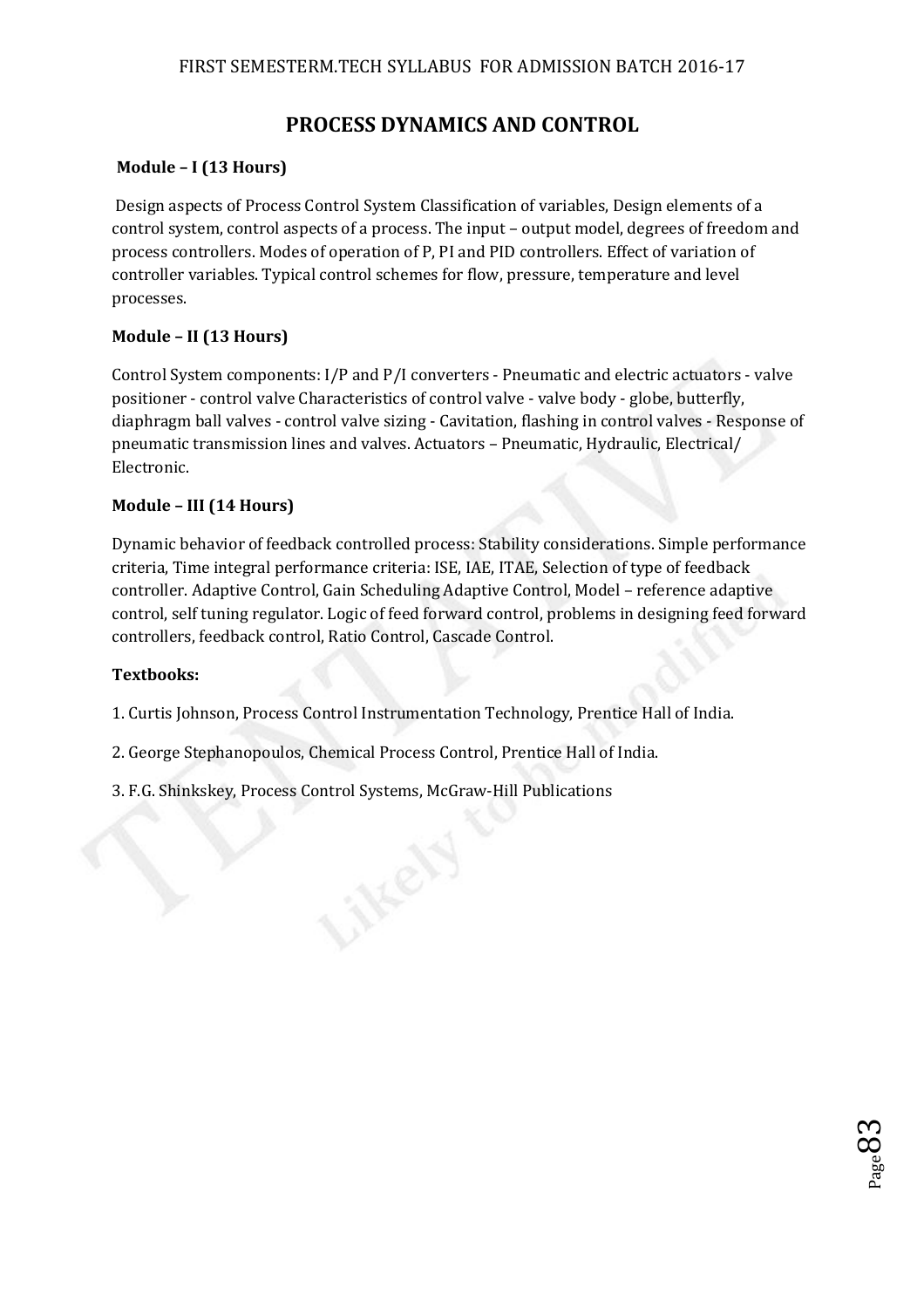## **CONTROL SYSTEM DESIGN**

### **Module – I (12 Hours)**

Introduction: Application of software and simulink for control system design, Review of compensation technique and choice of optimum parameters to obtain desired performance, Absolute stability and relative stability concepts. Design of Linear Control Systems: Transient and steady state response; Polar, Bode, Root locus plots; Reshaping of these plots to obtain desired response, Initial condition and forced response, A simple lag – lead design.

### **Module – II (14 Hours)**

Design of Control Systems by State Variable Techniques: Controllability, Observability; Stability by using computer methods; solution of state and output equations of closed loop systems. Pole placement design, Observer design. Linear / quadratic optimal control. Full and reduced order observers. Design of Nonlinear Control Systems: Phase plane technique, Describing Function method for nonlinearities like saturation, dead space, ON/OFF (Ideal Relay type nonlinearity). Simulation techniques.

### **Module – III (14 Hours)**

 PID Controller: Use of digital computer as a compensator device, basic computer control scheme, tunable PID controller, Ziegler – Nichol's method, Simulation of multiloop control system using P, PI, PD, PID controller and finding the system response. Standard compensator structures (P, PD, PI and PID control). Design of Digital Control System: Technique and methodology; Computation of digital equivalent of the analog controller, simulation of performance of the design. Digital controller design, Regulator and observer design; Digital servo for inverted pendulum.

#### **Textbooks:**

- 1. G. C. Goodwin, S. F. Graebe, M. E. Salgado, Control System Design, Prentice Hall of India, 2001.
- 2. George Ellis, Control System Design Guide A Practical Guide, 3rd Edition, Academic Press, 2005 Indian Reprint, ISBN: 81-8147-596-8.
- 3. Norman S. Nise, Control Systems Engineering, 3rd Edition, Wiley.

#### **Recommended Reading:**

- 1. M. Gopal, Digital Control and State Variable Method, Tata McGraw Hill.
- 2. Hadi Saadat, Computational Aids in Control System Using MATLAB, McGraw Hill International.
- 3. Ogata K., Modern Control Engineering, 4th Edition, Prentice Hall
- 4. Ogata K. System Dynamics, 3rd Edition, Prentice Hall
- 5. M. Gopal, Control Systems Principles and Design, 2nd Edition, Tata McGraw Hill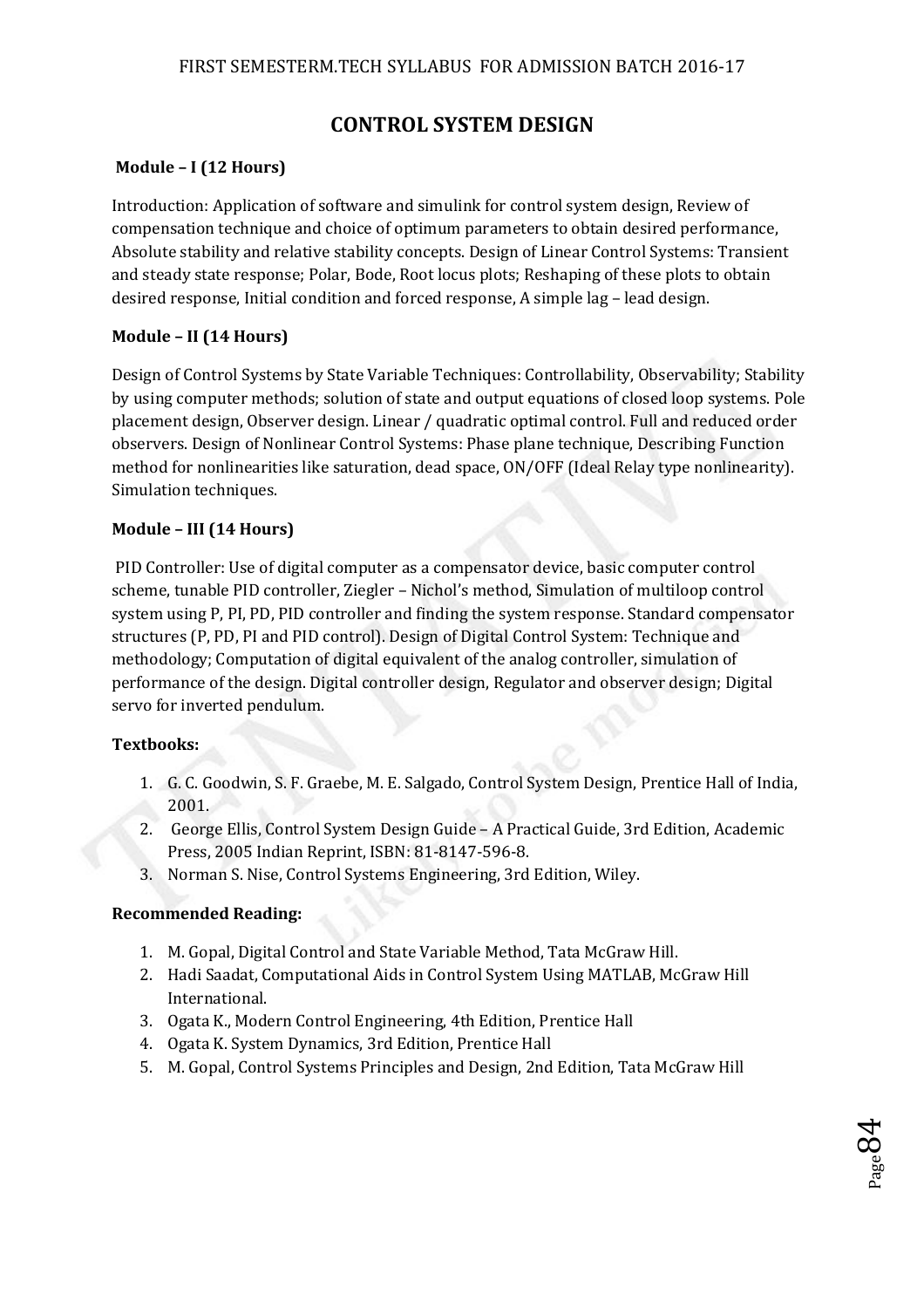# **BRANCH-ELECTRICAL ENGINEERING(PT)**

### *Specialization:* INDUSTRIAL POWER CONTROL AND DRIVES(PT)

|                                               |                   |                                | <b>First Semester</b>             |                               |                       |                                   |                          |
|-----------------------------------------------|-------------------|--------------------------------|-----------------------------------|-------------------------------|-----------------------|-----------------------------------|--------------------------|
|                                               | <b>Theory</b>     |                                |                                   |                               |                       | <b>Practical</b>                  |                          |
| <b>Course Name</b>                            | Hours/Week<br>L/T | <b>Credit</b><br><b>Theory</b> | <b>University</b><br><b>Marks</b> | Internal<br><b>Evaluation</b> | Hours/<br>Week<br>L/T | <b>Credit</b><br><b>Practical</b> | <b>Marks</b>             |
| Computational<br>Methods and<br>Techniques    | $4-0$             | $\overline{4}$                 | 100                               | 50                            | $\frac{1}{2}$         | $\overline{\phantom{a}}$          | $\blacksquare$           |
| Internet of Things                            | $4-0$             | $\overline{4}$                 | 100                               | 50                            | $\mathbb{L}$          | $\overline{\phantom{a}}$          | $\mathbb{L}^+$           |
| <b>Power Conversion Devices</b><br>And Drives | $4-0$             | $\overline{4}$                 | 100                               | 50                            | $\Box$                | $\overline{\phantom{a}}$          | $\mathbb{L}$             |
| <b>Advanced Power Systems</b>                 | $4-0$             | $\overline{4}$                 | 100                               | 50                            | $\blacksquare$        | $\overline{\phantom{a}}$          | $\overline{\phantom{a}}$ |
| <b>Smart Electrical Energy</b><br>System      | $4-0$             | $\overline{4}$                 | 100                               | 50                            | $\frac{1}{2}$         | $\blacksquare$                    | 4                        |
| $Lab-I$                                       |                   |                                |                                   |                               | $\bf 8$               | $\overline{4}$                    | 150                      |
|                                               |                   |                                |                                   |                               |                       |                                   |                          |
| Total                                         |                   |                                |                                   |                               |                       |                                   |                          |
| Total Marks: 900                              |                   |                                |                                   |                               |                       |                                   |                          |
| <b>Total Credits: 24</b>                      |                   |                                |                                   |                               |                       |                                   |                          |
|                                               |                   |                                |                                   | De                            |                       |                                   |                          |

 $_{\rm Page}85$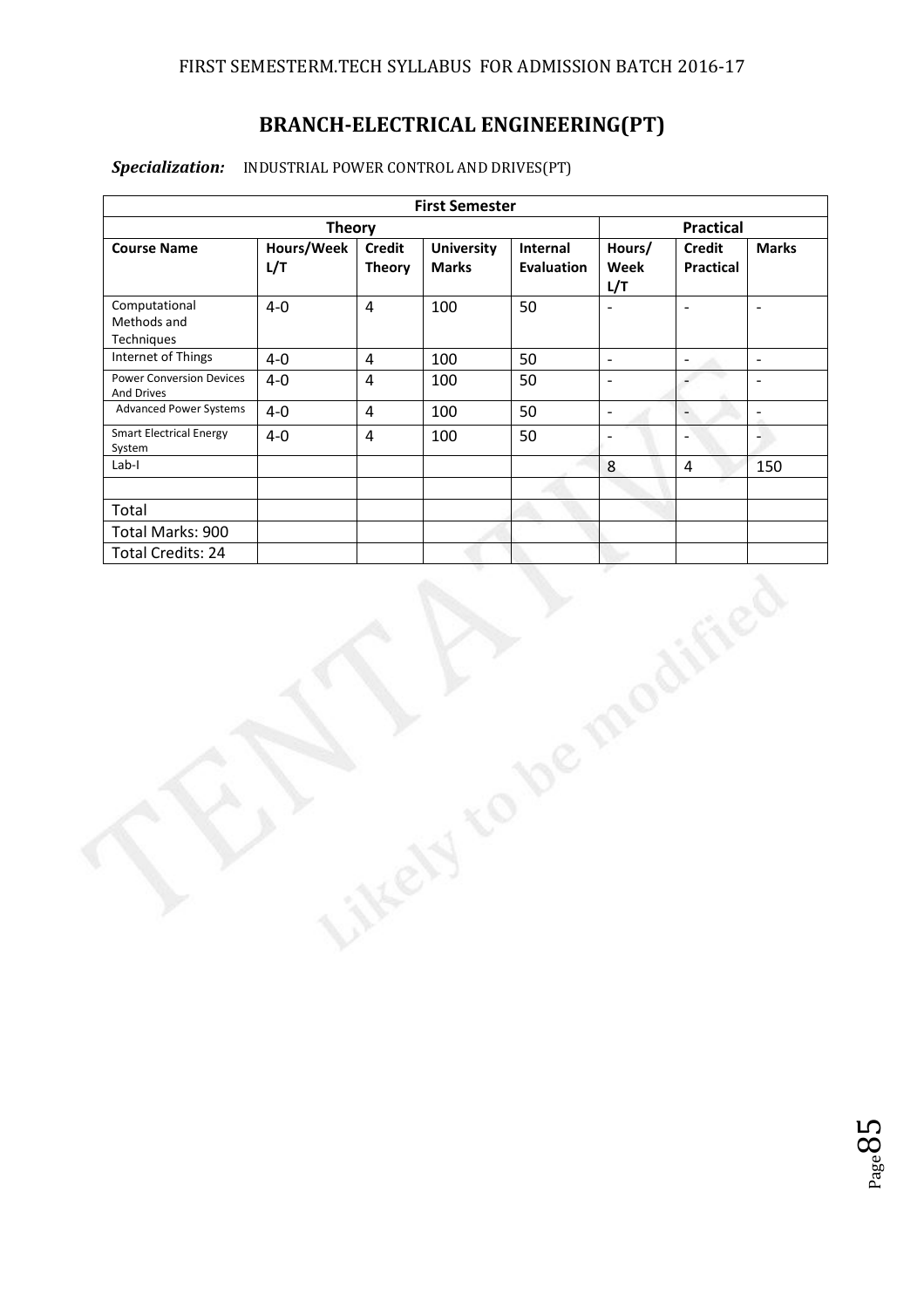## **INTERNET OF THINGS (IoT)**

#### **MODULE I**

#### **Introduction to Internet of Things**

**Introduction**-Definition & Characteristics of IoT , **Physical Design of IoT-** Things in IoT , IoT Protocols, **Logical Design of IoT-** IoT Functional Blocks, IoT Communication Models, IoT Communication APIs , **IoT Enabling Technologies-** Wireless Sensor Networks , Cloud Computing, Big Data Analytics , Communication Protocols , Embedded Systems, **IoT Levels & Deployment Templates.** 

#### **MODULE II**

#### **Domain Specific IoTs**

**Home Automation:** Smart Lighting, Smart Appliances, Intrusion Detection, Smoke/Gas Detectors, **Cities-**Smart Parking, Smart Lighting, Smart Roads, Structural Health Monitoring, Surveillance, Emergency Response, **Environment-**Weather Monitoring, Air Pollution Monitoring, Noise Pollution Monitoring, Forest Fire Detection , River Floods Detection , **Energy-** Smart Grids , Renewable Energy Systems , Prognostics , **Retail-**Inventory Management , Smart Payments , Smart Vending Machines , **Logistics-**Route Generation & Scheduling , Fleet Tracking , Shipment Monitoring , Remote Vehicle Diagnostics, **Agriculture-**Smart Irrigation ,Green House Control ,**Industry -**Machine Diagnosis & Prognosis Indoor Air Quality Monitoring ,**Health & Lifestyle –**Health & Fitness Monitoring, Wearable Electronics **IoT and M2M Introduction, M2M-Difference between IoT and M2M, SDN and NFV for IoT-**Software Defined Networking , Network Function Virtualization

#### **MODULE III**

#### **IoT Platforms Design Methodology**

**IoT Design Methodology-Purpose & Requirements Specification, Process Specification,** Domain Model Specification, Information Model Specification , Service Specifications , IoT Level Specification, Functional View Specification, Operational View Specification, Device & Component Integration , Application Development, **Case Study on IoT System for Weather Monitoring, Motivation for Using Python** 

#### **IoT Physical Devices & Endpoints**

**What is an IoT Device-**Basic building blocks of an IoT Device, **Exemplary Device: Raspberry Pi**, **About the Board, Linux on Raspberry Pi , Raspberry Pi Interfaces –** Serial, SPI, I2C, **Programming Raspberry Pi with Python-**Controlling LED with Raspberry Pi , Interfacing an LED and Switch with Raspberry Pi ,Interfacing a Light Sensor (LDR) with Raspberry Pi , **Other IoT Devices-**pcDuino, Beagle Bone Black , Cubieboard

#### **MODULE IV**

**IoT&Beyond :** Use of Big Data and Visualization in IoT, Industry 4.0 Concepts. Overview of RFID, Low-power design (Bluetooth Low Energy), range extension techniques (data mining and mesh networking), and data-intensive IoT for continuous recognition applications. Overview of Android / IOS App Development tools & Internet Of Everything

#### **Text Books:**

1. Internet of Things, A Hands on Approach, by Arshdeep Bahga & Vijay audisetti, University Press.

#### **Reference Books:**

*1.* The Internet of Things, by Michael Millen, Pearson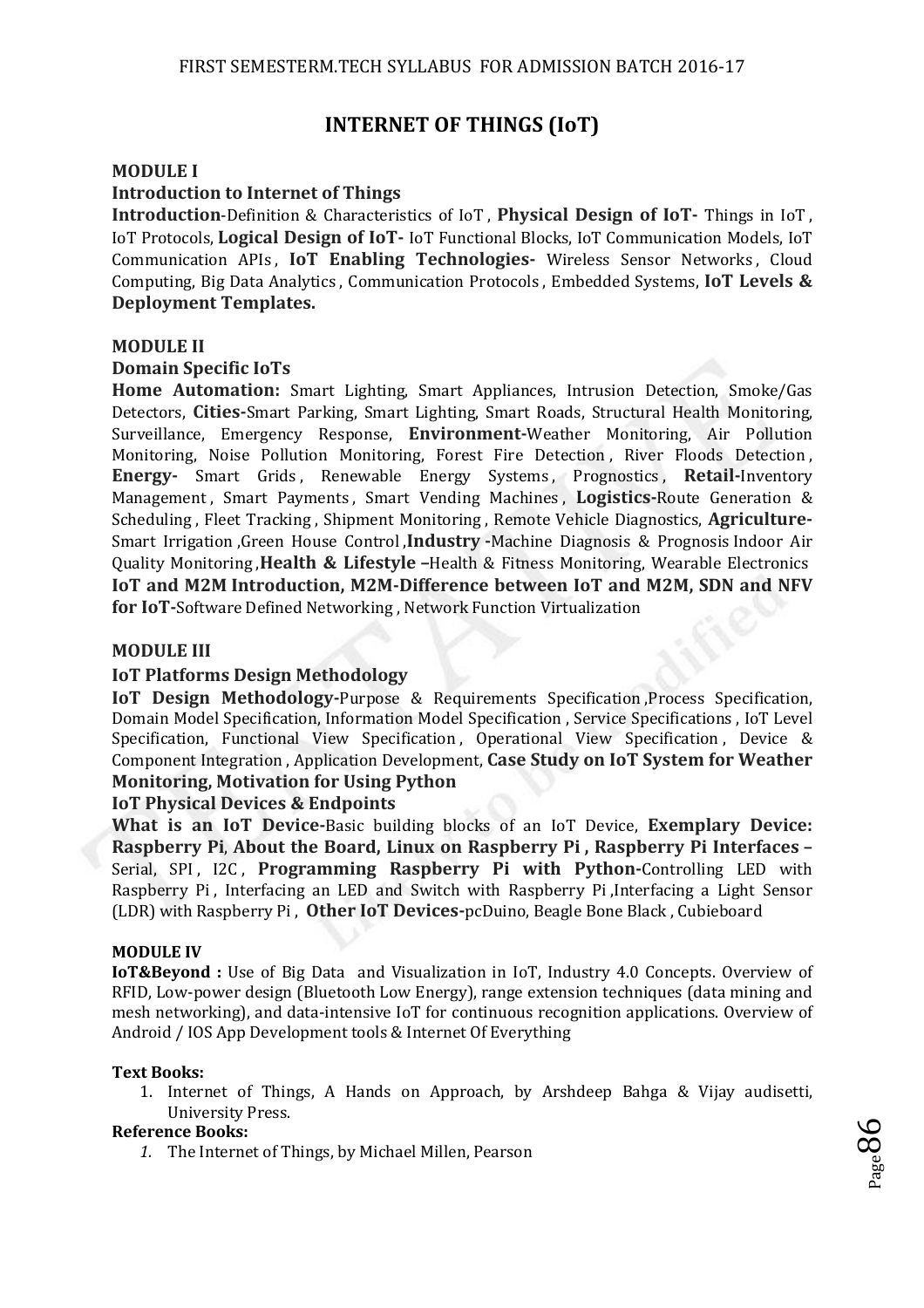## **COMPUTATIONAL METHODS AND TECHNIQUES**

#### **MODULE-I:**

**Neural Networks:** Artificial Neural Network and Introduction, Learning Rules, Knowledge Representation and Acquisition, Different Methods of Learning.

**Algorithms of Neural Network:** Feed-forward Error Back Propagation, Hopfield Model, Kohonen'sFeatrure Map, K-Means Clustering, ART Networks, RBFN, Application of Neural Network to the relevant field.

#### **MODULE-II:**

**Fuzzy Logic:** Basic Concepts of Fuzzy Logic, Fuzzy vs Crisp Set, Linguistic variables,Membership Functions, Operations of Fuzzy Sets, Fuzzy If-Then Rules, Variable Inference Techniques, Defuzzification, Basic Fuzzy Inference Algorithm, Fuzzy System Design, FKBC and PID Control, Antilock Breaking System(ABS), Industrial Applications.

#### **MODULE-III:**

**Optimization Fundamentals:** Definition, Classification of Optimization Problems, Unconstrained and Constrained Optimization, Optimality Conditions. **LINEAR Programming:** Simplex Method, Duality, Sensitivity Methods **NON-LINEAR Programming:** Newton's Method, GRG Method, Penalty Function Method, Augmented Langrange Multiplier Method, Dynamic Programming and Integer Programming, Interior Point Methods, Karmakar's Algorithm, Dual Affine, Primal Affine.

#### **MODULE-IV:**

**Genetic Algorithm:** GA and Genetic Engineering, Finite Element based Optimization, PSO,BFO, Hybridization of Optimization Technique, Application of Optimization Technique for Solving Projects(Project solutions).

Implementation of Branch Relevant Industrial Applications by Matlab Code. **Books Recommended**:

- 1. Neural Networks- by Simon Haykin
- 2. Fuzzy Logic with Engineering Application- by ROSS J.T (Tata Mc)
- 3. Neural Networks and Fuzzy Logic by Bart Kosko
- 4. An introduction Fuzzy Control by D.Driankor, H. Hellendorn, M.Reinfrank (Narosa Pub)
- 5. Fuzzy Neural Control by Junhong NIE & Derek Linkers (PHI)
- 6. Related IEEE/IEE Publications
- 7. Fuzzy System Design Principles, Building Fuzzy IF-THEN Rule Bases by Riza C. Berikiu and Trubatch, IEEE Press
- 8. Ashok D. Begundu&chandrapatla T.R "Optimization concept and application in engineering",Prentice Hall,1999
- 9. Rao S.S "Engineering Optimization"
- 10. Gill,Murray and Wright ,"Practical Optimization"
- 11. James A.Memoh. "Electric Power System Application Of Optimization".
- 12. Song Y.,"Modern Optimization Techniques In Power System"
- 13. Optimization Research;PrabhakarPai,Oxford University Press.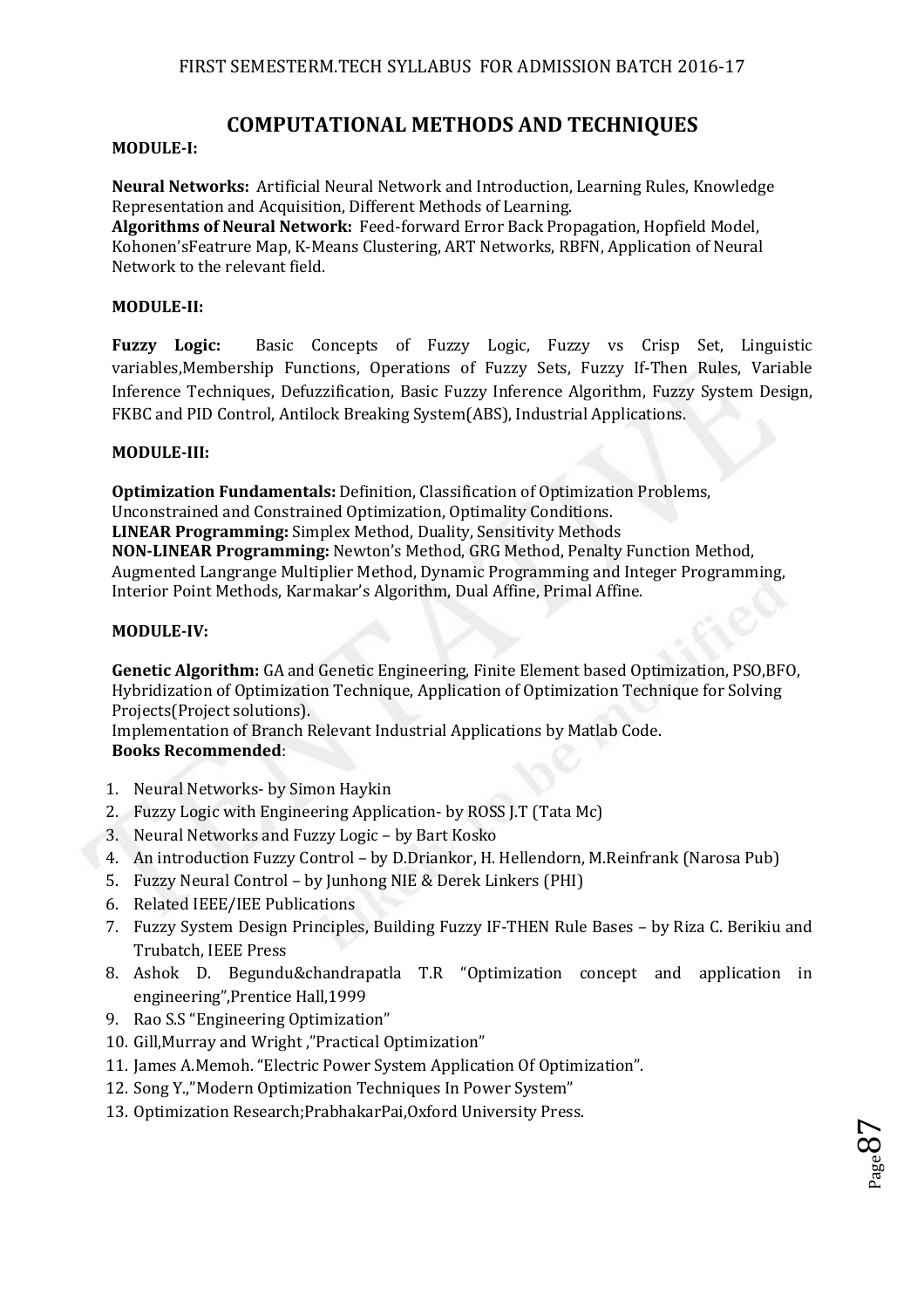## **POWER CONVERSION DEVICES AND DRIVES**

#### **Module-I (8Hrs)**

**Basic concepts of Modeling:** Basic Two-pole Machine representation of Commutator machines, 3-phase synchronous machine with and without damper bars and 3-phase induction machine, Kron's primitive Machine - voltage, current and Torque equations.

**Dynamic Analysis of Synchronous Machine**: Dynamic performance of synchronous machine, three-phase fault, comparison of actual and approximate transient torque characteristics. **Module- II(12Hrs)** 

**Modeling of Synchronous Machine:** Synchronous machine inductances –voltage equations in the rotor's dq0 reference frame- electromagnetic torque-current in terms of flux linkagessimulation of three phase synchronous machine- modeling of PM Synchronous motor

**Poly-phase Induction Machines:** Introduction, construction and principle of operation,Induction motor equivalent circuit, steady-state performance equations of the induction motor, steady-state performance, Measurement of motor parameters, Dynamic modeling of induction machines.

#### **Module- III(12 Hrs)**

Phase controlled rectifiers– Single phase half wave controlled rectifier with R, R-L, R-L with freewheeling diodes.Full wave controlled rectifier with various kind of loads. Half controlled and full controlled bridges with passive and active loads-Input line current harmonics and power factor-Inverter mode of operation.Three phase half wave controlled rectifier with R,R-L an R-L-E loads.Three phase semi and full converters with RL and RLE loads.Input side current harmonics and power factor. Dual converters-Circulating current mode and Non circulating current mode. AC voltage regulators and DC Choppers-Types of ac voltage regulators-single phase full wave ac voltage controllers-single phase transformer tap changers-Multistep transformer tap changer. Three phase ac voltage regulators. Output performance analysis of type A chopper, four quadrant chopper operation.

#### **Module-IV(15 Hrs)**

**Introduction to motor drives:** Components of power electronic Drives- Criteria for selection of Drive components-match between the motor and the load- Thermal consideration- match between the motor and the power electronics converter- characteristics of mechanical systemsstability criteria.

**Induction motor drives:** Torque speed characteristics of 3-phase induction motor drive, speed control of 3-phase induction motor by varying stator frequency and voltage – impact of non sinusoidal excitation on induction motors- variable frequency converter classifications – variable frequency PWM-VSI drives- variable frequency square wave VSI drives- variable frequency CSI drives-comparison of variable frequency drives- Line frequency variable voltage drives- soft start of induction motors – speed control by static slip power recovery, static Cramer and Scherbius drives.

#### *BOOKS RECOMMENDED :*

- 1. *The Generalized theory of electrical machines (Chapters: 1,2,34,5,8 and 11 by B.Adkins and R.H. Hiiley.*
- 2. *Principle, Operation and Design of power Transformer By S.B Vasciitnsky.*
- 3. *The J & P transformer Book (Chapter: 22&23) By S. Austen Stigant and A.C Franklin.*
- 4. *Power System Stability & Control ( Chapters: 8&9) By P.Kundur, McGraw Hill-1994.*
- 5. *Ned Mohan etial : Power Electronics , John wiley and sous*
- 6. *R.Krishnan :Electric Motor Drives PHI publication*
- 7. *B K Bose :Modern Power Electronics and AC drives, Pearson Education (Asia)*
- 8. *P C Sen : Power Electronics TMH Publication*
- *9. Dubey : Power Electronics Drives- Wiley Eastern*
- *10. 10.P.C.Krause, Oleg Wasynczuk, Scott D.Sudhoff, "Analysis of Electrical Machinery and Drivesystems", IEEE Press, Second Edition*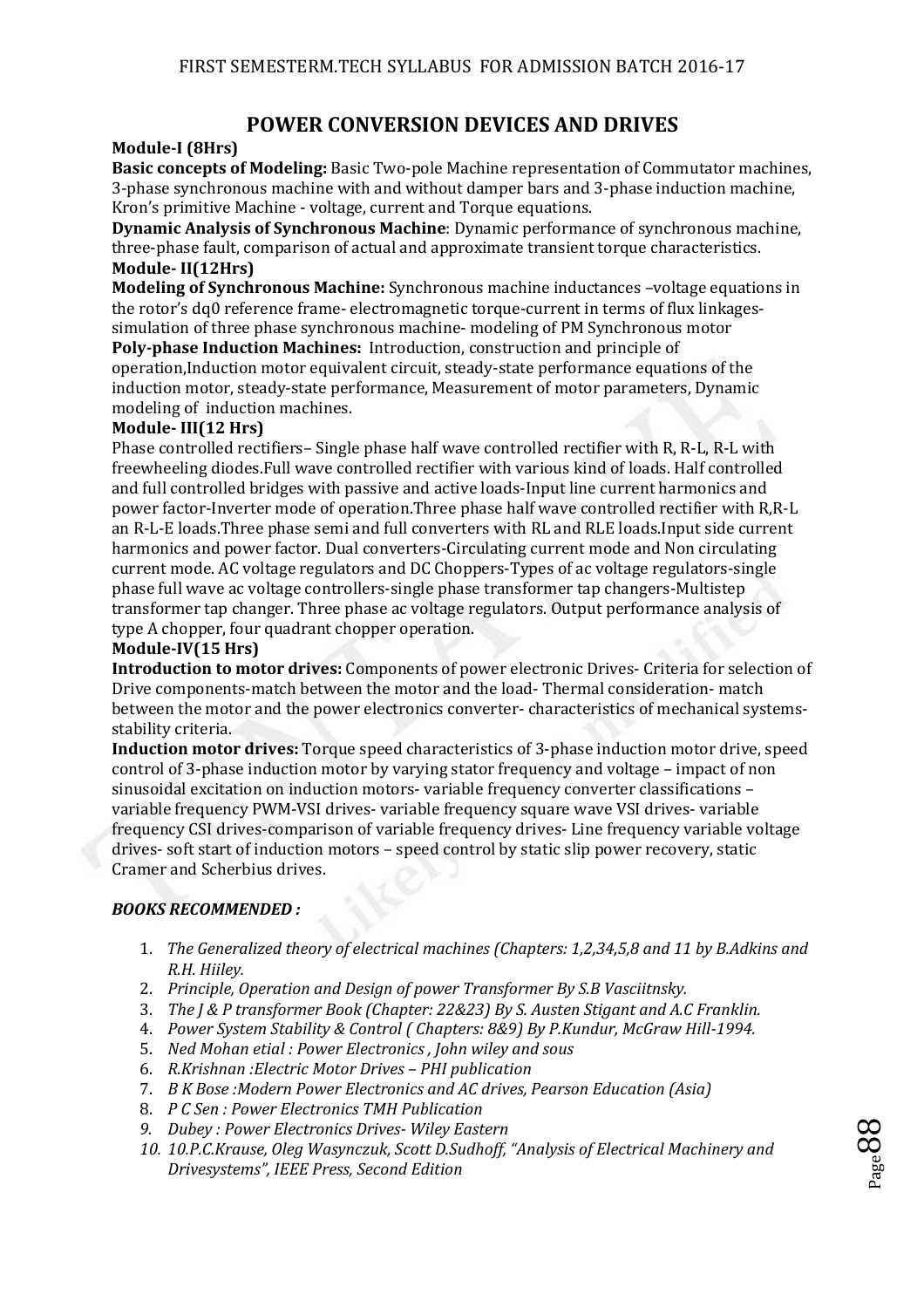## **ADVANCED POWER SYSTEMS**

#### **Module- I (7 Hrs)**

Modeling of Transmission lines & transformers with off-nominal taps. Power flow Analysis- NR and Fast Decoupled methods

 Algorithm for short circuit studies, Z Bus Formulation, Unsymmetrical fault analysis using symmetrical components

#### **Module- II(10 Hrs)**

Optimal System Operation:

Generation allocation problem formulation, Loss Coefficients, Optimal load flow solution, Hydrothermal Coordination, constraints in Unit- commitment, Unit commitment solution methods.

Turbine & Generator- Load frequency Scheme, Steady state & dynamic analysis in frequency domain for single & two area system

#### **Module-III(16 Hrs)**

#### **Power Quality Problems**

**Voltage Sag and over view of reliability:** Characterization of voltage sag , definition, causes of voltage sag , voltage sag magnitude , monitoring, theoretical calculation of voltage sag magnitude , voltage sag calculation in non-radial systems, meshed systems, voltage sag duration. Reliability of power systems

**PQ considerations in Industrial Power Systems:** voltage sag effects, equipment behavior of power electronic loads, induction motors, synchronous motors, computers, consumer electronics, adjustable speed AC drives and its operation. Mitigation of AC drives, Adjustable speed DC drive and its operation, mitigation methods of DC drives.

**Mitigation of Interruptions and Voltage Sags:** Overview of mitigation methods- form fault to trip, reducing the number of faults, reducing the fault clearing time changing the power system, installing mitigation equipment, improving equipment immunity, different events and mitigation methods . System equipment interface- voltage source converter , series voltage controller , shunt controller , combined shunt and series controller.

#### **Module- IV(12 Hrs)**

Power Pools & Electricity Markets: Inter-area transactions, multi-area power interchanges, Energy brokerage systems, Market design and auction mechanism, Pool versus bilateral markets and price formation, Role of independent generators and system operator *L*oad characteristics and load forecast: Basic definitions- load definitions, load factor definitions, diversity principle in distribution systems, Load Forecast- factors affecting load forecasting methods, small areas load forecasting, spatial load forecasting methods, simulation, trending and mixed load forecasting methods

#### *BOOKS RECOMMENDE :*

- *1. Stagg G.W., Eabiad A.H. " Computer methods in Power system analysis." Mc Graw Hill, 1968.*
- *2. Nagrath& Kothari, "Modern Power System Analysis"*
- *3. Elaerd O.Z, " Electrical Energy System Theory- An Introduction"*
- *4.* " Understanding Power Quality Problems" by Math H J Bollen, IEEE Press.
- *5.* Electrical power quality –R C Dugan, M.F,MGranghar, H.W.Beaty-TMH.
- *6.* A. J. Wood and B. F. Wollenberg, *Power generation, operation and control,* Wiley-Interscience, 2nd Edition, 1996.
- *7.* K. Bhattacharya, M. H. J. Bollen and J. E. Daalder, *Operation of restructured power systems,*  Kluwer Academic Publishers, USA, 2001.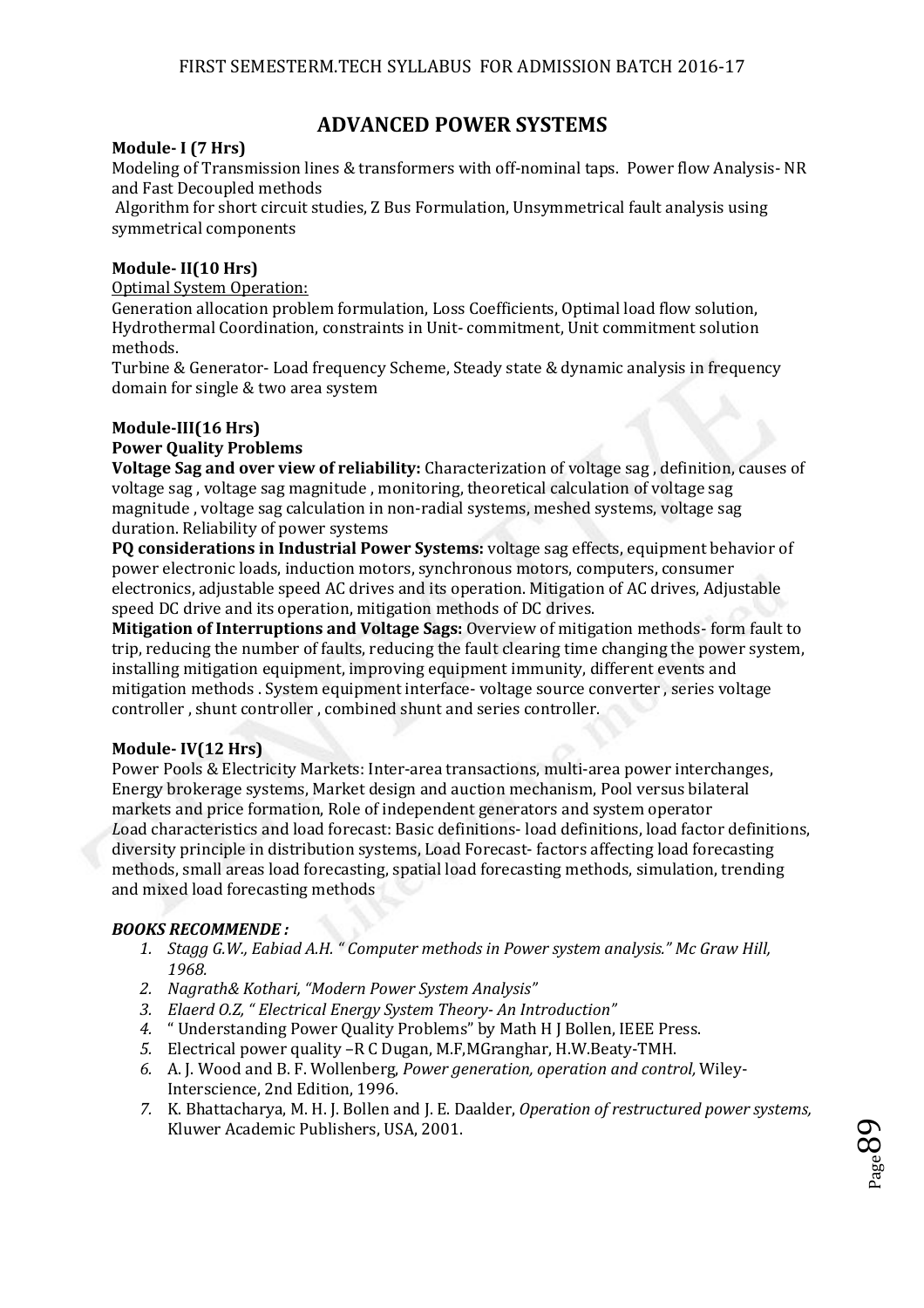# **SMART ELECTRICAL ENERGY SYSTEM**

#### **Module- I (7 Hrs)**

Non-renewable reserves and resources; renewable resources, Transformation of Energy. Solar Power: Solar processes and spectral composition of solar radiation; Radiation flux at the Earth's surface. Solar collectors. Types and performance characteristics. Applications. *SOLAR THERMAL SYSTEM:*Solar Collection Devices; their analysis; Solar Collector Characteristics; Solar Pond; application of solar energy to space heating etc.

#### **Module- II (8 Hrs)**

Wind Energy: Wind energy conversion; efficiency limit for wind energy conversion, types of converters, aerodynamics of wind rotors, power - speed and torque - speed characteristics of wind turbines, wind turbine control systems; conversion to electrical power: induction and synchronous generators, grid connected and self excited induction generator operation, constant voltage and constant frequency generation with power electronic control, single and double output systems, reactive power compensation

#### **Module- III (15 Hrs)**

Distributed Generation

Standards, DG potential, Definitions and terminologies; current status and future trends, Technical and economical impacts, Definitions and terminologies; current status and future trends, Technical and economical impacts

DG Technologies, DG from renewable energy sources, DG from non-renewable energy sources, Distributed generation applications, Operating Modes, Base load; peaking; peak shaving and emergency power, Isolated, momentary parallel and grid connection

Distribution system performance and operation

Distribution automation and control, Voltage drop calculation for distribution networks, Power loss Calculation, Application of capacitors to distribution systems, Application of voltage regulators to distribution systems

#### **Module- IV (15 Hrs)**

Introduction to smart grid:

Introduction to the smart grid, including objectives and functions, views of the smart grid with in the industry, and design criteria.

#### *BOOKS RECOMMENDED:*

- *1.* S. N. Bhadra, D. Kastha, S. Banerjee, *Wind Electrical Systems*: Oxford Univ. Press, 2005.
- *2.* S.A. Abbasi, N. Abbasi, *Renewable Energy Sources and Their Environmental Impact:*  Prentice Hall of India, 2004.
- *3.* S.P. Sukhatme Solar Energy: Principles of thermal Collection and Storage,TMH,New Delhi
- *4.* H.P. Garg and Jai Prakash Solar Energy: Fundamentals and Applications,TMH
- *5.* 5.Ned Mohan et. al : Power Electronics ,John Wiley and Sons
- *6. 6.P C Sen : Power Electronics , TMH*
- *7. G K Dubey et. al :Thyristorised Power Controllers , Wiley Eastern Ltd.*
- *8. B K Bose : Modern Power Electronics and AC Drives, Pearson Edn (Asia)*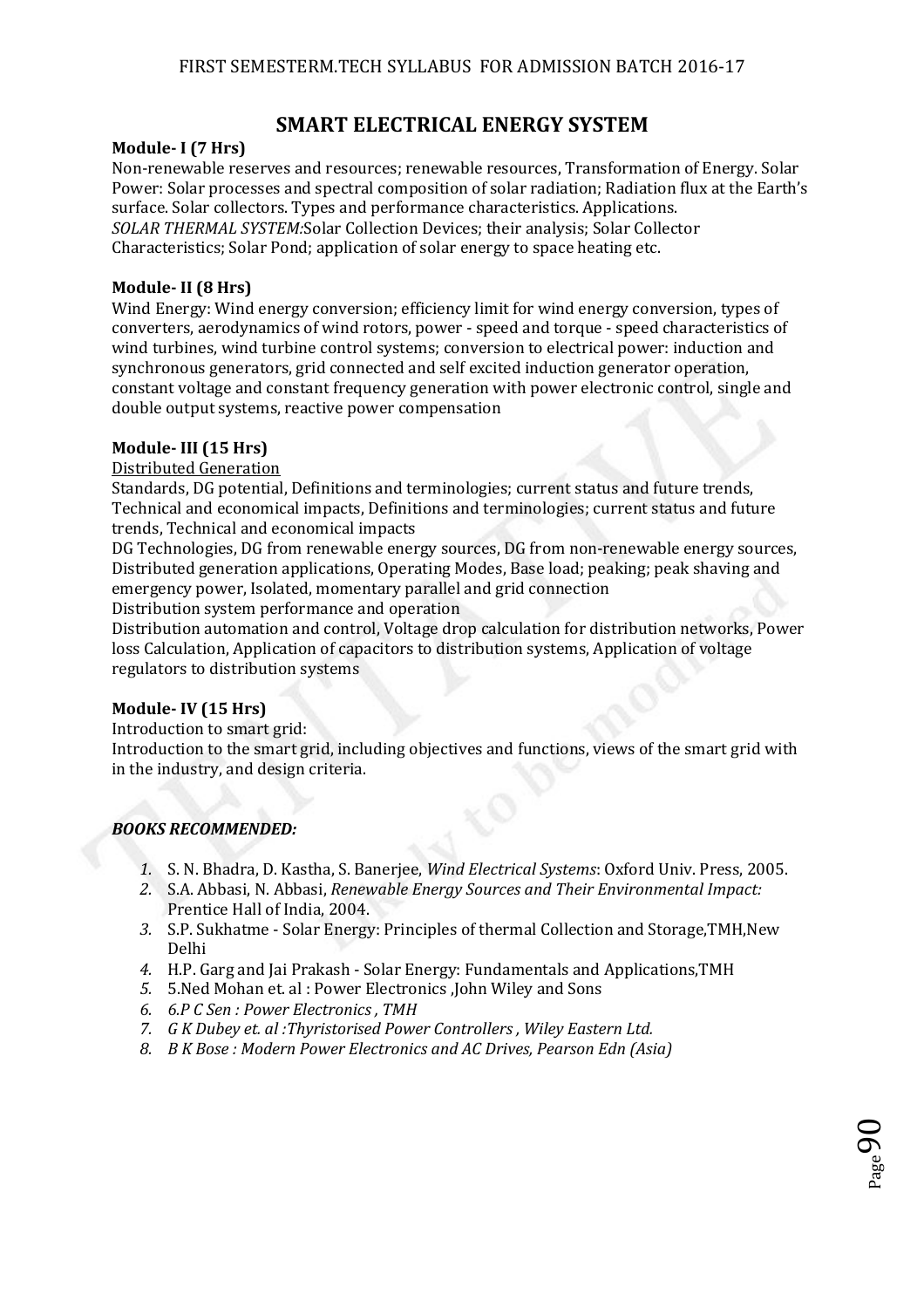## **BRANCH-ELECTRICAL & ELECTRONICS ENGINEERING**

*Specialization:* ELECTRICAL AND ELECTRONICS ENGINEERING ELECTRICAL & ELECTRONICS ENGINEERING (POWER SYSTEM ENGINEERING)

|                                                      |                   |                                | <b>First Semester</b>             |                               |                          |                                   |                          |
|------------------------------------------------------|-------------------|--------------------------------|-----------------------------------|-------------------------------|--------------------------|-----------------------------------|--------------------------|
|                                                      | <b>Theory</b>     |                                |                                   |                               |                          | <b>Practical</b>                  |                          |
| <b>Course Name</b>                                   | Hours/Week<br>L/T | <b>Credit</b><br><b>Theory</b> | <b>University</b><br><b>Marks</b> | Internal<br><b>Evaluation</b> | Hours/<br>Week<br>L/T    | <b>Credit</b><br><b>Practical</b> | <b>Marks</b>             |
| Computational<br>Methods and<br>Techniques           | $4-0$             | $\overline{4}$                 | 100                               | 50                            | $\overline{\phantom{0}}$ | $\overline{\phantom{a}}$          | $\blacksquare$           |
| Internet of Things                                   | $4-0$             | $\overline{4}$                 | 100                               | 50                            | $\mathbb{L}$             | $\bar{\mathcal{L}}$               | $\bar{\mathbb{Z}}$       |
| <b>Power Conversion</b><br><b>Devices And Drives</b> | $4-0$             | $\overline{4}$                 | 100                               | 50                            | $\Box$                   | $\overline{\phantom{a}}$          | $\overline{\phantom{a}}$ |
| <b>Integrated Circuit</b><br>Design                  | $4-0$             | $\overline{4}$                 | 100                               | 50                            | $\overline{\phantom{a}}$ | $\overline{\phantom{a}}$          | $\frac{1}{2}$            |
| <b>Smart Electrical Energy</b><br>System             | $4-0$             | $\overline{4}$                 | 100                               | 50                            | $\blacksquare$           | $\overline{\phantom{a}}$          | L.                       |
| $Lab-I$                                              |                   |                                |                                   |                               | 8                        | $\overline{4}$                    | 150                      |
|                                                      |                   |                                |                                   |                               |                          |                                   |                          |
| Total                                                |                   |                                |                                   |                               |                          |                                   |                          |
| Total Marks: 900<br><b>Total Credits: 24</b>         |                   |                                |                                   |                               |                          |                                   |                          |
|                                                      |                   |                                |                                   |                               |                          |                                   |                          |
|                                                      |                   |                                |                                   |                               |                          |                                   |                          |

 $Page9$ .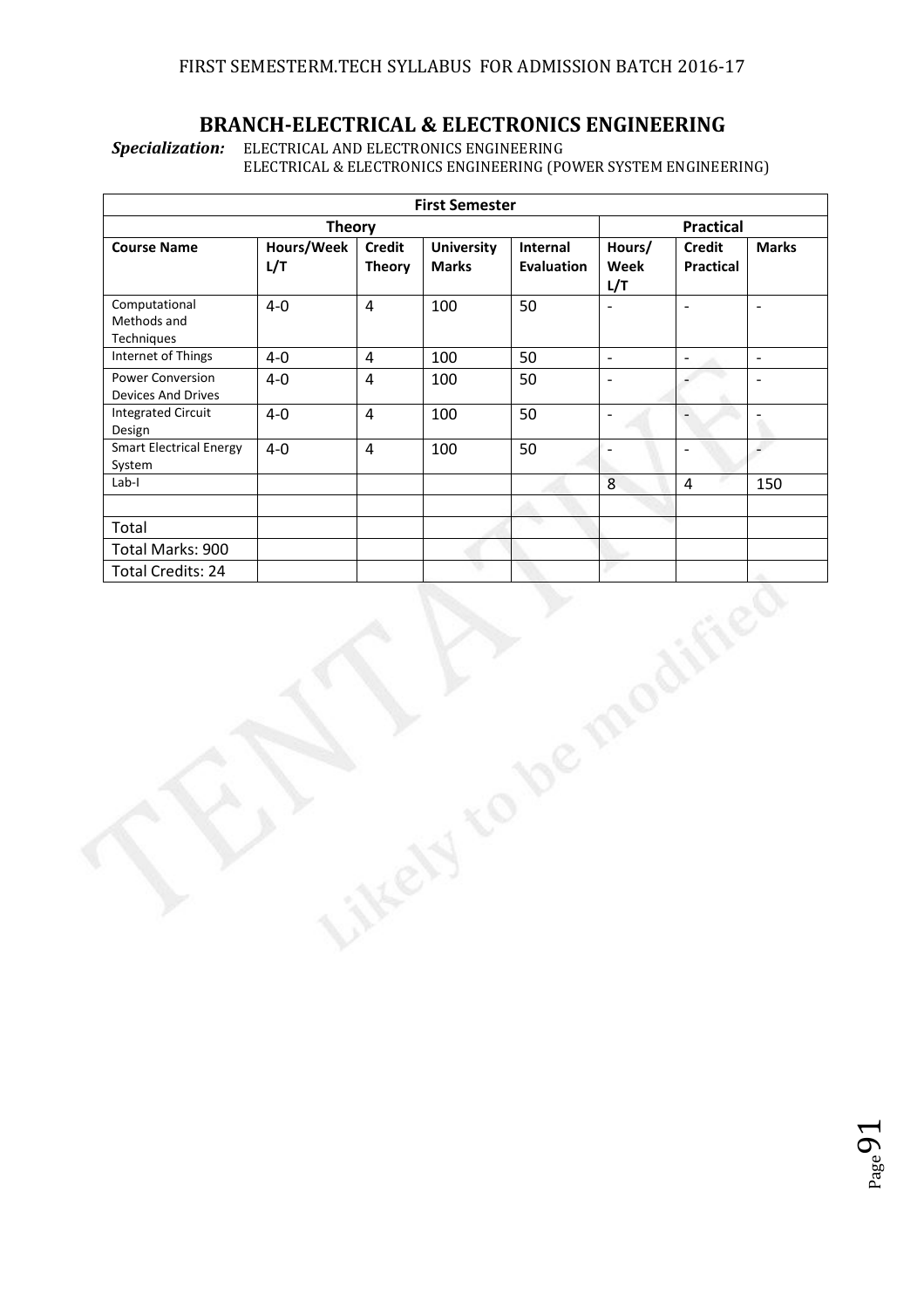## **INTERNET OF THINGS (IoT)**

#### **MODULE I**

#### **Introduction to Internet of Things**

**Introduction**-Definition & Characteristics of IoT , **Physical Design of IoT-** Things in IoT , IoT Protocols, **Logical Design of IoT-** IoT Functional Blocks, IoT Communication Models, IoT Communication APIs , **IoT Enabling Technologies-** Wireless Sensor Networks , Cloud Computing, Big Data Analytics , Communication Protocols , Embedded Systems, **IoT Levels & Deployment Templates.** 

#### **MODULE II**

#### **Domain Specific IoTs**

**Home Automation:** Smart Lighting, Smart Appliances, Intrusion Detection, Smoke/Gas Detectors, **Cities-**Smart Parking, Smart Lighting, Smart Roads, Structural Health Monitoring, Surveillance, Emergency Response, **Environment-**Weather Monitoring, Air Pollution Monitoring, Noise Pollution Monitoring, Forest Fire Detection , River Floods Detection , **Energy-** Smart Grids , Renewable Energy Systems , Prognostics , **Retail-**Inventory Management , Smart Payments , Smart Vending Machines , **Logistics-**Route Generation & Scheduling , Fleet Tracking , Shipment Monitoring , Remote Vehicle Diagnostics, **Agriculture-**Smart Irrigation ,Green House Control ,**Industry -**Machine Diagnosis & Prognosis Indoor Air Quality Monitoring ,**Health & Lifestyle –**Health & Fitness Monitoring, Wearable Electronics **IoT and M2M Introduction, M2M-Difference between IoT and M2M, SDN and NFV for IoT-**Software Defined Networking , Network Function Virtualization

#### **MODULE III**

#### **IoT Platforms Design Methodology**

**IoT Design Methodology-Purpose & Requirements Specification, Process Specification,** Domain Model Specification, Information Model Specification , Service Specifications , IoT Level Specification, Functional View Specification, Operational View Specification, Device & Component Integration , Application Development, **Case Study on IoT System for Weather Monitoring, Motivation for Using Python** 

#### **IoT Physical Devices & Endpoints**

**What is an IoT Device-**Basic building blocks of an IoT Device, **Exemplary Device: Raspberry Pi**, **About the Board, Linux on Raspberry Pi , Raspberry Pi Interfaces –** Serial, SPI, I2C, **Programming Raspberry Pi with Python-**Controlling LED with Raspberry Pi , Interfacing an LED and Switch with Raspberry Pi ,Interfacing a Light Sensor (LDR) with Raspberry Pi , **Other IoT Devices-**pcDuino, Beagle Bone Black , Cubieboard

#### **MODULE IV**

**IoT&Beyond :** Use of Big Data and Visualization in IoT, Industry 4.0 Concepts. Overview of RFID, Low-power design (Bluetooth Low Energy), range extension techniques (data mining and mesh networking), and data-intensive IoT for continuous recognition applications. Overview of Android / IOS App Development tools & Internet Of Everything

#### **Text Books:**

1. Internet of Things, A Hands on Approach, by Arshdeep Bahga & Vijay audisetti, University Press.

#### **Reference Books:**

*1.* The Internet of Things, by Michael Millen, Pearson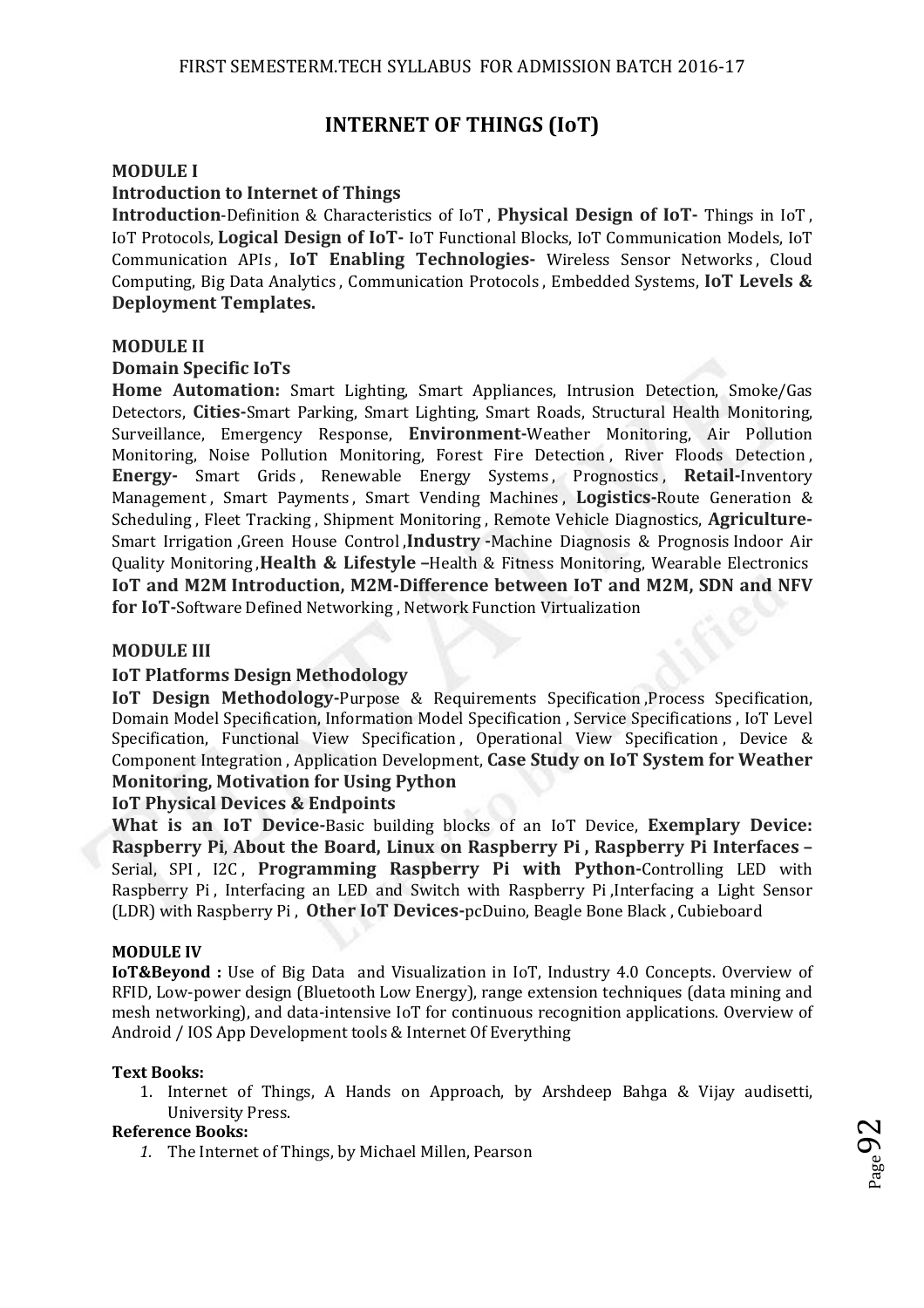## **COMPUTATIONAL METHODS AND TECHNIQUES**

#### **MODULE-I:**

**Neural Networks:** Artificial Neural Network and Introduction, Learning Rules, Knowledge Representation and Acquisition, Different Methods of Learning.

**Algorithms of Neural Network:** Feed-forward Error Back Propagation, Hopfield Model, Kohonen'sFeatrure Map, K-Means Clustering, ART Networks, RBFN, Application of Neural Network to the relevant field.

#### **MODULE-II:**

**Fuzzy Logic:** Basic Concepts of Fuzzy Logic, Fuzzy vs Crisp Set, Linguistic variables,Membership Functions, Operations of Fuzzy Sets, Fuzzy If-Then Rules, Variable Inference Techniques, Defuzzification, Basic Fuzzy Inference Algorithm, Fuzzy System Design, FKBC and PID Control, Antilock Breaking System(ABS), Industrial Applications.

#### **MODULE-III:**

**Optimization Fundamentals:** Definition, Classification of Optimization Problems, Unconstrained and Constrained Optimization, Optimality Conditions. **LINEAR Programming:** Simplex Method, Duality, Sensitivity Methods **NON-LINEAR Programming:** Newton's Method, GRG Method, Penalty Function Method, Augmented Langrange Multiplier Method, Dynamic Programming and Integer Programming, Interior Point Methods, Karmakar's Algorithm, Dual Affine, Primal Affine.

#### **MODULE-IV:**

**Genetic Algorithm:** GA and Genetic Engineering, Finite Element based Optimization, PSO,BFO, Hybridization of Optimization Technique, Application of Optimization Technique for Solving Projects(Project solutions).

Implementation of Branch Relevant Industrial Applications by Matlab Code. **Books Recommended**:

- *1.* Neural Networks- by Simon Haykin
- *2.* Fuzzy Logic with Engineering Application- by ROSS J.T (Tata Mc)
- *3.* Neural Networks and Fuzzy Logic by Bart Kosko
- *4.* An introduction Fuzzy Control by D.Driankor, H. Hellendorn, M.Reinfrank (Narosa Pub)
- *5.* Fuzzy Neural Control by Junhong NIE & Derek Linkers (PHI)
- *6.* Related IEEE/IEE Publications
- *7.* Fuzzy System Design Principles, Building Fuzzy IF-THEN Rule Bases by Riza C. Berikiu and Trubatch, IEEE Press
- *8.* Ashok D. Begundu&chandrapatla T.R "Optimization concept and application in engineering",Prentice Hall,1999
- *9.* Rao S.S "Engineering Optimization"
- *10.* Gill,Murray and Wright ,"Practical Optimization"
- *11.* James A.Memoh. "Electric Power System Application Of Optimization".
- *12.* Song Y.,"Modern Optimization Techniques In Power System"
- *13.* Optimization Research;PrabhakarPai,Oxford University Press.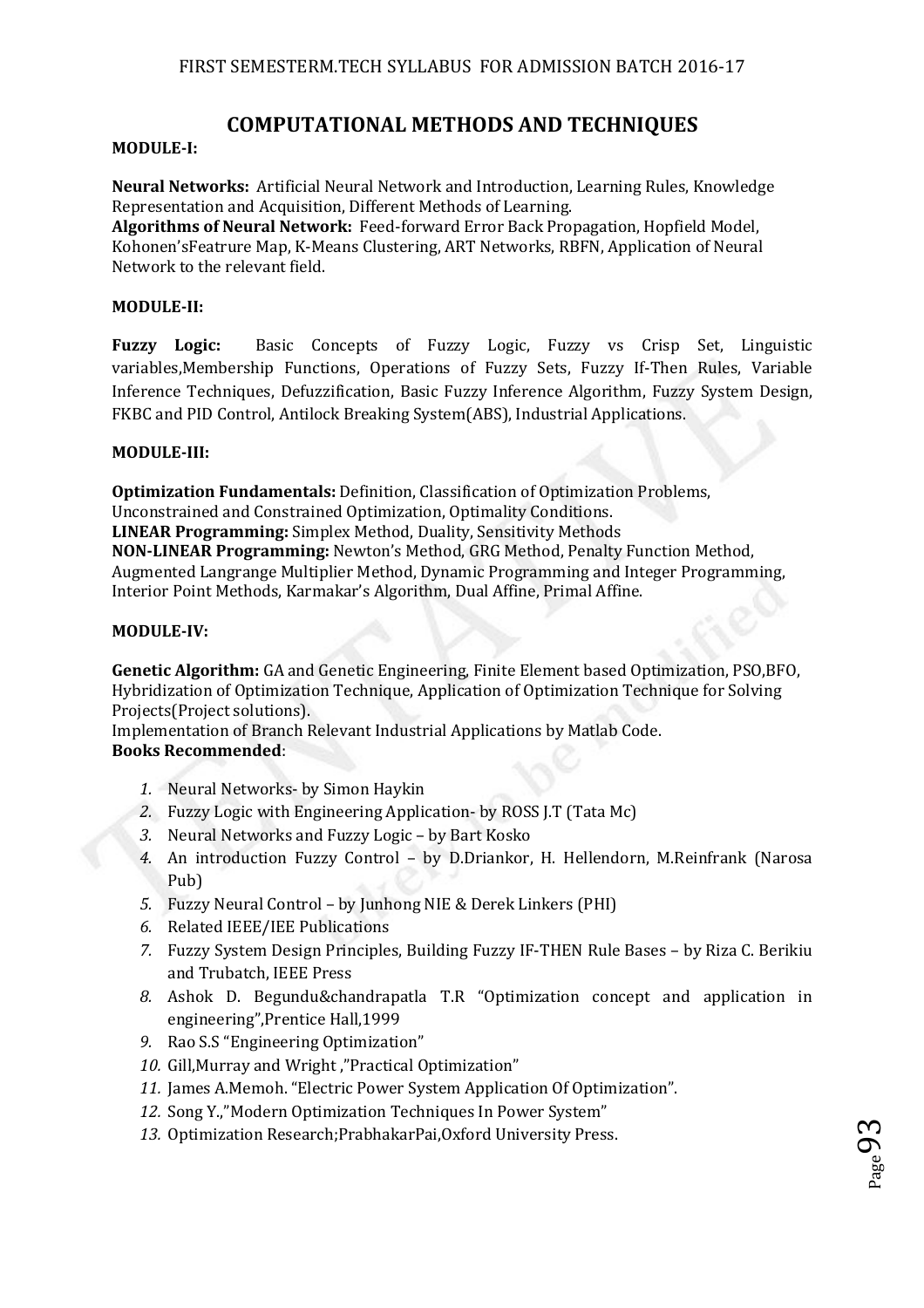## **POWER CONVERSION DEVICES AND DRIVES**

#### **Module-I (8Hrs)**

**Basic concepts of Modeling:** Basic Two-pole Machine representation of Commutator machines, 3-phase synchronous machine with and without damper bars and 3-phase induction machine, Kron's primitive Machine - voltage, current and Torque equations.

**Dynamic Analysis of Synchronous Machine**: Dynamic performance of synchronous machine, three-phase fault, comparison of actual and approximate transient torque characteristics. **Module- II(12Hrs)** 

**Modeling of Synchronous Machine:** Synchronous machine inductances –voltage equations in the rotor's dq0 reference frame- electromagnetic torque-current in terms of flux linkagessimulation of three phase synchronous machine- modeling of PM Synchronous motor

**Poly-phase Induction Machines:** Introduction, construction and principle of operation,Induction motor equivalent circuit, steady-state performance equations of the induction motor, steady-state performance, Measurement of motor parameters, Dynamic modeling of induction machines.

#### **Module- III(12 Hrs)**

Phase controlled rectifiers– Single phase half wave controlled rectifier with R, R-L, R-L with freewheeling diodes.Full wave controlled rectifier with various kind of loads. Half controlled and full controlled bridges with passive and active loads-Input line current harmonics and power factor-Inverter mode of operation.Three phase half wave controlled rectifier with R,R-L an R-L-E loads.Three phase semi and full converters with RL and RLE loads.Input side current harmonics and power factor. Dual converters-Circulating current mode and Non circulating current mode. AC voltage regulators and DC Choppers-Types of ac voltage regulators-single phase full wave ac voltage controllers-single phase transformer tap changers-Multistep transformer tap changer. Three phase ac voltage regulators. Output performance analysis of type A chopper, four quadrant chopper operation.

#### **Module-IV(15 Hrs)**

**Introduction to motor drives:** Components of power electronic Drives- Criteria for selection of Drive components-match between the motor and the load- Thermal consideration- match between the motor and the power electronics converter- characteristics of mechanical systemsstability criteria.

**Induction motor drives:** Torque speed characteristics of 3-phase induction motor drive, speed control of 3-phase induction motor by varying stator frequency and voltage – impact of non sinusoidal excitation on induction motors- variable frequency converter classifications – variable frequency PWM-VSI drives- variable frequency square wave VSI drives- variable frequency CSI drives-comparison of variable frequency drives- Line frequency variable voltage drives- soft start of induction motors – speed control by static slip power recovery, static Cramer and Scherbius drives.

#### *BOOKS RECOMMENDED :*

- *1. The Generalized theory of electrical machines (Chapters: 1,2,34,5,8 and 11 by B.Adkins and R.H. Hiiley.*
- *2. Principle, Operation and Design of power Transformer By S.B Vasciitnsky.*
- *3. The J & P transformer Book (Chapter: 22&23) By S. Austen Stigant and A.C Franklin.*
- *4. Power System Stability & Control ( Chapters: 8&9) By P.Kundur, McGraw Hill-1994.*
- *5. Ned Mohan etial : Power Electronics , John wiley and sous*
- *6. R.Krishnan :Electric Motor Drives PHI publication*
- *7. B K Bose :Modern Power Electronics and AC drives, Pearson Education (Asia)*
- *8. P C Sen : Power Electronics TMH Publication*
- *9. Dubey : Power Electronics Drives- Wiley Eastern*
- *10. 10.P.C.Krause, Oleg Wasynczuk, Scott D.Sudhoff, "Analysis of Electrical Machinery and Drivesystems", IEEE Press, Second Edition.*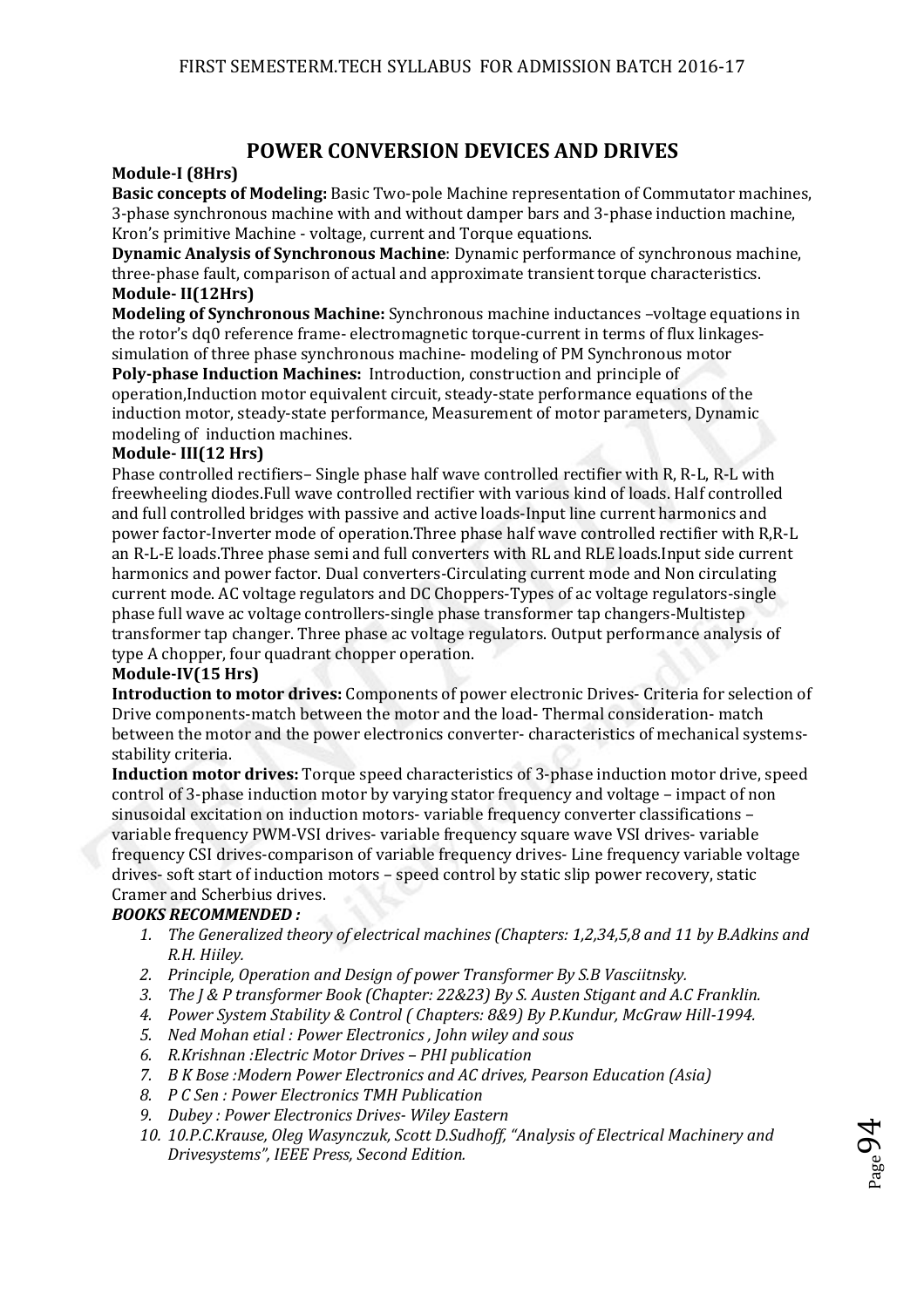# **INTEGRATED CIRCUIT DESIGN**

### **Module I**

### **The CMOS Inverters and CMOS Logic Gates – the Static View:**

Introduction to CMOS Inverter, Introduction to Static CMOS Design, The Dynamic Behavior, Power, Energy, and Energy-Delay, Complementary CMOS, Pass-Transistor Logic, Transmission gates, Technology Scaling and its Impact on the Inverter Metrics

### **Dynamic CMOS Logic, Timing Metrics:**

Dynamic CMOS Design, CMOS Logic Design Perspectives, Timing Metrics: Timing Metrics for Sequential Circuits, Classification of Memory Elements

### **Module-II Basic Building Blocks:**

Inverter with Active Load, Cascode, Cascode with Cascode Load, Source Follower, Threshold Independent Level Shift, Improved Output Stages

### **Current and Voltage Sources:**

Current Mirrors, Current References, Voltage Biasing, Voltage References

### **CMOS Operational Amplifiers:**

General Issues, Performance Characteristics, Basic Architecture, Two Stages Amplifier, Frequency Response and Compensation, Slew Rate

#### **Module-III**

Overview of Mixed-Signal Testing – Mixed-signal circuits, Test and diagnostic equipments, Mixed-signal testing challenges, The Test Specification Process – Device datasheets, Generation of test plan, Components of a test program, DC and Parametric Measurements – Continuity, Leakage currents, Power supply currents, DC references and regulators, Impedance measurements, DC offset measurements, DC gain measurements, DC power supply rejection ratio, DC common-mode rejection ratio, Comparator DC tests, Voltage search techniques, DC tests for digital circuits, Measurement Accuracy – Terminology, Calibration and checkers, Dealing with measurement errors, Basic data analysis, Tester Hardware – Mixed-signal tester overview, DC resources, Digital subsystem, AC source and measurement, Time measurement system, Computing hardware.

IDDQ Testing , Design for Testability , Built-In Self-Test , Boundary Scan , Analog Test Bus , System Test and Core Test

#### **Module-IV**

Overview of LDMOS, Power MOS, Floating Gate MOS

**Emerging Technology**: Overview of HEMT, FinFET, Organic FET (OFET), Graphene nanoribbon field effect transistor (GNRFET).

**IC Design for Internet of Everything (IoE)**: Overview of Analog IC, Digital & Memory IC, Mixed-Signal IC, RF/MM-Wave/Terahertz IC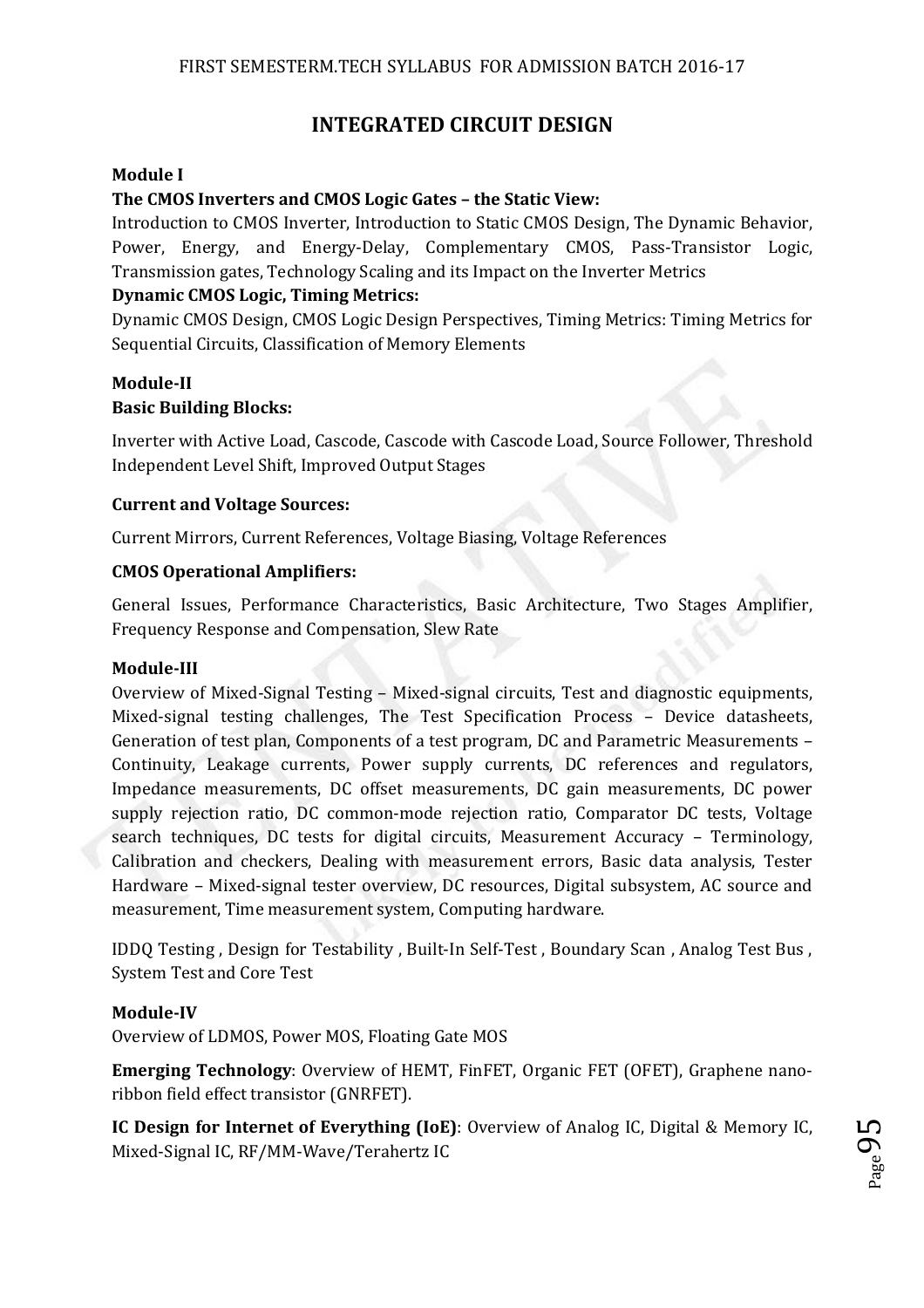# **SMART ELECTRICAL ENERGY SYSTEM**

#### **Module- I (7 Hrs)**

Non-renewable reserves and resources; renewable resources, Transformation of Energy. Solar Power: Solar processes and spectral composition of solar radiation; Radiation flux at the Earth's surface. Solar collectors. Types and performance characteristics. Applications. *SOLAR THERMAL SYSTEM:*Solar Collection Devices; their analysis; Solar Collector Characteristics; Solar Pond; application of solar energy to space heating etc.

#### **Module- II (8 Hrs)**

Wind Energy: Wind energy conversion; efficiency limit for wind energy conversion, types of converters, aerodynamics of wind rotors, power - speed and torque - speed characteristics of wind turbines, wind turbine control systems; conversion to electrical power: induction and synchronous generators, grid connected and self excited induction generator operation, constant voltage and constant frequency generation with power electronic control, single and double output systems, reactive power compensation

#### **Module- III (15 Hrs)**

Distributed Generation

Standards, DG potential, Definitions and terminologies; current status and future trends, Technical and economical impacts, Definitions and terminologies; current status and future trends, Technical and economical impacts

DG Technologies, DG from renewable energy sources, DG from non-renewable energy sources, Distributed generation applications, Operating Modes, Base load; peaking; peak shaving and emergency power, Isolated, momentary parallel and grid connection

Distribution system performance and operation

Distribution automation and control, Voltage drop calculation for distribution networks, Power loss Calculation, Application of capacitors to distribution systems, Application of voltage regulators to distribution systems

#### **Module- IV (15 Hrs)**

Introduction to smart grid:

Introduction to the smart grid, including objectives and functions, views of the smart grid within the industry, and design criteria.

#### *BOOKS RECOMMENDED :*

- *1.* S. N. Bhadra, D. Kastha, S. Banerjee, *Wind Electrical Systems*: Oxford Univ. Press, 2005.
- *2.* S.A. Abbasi, N. Abbasi, *Renewable Energy Sources and Their Environmental Impact:*  Prentice Hall of India, 2004.
- *3.* S.P. Sukhatme Solar Energy: Principles of thermal Collection and Storage,TMH,New Delhi
- *4.* H.P. Garg and Jai Prakash Solar Energy: Fundamentals and Applications,TMH
- *5.* 5.Ned Mohan et. al : Power Electronics ,John Wiley and Sons
- *6. 6.P C Sen : Power Electronics , TMH*
- *7. G K Dubey et. al :Thyristorised Power Controllers , Wiley Eastern Ltd.*
- *8. B K Bose : Modern Power Electronics and AC Drives, Pearson Edn (Asia)*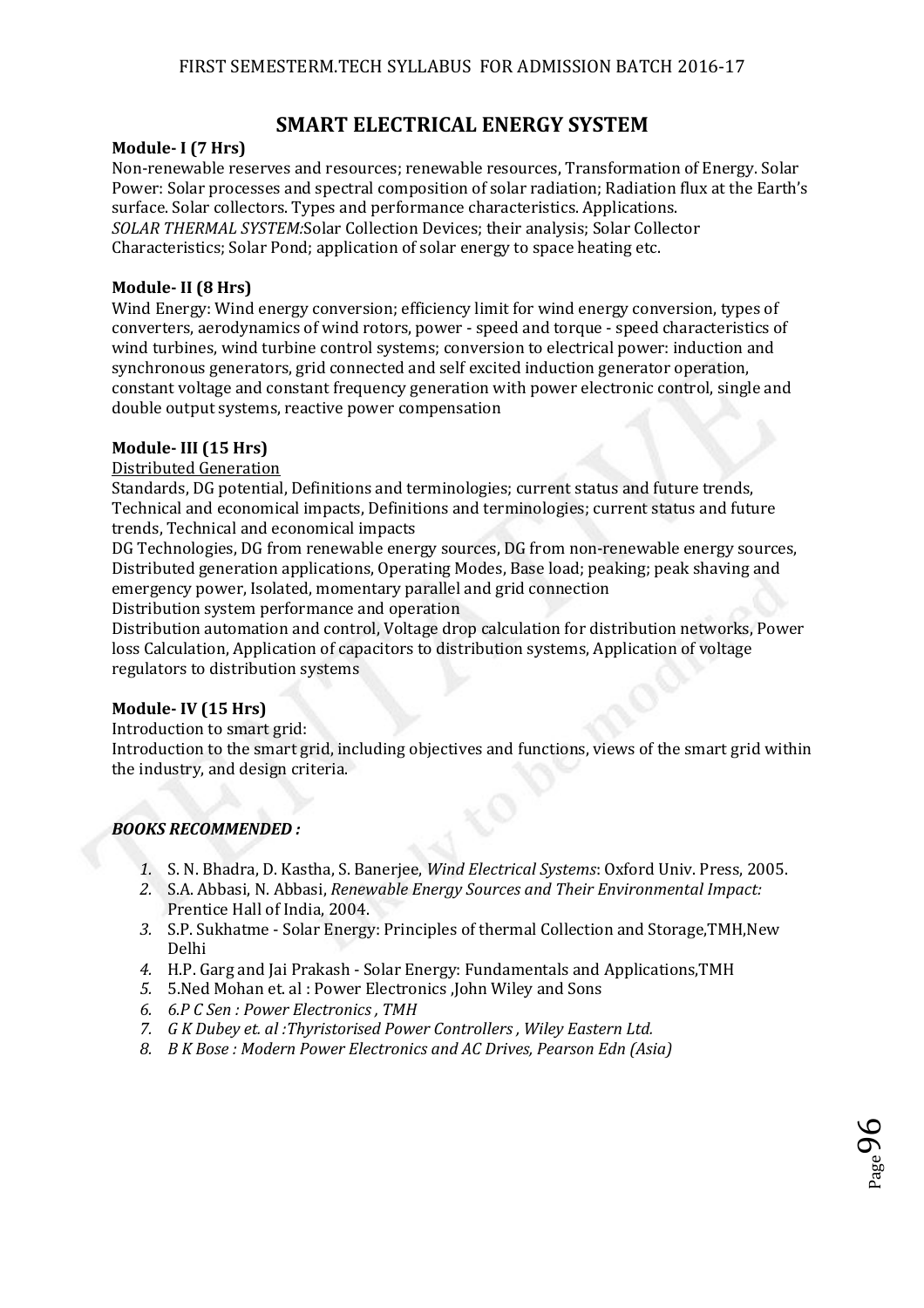# **BRANCH-(PT) ENVIRONMENTAL SCIENCE & ENGINEERING**

|                                               |                   |                                | <b>First Semester</b>             |                               |                          |                                   |                          |
|-----------------------------------------------|-------------------|--------------------------------|-----------------------------------|-------------------------------|--------------------------|-----------------------------------|--------------------------|
|                                               | <b>Theory</b>     |                                |                                   |                               |                          | <b>Practical</b>                  |                          |
| <b>Course Name</b>                            | Hours/Week<br>L/T | <b>Credit</b><br><b>Theory</b> | <b>University</b><br><b>Marks</b> | Internal<br><b>Evaluation</b> | Hours/<br>Week<br>L/T    | <b>Credit</b><br><b>Practical</b> | <b>Marks</b>             |
| Computational<br>Methods and<br>Techniques    | $4-0$             | $\overline{4}$                 | 100                               | 50                            | $\overline{\phantom{a}}$ | $\overline{\phantom{a}}$          | $\overline{\phantom{a}}$ |
| Internet of Things                            | $4-0$             | 4                              | 100                               | 50                            | $\mathbb{R}^2$           | ÷,                                | $\Box$                   |
| <b>Water Supply</b><br>Engineering            | $4-0$             | $\overline{4}$                 | 100                               | 50                            | $\frac{1}{2}$            | $\overline{\phantom{a}}$          | $\overline{\phantom{a}}$ |
| Waste Water<br>Engineering                    | $4 - 0$           | $\overline{4}$                 | 100                               | 50                            | $\overline{\phantom{a}}$ | $\overline{\phantom{a}}$          |                          |
| Environmental<br>Chemistry &<br>Microbiology  | $4-0$             | 4                              | 100                               | 50                            | $\overline{a}$           | $\frac{1}{2}$                     | $\overline{\phantom{a}}$ |
| Lab-I<br>(Environmental Engg<br>Laboratory-1) |                   |                                |                                   |                               | 8                        | $\overline{4}$                    | 150                      |
|                                               |                   |                                |                                   |                               |                          |                                   |                          |
| Total                                         |                   |                                |                                   |                               |                          |                                   |                          |
| Total Marks: 900                              |                   |                                |                                   |                               |                          |                                   |                          |
| Total Credits: 24                             |                   |                                |                                   |                               |                          |                                   |                          |
|                                               |                   |                                |                                   | De                            |                          |                                   |                          |

#### *Specialization:* ENVIRONMENTAL SCIENCE & ENGINEERING (PT)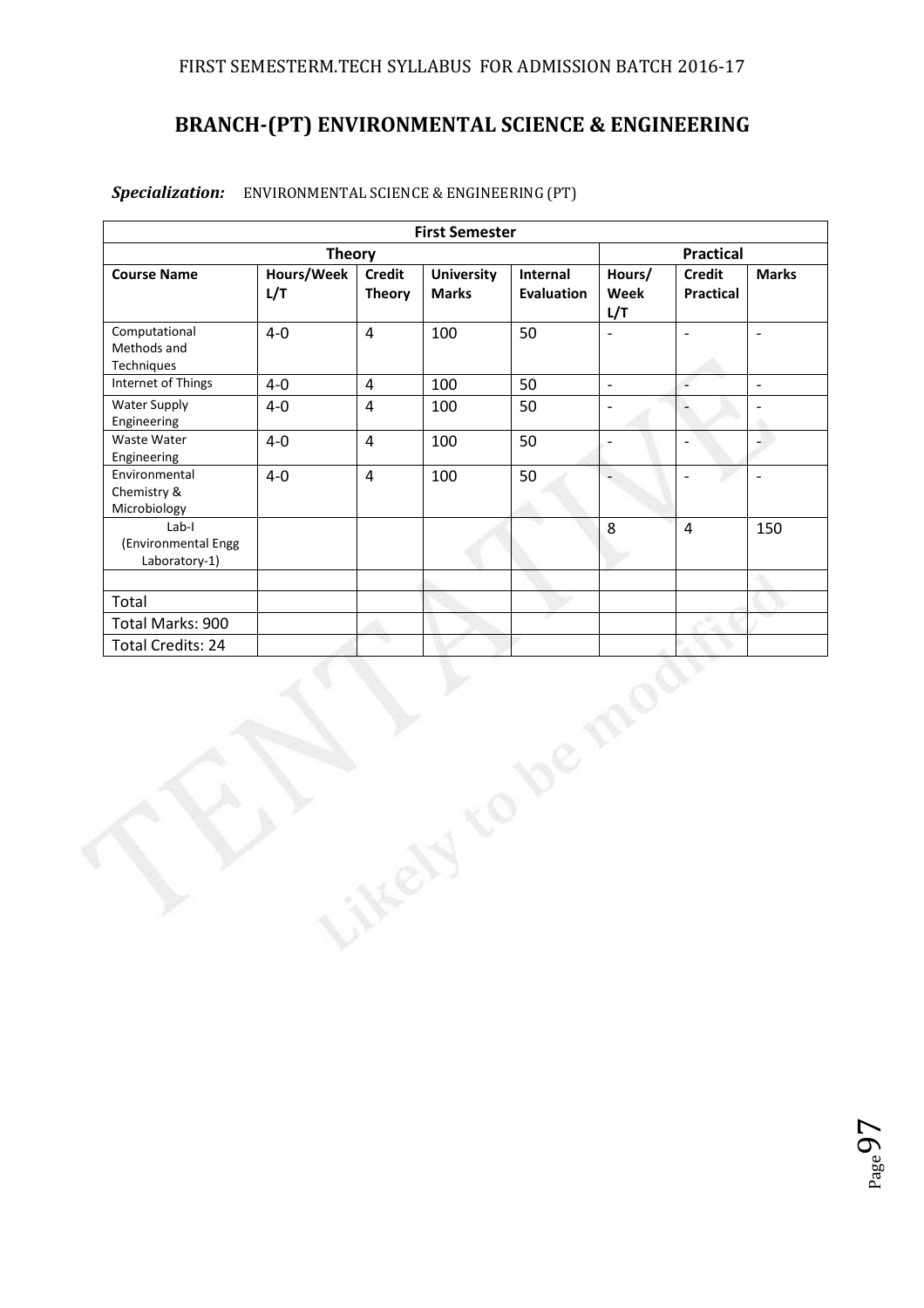# **INTERNET OF THINGS (IoT)**

#### **MODULE I**

#### **Introduction to Internet of Things**

**Introduction**-Definition & Characteristics of IoT , **Physical Design of IoT-** Things in IoT , IoT Protocols, **Logical Design of IoT-** IoT Functional Blocks, IoT Communication Models, IoT Communication APIs , **IoT Enabling Technologies-** Wireless Sensor Networks , Cloud Computing, Big Data Analytics , Communication Protocols , Embedded Systems, **IoT Levels & Deployment Templates.** 

#### **MODULE II**

#### **Domain Specific IoTs**

**Home Automation:** Smart Lighting, Smart Appliances, Intrusion Detection, Smoke/Gas Detectors, **Cities-**Smart Parking, Smart Lighting, Smart Roads, Structural Health Monitoring, Survei

llance, Emergency Response, **Environment-**Weather Monitoring, Air Pollution Monitoring, Noise Pollution Monitoring, Forest Fire Detection , River Floods Detection , **Energy-** Smart Grids , Renewable Energy Systems , Prognostics , **Retail-**Inventory Management , Smart Payments , Smart Vending Machines , **Logistics-**Route Generation & Scheduling , Fleet Tracking, Shipment Monitoring, Remote Vehicle Diagnostics, **Agriculture-**Smart Irrigation ,Green House Control ,**Industry -**Machine Diagnosis & Prognosis Indoor Air Quality Monitoring ,**Health & Lifestyle –**Health & Fitness Monitoring, Wearable Electronics **IoT and M2M Introduction, M2M-Difference between IoT and M2M, SDN and NFV for IoT-**Software Defined Networking , Network Function Virtualization

#### **MODULE III**

#### **IoT Platforms Design Methodology**

**IoT Design Methodology-Purpose & Requirements Specification, Process Specification,** Domain Model Specification, Information Model Specification , Service Specifications , IoT Level Specification, Functional View Specification, Operational View Specification, Device & Component Integration , Application Development, **Case Study on IoT System for Weather Monitoring, Motivation for Using Python** 

#### **IoT Physical Devices & Endpoints**

**What is an IoT Device-**Basic building blocks of an IoT Device, **Exemplary Device: Raspberry Pi**, **About the Board, Linux on Raspberry Pi , Raspberry Pi Interfaces –** Serial, SPI, I2C, **Programming Raspberry Pi with Python-**Controlling LED with Raspberry Pi , Interfacing an LED and Switch with Raspberry Pi ,Interfacing a Light Sensor (LDR) with Raspberry Pi , **Other IoT Devices-**pcDuino, Beagle Bone Black , Cubieboard

#### **MODULE IV**

**IoT&Beyond :** Use of Big Data and Visualization in IoT, Industry 4.0 Concepts. Overview of RFID, Low-power design (Bluetooth Low Energy), range extension techniques (data mining and mesh networking), and data-intensive IoT for continuous recognition applications. Overview of Android / IOS App Development tools & Internet Of Everything

#### **Text Books:**

1. Internet of Things, A Hands on Approach, by Arshdeep Bahga & Vijay audisetti, University Press.

#### **Reference Books:**

*1.* The Internet of Things, by Michael Millen, Pearson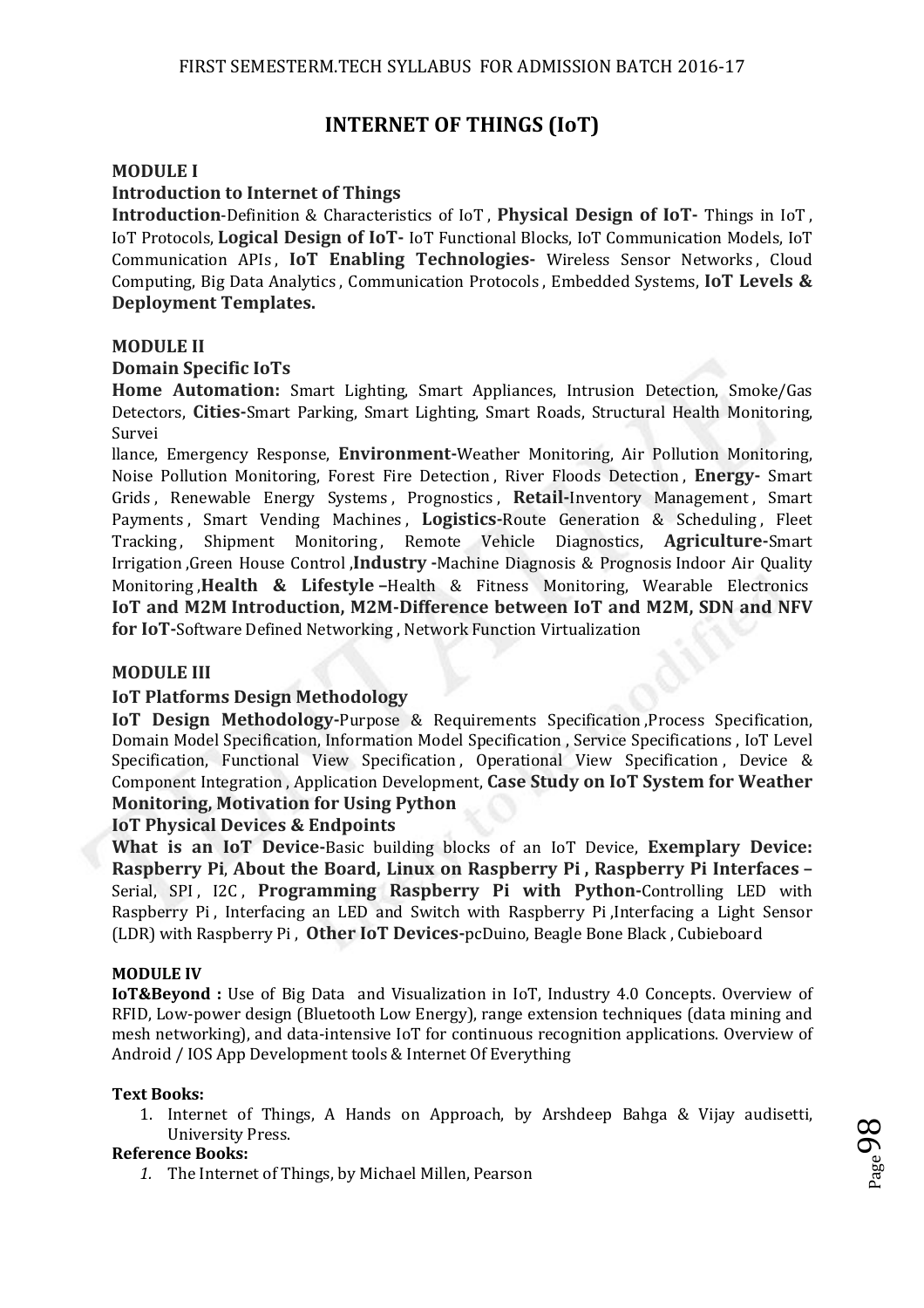## **COMPUTATIONAL METHODS AND TECHNIQUES**

#### **MODULE-I:**

**Neural Networks:** Artificial Neural Network and Introduction, Learning Rules, Knowledge Representation and Acquisition, Different Methods of Learning.

**Algorithms of Neural Network:** Feed-forward Error Back Propagation, Hopfield Model, Kohonen'sFeatrure Map, K-Means Clustering, ART Networks, RBFN, Application of Neural Network to the relevant field.

#### **MODULE-II:**

**Fuzzy Logic:** Basic Concepts of Fuzzy Logic, Fuzzy vs Crisp Set, Linguistic variables,Membership Functions, Operations of Fuzzy Sets, Fuzzy If-Then Rules, Variable Inference Techniques, Defuzzification, Basic Fuzzy Inference Algorithm, Fuzzy System Design, FKBC and PID Control, Antilock Breaking System(ABS), Industrial Applications.

#### **MODULE-III:**

**Optimization Fundamentals:** Definition, Classification of Optimization Problems, Unconstrained and Constrained Optimization, Optimality Conditions. **LINEAR Programming:** Simplex Method, Duality, Sensitivity Methods **NON-LINEAR Programming:** Newton's Method, GRG Method, Penalty Function Method, Augmented Langrange Multiplier Method, Dynamic Programming and Integer Programming, Interior Point Methods, Karmakar's Algorithm, Dual Affine, Primal Affine.

#### **MODULE-IV:**

**Genetic Algorithm:** GA and Genetic Engineering, Finite Element based Optimization, PSO,BFO, Hybridization of Optimization Technique, Application of Optimization Technique for Solving Projects(Project solutions).

Implementation of Branch Relevant Industrial Applications by Matlab Code. **Books Recommended**:

- 1. Neural Networks- by Simon Haykin
- 2. Fuzzy Logic with Engineering Application- by ROSS J.T (Tata Mc)
- 3. Neural Networks and Fuzzy Logic by Bart Kosko
- 4. An introduction Fuzzy Control by D.Driankor, H. Hellendorn, M.Reinfrank (Narosa Pub)
- 5. Fuzzy Neural Control by Junhong NIE & Derek Linkers (PHI)
- 6. Related IEEE/IEE Publications
- 7. Fuzzy System Design Principles, Building Fuzzy IF-THEN Rule Bases by Riza C. Berikiu and Trubatch, IEEE Press
- 8. Ashok D. Begundu & chandrapatla T.R "Optimization concept and application in engineering", Prentice Hall,1999
- 9. Rao S.S "Engineering Optimization"
- 10. Gill,Murray and Wright ,"Practical Optimization"
- 11. James A.Memoh. "Electric Power System Application Of Optimization".
- 12. Song Y.,"Modern Optimization Techniques In Power System"
- 13. Optimization Research; Prabhakar Pai, Oxford University Press.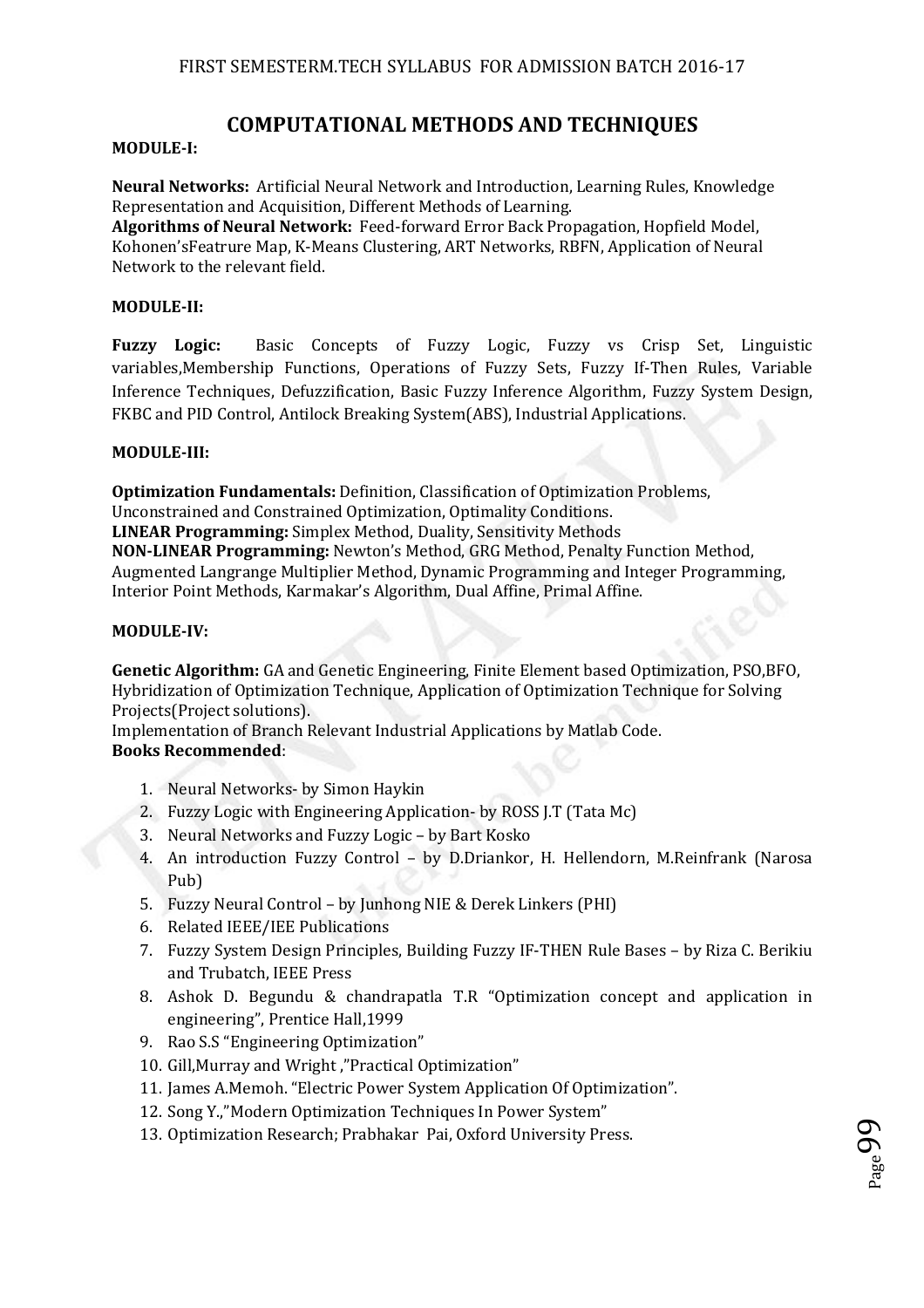# **WATER SUPPLY ENGINEERING**

Module I: Different types of supply and treatment, Water requirements, Surface Water and Ground water.

Module II: Water quality and drinking water standards, Determination of reservoir capacity, Transportation and distribution of water. Pumping and design considerations for pumps, Water treatment systems,

Module III: Distribution system design and analysis, Optimization of pipe network systems, Distribution reservoirs and service storage,

Module IV: Physicochemical processes, Sedimentation, Coagulation, Flocculation, Granular media filtration Disinfection, Water softening, Adsorption and ion exchange processes.

Books for reference:

- 1. Water Supply Engineering, S.K. Garg, Khana Publishers.
- 2. Water Supply Engineering, B.C. Punmia, Laxmi Publications.
- 3. Environmental Engineering: A Design Approach, Sincero & Sincero, PHI.
- 4. Water and Wastewater Technology, Hammer & Hammer, PHL

# **WASTE WATER ENGINEERING**

Module I: Waste waters-Sources, nature and characteristics, Estimation of quantities of waste water flow rate and fluctuations, quantities of storm water, Combined and separate sewerage systems, their relative merits, Design of combined and separate systems.

Module II: Sewer materials, Sewer appurtenances, Construction and maintenance of sewers and pumping of sewage, Analysis of waste water-determination of BOD, COD, Solids and volatile solids and their significance, BOD progression and its formulations.

Module III: Design of waste water treatment systems-Primary, secondary and tertiary treatments, screens, grit chambers, sedimentation tanks, chemical precipitation, Biological treatment-objectives.

Module IV: Methods and design of activated sludge and trickling filter units, Sewage sludge-its treatment, disposal and reuse, Effluent standards and its disposal.

Books for reference:

- 1. Sewage Disposal and Air Pollution Engineering, S.K. Garg, Khana Publishers.
- 2. Wastewater Engineering, B.C. Punmia, Laxmi Publications.
- 3. Wastewater, Treatment, Disposal and Reuse, Mtcalf & Eddy
- 4. Water and Wastewater Technology, Hammer & Hammer, PHL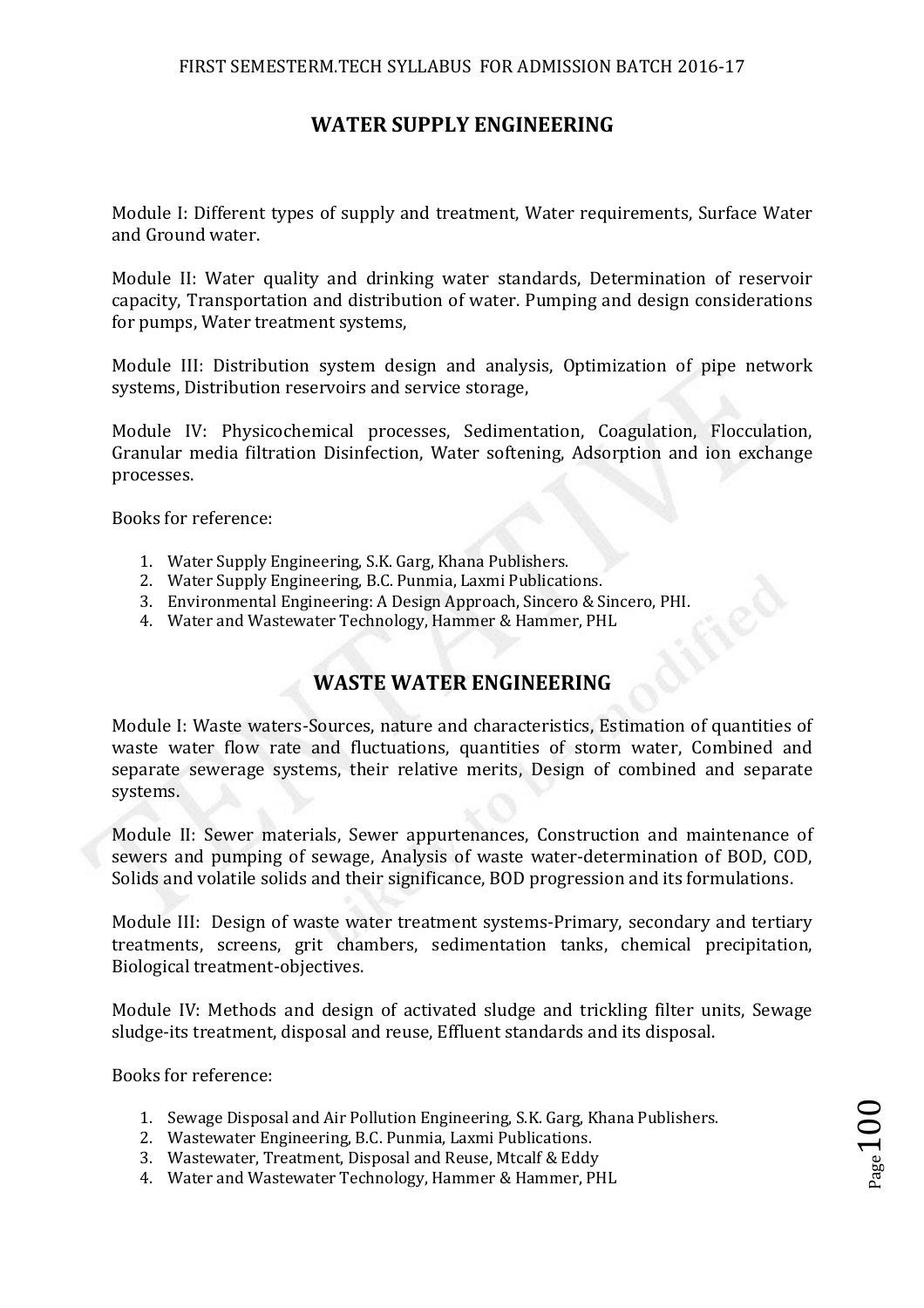### FIRST SEMESTERM.TECH SYLLABUS FOR ADMISSION BATCH 2016-17

## **ENVIRONMENTAL CHEMISTRY & MICROBIOLOGY**

Module I: Introduction, Review of basic concepts in chemistry, chemical thermodynamics, concept of chemical equilibrium, Equilibrium constants and activity.

Module II: Reaction kinetics, acid and basis, polyprotic acids and bases, acidity, alkalinity, carbonate system, pH-CT, buffers, and solubility reactions.

Module III: Electrochemistry and electrochemical cells, nuclear chemistry, nitrogen chemistry and chlorination.

Module IV: Introduction, the bacteria, the fungi, the algae, protozoa and other higher forms, viruses, pathogens and disease, microbial growth and enumeration, environmental influences, control of microorganisms.

Books for reference:

- 1. Environmental Chemistry, Sawer and Mccarty, TMH.
- 2. Microbiology for Environmental Scientists and Engineers, A.F. Gaudy, McGraw-Hill Int Edition.
- 3. Environmental Chemistry, Benerjee, PHI
- 4. Microbiology Demystified, Betsy, Tom, Keogh and James, TMH

# **ENVIRONMENTAL ENGG LABORATORY-1**

Physical, chemical and bacteriological analysis of water and wastewaters.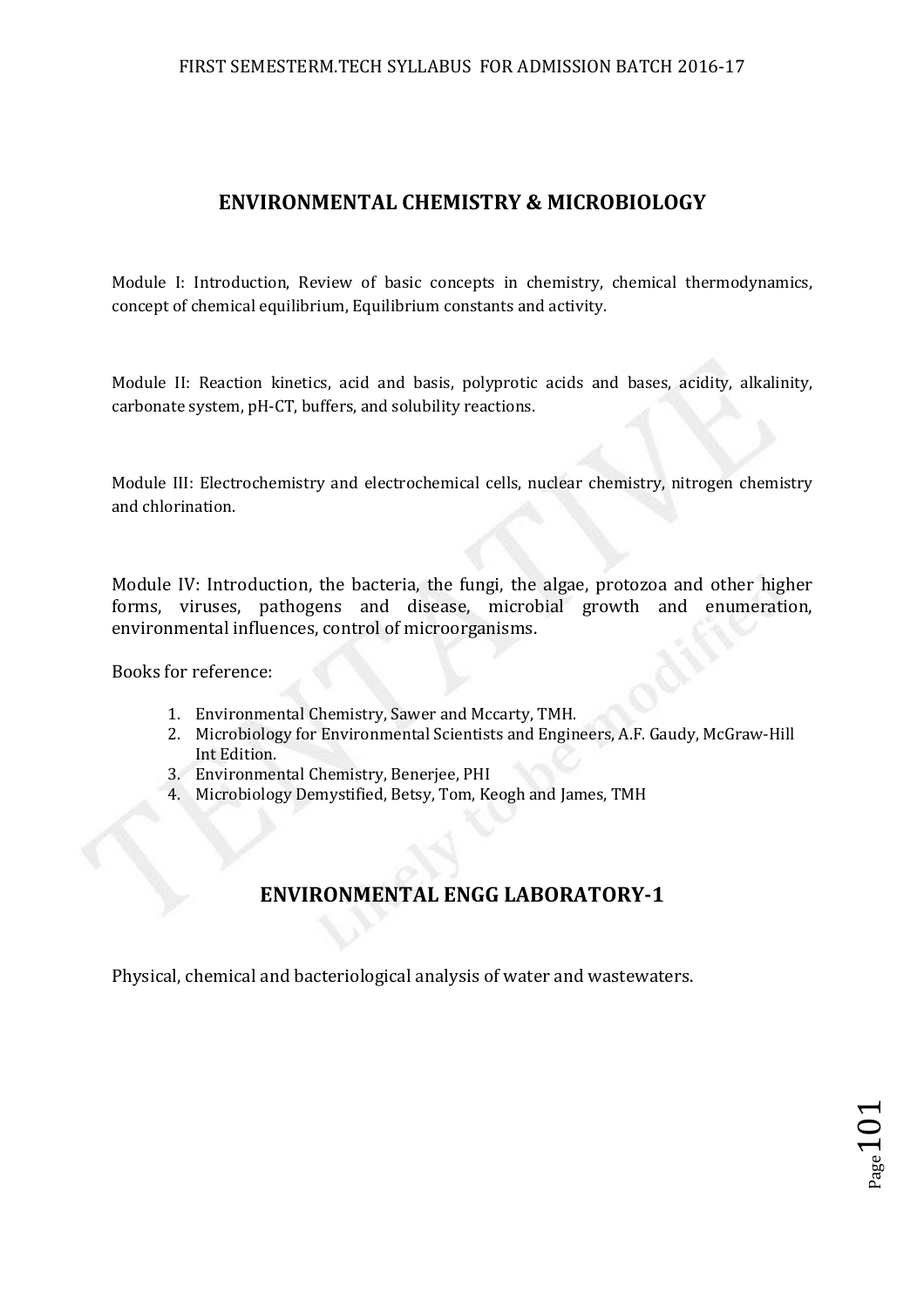# **BRANCH-INDUSTRIAL ENGINEERING & MANAGEMENT**

|                                                     |                   |                                | <b>First Semester</b>             |                               |                          |                                   |                              |
|-----------------------------------------------------|-------------------|--------------------------------|-----------------------------------|-------------------------------|--------------------------|-----------------------------------|------------------------------|
|                                                     | <b>Theory</b>     |                                |                                   |                               |                          | <b>Practical</b>                  |                              |
| <b>Course Name</b>                                  | Hours/Week<br>L/T | <b>Credit</b><br><b>Theory</b> | <b>University</b><br><b>Marks</b> | Internal<br><b>Evaluation</b> | Hours/<br>Week<br>L/T    | <b>Credit</b><br><b>Practical</b> | <b>Marks</b>                 |
| Computational<br>Methods and<br>Techniques          | $4-0$             | $\overline{4}$                 | 100                               | 50                            | $\frac{1}{2}$            |                                   | $\qquad \qquad \blacksquare$ |
| Internet of Things                                  | $4-0$             | $\overline{4}$                 | 100                               | 50                            | $\frac{1}{2}$            | Ξ                                 | ۹                            |
| Decision Modelling-I                                | $4-0$             | $\overline{4}$                 | 100                               | 50                            | $\overline{\phantom{0}}$ | $\overline{a}$                    | $\overline{\phantom{a}}$     |
| <b>Production Planning</b><br>and Inventory Control | $4-0$             | $\overline{4}$                 | 100                               | 50                            | $\overline{a}$           | $\frac{1}{2}$                     | $\blacksquare$               |
| Phi Work System Design                              | $4-0$             | $\overline{4}$                 | 100                               | 50                            | $\overline{a}$           | $\bar{\phantom{a}}$               | $\blacksquare$               |
| $Lab-I$                                             |                   |                                |                                   |                               | $\,8\,$                  | $\overline{4}$                    | 150                          |
|                                                     |                   |                                |                                   |                               |                          |                                   |                              |
| Total                                               |                   |                                |                                   |                               |                          |                                   | ∾                            |
| Total Marks: 900                                    |                   |                                |                                   |                               |                          |                                   |                              |
| <b>Total Credits: 24</b>                            |                   |                                |                                   |                               |                          |                                   |                              |
|                                                     |                   |                                |                                   | De                            |                          |                                   |                              |

#### *Specialization:* INDUSTRIAL ENGINEERING & MANAGEMENT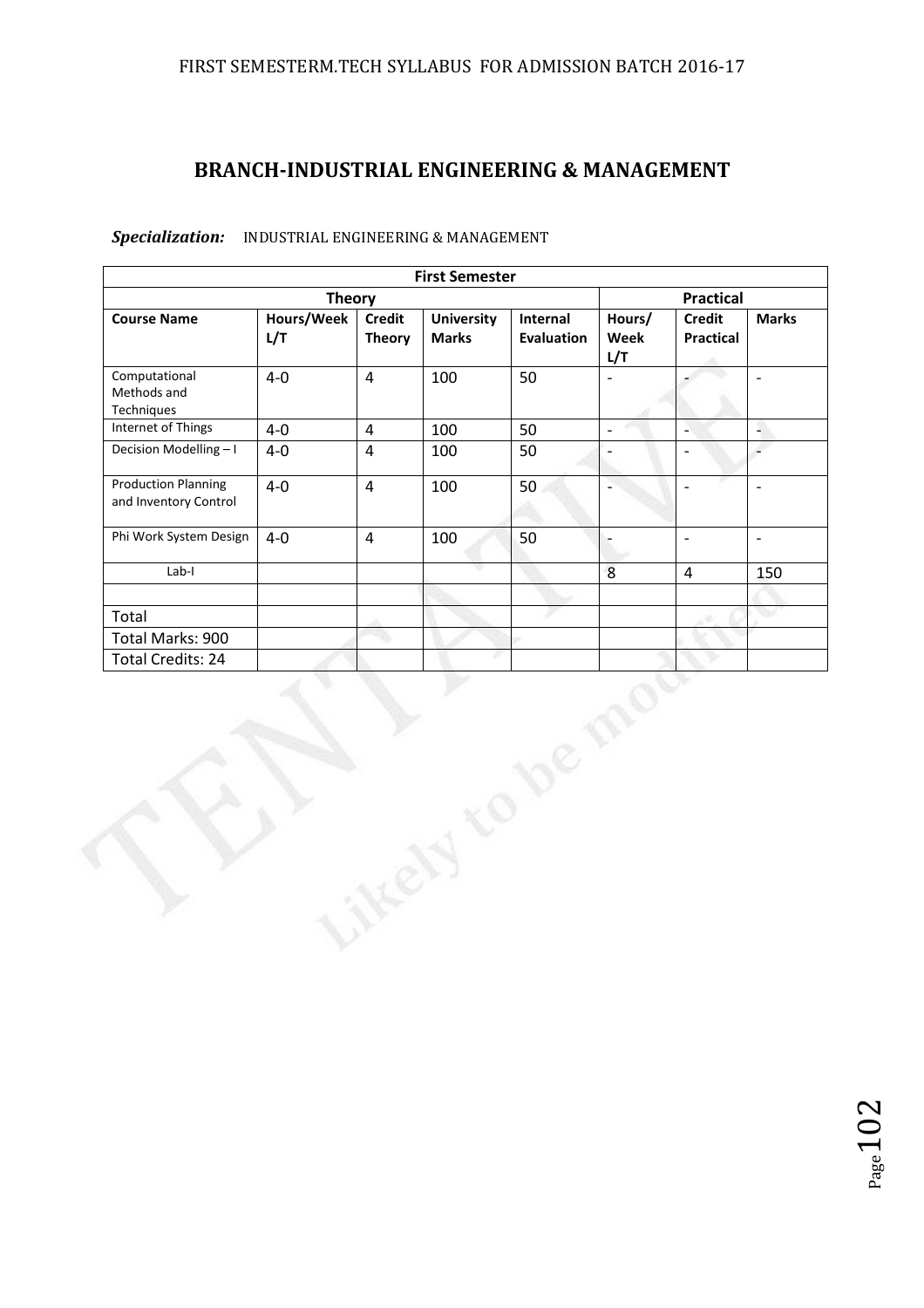# **INTERNET OF THINGS (IoT)**

#### **MODULE I**

#### **Introduction to Internet of Things**

**Introduction**-Definition & Characteristics of IoT , **Physical Design of IoT-** Things in IoT , IoT Protocols, **Logical Design of IoT-** IoT Functional Blocks, IoT Communication Models, IoT Communication APIs , **IoT Enabling Technologies-** Wireless Sensor Networks , Cloud Computing, Big Data Analytics , Communication Protocols , Embedded Systems, **IoT Levels & Deployment Templates.** 

#### **MODULE II**

#### **Domain Specific IoTs**

**Home Automation:** Smart Lighting, Smart Appliances, Intrusion Detection, Smoke/Gas Detectors, **Cities-**Smart Parking, Smart Lighting, Smart Roads, Structural Health Monitoring, Survei

llance, Emergency Response, **Environment-**Weather Monitoring, Air Pollution Monitoring, Noise Pollution Monitoring, Forest Fire Detection , River Floods Detection , **Energy-** Smart Grids , Renewable Energy Systems , Prognostics , **Retail-**Inventory Management , Smart Payments , Smart Vending Machines , **Logistics-**Route Generation & Scheduling , Fleet Tracking, Shipment Monitoring, Remote Vehicle Diagnostics, **Agriculture-**Smart Irrigation ,Green House Control ,**Industry -**Machine Diagnosis & Prognosis Indoor Air Quality Monitoring ,**Health & Lifestyle –**Health & Fitness Monitoring, Wearable Electronics **IoT and M2M Introduction, M2M-Difference between IoT and M2M, SDN and NFV for IoT-**Software Defined Networking , Network Function Virtualization

#### **MODULE III**

#### **IoT Platforms Design Methodology**

**IoT Design Methodology-Purpose & Requirements Specification, Process Specification,** Domain Model Specification, Information Model Specification , Service Specifications , IoT Level Specification, Functional View Specification, Operational View Specification, Device & Component Integration , Application Development, **Case Study on IoT System for Weather Monitoring, Motivation for Using Python** 

#### **IoT Physical Devices & Endpoints**

**What is an IoT Device-**Basic building blocks of an IoT Device, **Exemplary Device: Raspberry Pi**, **About the Board, Linux on Raspberry Pi , Raspberry Pi Interfaces –** Serial, SPI, I2C, **Programming Raspberry Pi with Python-**Controlling LED with Raspberry Pi , Interfacing an LED and Switch with Raspberry Pi ,Interfacing a Light Sensor (LDR) with Raspberry Pi , **Other IoT Devices-**pcDuino, Beagle Bone Black , Cubieboard

#### **MODULE IV**

**IoT&Beyond :** Use of Big Data and Visualization in IoT, Industry 4.0 Concepts. Overview of RFID, Low-power design (Bluetooth Low Energy), range extension techniques (data mining and mesh networking), and data-intensive IoT for continuous recognition applications. Overview of Android / IOS App Development tools & Internet Of Everything

#### **Text Books:**

1. Internet of Things, A Hands on Approach, by Arshdeep Bahga & Vijay audisetti, University Press.

#### **Reference Books:**

*1.* The Internet of Things, by Michael Millen, Pearson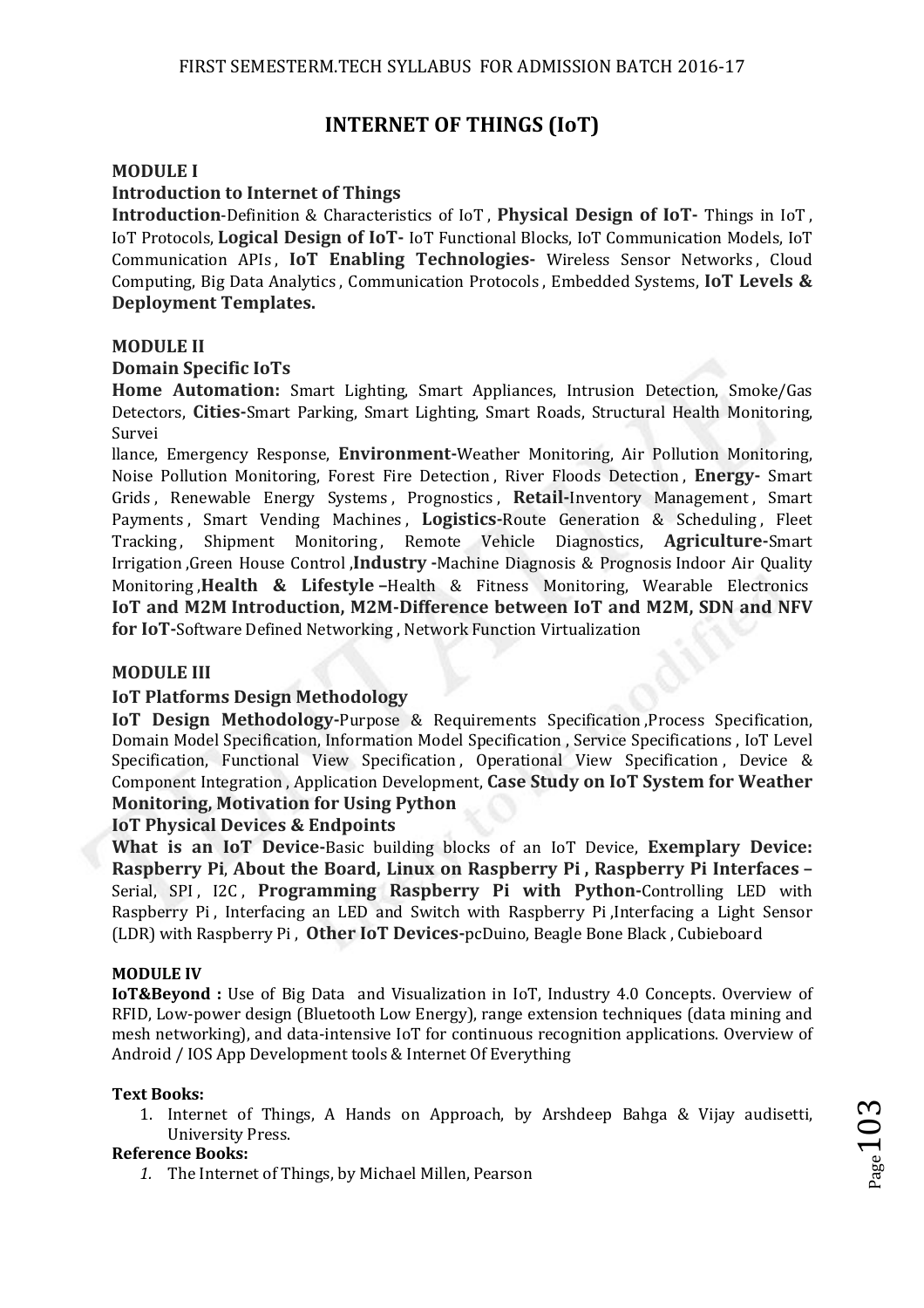## **COMPUTATIONAL METHODS AND TECHNIQUES**

#### **MODULE-I:**

**Neural Networks:** Artificial Neural Network and Introduction, Learning Rules, Knowledge Representation and Acquisition, Different Methods of Learning.

**Algorithms of Neural Network:** Feed-forward Error Back Propagation, Hopfield Model, Kohonen'sFeatrure Map, K-Means Clustering, ART Networks, RBFN, Application of Neural Network to the relevant field.

#### **MODULE-II:**

**Fuzzy Logic:** Basic Concepts of Fuzzy Logic, Fuzzy vs Crisp Set, Linguistic variables,Membership Functions, Operations of Fuzzy Sets, Fuzzy If-Then Rules, Variable Inference Techniques, Defuzzification, Basic Fuzzy Inference Algorithm, Fuzzy System Design, FKBC and PID Control, Antilock Breaking System(ABS), Industrial Applications.

#### **MODULE-III:**

**Optimization Fundamentals:** Definition, Classification of Optimization Problems, Unconstrained and Constrained Optimization, Optimality Conditions. **LINEAR Programming:** Simplex Method, Duality, Sensitivity Methods **NON-LINEAR Programming:** Newton's Method, GRG Method, Penalty Function Method, Augmented Langrange Multiplier Method, Dynamic Programming and Integer Programming, Interior Point Methods, Karmakar's Algorithm, Dual Affine, Primal Affine.

#### **MODULE-IV:**

**Genetic Algorithm:** GA and Genetic Engineering, Finite Element based Optimization, PSO,BFO, Hybridization of Optimization Technique, Application of Optimization Technique for Solving Projects(Project solutions).

Implementation of Branch Relevant Industrial Applications by Matlab Code. **Books Recommended**:

- 1. Neural Networks- by Simon Haykin
- 2. Fuzzy Logic with Engineering Application- by ROSS J.T (Tata Mc)
- 3. Neural Networks and Fuzzy Logic by Bart Kosko
- 4. An introduction Fuzzy Control by D.Driankor, H. Hellendorn, M.Reinfrank (Narosa Pub)
- 5. Fuzzy Neural Control by Junhong NIE & Derek Linkers (PHI)
- 6. Related IEEE/IEE Publications
- 7. Fuzzy System Design Principles, Building Fuzzy IF-THEN Rule Bases by Riza C. Berikiu and Trubatch, IEEE Press
- 8. Ashok D. Begundu & chandrapatla T.R "Optimization concept and application in engineering", Prentice Hall,1999
- 9. Rao S.S "Engineering Optimization"
- 10. Gill,Murray and Wright ,"Practical Optimization"
- 11. James A.Memoh. "Electric Power System Application Of Optimization".
- 12. Song Y.,"Modern Optimization Techniques In Power System"
- 13. Optimization Research; Prabhakar Pai, Oxford University Press.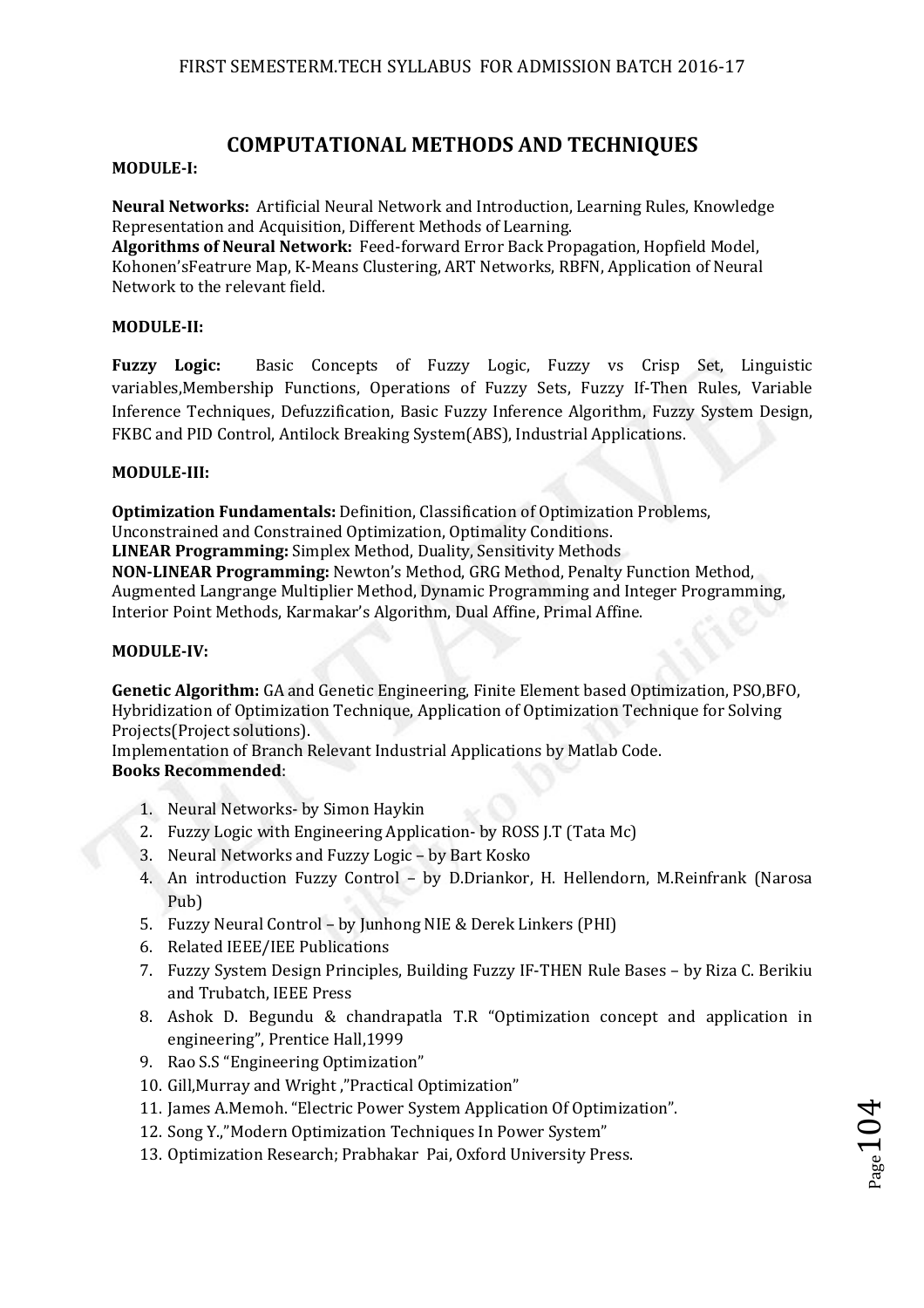# **DECISION MODELLING – I**

 Use of quantitative techniques in decision making, Elements of linear algebra, Linear programming and Simplex method, Artificial variable, Duality in LP, Sensitivity analysis Network flows: Shortest path, minimum spanning tree, maximum flow and minimum cost flow problems; Transportation problem, Degeneracy, Assignment problem, Transhipment Model Integer Programming: 0-1 and mixed integer programming problem formulation, Branch and Bound method, Cutting-plane method Game theory: Two person Zero-sum game, Saddle point, Mixed strategies, Use of dominance, Subgames method, Linear programming method

### **Books:**

1. Operation Research: An Introduction, Taha H A, PHI

2. Operation Research, Phillips, Rabindran and Solberg, "John Wiley & Sons

3. Introduction to Operation Research, Hiller F S and Lieberman G J

# **PRODUCTION PLANNING AND INVENTORY CONTROL**

 Generalised model of a production system, Different kinds of production systems, mass, batch job and cellular production Layout: Optimisation in Product and Process layout; FMS; Manufacturing Strategies Demand forecasting: Moving Average and Exponential Smoothing methods, Multiple regression method, Error in forecasting Decisions in the life cycle of a production system, Evaluation of investments in new product and services, risk analysis using decision trees, product mix decisions Aggregate planning, Operation planning and control, Scheduling, Comparison of dispatch rules, Johnson rule Inventory control: EOQ and EBQ, EOQ Sensitivity, Backordering, Determination of safety stock, P and Q System, Joint cycle for multiple products Materials Requirements Planning (MRP): Independent and dependent items, Master production schedule, MRP Inputs and outputs, Bill of Material, MRP Computation, EOQMRP comparison, MRP Types, Capacity planning and control, JIT in production planning and planning

#### **Books:**

1. Manufacturing Planning and Control, Vollman, Berry, Whybark & Jacobs, TMH

2. Production Planning and Inventory Control, Narasimhan S L, Mcleavey D W, Billington PJ,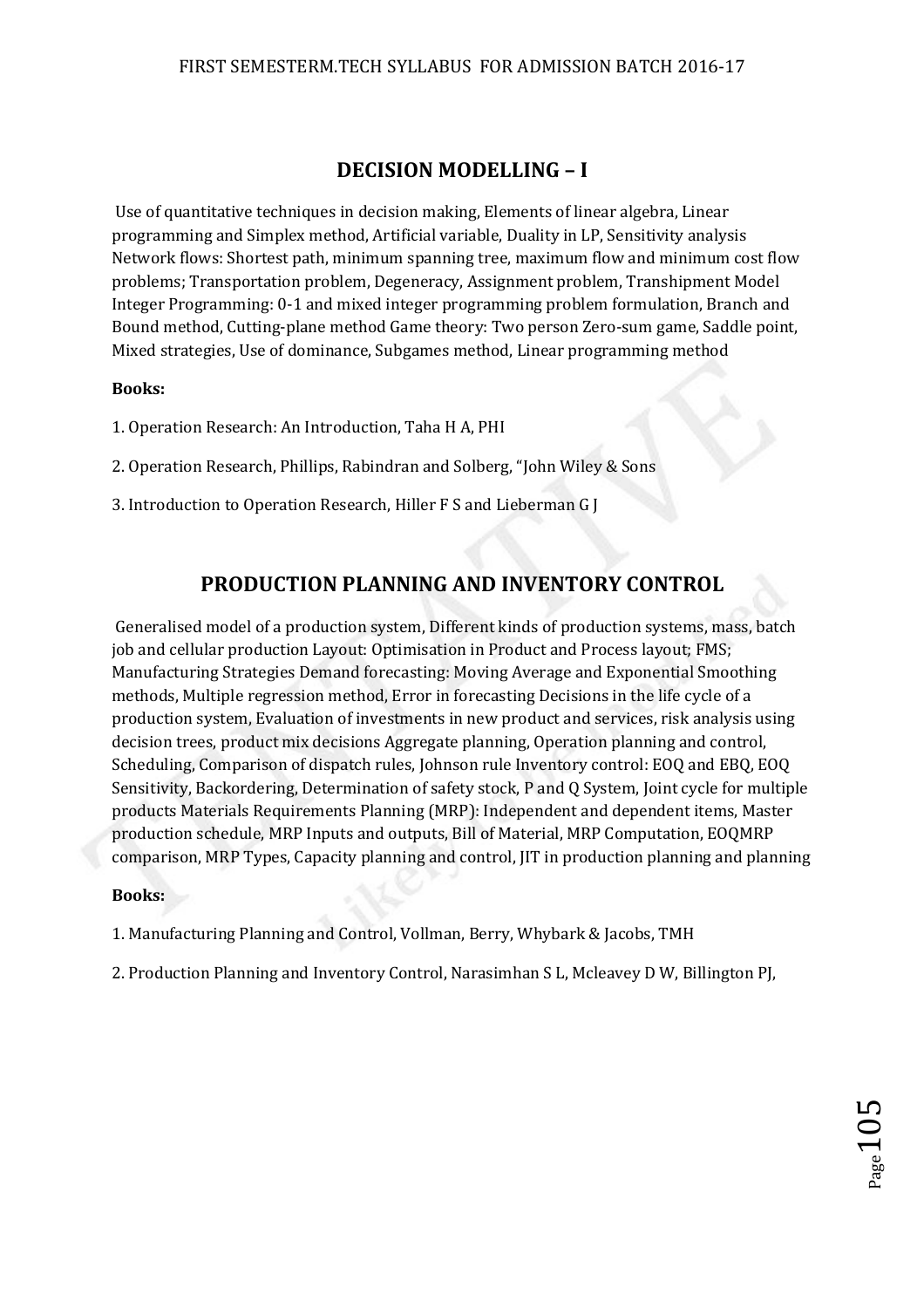### FIRST SEMESTERM.TECH SYLLABUS FOR ADMISSION BATCH 2016-17

## **PHI WORK SYSTEM DESIGN**

 Work Study Fundamentals: Productivity and Work Study, Definitions, Scope, and History of Work Study, Analysis of Work Content. Method Study: Process Analysis, Process and Activity Charts, Operation Analysis, Basic procedure, Micro Motion Study, Principles of Motion Economy. Work Measurement: Purposes and uses, Basic procedure, Techniques – Work Sampling, Stop-Watch Time Study, Rating and Allowances, Setting Standard Times for Jobs, Standard Data, Predetermined Time Standards. Ergonomics: Fundamental Concepts, Issues in Worksystem Design, Measuring Work by Physiological means, Work Posture, Fatigue Measurement and Evaluation, Environmental Factors and Work Systems, Industrial Product Design. Job Evaluation: Basic concepts, Objective and Subjective methods, Compensation Schemes, Relationship of Work Study to Incentive Schemes, Wage Incentive Plans.

ikey

#### **Books:**

- 1. Motion and Time Study, Barnes R M
- 2. Motion and Time Study, Mundel M, PHI
- 3. Introduction to Work Study, ILO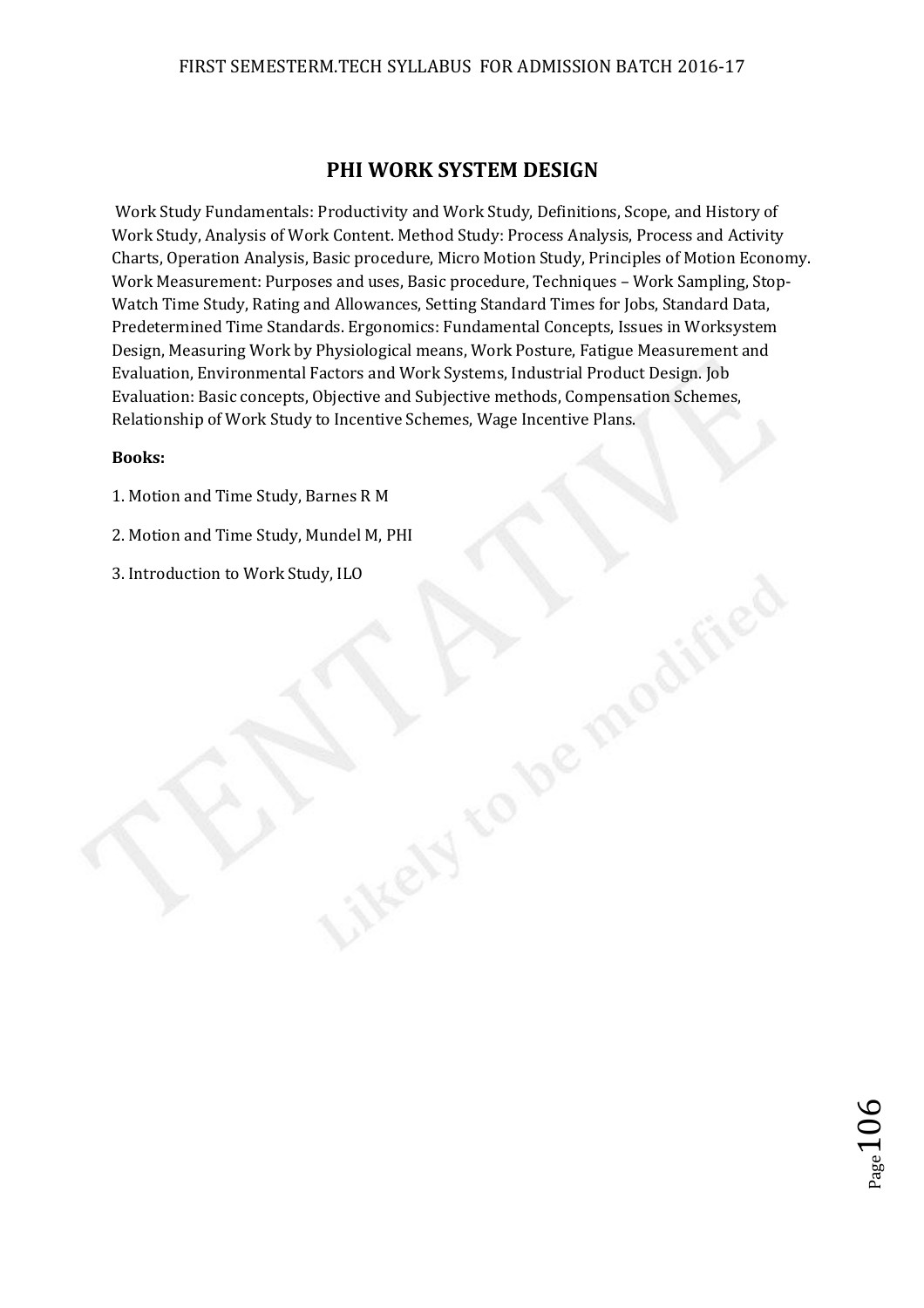# **BRANCH-CHEMICAL ENGINEERING**

*Specialization:*CHEMICAL ENGINEERING.

| <b>Course Name</b><br>Computational          | Hours/Week<br>L/T |                                |                                   |                               |                          |                                   |                          |  |  |
|----------------------------------------------|-------------------|--------------------------------|-----------------------------------|-------------------------------|--------------------------|-----------------------------------|--------------------------|--|--|
|                                              |                   |                                | <b>Theory</b>                     |                               |                          |                                   |                          |  |  |
|                                              |                   | <b>Credit</b><br><b>Theory</b> | <b>University</b><br><b>Marks</b> | Internal<br><b>Evaluation</b> | Hours/<br>Week<br>L/T    | <b>Credit</b><br><b>Practical</b> | <b>Marks</b>             |  |  |
| Methods and<br>Techniques                    | $4 - 0$           | $\overline{4}$                 | 100                               | 50                            | $\blacksquare$           | $\blacksquare$                    | $\overline{\phantom{a}}$ |  |  |
| Internet of Things                           | $4-0$             | $\overline{4}$                 | 100                               | 50                            | $\overline{\phantom{a}}$ | $\overline{\phantom{a}}$          | $\mathbb{L}$             |  |  |
| Advanced Heat Transfer                       | $4-0$             | $\overline{4}$                 | 100                               | 50                            | $\frac{1}{2}$            | $\overline{\phantom{a}}$          | $\blacksquare$           |  |  |
| <b>Advanced Fluid</b><br>Mechanics           | $4-0$             | $\overline{4}$                 | 100                               | 50                            | $\frac{1}{2}$            | $\overline{\phantom{a}}$          | $\blacksquare$           |  |  |
| <b>Advanced Mass</b><br>Transfer             | $4-0$             | $\overline{4}$                 | 100                               | 50                            | $\overline{\phantom{a}}$ | $\overline{a}$                    | Ť.                       |  |  |
| $Lab-I$                                      |                   |                                |                                   |                               | $\overline{4}$           | $\overline{2}$                    | 150                      |  |  |
|                                              |                   |                                |                                   |                               |                          |                                   |                          |  |  |
| Total                                        |                   |                                |                                   |                               |                          |                                   |                          |  |  |
| Total Marks: 900<br><b>Total Credits: 22</b> |                   |                                |                                   |                               |                          |                                   |                          |  |  |
|                                              |                   |                                |                                   |                               |                          |                                   |                          |  |  |

ikey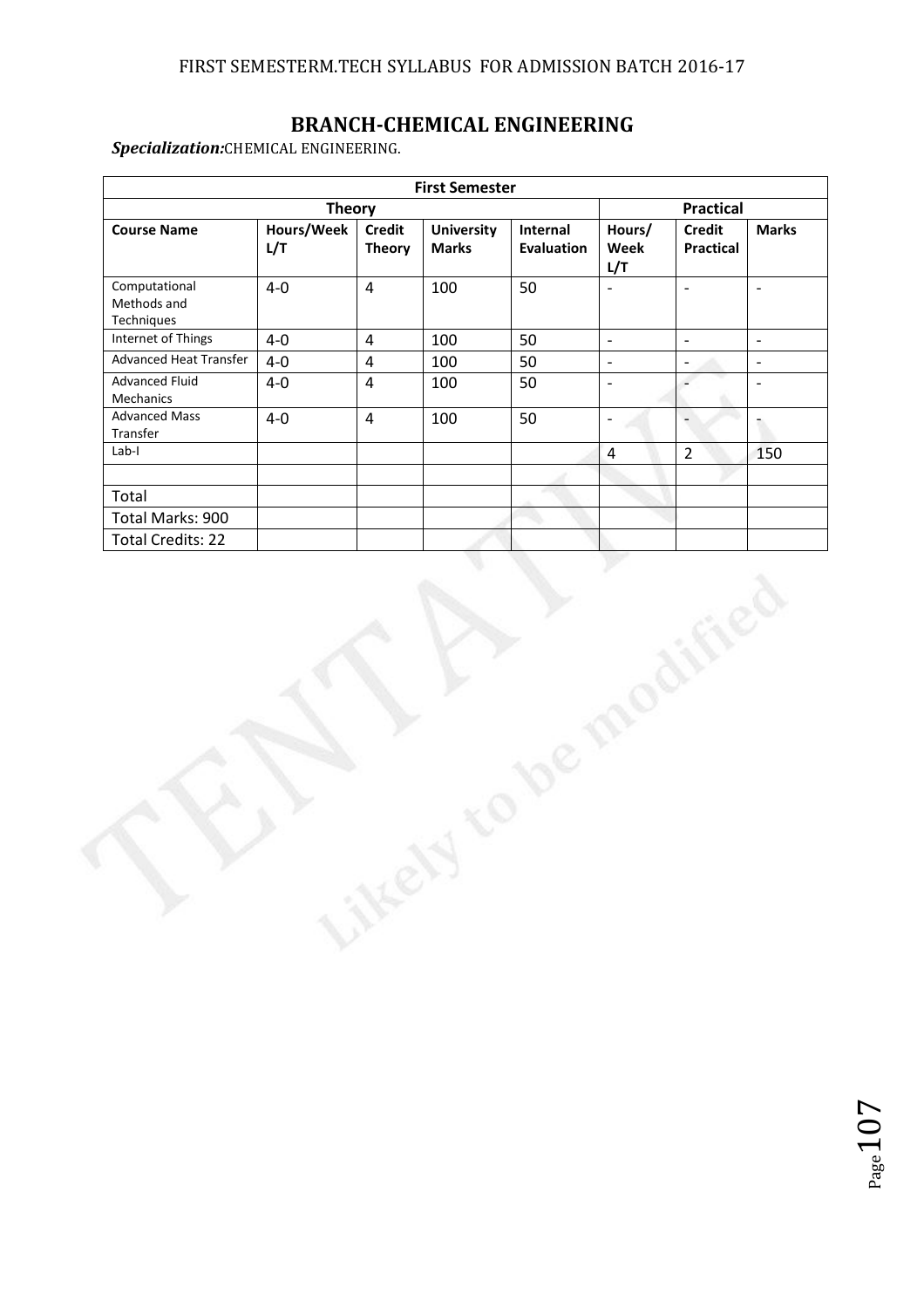# **INTERNET OF THINGS (IoT)**

#### **MODULE I**

#### **Introduction to Internet of Things**

**Introduction**-Definition & Characteristics of IoT , **Physical Design of IoT-** Things in IoT , IoT Protocols, **Logical Design of IoT-** IoT Functional Blocks, IoT Communication Models, IoT Communication APIs , **IoT Enabling Technologies-** Wireless Sensor Networks , Cloud Computing, Big Data Analytics , Communication Protocols , Embedded Systems, **IoT Levels & Deployment Templates.** 

#### **MODULE II**

#### **Domain Specific IoTs**

**Home Automation:** Smart Lighting, Smart Appliances, Intrusion Detection, Smoke/Gas Detectors, **Cities-**Smart Parking, Smart Lighting, Smart Roads, Structural Health Monitoring, Surveillance, Emergency Response, **Environment-**Weather Monitoring, Air Pollution Monitoring, Noise Pollution Monitoring, Forest Fire Detection , River Floods Detection , **Energy-**Smart Grids , Renewable Energy Systems , Prognostics , **Retail-**Inventory Management , Smart Payments , Smart Vending Machines , **Logistics-**Route Generation & Scheduling , Fleet Tracking , Shipment Monitoring , Remote Vehicle Diagnostics, **Agriculture-**Smart Irrigation ,Green House Control ,**Industry -**Machine Diagnosis & Prognosis Indoor Air Quality Monitoring ,**Health & Lifestyle -**Health & Fitness Monitoring, Wearable Electronics

#### **IoT and M2M**

**Introduction, M2M-Difference between IoT and M2M, SDN and NFV for IoT-**Software Defined Networking , Network Function Virtualization

#### **MODULE III**

#### **IoT Platforms Design Methodology :**

**IoT Design Methodology-Purpose & Requirements Specification, Process Specification,** Domain Model Specification, Information Model Specification , Service Specifications , IoT Level Specification, Functional View Specification , Operational View Specification , Device & Component Integration , Application Development, **Case Study on IoT System for Weather Monitoring, Motivation for Using Python** 

#### **IoT Physical Devices & Endpoints**

**What is an IoT Device-**Basic building blocks of an IoT Device, **Exemplary Device: Raspberry Pi**, **About the Board, Linux on Raspberry Pi , Raspberry Pi Interfaces –** Serial, SPI , I2C , **Programming Raspberry Pi with Python-**Controlling LED with Raspberry Pi , Interfacing an LED and Switch with Raspberry Pi ,Interfacing a Light Sensor (LDR) with Raspberry Pi , **Other IoT Devices-** pcDuino, Beagle Bone Black , Cubieboard

#### **MODULE IV**

**IoT & Beyond** : Use of Big Data and Visualization in IoT, Industry 4.0 Concepts. Overview of RFID, Low-power design (Bluetooth Low Energy), range extension techniques (data mining and mesh networking), and data-intensive IoT for continuous recognition applications. Overview of Android / IOS App Development tools & Internet Of Everything

#### **Text Books:**

2. Internet of Things, A Hand Approach, by Arshdeep Bahga & Vijay audisetti, University Press.

#### **Reference Books:**

2. The Internet of Things, by Michael Millen, Pearson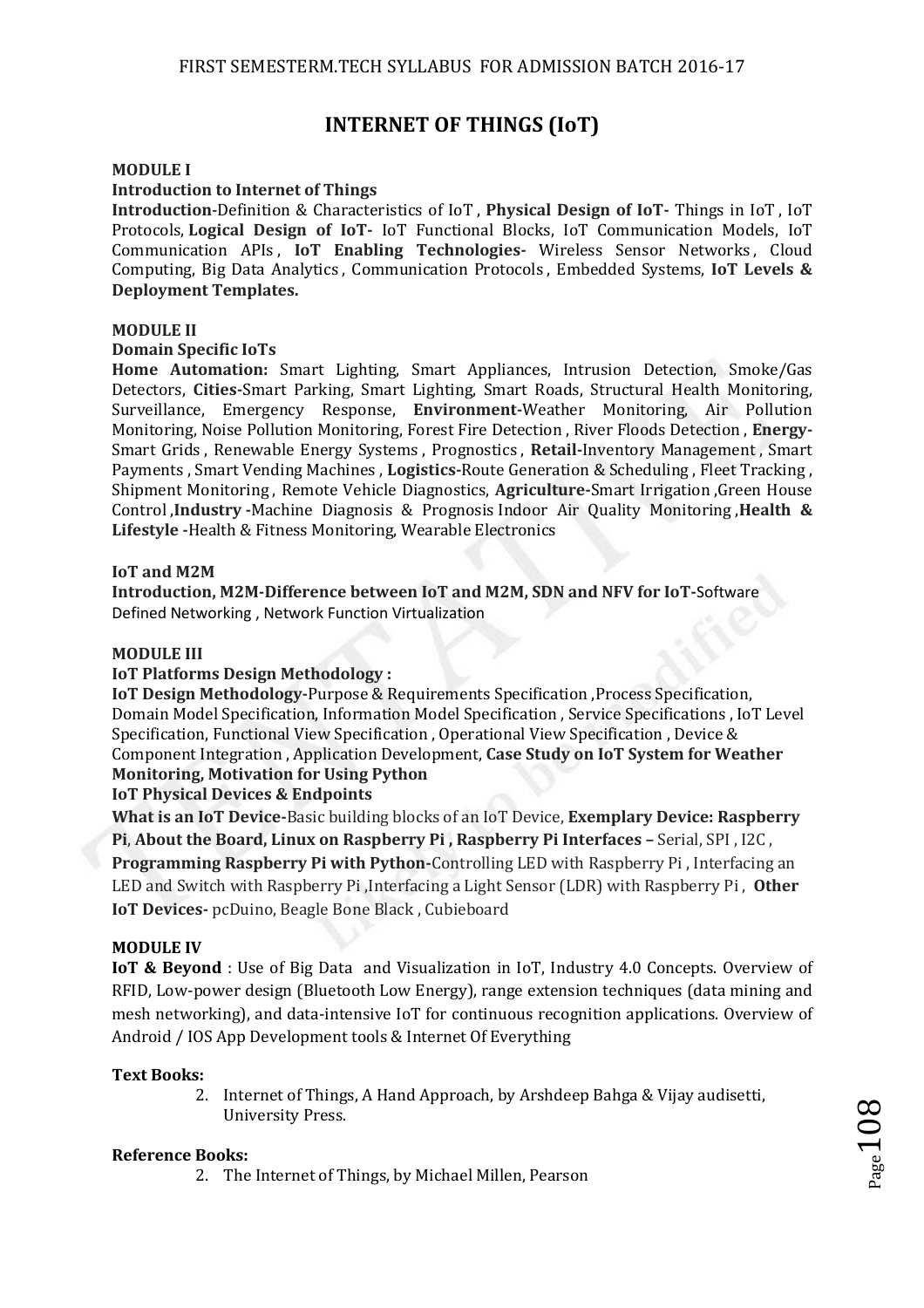## **COMPUTATIONAL METHODS AND TECHNIQUES**

#### **MODULE-I:**

**Neural Networks:** Artificial Neural Network and Introduction, Learning Rules, Knowledge Representation and Acquisition, Different Methods of Learning.

**Algorithms of Neural Network:** Feed-forward Error Back Propagation, Hopfield Model, Kohonen's Featrure Map, K-Means Clustering, ART Networks, RBFN, Application of Neural Network to the relevant field.

#### **MODULE-II:**

**Fuzzy Logic:** Basic Concepts of Fuzzy Logic, Fuzzy vs Crisp Set, Linguistic variables,Membership Functions, Operations of Fuzzy Sets, Fuzzy If-Then Rules, Variable Inference Techniques, Defuzzification, Basic Fuzzy Inference Algorithm, Fuzzy System Design, FKBC and PID Control, Antilock Breaking System(ABS), Industrial Applications.

#### **MODULE-III:**

**Optimization Fundamentals:** Definition, Classification of Optimization Problems, Unconstrained and Constrained Optimization, Optimality Conditions. **LINEAR Programming:** Simplex Method, Duality, Sensitivity Methods **NON-LINEAR Programming:** Newton's Method, GRG Method, Penalty Function Method, Augmented Langrange Multiplier Method, Dynamic Programming and Integer Programming, Interior Point Methods, Karmakar's Algorithm, Dual Affine, Primal Affine.

#### **MODULE-IV:**

**Genetic Algorithm:** GA and Genetic Engineering, Finite Element based Optimization, PSO,BFO, Hybridization of Optimization Technique, Application of Optimization Technique for Solving Projects(Project solutions).

Implementation of Branch Relevant Industrial Applications by Matlab Code.

#### **Books Recommended**:

- 14. Neural Networks- by Simon Haykin
- 15. Fuzzy Logic with Engineering Application- by ROSS J.T (Tata Mc)
- 16. Neural Networks and Fuzzy Logic by Bart Kosko
- 17. An introduction Fuzzy Control by D.Driankor, H. Hellendorn, M.Reinfrank (Narosa Pub)
- 18. Fuzzy Neural Control by Junhong NIE & Derek Linkers (PHI)
- 19. Related IEEE/IEE Publications
- 20. Fuzzy System Design Principles, Building Fuzzy IF-THEN Rule Bases by Riza C. Berikiu and Trubatch, IEEE Press
- 21. Ashok D. Begundu & chandrapatla T.R "Optimization concept and application in engineering",Prentice Hall,1999
- 22. Rao S.S "Engineering Optimization"
- 23. Gill,Murray and Wright ,"Practical Optimization"
- 24. James A.Memoh. "Electric Power System Application Of Optimization".
- 25. Song Y.,"Modern Optimization Techniques In Power System"
- 26. Optimization Research;Prabhakar Pai,Oxford University Press.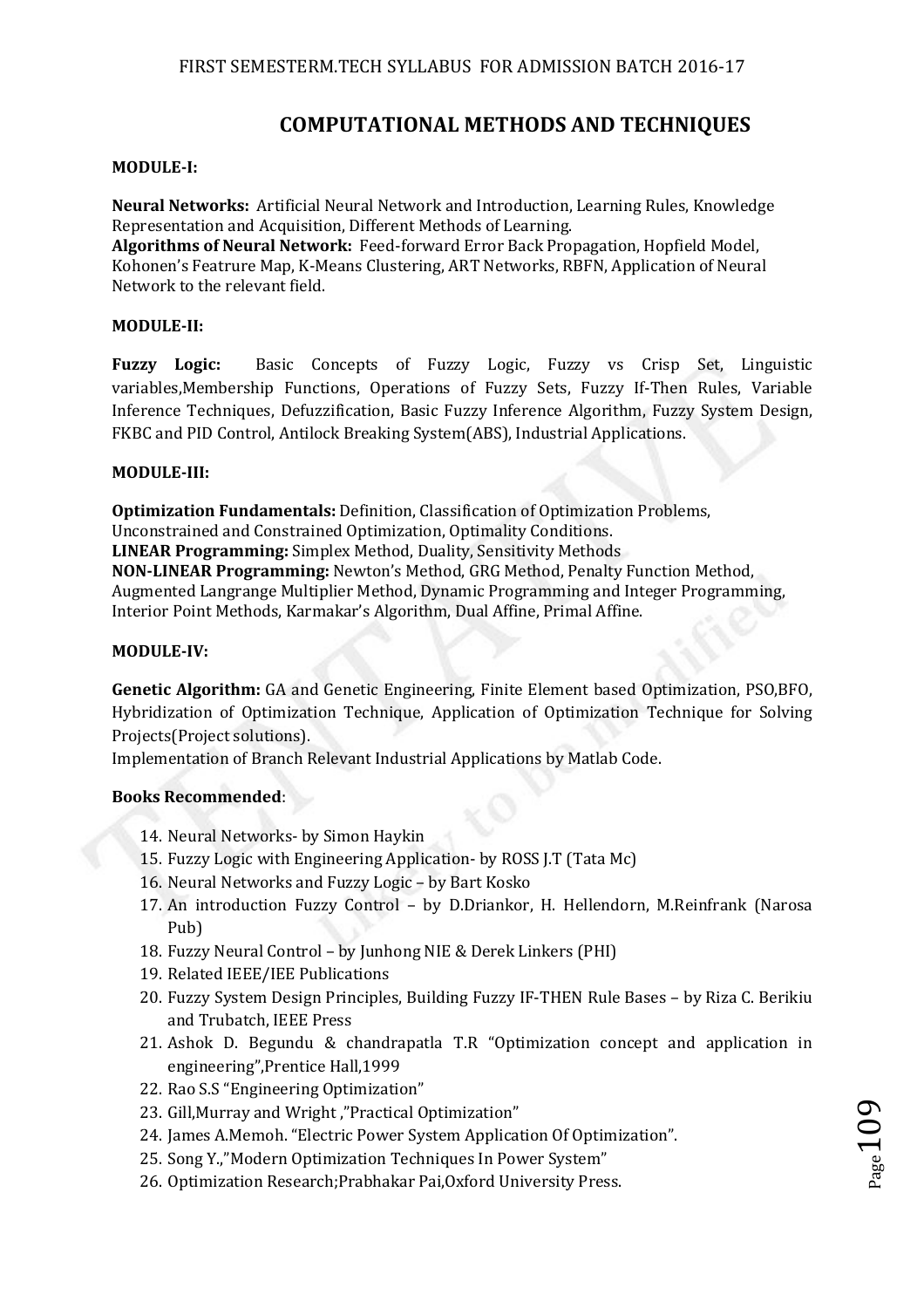# **ADVANCED HEAT TRANSFER**

# **4Credits**

## **MODULE-1**

General equation of heat conduction. Application of general heat conduction equation under steady state heat conduction with internal heat generation in large slab, cylinder, hollow cylinder

etc. Transient heat conduction numerical and analytical methods for the solution of transient heat conduction problems. Series-parallel resistances and contact resistances in heat transfer concept of conduction shape factor, critical radices and optimum thickness of insulation.

## **MODULE-2**

Free convective heat transfer under different situations and application of dimensional analysis to estimate the convective heat transfer coefficients. Forced convective heat transfer in laminar transition and Turbulent zone.

#### **MODULE-3**

Heat transfer factor Reynolds No. plot. Analogy equation for Heat Momentum Transfer. Convective heat transfer in molten method. Boiling heat transfer with particular reference to Nucleate and film boiling and estimation of boiling heat transfer coefficient. Heat transfer from condensing vapors. Nusselt equation for film type condensation of vapors over vertical surfaces and inclined tubes.

#### **MODULE-4**

Selection and design of condensers, single pass and multipass heat exchangers. Radiation heat transfer. Estimation of view factors and emmisivity factors for different situation. Radiation shield and radiation error in pyrometry. Combined conduction, convention and radiation heat transfer. Convection and Radiation heat transfer furnaces.

## **TEXTBOOKS:**

- 1. McCabe W. L. & Smith J. C. & Harriot P, Unit Operations of Chemical Engineering (5th Edition),McGraw Hill, New York.
- 1. Mc Adams, W. H., Heat Transmission.
- 2. A. Domkundware, A course on heat and mass transfer, Dhanpat Ray and sons publication
- 3. Kern D. Q., Process Heat Transfer
- 4. R.K Rajput, Heat and mass transfer, S. Chand publication
- 5. Gupta, C. P. & Prakash, R., Engineering Heat Trasnfer (6th Edition) Nom Chand & Bros., Roorkee (1994).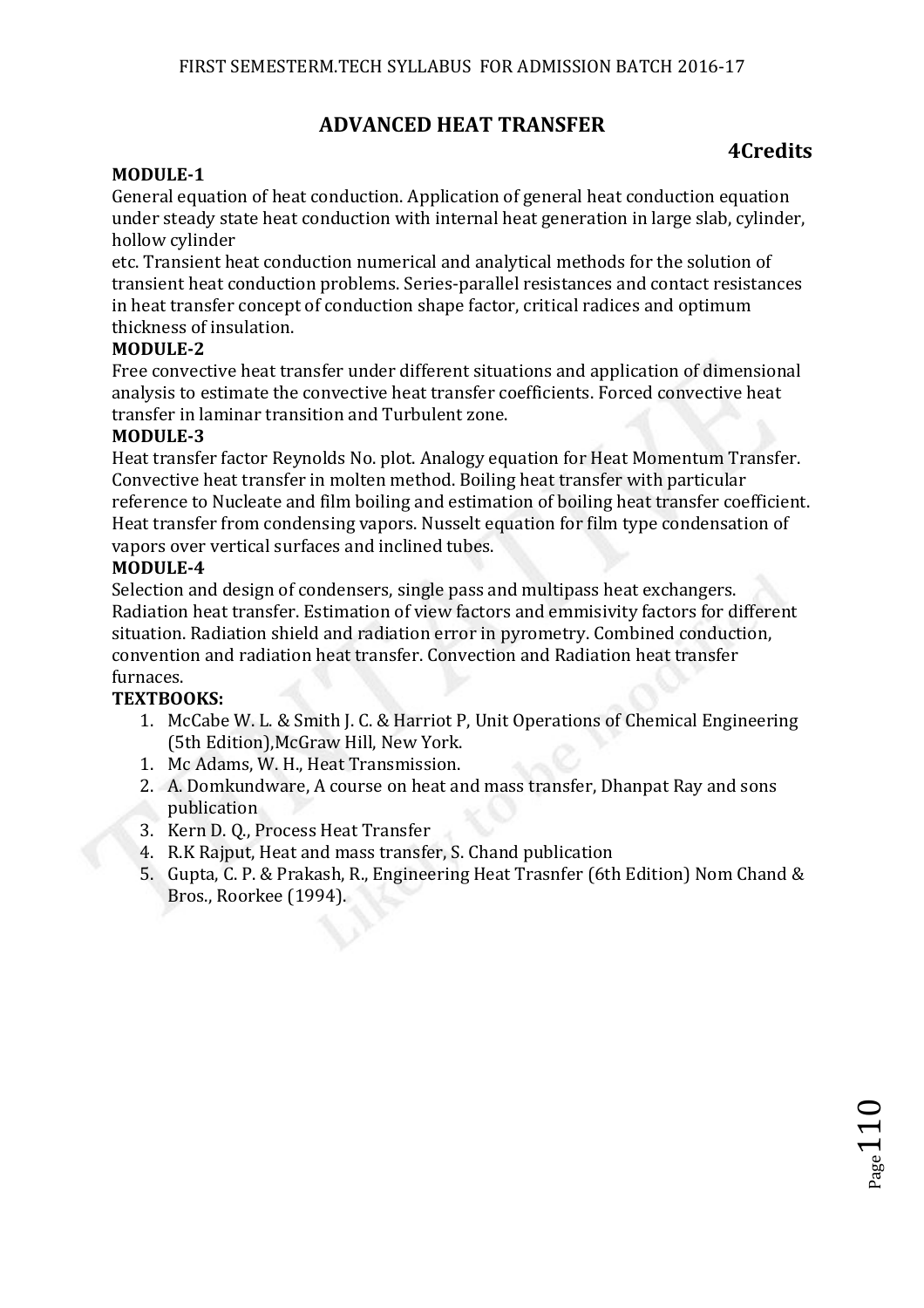# **ADVANCED FLUID MECHANICS**

# **4Credits**

## **MODULE-1**

Basic Concepts and Fundamentals, Governing Equations of Fluid Motion **MODULE-2** 

Exact Solution of Navier-Stokes Equations, Potential Flows, Laminar Boundary Layers **MODULE-3** 

Elements of Stability Theory, Turbulent Flow, Compressible Flow **MODULE-4** 

Fluidization and analysis of different phases, Elutriation and Entrainment. **TEXT BOOKS** 

- 1. DiazoKunji and O. Levenspiel, "Fluidization Engg". 2nd Ed., Butterworth Heinemann, 1991.
- 2. Batchelor G.K, An Introduction to Fluid Dynamics, Cambridge University Press, 1983.
- 3. Fox W. Robert, McDonald T. Alan, Introduction to Fluid Mechanics, Fourth Edition, John Wiley & Sons, 1995.
- 4. Pijush K. Kundu and Ira M. Cohen, Fluid Mechanics, Fourth Edition, Academic Press (ELSEVIER), 2008.
- 5. Frank M. White, Fluid Mechanics, Tata McGraw-Hill, Singapore, Sixth Edition, 2008.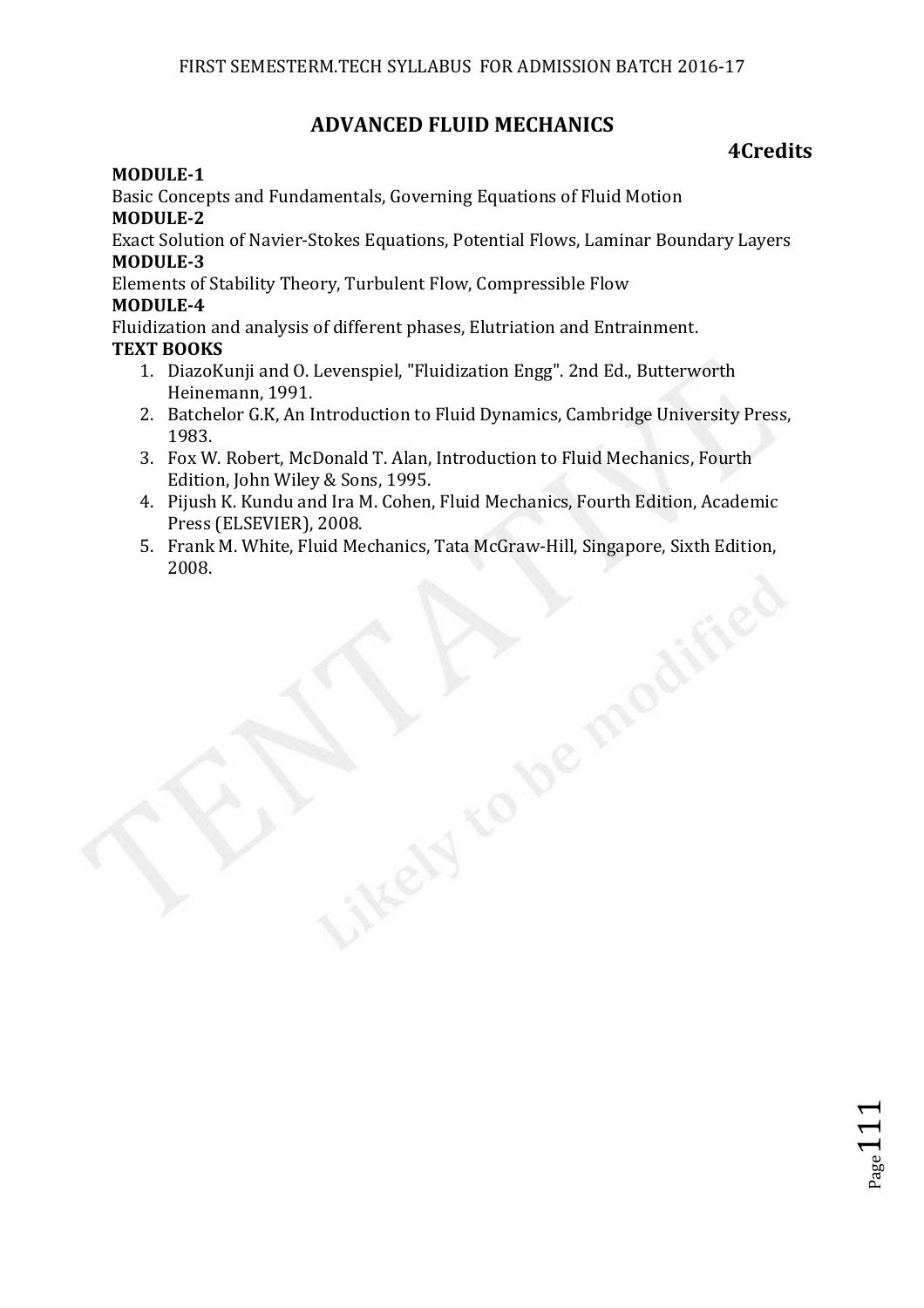# **ADVANCED MASS TRANSFER**

# **4Credits**

## **MODULE 1**

Molecular diffusion in solid, liquid and gas; Fick's law; Mass transfer coefficient; Film theory; Penetration theory; Surface renewal theory; Surface stretch theory; Analogy of mass, heat and momentum transfer

## **MODULE 2**

Vapour liquid equilibria; Simple distillation; Equilibrium distillation; Rectification; Determination of number of equilibrium stages by adopting McCabe-Thiele method and Ponchon-Savarit method; Algebraic method to determine the number of equilibrium stages; Multi-component azeotropic and extractive distillation, Approximate column sizing: Column diameter, Plate spacing, downcomers,

#### **MODULE 3**

Liquid flow pattern; Liquid-Liquid extraction cascade configurations: cocurrent cascades, countercurrent cascades, crosscurrent cascades. And Liquid-liquid extraction with ternary systems: general design considerations, Hunter-Nash graphical equilibrium stage method.

#### **MODULE 4**

Equilibrium- based methods for multi-component distillation: Theoretical model for equilibrium stage, Equation tearing procedures like tridiagonal matrix algorithm, bubble-point method for distillation; In-out method; MESH equation

#### **Textbooks and References:**

- 1. Treybal, R. E., 1980 *Mass-Transfer Operation*. McGraw Hill Education (India) Private Limited. New Delhi
- 2. Seader, J. D., Henley, E. J., 2006 *Separation Process Principle.* John Wiley & Sons, New Delhi
- 3. Sinnott, R. K., 1993 *Chemical Engineering Design*: Coulson & Richardson's Chemical
- 4. Engineering Series Volume six, Butterworth-Heinemann, IndiaMcCabe, W. L., Smith, J. C., Harriott, P., 1993 Unit Operations of Chemical Engineering, McGraw-Hill International Edition, Singapore.
- 5. Charles D.Holland, *Multi-component Distillation*, Prentice Hall of India Pvt. Ltd., 1965.
- 6. B. K. Dutta, *Principles of Mass Transfer and Separation Process*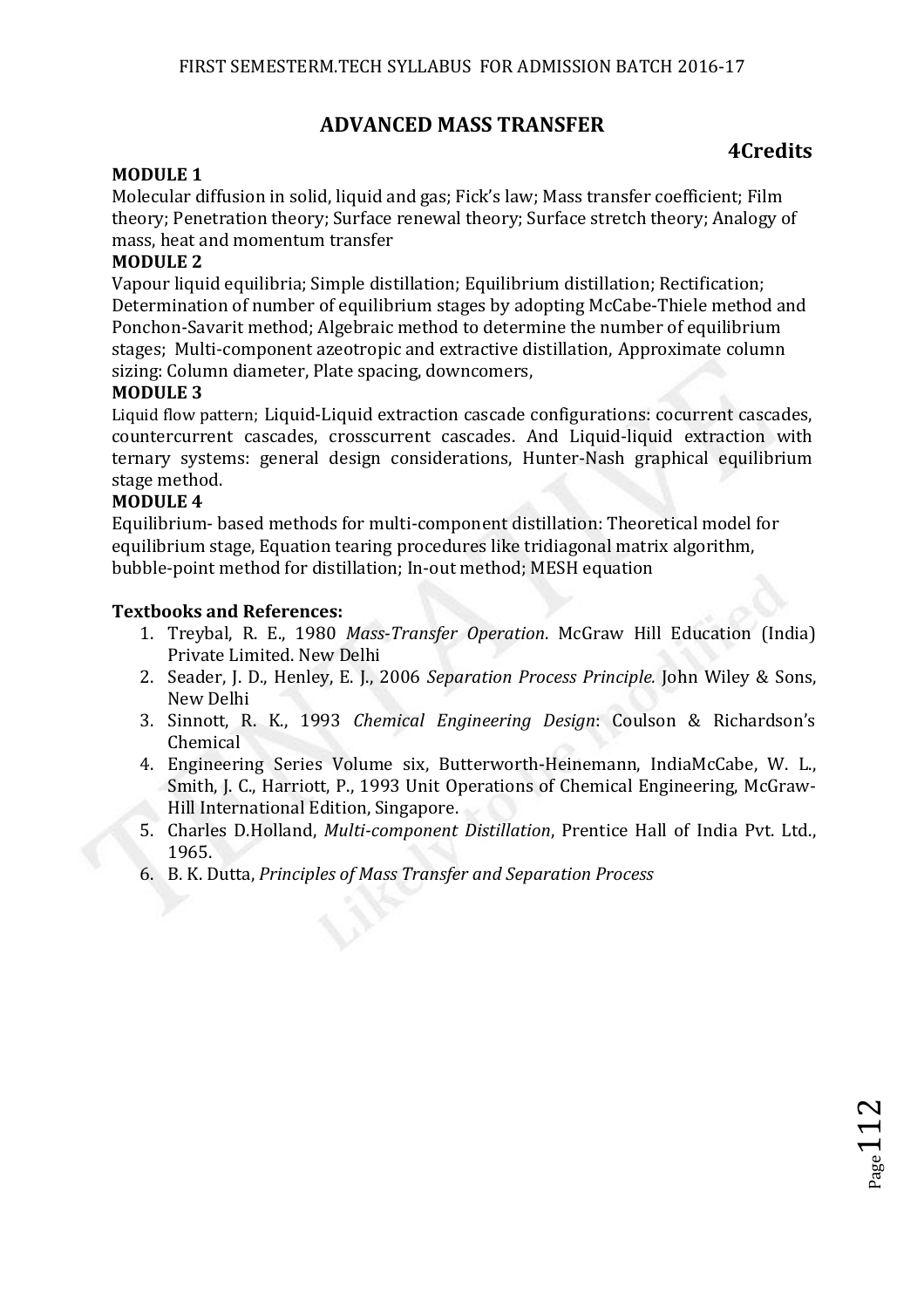# **ADVANCED CHEMICAL ENGINEERING LAB-1**

## **ADVANCED HEAT TRANSFER LAB**

## **List of Experiments**

1. To find thermal conductivity of composite walls.

2. To find out the overall heat transfer coefficient in counter flowdouble pipe heat exchanger.

3. To find out the overall heat transfer coefficient in parallel flow double pipe heat exchanger.

4. To determine overall heat transfer coefficient of a shell and tube heat exchanger.

## **ADVANCED MASS TRANSFER LAB**

## **List of Experiments**

1. To verity Rayleigh's equation through simple distillation for binary mixture of water and ethanol.

2. To determine the vapour – liquid equilibrium curve for carbon tetrachloride-air system.

3. To draw the rate of drying curve using Tray dryer.

## **ADVANCED FLUID DYNAMICS LAB**

## **List of Experiments**

1. To determine minimum fluidization velocity and pressure drop in a fluidized bed.

2. To find out the flow rate of fluid flowing in a pipe using venture and orifice meter.

3. To verify the Bernoulli's Equation using Bernoulli's Appara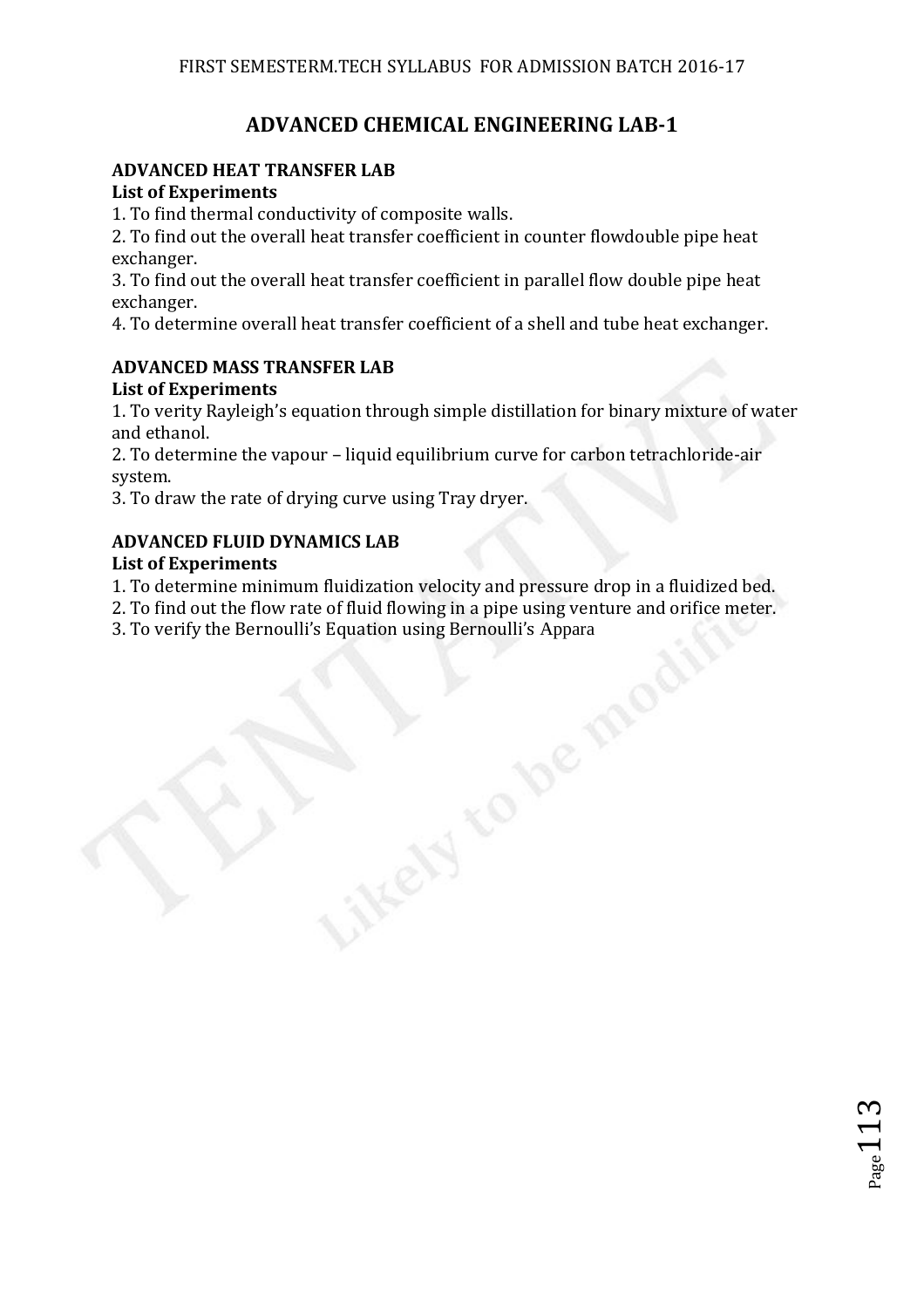# **BRANCH-CONSTRUCTION TECHNOLOGY AND MANAGEMENT**

*Specialization:*CONSTRUCTION TECHNOLOGY AND MANAGEMENT

| <b>First Semester</b>                       |                   |                                |                                   |                               |                          |                                   |                          |
|---------------------------------------------|-------------------|--------------------------------|-----------------------------------|-------------------------------|--------------------------|-----------------------------------|--------------------------|
| <b>Theory</b>                               |                   |                                |                                   |                               | <b>Practical</b>         |                                   |                          |
| <b>Course Name</b>                          | Hours/Week<br>L/T | <b>Credit</b><br><b>Theory</b> | <b>University</b><br><b>Marks</b> | Internal<br><b>Evaluation</b> | Hours/<br>Week<br>L/T    | <b>Credit</b><br><b>Practical</b> | <b>Marks</b>             |
| Computational<br>Methods and<br>Techniques  | $4-0$             | $\overline{4}$                 | 100                               | 50                            | $\overline{a}$           | $\overline{a}$                    | $\overline{\phantom{a}}$ |
| Internet of Things                          | $4-0$             | $\overline{4}$                 | 100                               | 50                            | $\mathbb{L}$             | $\Box$                            | $\equiv$                 |
| <b>Construction Economic</b><br>and Finance | $4-0$             | $\overline{4}$                 | 100                               | 50                            | $\overline{\phantom{a}}$ | $\frac{1}{2}$                     | $\blacksquare$           |
| Project Planning and<br>Management          | $4-0$             | $\overline{4}$                 | 100                               | 50                            | $\frac{1}{2}$            | $\overline{a}$                    | $\overline{\phantom{a}}$ |
| <b>Material Technology</b>                  | $4-0$             | $\overline{4}$                 | 100                               | 50                            | $\bar{\phantom{a}}$      | $\overline{\phantom{a}}$          | A.                       |
| Lab-I(Material Testing<br>Lab)              |                   |                                |                                   |                               | $\overline{4}$           | $\overline{2}$                    | 150                      |
| Total                                       |                   |                                |                                   |                               |                          |                                   |                          |
| Total Marks: 900                            |                   |                                |                                   |                               |                          |                                   |                          |
| <b>Total Credits: 22</b>                    |                   |                                |                                   |                               |                          |                                   |                          |
|                                             |                   |                                |                                   | V,                            |                          |                                   |                          |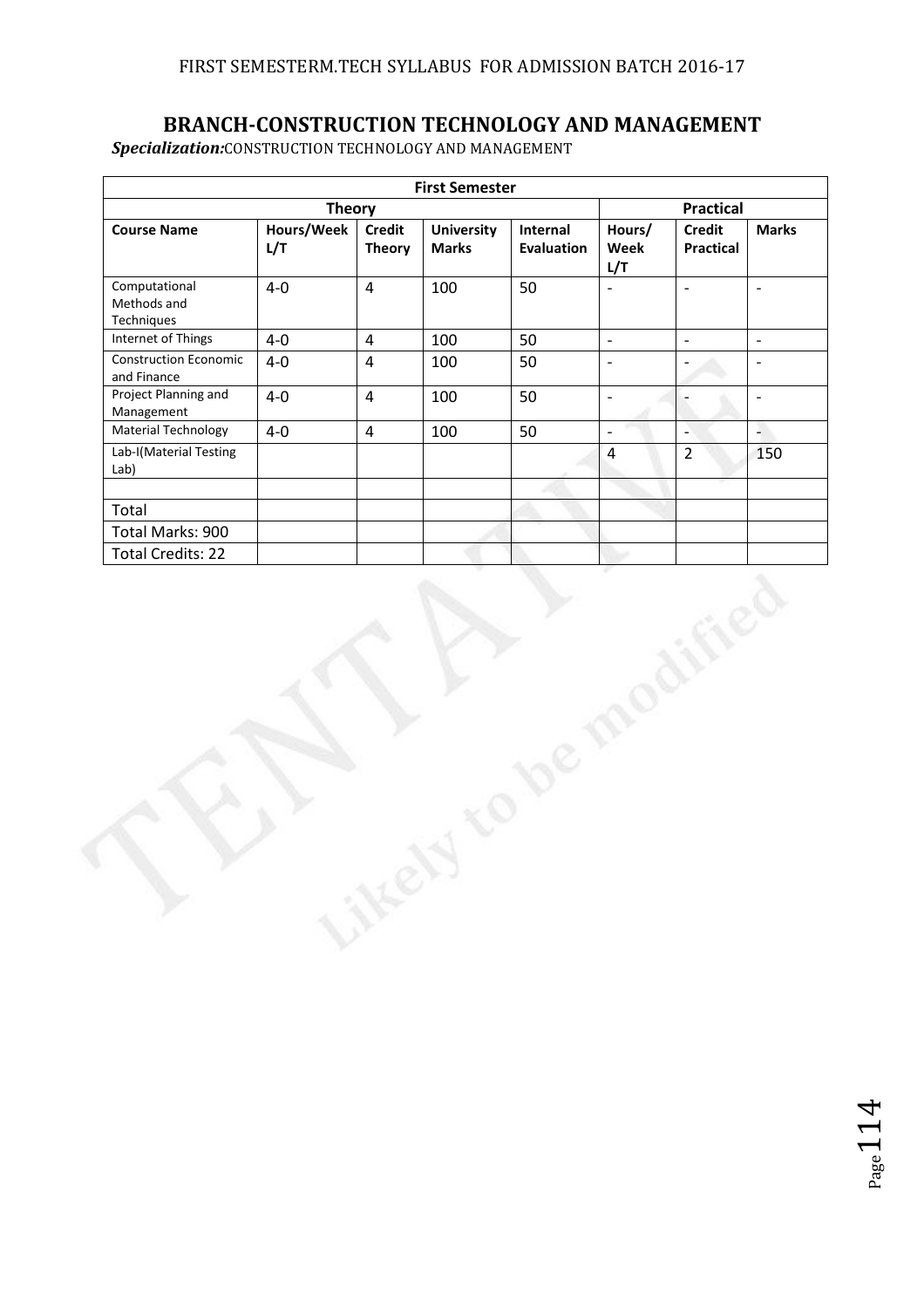# **INTERNET OF THINGS (IoT)**

#### **MODULE I**

#### **Introduction to Internet of Things**

**Introduction**-Definition & Characteristics of IoT , **Physical Design of IoT-** Things in IoT , IoT Protocols, **Logical Design of IoT-** IoT Functional Blocks, IoT Communication Models, IoT Communication APIs , **IoT Enabling Technologies-** Wireless Sensor Networks , Cloud Computing, Big Data Analytics , Communication Protocols , Embedded Systems, **IoT Levels & Deployment Templates.** 

#### **MODULE II**

#### **Domain Specific IoTs**

**Home Automation:** Smart Lighting, Smart Appliances, Intrusion Detection, Smoke/Gas Detectors, **Cities-**Smart Parking, Smart Lighting, Smart Roads, Structural Health Monitoring, Surveillance, Emergency Response, **Environment-**Weather Monitoring, Air Pollution Monitoring, Noise Pollution Monitoring, Forest Fire Detection , River Floods Detection , **Energy-**Smart Grids , Renewable Energy Systems , Prognostics , **Retail-**Inventory Management , Smart Payments , Smart Vending Machines , **Logistics-**Route Generation & Scheduling , Fleet Tracking , Shipment Monitoring , Remote Vehicle Diagnostics, **Agriculture-**Smart Irrigation ,Green House Control ,**Industry -**Machine Diagnosis & Prognosis Indoor Air Quality Monitoring ,**Health & Lifestyle -**Health & Fitness Monitoring, Wearable Electronics

**IoT and M2M Introduction, M2M-Difference between IoT and M2M, SDN and NFV for IoT-**Software Defined Networking , Network Function Virtualization **MODULE III** 

#### **IoT Platforms Design Methodology**

**IoT Design Methodology-Purpose & Requirements Specification, Process Specification,** Domain Model Specification, Information Model Specification , Service Specifications , IoT Level Specification, Functional View Specification , Operational View Specification , Device & Component Integration , Application Development, **Case Study on IoT System for Weather Monitoring, Motivation for Using Python** 

#### **IoT Physical Devices & Endpoints**

**What is an IoT Device-**Basic building blocks of an IoT Device, **Exemplary Device: Raspberry Pi**, **About the Board, Linux on Raspberry Pi , Raspberry Pi Interfaces –** Serial, SPI , I2C , **Programming Raspberry Pi with Python-**Controlling LED with Raspberry Pi , Interfacing an LED and Switch with Raspberry Pi ,Interfacing a Light Sensor (LDR) with Raspberry Pi , **Other IoT Devices-** pcDuino, Beagle Bone Black , Cubieboard

#### **MODULE IV**

**IoT & Beyond :** Use of Big Data and Visualization in IoT, Industry 4.0 Concepts. Overview of RFID, Low-power design (Bluetooth Low Energy), range extension techniques (data mining and mesh networking), and data-intensive IoT for continuous recognition applications. Overview of Android / IOS App Development tools & Internet Of Everything

#### **Text Books:**

Internet of Things, A Hands on Approach, by Arshdeep Bahga & Vijay audisetti, University Press. **Reference Books:** 

The Internet of Things, by Michael Millen, Pearson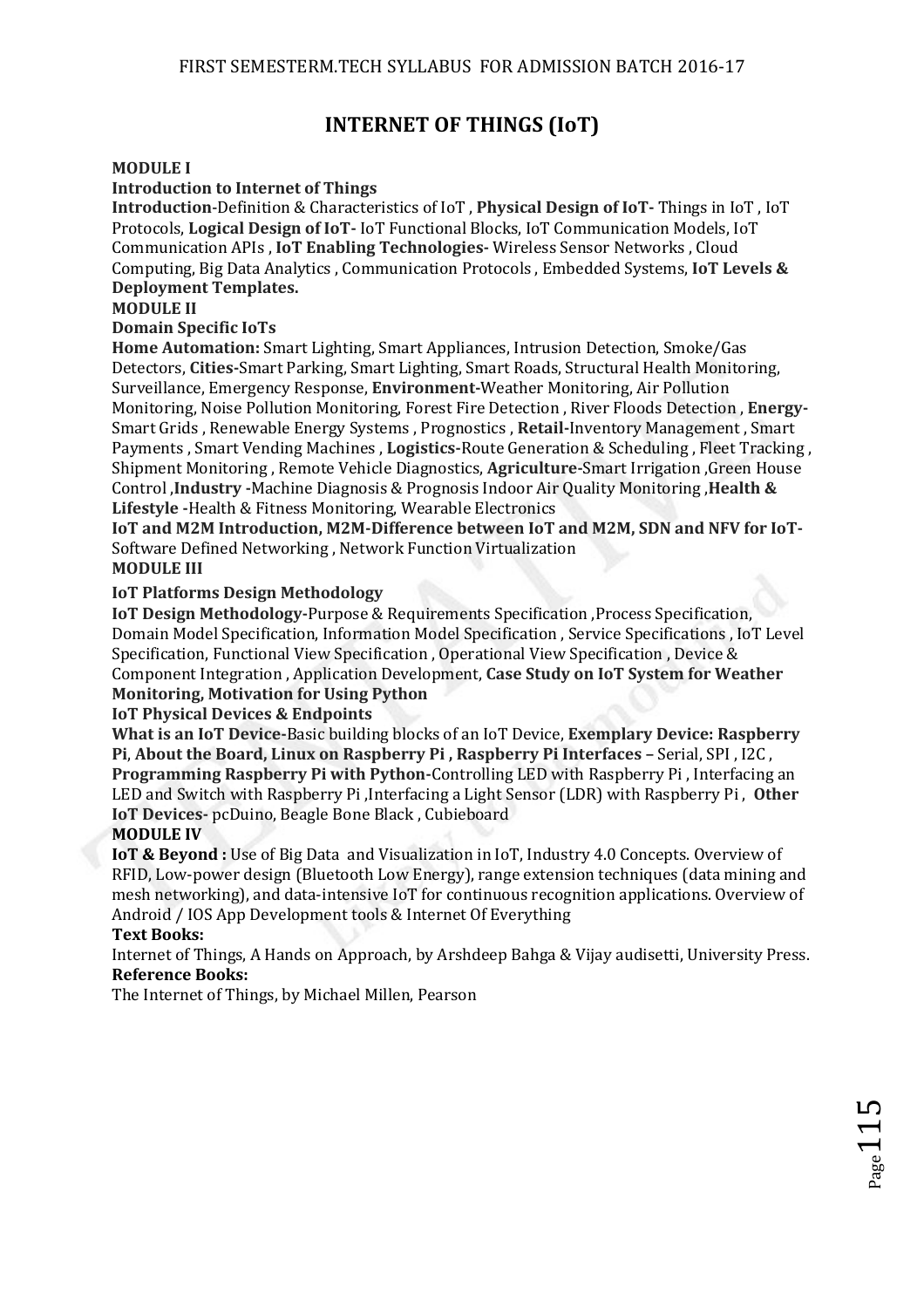# **COMPUTATIONAL METHODS AND TECHNIQUES**

#### **MODULE-I:**

**Neural Networks:** Artificial Neural Network and Introduction, Learning Rules, Knowledge Representation and Acquisition, Different Methods of Learning.

**Algorithms of Neural Network:** Feed-forward Error Back Propagation, Hopfield Model, Kohonen's Featrure Map, K-Means Clustering, ART Networks, RBFN, Application of Neural Network to the relevant field.

#### **MODULE-II:**

**Fuzzy Logic:** Basic Concepts of Fuzzy Logic, Fuzzy vs Crisp Set, Linguistic variables,Membership Functions, Operations of Fuzzy Sets, Fuzzy If-Then Rules, Variable Inference Techniques, Defuzzification, Basic Fuzzy Inference Algorithm, Fuzzy System Design, FKBC and PID Control, Antilock Breaking System(ABS), Industrial Applications.

#### **MODULE-III:**

**Optimization Fundamentals:** Definition, Classification of Optimization Problems, Unconstrained and Constrained Optimization, Optimality Conditions.

**LINEAR Programming:** Simplex Method, Duality, Sensitivity Methods

**NON-LINEAR Programming:** Newton's Method, GRG Method, Penalty Function Method, Augmented Langrange Multiplier Method, Dynamic Programming and Integer Programming, Interior Point Methods, Karmakar's Algorithm, Dual Affine, Primal Affine.

#### **MODULE-IV:**

**Genetic Algorithm:** GA and Genetic Engineering, Finite Element based Optimization, PSO,BFO, Hybridization of Optimization Technique, Application of Optimization Technique for Solving Projects(Project solutions).

Implementation of Branch Relevant Industrial Applications by Matlab Code.

#### **Books Recommended**:

- 14. Neural Networks- by Simon Haykin
- 15. Fuzzy Logic with Engineering Application- by ROSS J.T (Tata Mc)
- 16. Neural Networks and Fuzzy Logic by Bart Kosko
- 17. An introduction Fuzzy Control by D.Driankor, H. Hellendorn, M.Reinfrank (Narosa Pub)
- 18. Fuzzy Neural Control by Junhong NIE & Derek Linkers (PHI)
- 19. Related IEEE/IEE Publications
- 20. Fuzzy System Design Principles, Building Fuzzy IF-THEN Rule Bases by Riza C. Berikiu and Trubatch, IEEE Press
- 21. Ashok D. Begundu & chandrapatla T.R "Optimization concept and application in engineering",Prentice Hall,1999
- 22. Rao S.S "Engineering Optimization"
- 23. Gill,Murray and Wright ,"Practical Optimization"
- 24. James A.Memoh. "Electric Power System Application Of Optimization".
- 25. Song Y.,"Modern Optimization Techniques In Power System"
- 26. Optimization Research;Prabhakar Pai,Oxford University Press.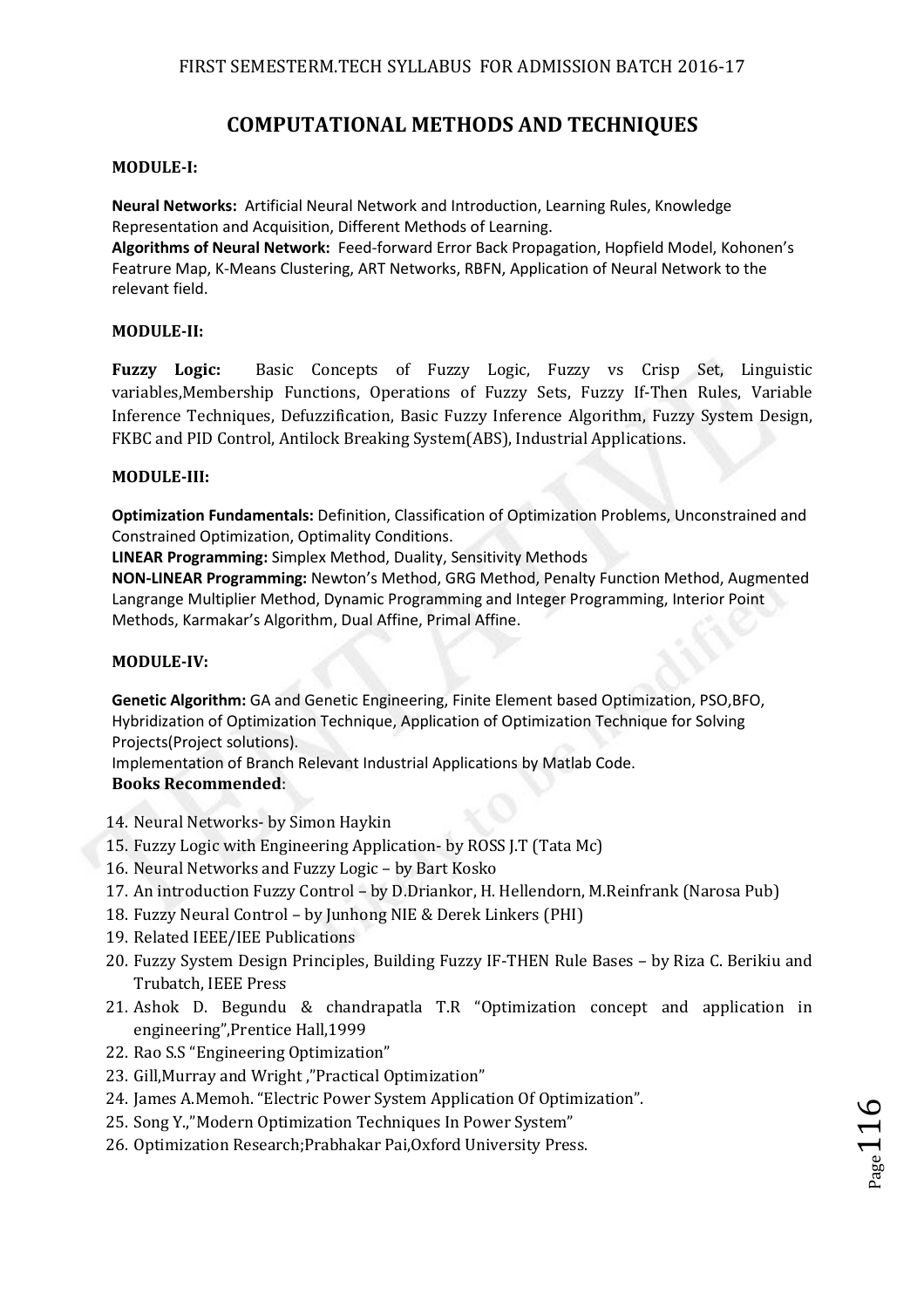# **CONSTRUCTION ECONOMICS AND FINANCE**

Construction accounting - Income statement - Depreciation and amortization - Engineering economics -Benefit-cost analysis - Replacement analysis - Break even analysis - Risks and uncertainties and management decision in capital budgeting - Taxation and inflation - Work pricing - contract - bidding and award – revision - escalation - Turnkey activities - Project appraisal and yield - Working capital management – International finance - Budgeting and budgetary control - Performance - appraisal.

#### **Reading:**

- 1. Danny Myers, Construction Economics: A New Approach, Taylor and Francis Publisher, 2004
- 2. Ofori, G, The Construction Industry Aspects of its economics and Management, Singapore University Press, 1990

# **PROJECT PLANNING AND MANAGEMENT**

#### **UNIT-1**

Project Planning and Scheduling - Processes of project planning, scheduling - progress control - project planning and scheduling techniques -

#### **UNIT-2**

Network Scheduling Techniques - Use of computer based models - Principles of Project management - Resource Management and Inventory - Implementation of Project Planning Management - Analysis and design of planning and control system

#### **UNIT-3**

Disputes and Claims Management -Use of computer based project management tools

#### **REFERENCE**

- 1. Callahan, M. T., Quackenbush, D. G., and Rowings, J. E., Construction Project Scheduling, McGraw- Hill, New York, 1992.
- 2. Cleland, D. I. and Ireland, L. R., Project Management: Strategic Design and Implementation, 4th Edition, McGraw Hill, New York, 2002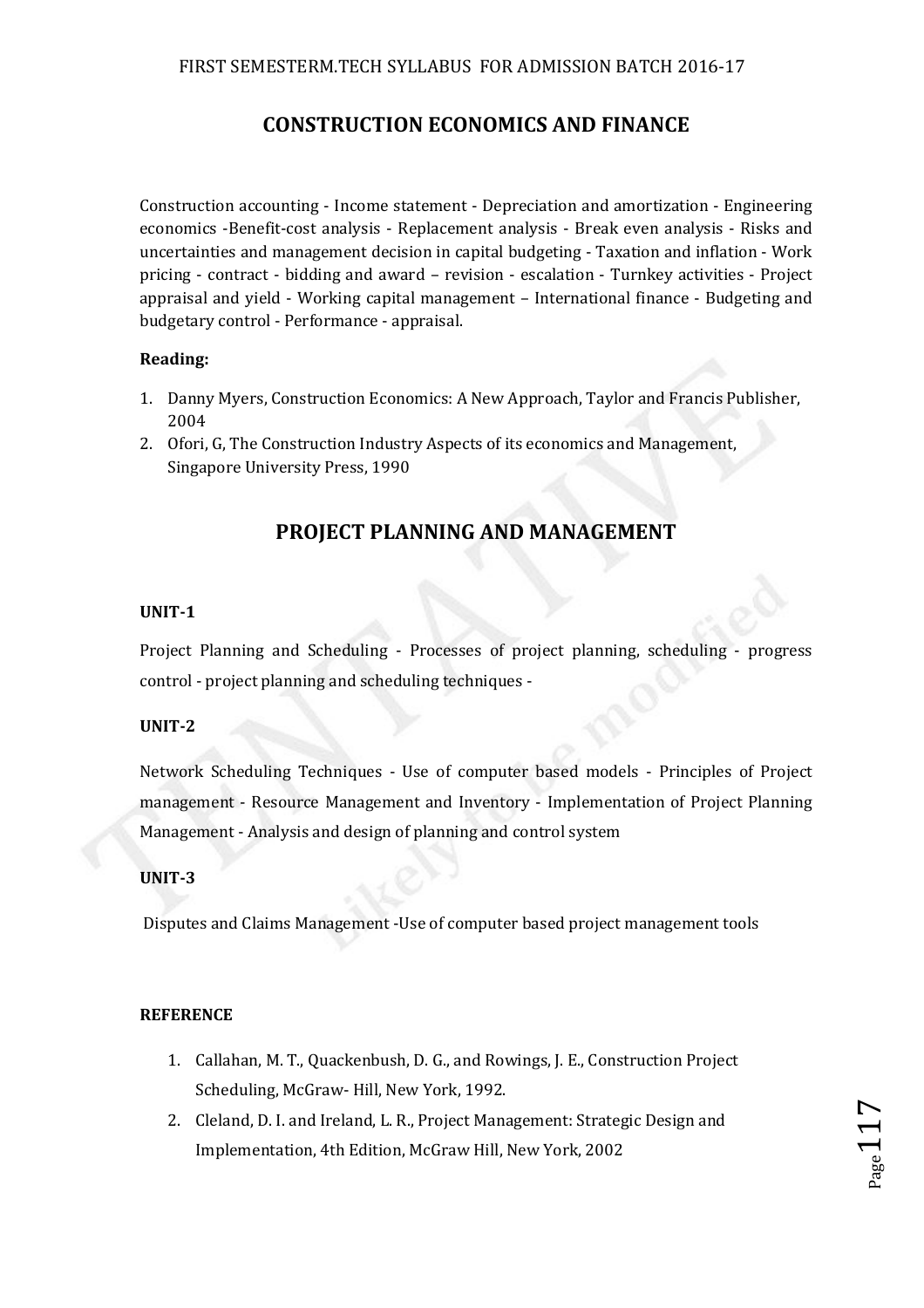# **MATERIAL TECHNOLOGY**

#### **Cement and Concrete:**

Portland Cement: Chemical Composition, hydration of cement, structure of hydrated cement, mechanical strength of cement gel, water held in hydrated cement paste and heat of hydration. Cements of different types. Factors affecting the strength of concrete. Elasticity, shrinkage and creep of concrete

#### **Durability of concrete:**

Permeability of concrete, chemical attack of concrete, air-entrained concrete and thermal properties of concrete. Mechanical test of hardened concrete. light weight and high density concrete. Mix Design. Statistical quality control: Biaxial strength of concrete, Fiber reinforced concrete.

#### **Metals:**

Behaviour of common constructional metals in tension and compression. True stress-strain curve for mild steel in simple tension. Theories of failure and yield surfaces.

#### **Fatigue Properties:**

Nature of fatigue failure, fatigue strength for completely reversed stresses, fatigue strength with super imposed static stress and factor influencing fatigue strength.

 $_{\rm Page}118$ 

#### **Temperature and creep properties:**

Low temperature properties, high temperature properties, creep stress -time-temperature relation for simple tension, mechanics of creep in tension. structure of materials and imperfection, deformation of crystals and theory of dislocation.

#### **Reference Books:**

- 1. Concrete Technology, M.L.Gambhir, Tata Mc-Graw-Hill, New Delhi,2002
- 2. Concrete Technology, M S Shetty, S.Chand Publisher, 2013
- 3. Properties of Concrete, A M Neville-Pearson Education,2008
- 4. Mechanical Behaviour of Engineering Materials, AJ Martin